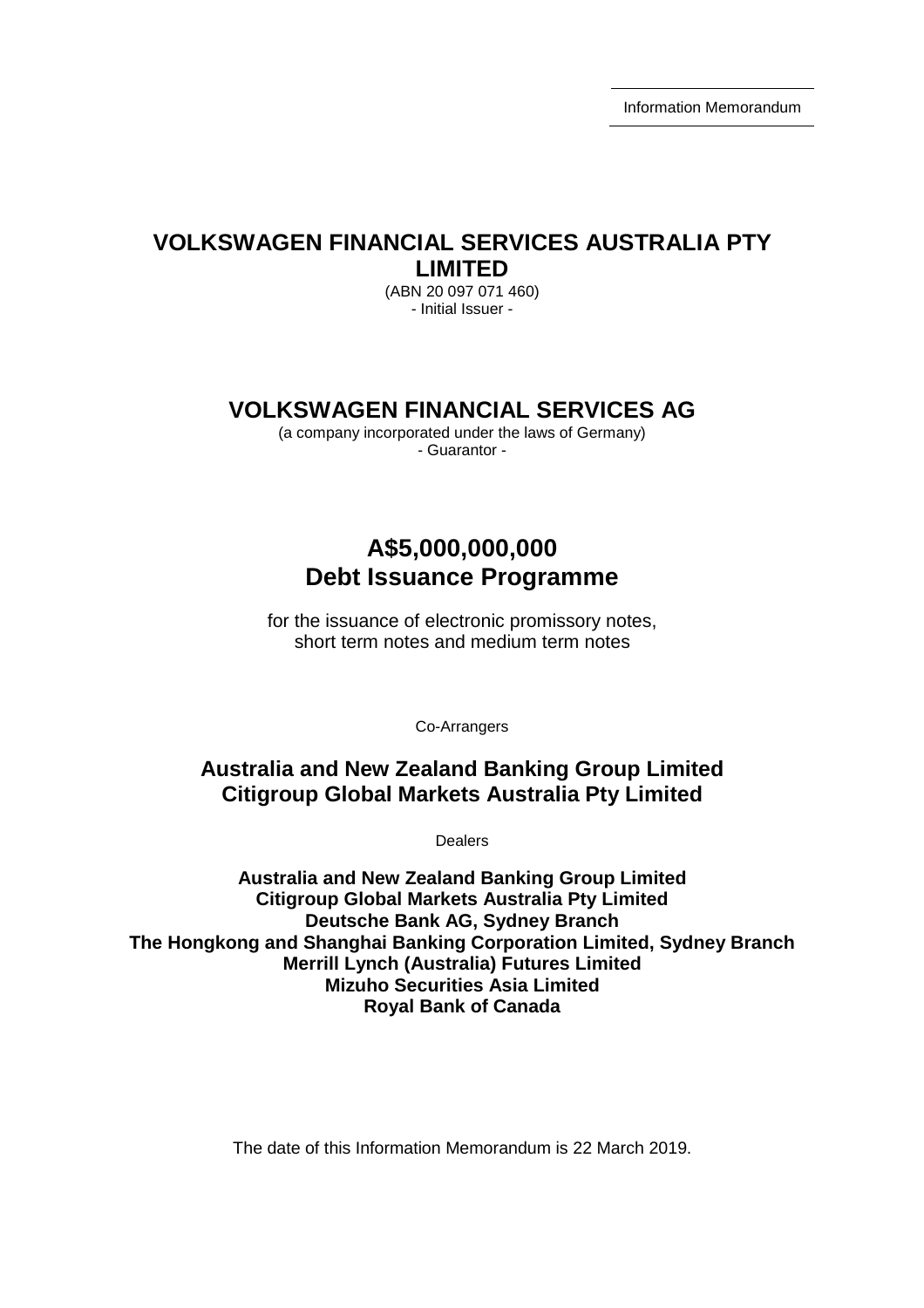# **CONTENTS**

|                                 | Page         |
|---------------------------------|--------------|
| <b>INTRODUCTION</b>             | $\mathbf{2}$ |
| <b>IMPORTANT NOTICE</b>         | 3            |
| <b>SUMMARY OF THE PROGRAMME</b> | 10           |
| <b>CORPORATE PROFILE</b>        | 17           |
| <b>STN TERMS AND CONDITIONS</b> | 18           |
| <b>MTN TERMS AND CONDITIONS</b> | 34           |
| <b>FORM OF GUARANTEE</b>        | 62           |
| <b>SUBSCRIPTION AND SALE</b>    | 64           |
| <b>TAXATION</b>                 | 70           |
| <b>DIRECTORY</b>                | 79           |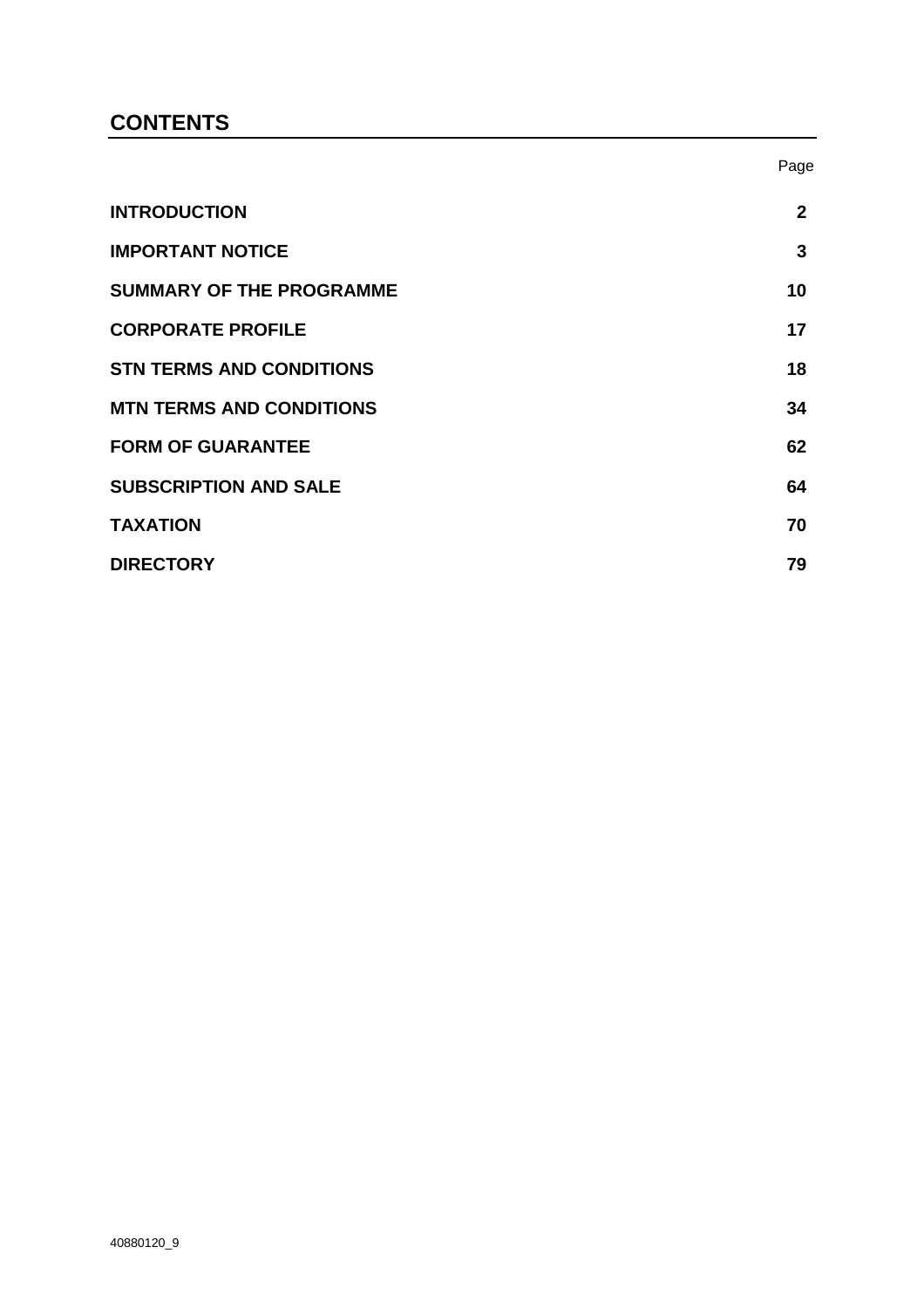# **INTRODUCTION**

# *This Information Memorandum supersedes in its entirety the Information Memorandum issued in connection with the Programme (as defined below) dated 23 May 2017.*

Volkswagen Financial Services Australia Pty Limited (ABN 20 097 071 460) ("**Initial Issuer**"), and (if so appointed as new issuers after the Preparation Date) certain other wholly-owned subsidiaries of Volkswagen Financial Services AG (together with the Initial Issuer, each an "**Issuer**" and together the "**Issuers**") may, from time to time, offer electronic promissory notes ("**EPNs**"), short term notes ("**STNs**"), medium term notes ("**MTNs**") and other debt instruments (as more particularly described below and together, the "**Notes**") under the debt issuance programme described in this Information Memorandum ("**Programme**"). The Notes will have the benefit of an unconditional and irrevocable guarantee ("**Guarantee**") from Volkswagen Financial Services AG (a company incorporated under the laws of Germany) ("**Guarantor**").

Subject to applicable laws, regulations and directives, an Issuer may issue (i) Notes in Australia, and (ii) Notes (other than EPNs) in any country outside Australia (including countries in Europe and Asia) but not in the United States of America unless such Notes are registered under the United States Securities Act of 1933, as amended ("**Securities Act**") or the securities laws of any state of the United States or other jurisdiction, or an exemption from the registration requirements under the Securities Act is available. The Notes may not be offered or sold within the United States of America or to, or for the account or benefit of, U.S. persons (as defined in Regulation S under the Securities Act), except pursuant to an exemption from, or in a transaction not subject to, the registration requirements of the Securities Act and applicable state or local securities laws. EPNs may not be offered, or transferred, to persons outside of Australia.

The aggregate principal amount of Notes outstanding initially will not exceed A\$5,000,000,000 (or the equivalent in other currencies). This limit may be increased by the Issuers from time to time.

Each issue of Notes will be made pursuant to such documentation as the relevant Issuer may determine. This Information Memorandum describes the issue of EPNs, STNs and MTNs in registered form into the wholesale capital markets in Australia, Asia and Europe. An Issuer and the Guarantor may publish additional Information Memoranda which describe the issue of Notes (or particular classes of Notes) not described in this Information Memorandum.

Notes will be issued in one or more Tranches (each a "**Tranche**") within one or more series (each a "**Series**"). Tranches of Notes within a particular Series may have various issue dates, issue prices and interest commencement dates and, in respect of the first interest payment (if any), different interest payment amounts but will otherwise be issued on identical terms and conditions.

An STN supplement ("**STN Supplement**") may be issued for a Tranche of STNs and may contain additional terms and conditions not contained in this Information Memorandum which apply to that Tranche of STNs. A pricing supplement ("**Pricing Supplement**") will be issued for each Tranche of Notes (other than EPNs and STNs) issued under a particular Series and will contain details of the aggregate principal amount, the interest (if any) payable, the issue price, issue date and maturity date of the Tranche of those Notes, together with any other terms and conditions not contained in this Information Memorandum which apply to that Tranche of Notes.

Except as specified in the relevant Pricing Supplement, each Series of Notes (other than EPNs) will be issued in registered form pursuant to a deed poll executed by the Initial Issuer ("**Deed Poll**"). Each Series of EPNs will be issued in and traded on the settlement system operated by Austraclear Ltd (ABN 94 002 060 773) ("**Austraclear System**") and are debt obligations created in accordance with the relevant regulations of the Austraclear System (together, the "**Austraclear Regulations**"). Notes may be lodged in the Austraclear System and interests in Notes (other than EPNs) may also be transacted through Euroclear Bank SA/NV as operator of the Euroclear System ("**Euroclear**"), Clearstream Banking S.A. ("**Clearstream, Luxembourg**") and/or any other clearing system outside Australia specified in the relevant STN Supplement or Pricing Supplement (each a "**Clearing System**").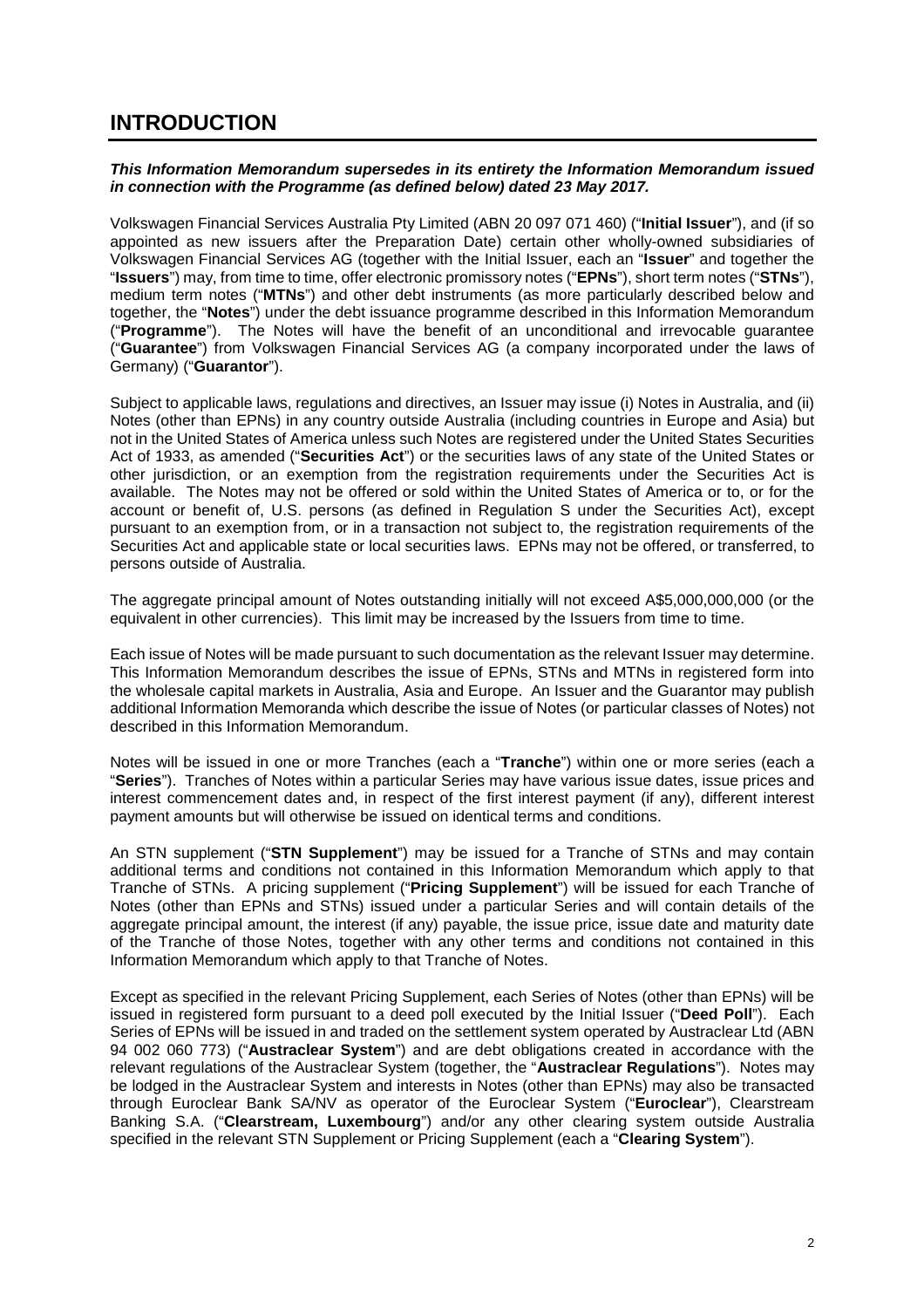# **IMPORTANT NOTICE**

*Terms used in this Important Notice have the meanings set out under "Summary of the Programme" below.* 

# **Responsibility**

This Information Memorandum has been prepared by and issued with the authority of the Initial Issuer and the Guarantor. The Initial Issuer and the Guarantor accept responsibility for the information contained in this Information Memorandum other than the information provided by the Co-Arrangers, Dealers and Registrar (each as defined in the section entitled "Summary of the Programme" below) in relation to their respective descriptions in the sections entitled "Summary of the Programme" and "Directory" below.

The Co-Arrangers, the Dealers, any Registrar and any I&P Agent (Offshore) make no representation or warranty, express or implied, as to and assume no responsibility or liability for the authenticity, origin, validity, accuracy or completeness of, or any errors or omissions in, any information, statement, opinion or forecast contained in this Information Memorandum or in any accompanying, previous or subsequent material or presentation, except that they have confirmed that their respective details in the Directory are correct.

## **Documents incorporated by reference**

This Information Memorandum is to be read in conjunction with all documents which are deemed to be incorporated by reference as set out below. This Information Memorandum shall, unless otherwise expressly stated, be read and construed on the basis that such documents are so incorporated and form part of this Information Memorandum. References to "**Information Memorandum**" are to this Information Memorandum and to any other document incorporated by reference collectively and to any of them individually.

The following documents (including any documents that are published or issued from time to time after the date of this Information Memorandum) are incorporated in, and taken to form part, of this Information Memorandum:

- all supplements and amendments to this Information Memorandum circulated by an Issuer and/or the Guarantor from time to time;
- the most recently published audited annual financial statements and accounts of the Initial Issuer (and any other Issuer) and the Guarantor from time to time;
- the following sections of the Base Prospectus dated 26 June 2018, as supplemented by the First Supplement dated 26 June 2018, the Second Supplement dated 7 August 2018, the Third Supplement dated 22 November 2018, the Fourth Supplement dated 10 January 2019 and the Fifth Supplement dated 22 March 2019 (together, the "**Base Prospectus**") issued by, amongst others, the Initial Issuer and the Guarantor in relation to the EUR35,000,000,000 Debt Issuance Programme of, amongst others, the Initial Issuer and the Guarantor:
	- the section entitled "*Risk Factors regarding Volkswagen Financial Services Aktiengesellschaft*" in relation to the Guarantor as set out on pages 58 to 77 of the Base Prospectus;
	- the section entitled "*Risk Factors regarding Volkswagen Financial Services Australia Pty Limited*" in relation to the Initial Issuer on pages 111 to 122 of the Base Prospectus; and
	- the section entitled "*The Diesel Issue*" as set out on pages 131 to 135 of the Base Prospectus; and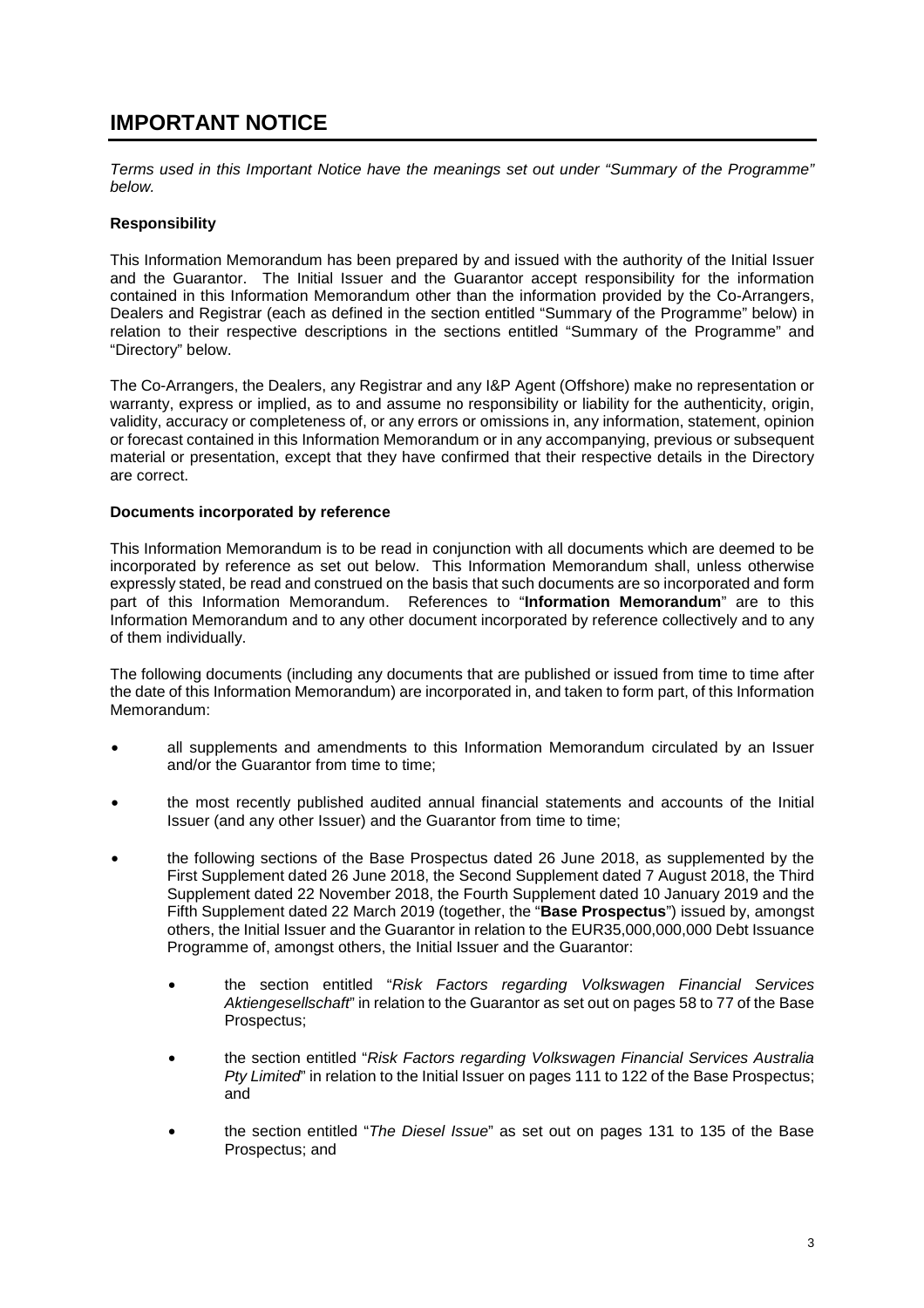- any other documents in relation to the Initial Issuer, the Guarantor or the Group and which have been approved by the *Commission de Surveillance du Secteur Financier*  of the Grand Duchy of Luxembourg (the "**Commission**") in its capacity as competent authority under the Luxembourg act relating to prospectuses for securities (*loi relative aux prospectus pour valeurs mobilières*) (the "**Luxembourg Prospectus Law**") and/or published and filed with the Luxembourg Stock Exchange which modify or supersede any statement contained in those sections of the Base Prospectus, including any Supplementary Prospectuses or replacement of that Base Prospectus from time to time; and
- all documents issued by an Issuer and/or the Guarantor and stated to be incorporated in this Information Memorandum by reference including, in the case of any Series of Notes, any relevant STN Supplement or relevant Pricing Supplement.

The Base Prospectus, and any supplements or replacements thereto, is published in electronic form on the website of the Luxembourg Stock Exchange (www.bourse.lu) and the website of the Guarantor at the valid internet address at such time (currently www.vwfsag.com).

Information relating to the diesel issue with regards to the Volkswagen Group, as described in the Base Prospectus and its respective supplements or replacements and incorporated by reference in this Information Memorandum, is based on public information and is subject to change. Neither the Initial Issuer nor the Guarantor has independently verified any such information and accept no responsibility for the accuracy thereof.

Any statement contained in this Information Memorandum shall be modified, replaced or superseded for the purpose of this Information Memorandum to the extent that a statement contained in any document subsequently incorporated by reference into this Information Memorandum modifies, replaces or supersedes such statement (whether expressly or by implication or in whole or in part).

Except as provided above, no other information, including any information on the internet sites of any Issuer or in any document incorporated by reference in any of the documents described above, is incorporated by reference into this Information Memorandum.

Copies of documents incorporated by reference are available for inspection from the Initial Issuer at its offices specified in the "Directory" at the end of this Information Memorandum or from such other person specified in a Pricing Supplement.

Investors should review, amongst other things, the documents which are deemed to be incorporated in this Information Memorandum by reference when deciding whether or not to subscribe for, purchase or otherwise deal in any Notes or any rights in respect of any Notes.

#### **References to internet site addresses**

Except as provided above, any internet site addresses provided in this Information Memorandum are for reference only and the content of any such internet site is not incorporated by reference into, and does not form part of, this Information Memorandum.

#### **No independent verification**

The only role of the Co-Arrangers, the Dealers and the Registrar in the preparation of this Information Memorandum has been to confirm to the Issuer that their respective descriptions, Australian Business Number ("**ABN**") and Australian Financial services licence ("**AFSL**") number (where applicable) in the sections entitled "Summary of the Programme" and "Directory" below are accurate as at the Preparation Date (as defined below).

Apart from the foregoing, none of the Co-Arrangers, the Dealers, any Registrar or any I&P Agent (Offshore) has independently verified the information contained in this Information Memorandum. Accordingly, no representation, warranty or undertaking, express or implied, is made and no responsibility is accepted by any such person as to the accuracy or completeness of this Information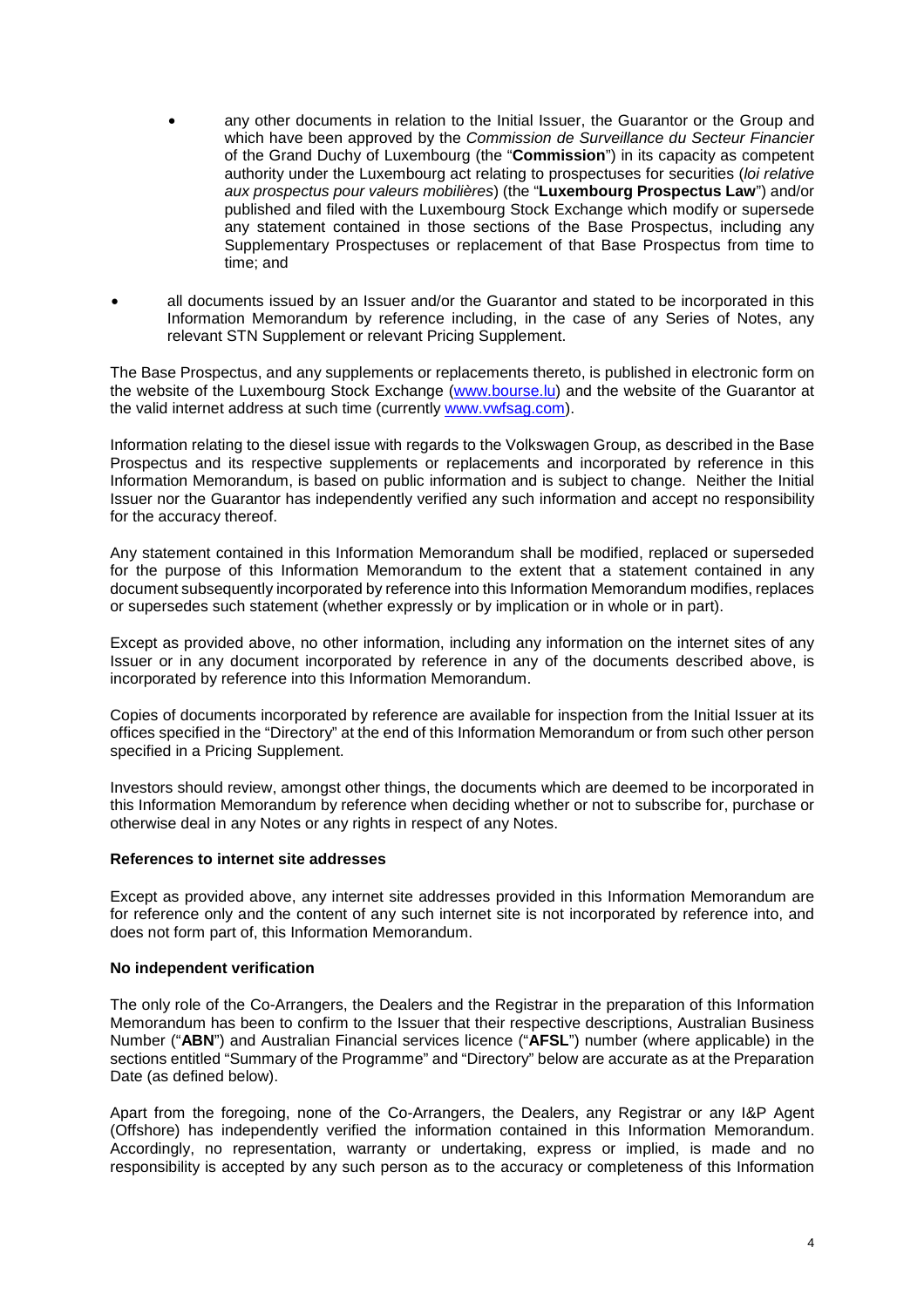Memorandum or any further information supplied by the Initial Issuer or the Guarantor in connection with the Programme or any Notes.

The Co-Arrangers, the Dealers, any Registrar or any I&P Agent (Offshore) expressly do not undertake to review the financial condition or affairs of any Issuer or the Guarantor, or any of their affiliates, at any time or to advise any holder of a Note (or any person holding an interest in a Note) or any other person of any information coming to their attention with respect to any Issuer or the Guarantor or their respective affiliates and make no representations as to the ability of any Issuer or the Guarantor to comply with its obligations under the Notes. None of the Co-Arrangers, the Dealers, any Registrar or any I&P Agent (Offshore) make any representation as to the performance of the Issuer or the Guarantor, the maintenance of capital or any particular rate of return, nor do any of the Co-Arranger, the Dealers, the Registrar or the I&P Agent (Offshore) guarantee the payment of capital or any particular rate of capital or income return, in each case, on any Notes.

#### **Intending purchaser to make independent investment decisions and obtain professional advice**

#### *This Information Memorandum does not describe all of the risks of an investment in any Notes. Prospective investors should consult their own financial, legal, tax and other professional advisers about risks associated with an investment in any Notes and the suitability of investing in the Notes in light of their particular circumstances.*

This Information Memorandum contains only summary information concerning the Notes. Neither the information contained in this Information Memorandum nor any other information supplied in connection with the Programme or the issue of any Notes (i) is intended to provide the basis of any credit or other evaluation in respect of the Initial Issuer or the Notes or the Guarantor and should not be considered or relied upon as a recommendation or a statement of opinion (or a report of either of those things) by the Initial Issuer, any other Issuer, the Guarantor (or any of their affiliates), the Co-Arrangers, the Dealers, any Registrar or any I&P Agent (Offshore) that any recipient of this Information Memorandum (including any documents which are deemed to be incorporated by reference or any other financial statements or information) or any other information supplied in connection with the Programme or the issue of any Notes should subscribe for, purchase or otherwise deal in any Notes or any rights in respect of any Notes, or (2) describes all of the risks of an investment in any Notes.

Each investor contemplating subscribing for, purchasing or otherwise dealing in any Notes, or any rights in respect of any Notes under the Programme, should:

- make and rely upon (and shall be taken to have made and relied upon) its own independent investigation of the financial condition and affairs of, and its own appraisal of the creditworthiness of, the Initial Issuer, any other Issuer and the Guarantor (and any of their affiliates) and the risks of an investment in any Notes;
- determine for themselves the relevance of the information contained in this Information Memorandum (including all information incorporated by reference and forming part of this Information Memorandum) and any other information supplied in connection with the Programme or an issue of any Notes, and must base their investment decision solely upon their independent assessment and such investigations as they consider necessary; and
- consult their own financial, legal, tax and professional advisers about risks associated with an investment in any Notes and the suitability of investing in the Notes in light of their particular circumstances.

No accounting, regulatory, investment, legal, tax or other professional advice is given in respect of an investment in any Notes or rights in respect of them and each investor is advised to consult its own professional adviser.

Potential investors should note that (i) the Initial Issuer is not licensed to provide financial product advice (as that term is defined in section 766B of the Corporations Act) in relation to the Notes, (ii) the Initial Issuer recommends that investors read this Information Memorandum in full and consult their own professional advisers before making a decision to acquire any Notes, and (iii) there is no cooling-off regime applicable in respect of the acquisition of Notes.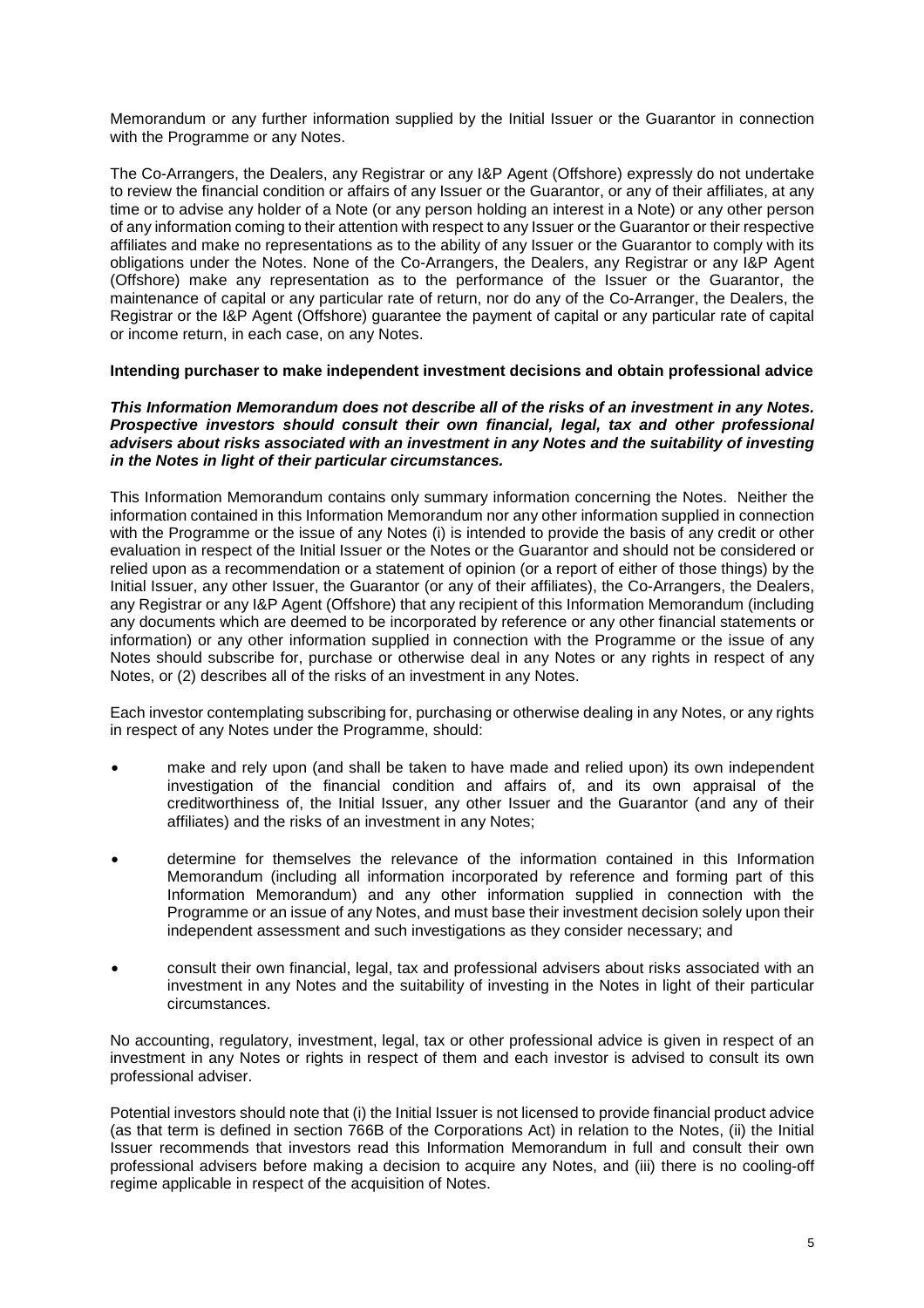# **Currency of information**

The information contained in this Information Memorandum is prepared as of its Preparation Date. Neither the delivery of this Information Memorandum nor any offer, issue or sale made in connection with this Information Memorandum at any time implies that the information contained herein concerning any Issuer or the Guarantor is correct at any time subsequent to the Preparation Date (as defined below) or that any other information supplied in connection with the Programme is correct or that there has not been any change (adverse or otherwise) in the financial conditions of the Initial Issuer at any time subsequent to the Preparation Date. Without limiting this general statement, the Initial Issuer has agreed to notify the Dealers as soon as it becomes aware of any fact, condition, matter or thing which renders anything contained in this Information Memorandum inaccurate, incomplete, misleading or deceptive in any material respect. If the Initial Issuer or any other relevant Issuer becomes aware of such a fact, condition, matter or thing, it must direct the Dealers to withdraw this Information Memorandum or ensure that a new Information Memorandum (or a supplement or amendment to it) is prepared and made available for use in any subsequent offering of Notes.

Neither the Issuer nor the Guarantor is under any obligation to update the Information Memorandum at any time after an issue of Notes.

In this Information Memorandum, "**Preparation Date**" means, in relation to:

- this Information Memorandum, the date indicated on its face or, if this Information Memorandum has been amended or supplemented, the date indicated on the face of that amendment or supplement;
- annual reports and any financial accounts incorporated in this Information Memorandum, the date up to or as at the date on which the accounts relate; and
- any other item of information which is to be read in conjunction with this Information Memorandum, the date indicated on its face as being its date of release or effectiveness.

#### **No authorisation**

No person has been authorised to give any information or make any representations not contained in or consistent with this Information Memorandum in connection with any Issuer, the Guarantor, the Programme or the issue or sale of the Notes and, if given or made, such information or representation must not be relied upon as having been authorised by the relevant Issuer, the Guarantor, the Co-Arrangers, the Dealers, any Registrar or any I&P Agent (Offshore).

### **Distribution**

Neither this Information Memorandum nor any other disclosure document in relation to the Notes has been, or will be, lodged with the Australian Securities and Investments Commission ("**ASIC**"). No action has been taken which would permit an offering of the Notes in circumstances that would require disclosure under Parts 6D.2 or 7.9 of the Corporations Act 2001 of Australia ("**Corporations Act**").

The Information Memorandum is not a prospectus or other disclosure document for the purposes of the Corporations Act. The distribution and use of this Information Memorandum, including any STN Supplement, any Pricing Supplement and any advertisement or other offering document or material and the offer or sale of Notes may be restricted by law in certain jurisdictions and intending purchasers and other investors should inform themselves about them and observe any such restrictions. For a description of certain restrictions on offers, sales and transfers of the Notes, and on distribution of this Information Memorandum, any Pricing Supplement or other offering material relating to the Notes see the section entitled "Subscription and Sale" below. None of the Initial Issuer, any other Issuer, the Guarantor, the Co-Arrangers, the Dealers, any Registrar or any I&P Agent (Offshore) represent that this document may be lawfully distributed, or that any Notes may be lawfully offered, in compliance with any applicable registration or other requirements in any such jurisdiction, or pursuant to an exemption available thereunder, or assume any responsibility for facilitating any such distribution or offering.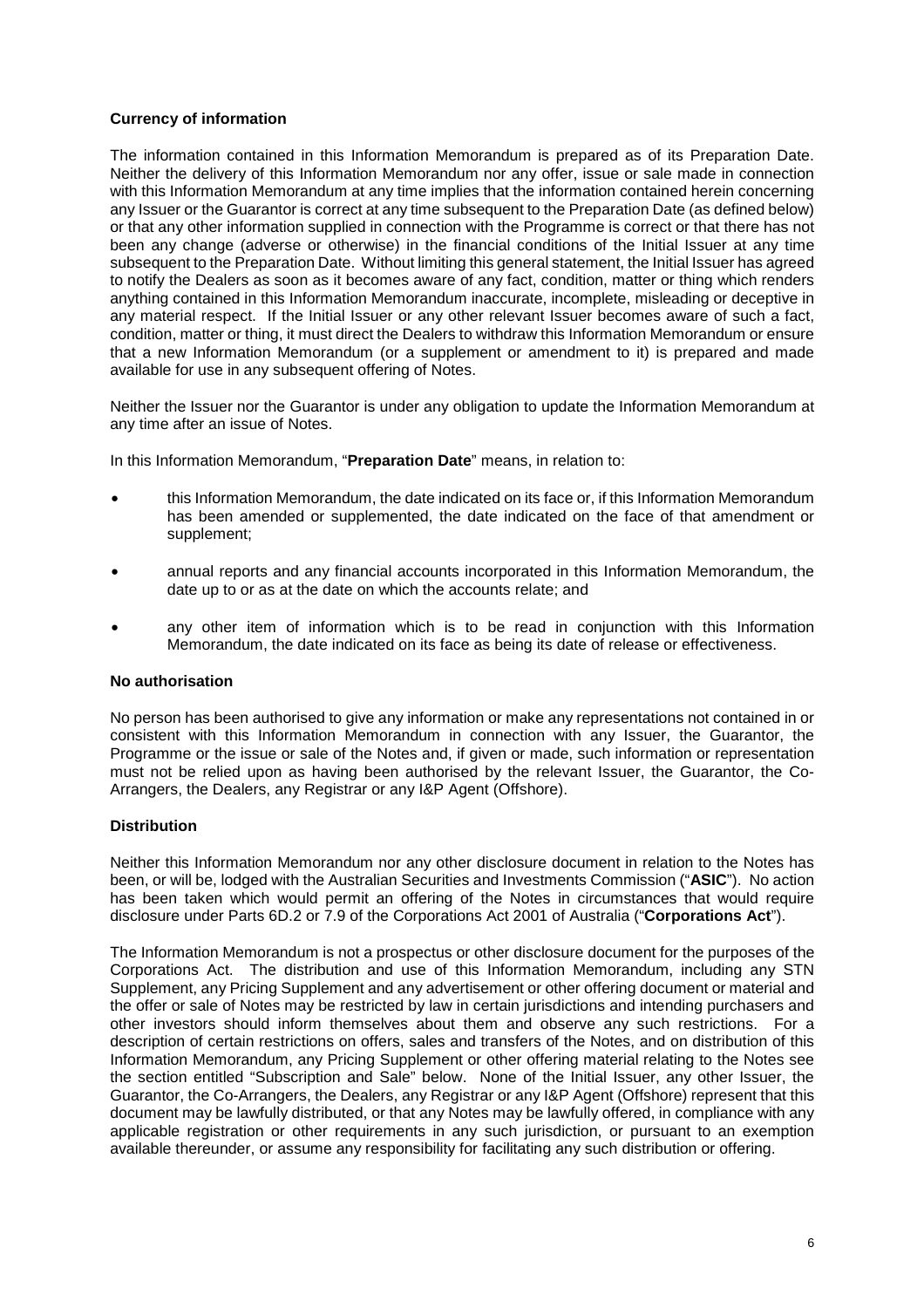In particular, no action has been taken by the Initial Issuer, any other Issuer, the Guarantor, the Co-Arrangers, the Dealers, any Registrar or any I&P Agent (Offshore) which would permit a public offering of any Notes or distribution of this Information Memorandum in any jurisdiction where action for that purpose is required.

No Notes may be offered or sold, directly or indirectly, and neither this Information Memorandum nor any relevant STN Supplement or relevant Pricing Supplement nor any advertisement or other offering document or material may be distributed or published in any jurisdiction, except under circumstances that will result in compliance with any applicable laws, regulations and directives. The Dealers have represented that all offers and sales by them will be made on the same terms. Persons into whose possession this Information Memorandum or any Notes come must inform themselves about, and observe, any such restrictions. See section entitled "Subscription and Sale" below.

## **No registration in the United States**

The Notes have not been, and will not be, registered under the Securities Act. The Notes may not be offered, sold, delivered or transferred, at any time, within the United States of America, its territories or possessions or to, or for the account or benefit of, U.S. persons (as defined in Regulation S under the Securities Act) except in a transaction exempt from, or not subject to, the registration requirements of the Securities Act.

## **No offer**

This Information Memorandum does not, and is not intended to, constitute an offer or invitation by or on behalf of the Initial Issuer, any other Issuer, the Guarantor, the Co-Arrangers, the Dealers, any Registrar or any I&P Agent (Offshore) to any person to subscribe for, purchase or otherwise deal in any Notes nor is it intended to be used for the purpose of or in connection with offers or invitations to subscribe for, purchase or otherwise deal in any Notes.

#### **Disclosure of interest**

The Co-Arrangers, the Dealers, any Registrar and any I&P Agent (Offshore) disclose that they, their subsidiaries, directors and employees may have pecuniary or other interests in the Notes and may also have interests pursuant to other arrangements and will receive fees, brokerage and commissions, and may act as principal in any dealings in the Notes.

#### **Agency and distribution arrangements**

Each Co-Arranger, Dealer, Calculation Agent, Registrar and I&P Agent (Offshore) is acting solely as an arm's length contractual counterparty and not as an adviser or fiduciary. Furthermore, neither the receipt of this Information Memorandum or any other offering material or advertisement relating to the Programme or the issue of any Notes by any person nor any other matter shall be deemed to create or give rise to an advisory or fiduciary duty or relationship between a Co-Arranger, Dealer, Calculation Agent, Registrar or I&P Agent (Offshore) and that person.

The Co-Arrangers, Dealers, Calculation Agent, Registrar and I&P Agent (Offshore) or the funds which they manage or advise or the funds within which they may have a direct or indirect interest, may from time to time have long or short positions in, or buy and sell (on a principal basis or otherwise), or have pecuniary or other interests in, or act as a market maker in, the Notes or securities, derivatives, commodities, futures or options identical or related to the Notes. The Co-Arrangers, Dealers, Calculation Agent, Registrar and I&P Agent (Offshore) may receive fees, brokerage and commissions and may act as a principal in dealing in any Notes.

The Issuer has agreed to pay fees to the Calculation Agent, Registrar or any I&P Agent (Offshore) for undertaking their respective roles and reimburse them for certain of their expenses incurred in connection with the Programme.

The Initial Issuer may also pay a Dealer a fee in respect of the Notes subscribed by it, may agree to reimburse the Dealers for certain expenses incurred in connection with this Programme and may indemnify the Dealers against certain liabilities in connection with the offer and sale of Notes.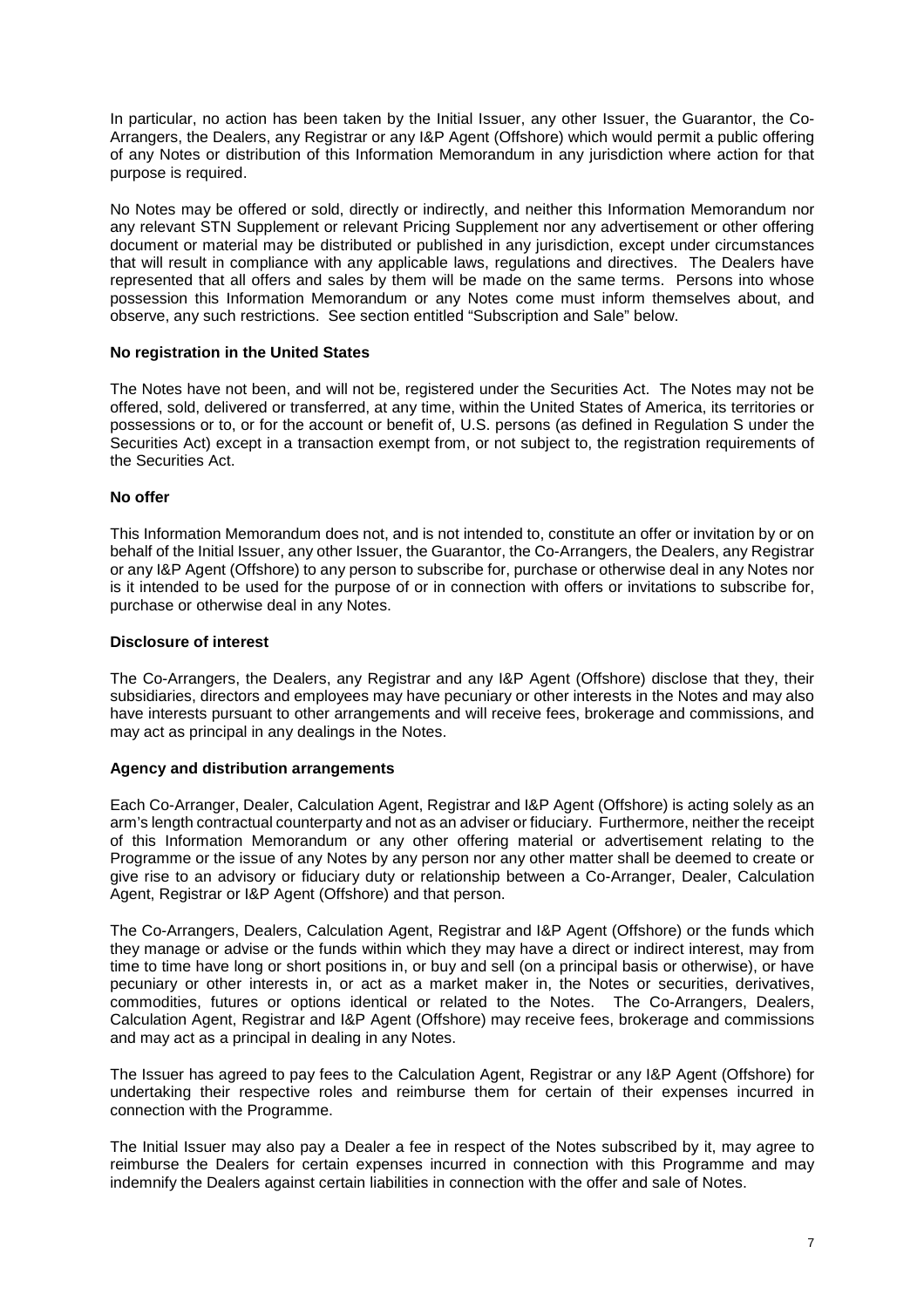## **Supplementary Information Memorandum**

An Issuer and the Guarantor may agree with any Dealer that the Notes may be issued in a form not contemplated by this Information Memorandum, in which event any relevant STN Supplement, the relevant Pricing Supplement and/or a supplementary information memorandum, if appropriate, will be made available which will describe the effect of the agreement reached in relation to such Notes. In particular, such a supplementary information memorandum may be required if the relevant Issuer elects to offer Notes to retail investors.

## **References to credit ratings**

There are references in this Information Memorandum to credit ratings. A credit rating is not a recommendation to buy, sell or hold securities and may be subject to revision, suspension or withdrawal at any time by the relevant rating agency. Each credit rating should be evaluated independently of any other credit rating.

*Credit ratings are for distribution only to a person (a) who is not a "retail client" within the meaning of section 761G of the Corporations Act and is also a person in respect of whom disclosure is not required under Parts 6D.2 or 7.9 of the Corporations Act, and (b) who is otherwise permitted to receive credit ratings in accordance with applicable law in any jurisdiction in which the person may be located. Anyone who is not such a person is not entitled to receive this Information Memorandum and anyone who receives this Information Memorandum must not distribute it to any person who is not entitled to receive it.* 

# **Stabilisation**

In connection with any issue of Notes, the Dealer (if any) designated as the stabilising manager in the relevant Pricing Supplement (or any person acting for it) may, outside Australia and on a market operated outside Australia, over-allot or effect transactions with a view to supporting the market price of the relevant Series at a level higher than that which might otherwise prevail for a limited period after the issue date. However, there is no obligation on the stabilising manager (or its agent) to do this. Such stabilising, if commenced, may be discontinued at any time and must be brought to an end after a limited period. Such stabilising shall be in compliance with all relevant laws, regulations and directives.

# **Currencies**

In this Information Memorandum references to "**A\$**" or "**Australian Dollars**" are to the lawful currency of the Commonwealth of Australia, references to "**US\$**" or "**US dollars**" are to the lawful currency of the United States of America and references to "**€**" or "**euro**" are to the single currency introduced at the third stage of European Economic and Monetary Union pursuant to the Treaty establishing the European Communities, as amended by the Treaty on European Union.

#### **Product classification pursuant to section 309B of the Securities and Futures Act (Chapter 289) of Singapore**

Unless otherwise stated in the Pricing Supplement in respect of any Notes, all Notes issued or to be issued under the Programme shall be "prescribed capital markets products" (as defined in the Securities and Futures (Capital Markets Products) Regulations 2018 of Singapore) and Excluded Investment Products (as defined in the MAS Notice SFA 04-N12: Notice on the Sale of Investment Products and MAS Notice FAA-N16: Notice on Recommendations on Investment Products).

## **MiFID II Product Governance**

If applicable in the context of an issue of Notes, the Pricing Supplement may include a legend titled "MiFID II Product Governance" which will outline the target market assessment in respect of the Notes and which channels for distribution of the Notes are appropriate. Any person subsequently offering, selling or recommending the Notes (a "**distributor**") should take into consideration the target market assessment; however, a distributor subject to Directive 2014/65/EU (as amended) ("**MiFID II**") is responsible for undertaking its own target market assessment in respect of the Notes (by either adopting or refining the target market assessment) and determining appropriate distribution channels. A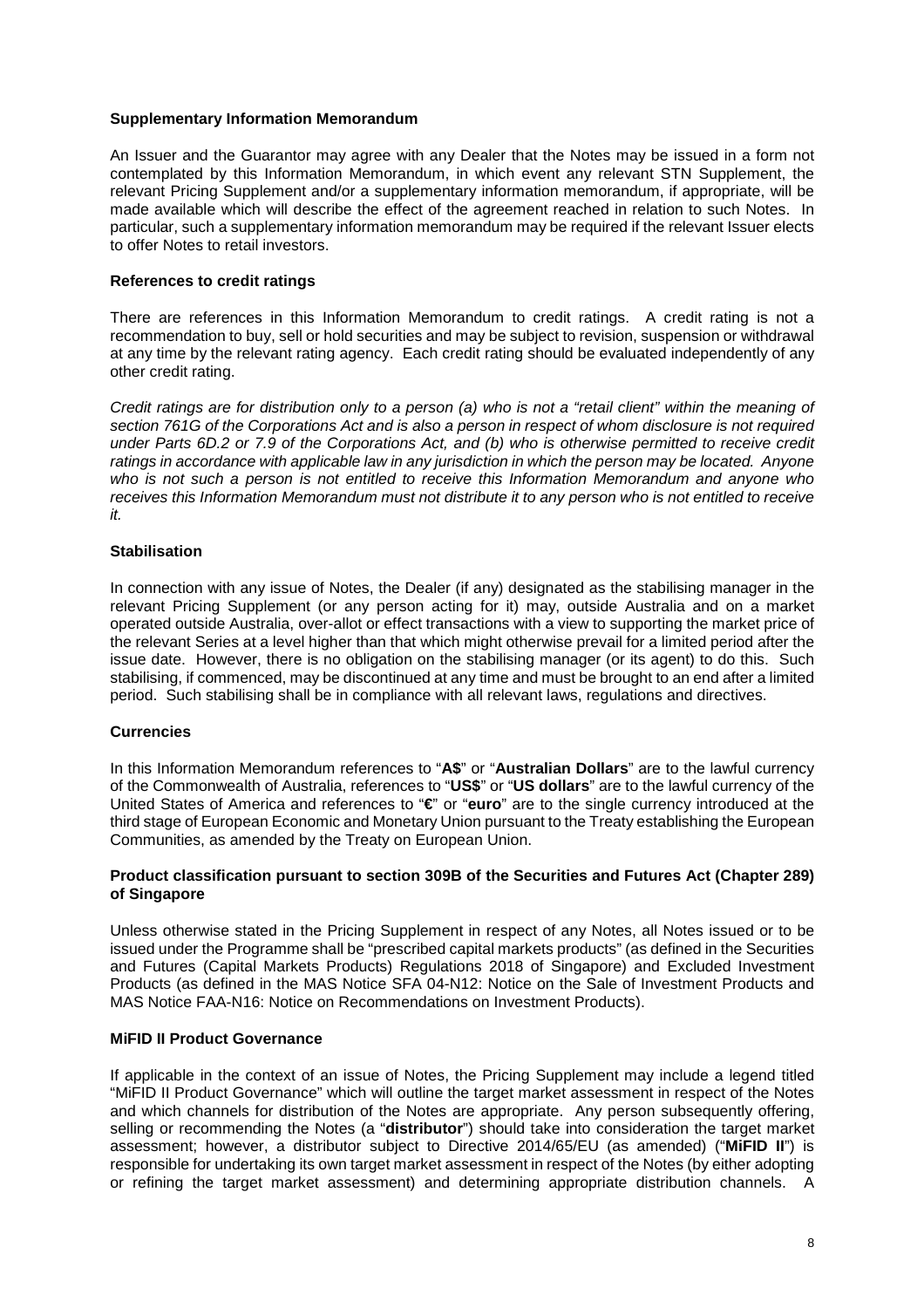determination will be made in relation to each issue about whether, for the purpose of the MiFID Product Governance rules under EU Delegated Directive 2017/593 (the "**MiFID Product Governance Rules**"), any Dealer subscribing for any Notes is a manufacturer in respect of such Notes, but otherwise neither the Co-Arrangers nor the Dealers nor any of their respective affiliates will be a manufacturer for the purpose of the MiFID Product Governance Rules.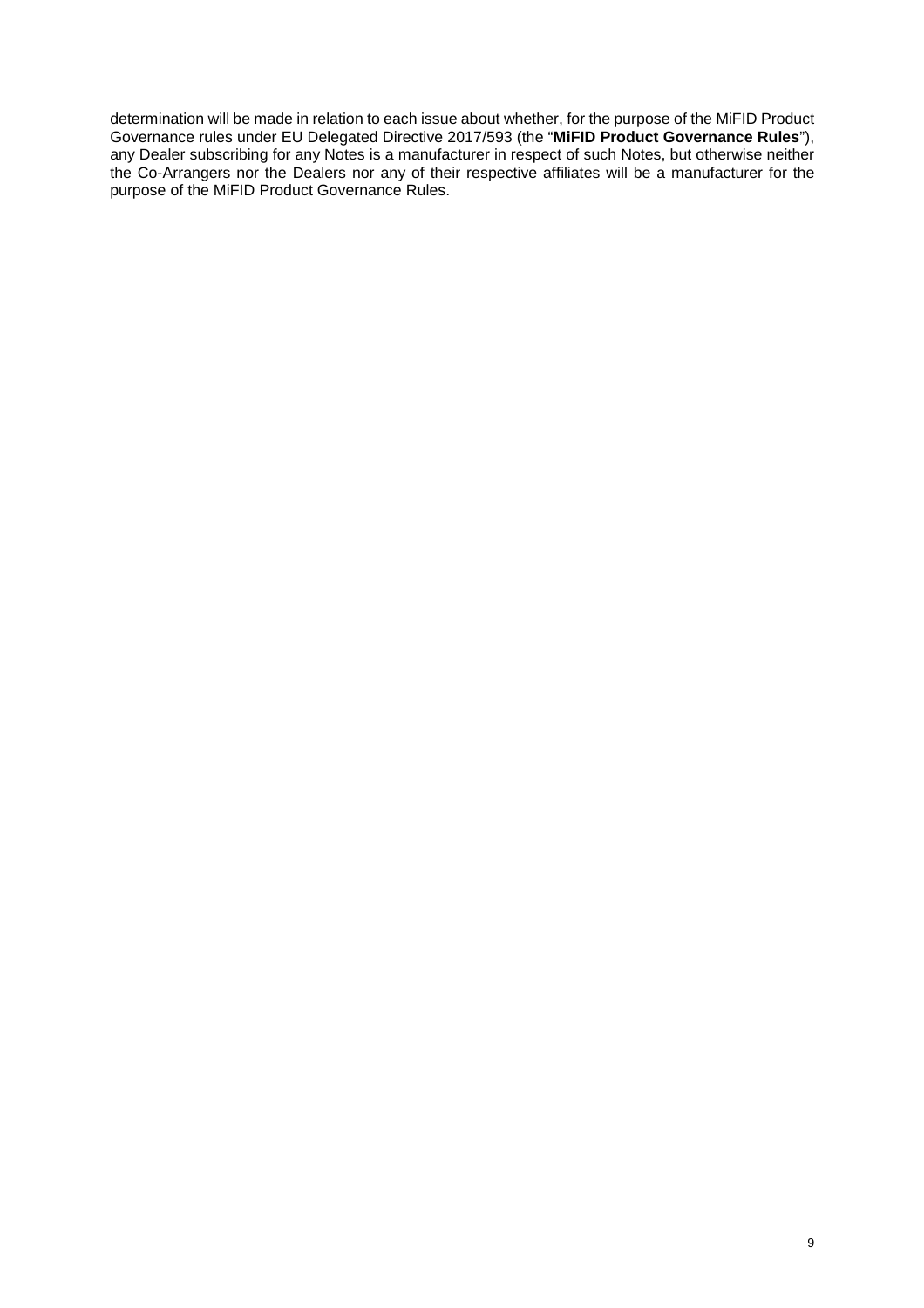# **SUMMARY OF THE PROGRAMME**

*The following is a brief summary only and should be read in conjunction with the rest of this Information Memorandum and, in relation to any Notes, in conjunction with any relevant STN Supplement or relevant Memorandum and, in relation to any Notes, in conjunction with any relevant STN Supplement or relevant Pricing Supplement and the terms and conditions applicable to the Notes.* 

| <b>Issuers:</b>         | Volkswagen Financial Services Australia Pty Limited (ABN 20 097 071 460)<br>as "Initial Issuer".                                                                                                                                                                                                                                                                                                                                                           |
|-------------------------|------------------------------------------------------------------------------------------------------------------------------------------------------------------------------------------------------------------------------------------------------------------------------------------------------------------------------------------------------------------------------------------------------------------------------------------------------------|
|                         | Certain other wholly-owned subsidiaries of Volkswagen Financial Services<br>AG may be added to the Programme as new issuers from time to time<br>(together with the Initial Issuer, each an "Issuer").                                                                                                                                                                                                                                                     |
| <b>Guarantor:</b>       | Volkswagen Financial Services AG (a company incorporated under the laws<br>of Germany).                                                                                                                                                                                                                                                                                                                                                                    |
| Programme:              | A fully revolving, non-underwritten programme allowing for the issuance of<br>EPNs (in Australia only), STNs, MTNs and other debt instruments in any<br>jurisdiction except the United States of America (subject to applicable legal<br>and regulatory restrictions) as specified in any relevant STN Supplement or<br>relevant Pricing Supplement.                                                                                                       |
| <b>Programme Limit:</b> | A\$5,000,000,000 (or the equivalent in other currencies). The Programme<br>Limit may be increased by the Issuers (with the prior written approval of the<br>Guarantor) from time to time.                                                                                                                                                                                                                                                                  |
| Programme term:         | The term of the Programme continues until terminated by the Issuers and<br>the Guarantor giving 30 days' notice to the Dealers or earlier by agreement<br>between all the parties to the Dealer Agreement for the Programme.                                                                                                                                                                                                                               |
| <b>Co-Arrangers:</b>    | Australia and New Zealand Banking Group Limited<br>Citigroup Global Markets Australia Pty Limited                                                                                                                                                                                                                                                                                                                                                          |
| Dealers:                | The following entities have been appointed as Dealers to the Programme:                                                                                                                                                                                                                                                                                                                                                                                    |
|                         | Australia and New Zealand Banking Group Limited<br>Citigroup Global Markets Australia Pty Limited<br>Deutsche Bank AG, Sydney Branch<br>The Hongkong and Shanghai Banking Corporation Limited, Sydney Branch<br>Merrill Lynch (Australia) Futures Limited<br>Mizuho Securities Asia Limited<br>Royal Bank of Canada                                                                                                                                        |
|                         | Contact details and the particulars of the ABN and AFSL for the Co-<br>Arrangers and each of the above named Dealers are set out in the section<br>entitled "Directory" below.                                                                                                                                                                                                                                                                             |
|                         | The Dealers appointed to the Programme may change from time to time.<br>Additional Dealers may be appointed by the Initial Issuer from time to time<br>for a specific Tranche or Series of Notes or the Programme generally.<br>Additionally, an Issuer may appoint any Dealer, or one or more other dealers,<br>as a Dealer for a particular issue of Notes. One or more Dealers may be<br>appointed as Lead Manager or Joint Lead Managers for an issue. |
| <b>Registrar:</b>       | Austraclear Services Limited (ABN 28 003 284 419) or such other person<br>appointed by an Issuer from time to time.                                                                                                                                                                                                                                                                                                                                        |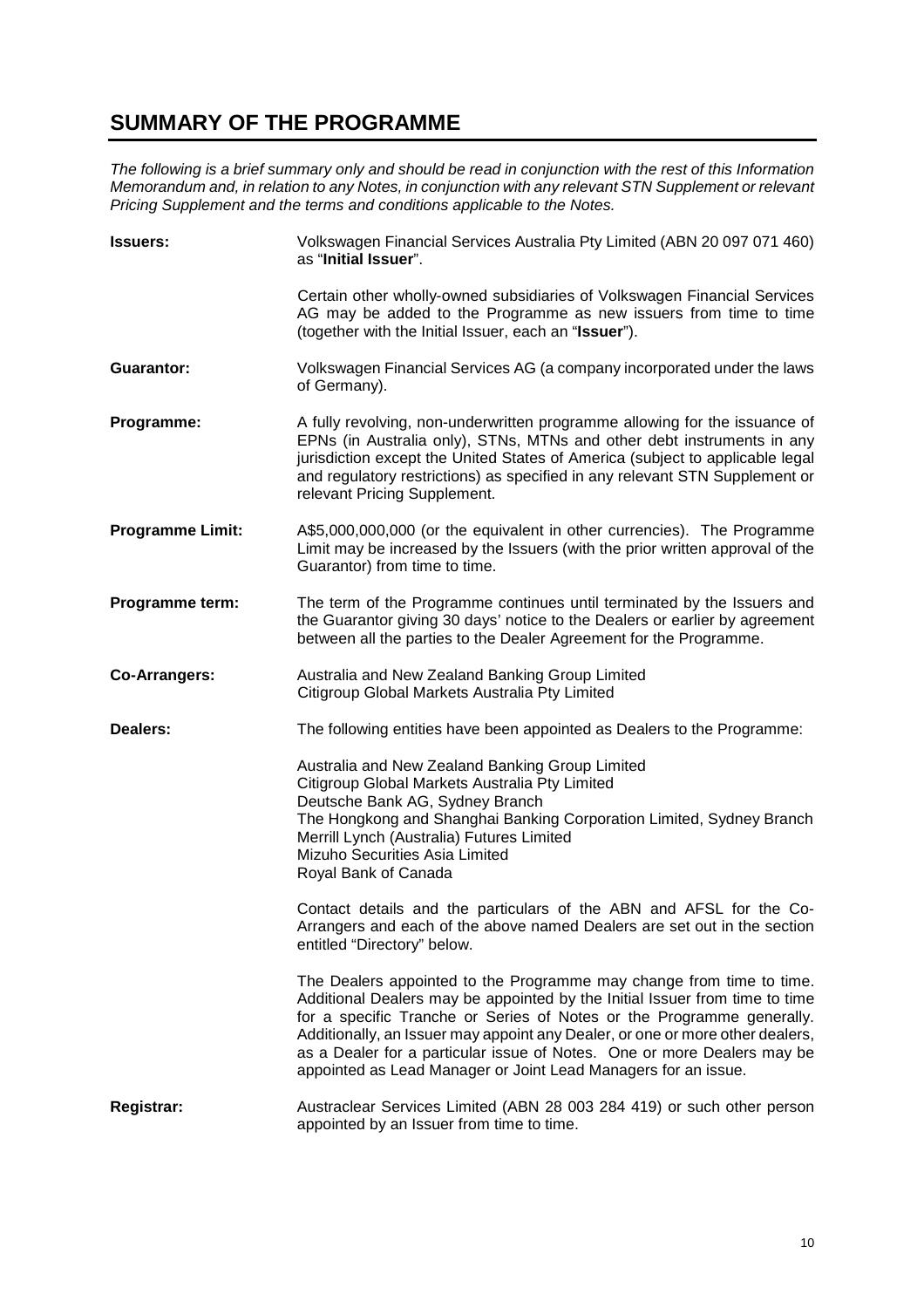The Registrar may also provide issue and paying agency services with respect to each Series or Tranche of Notes initially lodged and held through or predominantly through the Austraclear System.

- **I&P Agent (Offshore):** Each person appointed from time to time by one or more Issuers to perform issue and paying agency functions with respect to each Series or Tranche of Notes (other than EPNs and STNs) initially lodged and held through or predominantly through a Clearing System outside Australia.
- **Calculation Agent:** Each person appointed from time to time by one or more Issuers to perform calculation agency functions with respect to a Series or Tranche of Notes. Where no calculation agent is appointed the calculation of interest and principal payments in respect of Notes will be made by the relevant Issuer.
- **Guarantee:** The Guarantor has fully, unconditionally and irrevocably guaranteed payment of all principal, interest and other amounts owing by an Issuer to the holders of the Notes ("**Holders**", and each a "**Holder**") under a Guarantee dated 24 January 2003 (as confirmed by the Guarantor on 23 May 2017 and 22 March 2019) in favour of the Holders from time to time ("**Guarantee**").
- **Rating:** The Programme is rated by S&P Global Ratings and Moody's Investors Service, from whom information about the current ratings may be obtained. Notes issued under the Programme must be rated, unless otherwise specified in the relevant STN Supplement or relevant Pricing Supplement (or another supplement to this Information Memorandum).

**A credit rating is not a recommendation to buy, sell or hold the Notes and may be subject to revision, suspension or withdrawal at any time by the relevant credit rating agency.** 

*Credit ratings are for distribution only to a person (a) who is not a "retail client" within the meaning of section 761G of the Corporations Act and is also a person in respect of whom disclosure is not required under Parts 6D.2 or 7.9 of the Corporations Act, and (b) who is otherwise permitted to receive credit ratings in accordance with applicable law in any jurisdiction in which the person may be located. Anyone who is not such a person is not entitled to receive this Information Memorandum and anyone who receives this Information Memorandum must not distribute it to any person who is not entitled to receive it.* 

- **Status and ranking:** The Notes and the Guarantee will constitute direct, unsecured, unsubordinated and unconditional obligations of the relevant Issuer and the Guarantor respectively without any preference among themselves and will rank *pari passu* with all other unsecured and unsubordinated obligations of the relevant Issuer and the Guarantor respectively (other than obligations which are preferred by bankruptcy, liquidation or other similar laws of general application).
- **Negative Pledge:** The Notes (other than EPNs) will have the benefit of a negative pledge of the relevant Issuer as set out in Condition 5 of the STN Terms and Conditions and Condition 5 of the MTN Terms and Conditions.
- **Supplements:** In relation to the issue of any Notes (other than EPNs and STNs), a Pricing Supplement will provide particular information relating to the particular Tranche to be issued, including details of the form of such Notes, the Series in which such Notes will be issued and any other information pertinent to the issue of those Notes.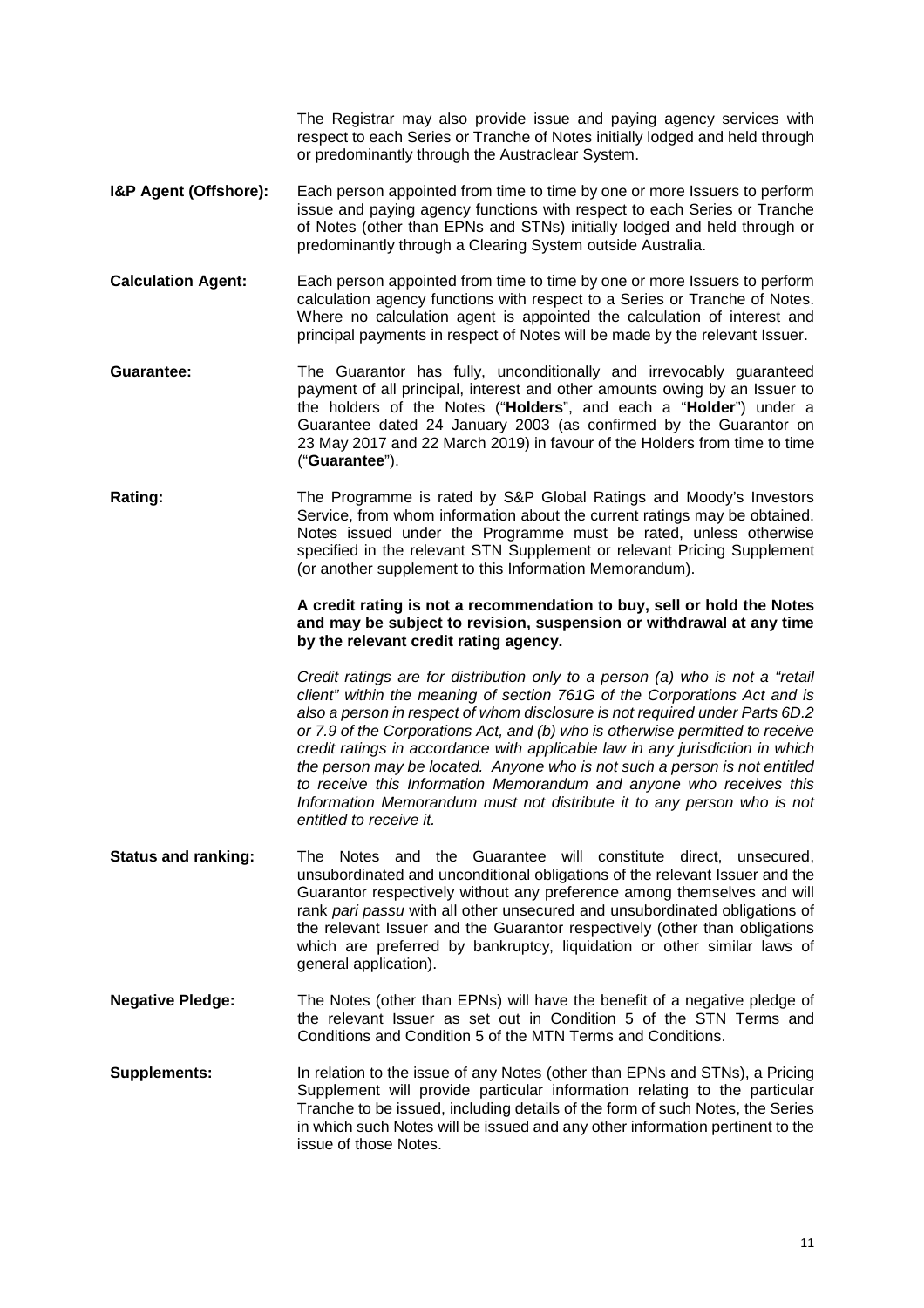|                            | Supplemental information may be provided with respect to an issue of any                                                                                                                                                                                                                                                                                                                                                                                                                                                                                                                                                                    |
|----------------------------|---------------------------------------------------------------------------------------------------------------------------------------------------------------------------------------------------------------------------------------------------------------------------------------------------------------------------------------------------------------------------------------------------------------------------------------------------------------------------------------------------------------------------------------------------------------------------------------------------------------------------------------------|
|                            | other Notes (including, without limitation, an STN Supplement in relation to<br>the issue of any STNs).                                                                                                                                                                                                                                                                                                                                                                                                                                                                                                                                     |
| Form of Notes:             | Except as otherwise set out in any relevant STN Supplement or relevant<br>Pricing Supplement, the Notes will be in registered form and will be debt<br>obligations of the relevant Issuer.                                                                                                                                                                                                                                                                                                                                                                                                                                                  |
|                            | EPNs will be short term debt obligations created by contract as evidenced<br>by the Austraclear Regulations and take the form of an electronic promissory<br>note within the Austraclear System.                                                                                                                                                                                                                                                                                                                                                                                                                                            |
|                            | The Notes (other than EPNs) to be issued will be constituted by, and owing<br>under, a deed poll dated 24 January 2003, as amended or supplemented<br>from time to time, or such other deed poll executed by the relevant Issuer as<br>may be specified in an applicable STN Supplement or Pricing Supplement<br>("Deed Poll") and will take the form of entries in a register ("Register")<br>maintained by the Registrar.                                                                                                                                                                                                                 |
|                            | The terms and conditions of the STNs ("STN Terms and Conditions") and<br>the terms and condition of the MTNs ("MTN Terms and Conditions", and<br>together with the STN Terms and Conditions, the "Conditions") are set out<br>in schedules to the Deed Poll as modified and supplemented by any relevant<br>STN Supplement or relevant Pricing Supplement for the relevant Tranche.                                                                                                                                                                                                                                                         |
|                            | Notes of any Series may be described as "Notes", "Bonds", "Instruments" or<br>any other agreed marketing name.                                                                                                                                                                                                                                                                                                                                                                                                                                                                                                                              |
|                            | No certificate or other evidence of title will be issued to Holders unless the<br>relevant Issuer determines that a certificate or other evidence of title will be<br>issued or is required to do so pursuant to any applicable law or regulation.                                                                                                                                                                                                                                                                                                                                                                                          |
| <b>Currencies:</b>         | The Notes will, subject to any applicable legal or regulatory requirements,<br>be denominated in such currencies as may be agreed between the relevant<br>Issuer and the relevant Dealer, including, without limitation, Australian<br>dollars, US dollars, Euro or any other freely transferable and freely<br>convertible currency. Payments through the Austraclear System may only<br>be made in Australian dollars. Payments in respect of the Notes may be<br>made in, or limited to, any currency or currencies other than the currency in<br>which the Notes are denominated, all as set out in the relevant Pricing<br>Supplement. |
| <b>Issuance in Series:</b> | Notes will be issued in Series. Each Series may comprise one or more<br>Tranches.                                                                                                                                                                                                                                                                                                                                                                                                                                                                                                                                                           |
|                            | The Notes of each Series will all be subject to identical terms, except that<br>the issue date, issue price and the amount and date of the first payment of<br>interest (if any) may be different in respect of different Tranches of a Series<br>and a Series may comprise Notes in more than one denomination. The<br>Notes of each Tranche of a Series are intended to be fungible with the other<br>Tranches of Notes of that Series.                                                                                                                                                                                                   |
| <b>Denominations:</b>      | EPNs will be issued in denominations of A\$100,000 or such other amount<br>permitted by the Austraclear Regulations.<br>STNs will be issued in<br>denominations of A\$100,000 unless otherwise specified in the relevant STN<br>Supplement (if any). Subject to any applicable legal or regulatory<br>requirement, the MTNs will be issued in such denominations as are agreed                                                                                                                                                                                                                                                              |

between the relevant Issuer and the relevant Dealer as specified in the

relevant Pricing Supplement.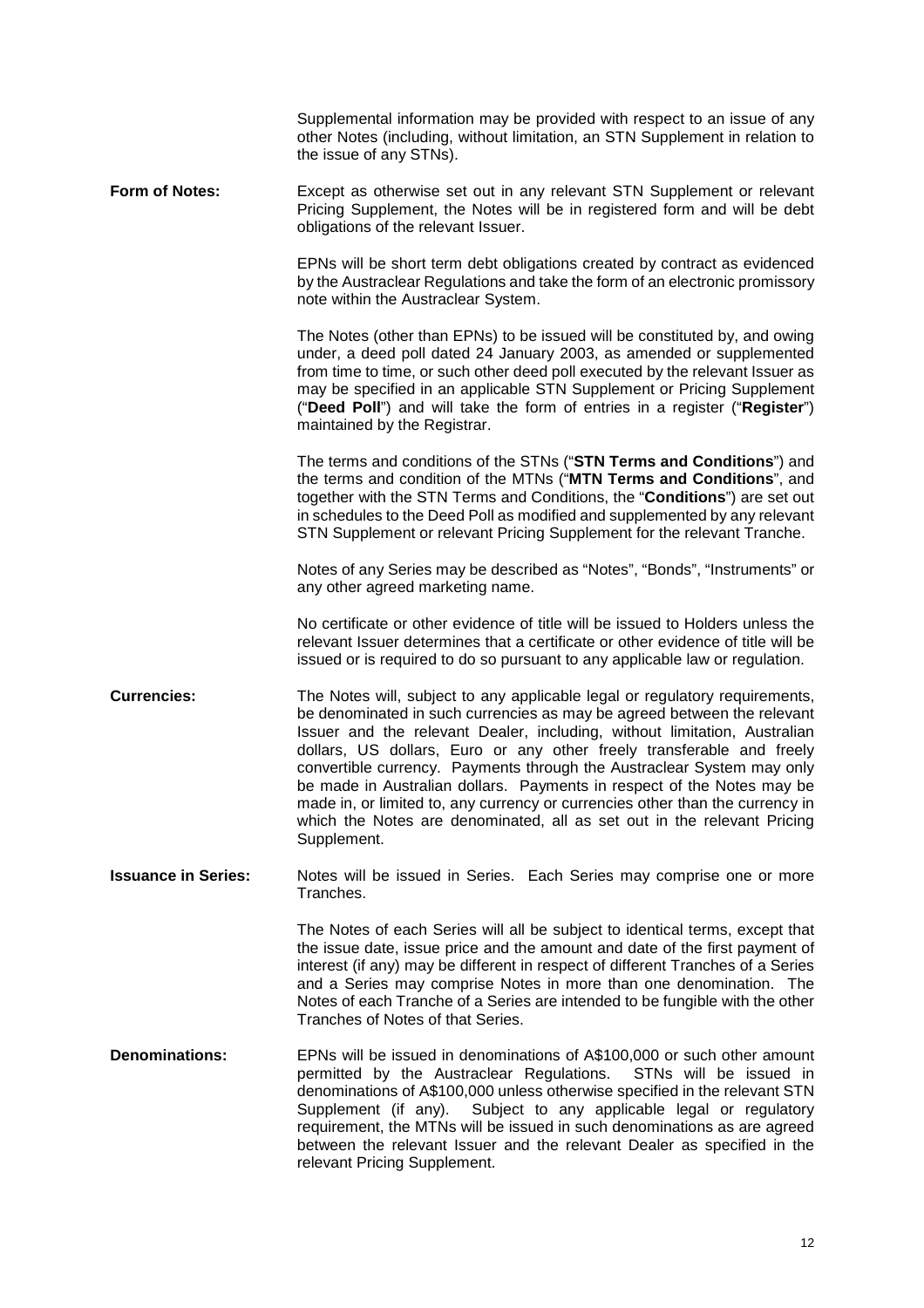|                           | However, in all cases, the aggregate consideration payable by each<br>purchaser of any Notes must (unless otherwise specified in any relevant<br>STN Supplement or relevant Pricing Supplement) be at least A\$500,000 (or<br>the equivalent in another currency, and in either case, disregarding moneys<br>lent by the relevant Issuer or its associates to the purchaser) unless the<br>Notes are otherwise issued in a manner that does not require disclosure to<br>investors under Parts 6D.2 or 7.9 of the Corporations Act.                                                                                                                                                                                                                    |
|---------------------------|--------------------------------------------------------------------------------------------------------------------------------------------------------------------------------------------------------------------------------------------------------------------------------------------------------------------------------------------------------------------------------------------------------------------------------------------------------------------------------------------------------------------------------------------------------------------------------------------------------------------------------------------------------------------------------------------------------------------------------------------------------|
| Tenor:                    | The tenor of EPNs and STNs will not exceed 364 days.                                                                                                                                                                                                                                                                                                                                                                                                                                                                                                                                                                                                                                                                                                   |
|                           | MTNs may be issued with a tenor as specified in the relevant Pricing<br>Supplement. Unless otherwise agreed with the Dealer purchasing the<br>MTNs, MTNs will have a minimum tenor of 365 days.                                                                                                                                                                                                                                                                                                                                                                                                                                                                                                                                                        |
| <b>Issue Price:</b>       | EPNs and STNs will be issued at a discount as agreed with the Dealers<br>purchasing the EPNs or STNs.                                                                                                                                                                                                                                                                                                                                                                                                                                                                                                                                                                                                                                                  |
|                           | MTNs may be issued at any price on a fully or partly paid basis, as specified<br>in the relevant Pricing Supplement.                                                                                                                                                                                                                                                                                                                                                                                                                                                                                                                                                                                                                                   |
| <b>Purchase Price:</b>    | In the case of EPNs and STNs, as agreed between the parties, and in the<br>case of MTNs, as specified in the relevant Pricing Supplement.                                                                                                                                                                                                                                                                                                                                                                                                                                                                                                                                                                                                              |
| Interest:                 | EPNs and STNs will not bear interest.                                                                                                                                                                                                                                                                                                                                                                                                                                                                                                                                                                                                                                                                                                                  |
|                           | MTNs may be interest bearing or non-interest bearing. Interest (if any) may<br>accrue at a fixed or variable rate and may vary during the life of a Series.                                                                                                                                                                                                                                                                                                                                                                                                                                                                                                                                                                                            |
| Interest payment dates:   | Interest (if any) is payable on the date or dates and in the manner specified<br>in the relevant Pricing Supplement.                                                                                                                                                                                                                                                                                                                                                                                                                                                                                                                                                                                                                                   |
| <b>Redemption:</b>        | EPNs and STNs will be redeemed at par at maturity.                                                                                                                                                                                                                                                                                                                                                                                                                                                                                                                                                                                                                                                                                                     |
|                           | The relevant Pricing Supplement will indicate either that MTNs cannot be<br>redeemed prior to their stated maturity (other than for taxation reasons (see<br>below) or following an Event of Default), in which case, such MTNs will be<br>redeemed at maturity at the price or prices determined in the manner<br>specified in the relevant Pricing Supplement, or that such MTNs can only be<br>redeemed at the option of the relevant Issuer and/or the Holders of such<br>MTNs upon giving notice to the Holders or the relevant Issuer and the<br>Guarantor, as the case may be, on a date or dates specified prior to such<br>stated maturity and at a price or prices determined in the manner specified<br>in the relevant Pricing Supplement. |
|                           | In certain circumstances following notice to the Holders, MTNs may be<br>redeemed following deductions or withholdings required to be made by law<br>(as provided in the relevant Conditions).                                                                                                                                                                                                                                                                                                                                                                                                                                                                                                                                                         |
| <b>Events of Default:</b> | The Events of Default applicable to the MTNs are set out in Condition 8 of<br>the Conditions applicable to the MTNs.                                                                                                                                                                                                                                                                                                                                                                                                                                                                                                                                                                                                                                   |
| <b>Payments:</b>          | Payments to persons who hold EPNs, or who hold STNs or MTNs through<br>the Austraclear System, will be made by transfer to their relevant account in<br>accordance with the Austraclear Regulations. Payments to persons who<br>hold MTNs or STNs through a Clearing System, other than the Austraclear<br>System, will be made in accordance with the rules and regulations of the<br>relevant Clearing System.                                                                                                                                                                                                                                                                                                                                       |
|                           | If STNs or MTNs are not lodged in a Clearing System, then payments<br>relating to STNs or MTNs will be made to the account of persons whose                                                                                                                                                                                                                                                                                                                                                                                                                                                                                                                                                                                                            |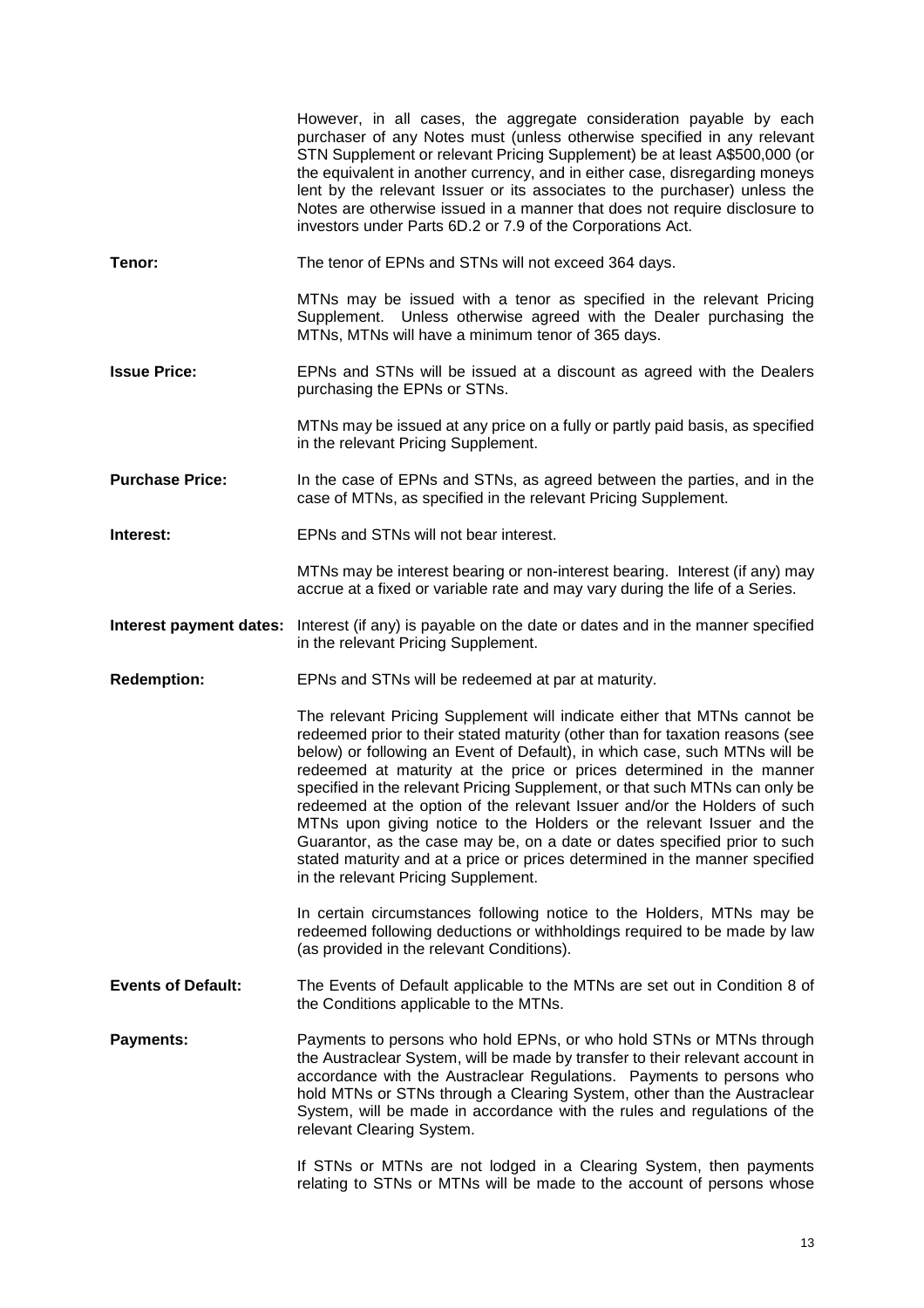names are entered in the relevant register as at 5:00pm (Sydney time) on the relevant Record Date.

 The Record Date is the close of business on the eighth calendar day before a payment date or such other time specified in any relevant STN Supplement or relevant Pricing Supplement.

**Substituted Issuer:** An Issuer may, without the consent of the Holders of the relevant Notes (other than EPNs), substitute any entity (including a special purpose company) in respect of all of the obligations of the relevant issuer in connection with one or more Series of Notes in accordance with the relevant Conditions. The relevant Conditions will also specify the matters that need to be complied with before such a substitution takes place. These matters will include (if the substituted debtor is not the Guarantor) the provision of a guarantee of the new issuer's obligations by the Guarantor and the obtaining of all necessary governmental consents or authorisations.

Listing: Notes will not be listed on any stock exchange.

**Clearing Systems:** EPNs will be issued in and traded on the Austraclear System.

Notes (other than EPNs) may be transacted either within or outside any Clearing System.

Approval by Austraclear for the trading of Notes in the Austraclear System is not a recommendation or endorsement by Austraclear of such Notes.

Transactions relating to interests in the Notes (other than EPNs) may also be carried out through Euroclear, Clearstream, Luxembourg or any other Clearing System.

Interests in the Notes (other than EPNs) traded in the Austraclear System may be held for the benefit of Euroclear, Clearstream, Luxembourg. In these circumstances, entitlements in respect of holdings of interests in Notes in Euroclear would be held in the Austraclear System by a nominee of Euroclear (currently HSBC Custody Nominees (Australia) Limited) while entitlements in respect of holdings of interests in Notes in Clearstream, Luxembourg would be held in the Austraclear System by a nominee of J.P. Morgan Chase Bank, N.A. as custodian for Clearstream, Luxembourg.

The rights of a holder of interests in a Note (other than EPNs) held through Euroclear or Clearstream, Luxembourg are subject to the respective rules and regulations for accountholders of Euroclear and Clearstream, Luxembourg, the terms and conditions of agreements between Euroclear and Clearstream, Luxembourg and their respective nominee and the rules and regulations of the Austraclear System. In addition, any transfer of interests in a Note (other than EPNs), which is held through Euroclear or Clearstream, Luxembourg will, to the extent such transfer will be recorded on the Austraclear System, be subject to the Corporations Act and the requirements for minimum consideration as set out in the relevant Conditions.

The Issuer will not be responsible for the operation of the clearing arrangements which is a matter for the clearing institutions, their nominees, their participants and the investors.

STNs and MTNs which are held in the Austraclear System will be registered in the name of Austraclear Ltd. MTNs which are held in any other Clearing System will be registered in the name of the nominee or depository for that Clearing System.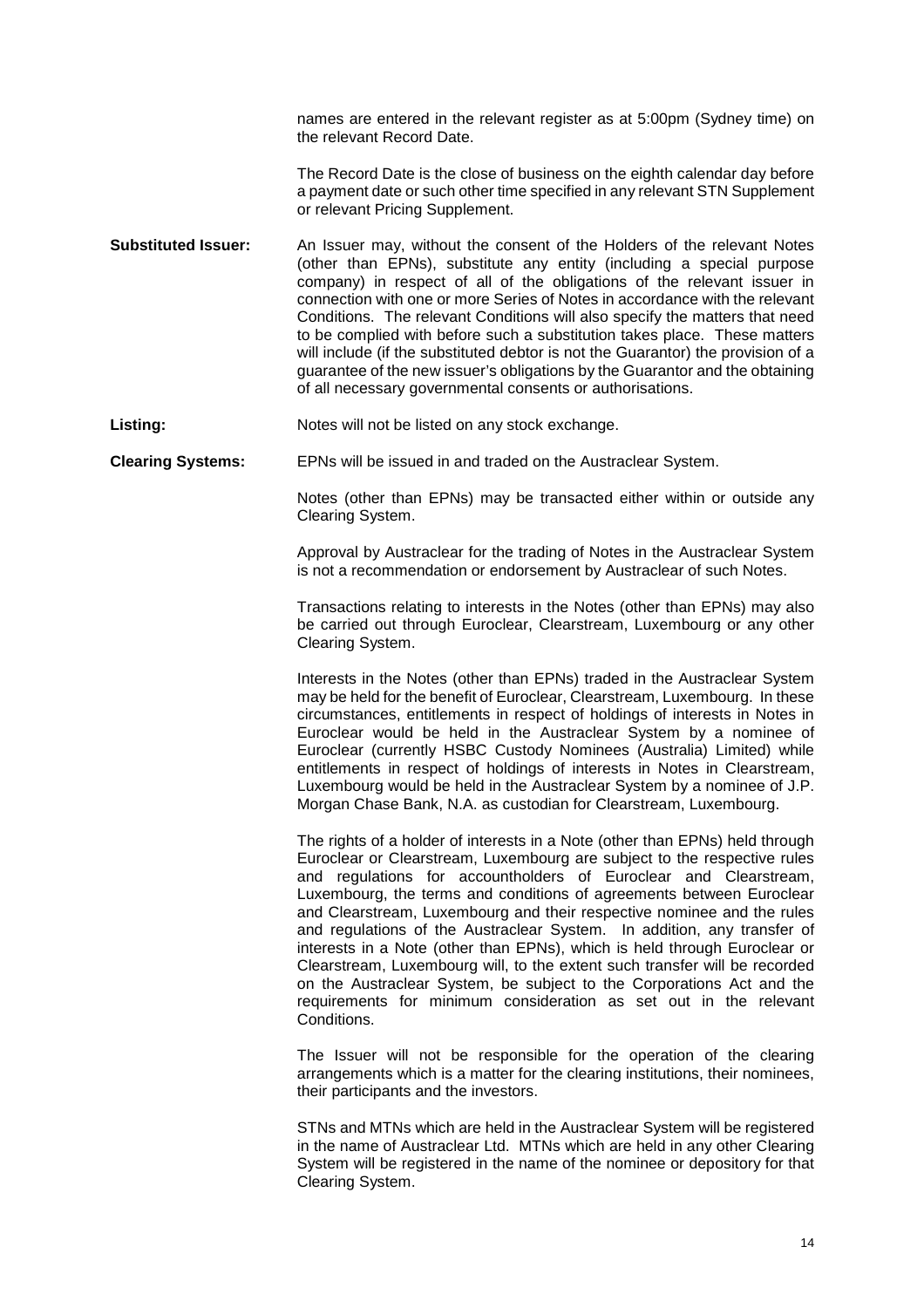| <b>Transfer procedure:</b> | Notes may be transferred in whole, but not in part, in accordance with the<br>relevant Conditions and (where the STNs or MTNs have been lodged in a<br>Clearing System) the rules and regulations of the relevant Clearing System.                                                                                                                                                |                                                                                                                                                                                                                                                                                                                                                                                                                              |  |  |
|----------------------------|-----------------------------------------------------------------------------------------------------------------------------------------------------------------------------------------------------------------------------------------------------------------------------------------------------------------------------------------------------------------------------------|------------------------------------------------------------------------------------------------------------------------------------------------------------------------------------------------------------------------------------------------------------------------------------------------------------------------------------------------------------------------------------------------------------------------------|--|--|
|                            | EPNs may not be offered, or transferred, to persons outside of Australia.<br>Unless otherwise specified in any relevant STN Supplement or relevant<br>Pricing Supplement, STNs or MTNs may only be transferred within, to or<br>from Australia if:                                                                                                                                |                                                                                                                                                                                                                                                                                                                                                                                                                              |  |  |
|                            |                                                                                                                                                                                                                                                                                                                                                                                   |                                                                                                                                                                                                                                                                                                                                                                                                                              |  |  |
|                            | (a)                                                                                                                                                                                                                                                                                                                                                                               | the aggregate consideration payable by the transferee at the time<br>of transfer is at least A\$500,000 (or the equivalent in another<br>currency, and in either case, disregarding moneys lent by the<br>transferor or its associates to the transferee) or the offer or invitation<br>resulting in the transfer otherwise does not require disclosure to<br>investors under Parts 6D.2 or 7.9 of the Corporations Act; and |  |  |
|                            | (b)                                                                                                                                                                                                                                                                                                                                                                               | the transfer does not constitute an offer to a "retail client" for the<br>purposes of section 761G of the Corporations Act.                                                                                                                                                                                                                                                                                                  |  |  |
|                            | STNs and MTNs that are transferred entirely in a jurisdiction outside of<br>Australia may only be transferred in accordance with all applicable laws of<br>the jurisdiction in which transfer takes place.<br>Transfers of EPNs, and of STNs and MTNs held in a Clearing System, will<br>be made in accordance with the rules and regulations of the relevant<br>Clearing System. |                                                                                                                                                                                                                                                                                                                                                                                                                              |  |  |
|                            |                                                                                                                                                                                                                                                                                                                                                                                   |                                                                                                                                                                                                                                                                                                                                                                                                                              |  |  |
|                            | Register.                                                                                                                                                                                                                                                                                                                                                                         | In other cases, application for the transfer of STNs or MTNs must be made<br>by lodgement of a duly completed and (if applicable) stamped transfer and<br>acceptance form with the Registrar. Transfer and acceptance forms will be<br>made available from either the relevant Issuer or from the Registrar. Such<br>transfer takes effect upon the transferee's name being entered on the                                   |  |  |
| <b>Governing law:</b>      | The Notes and all related documentation (except the Guarantee) will be<br>governed by the laws of New South Wales. The Guarantee is governed by<br>German law.                                                                                                                                                                                                                    |                                                                                                                                                                                                                                                                                                                                                                                                                              |  |  |
| Stamp duty:                |                                                                                                                                                                                                                                                                                                                                                                                   | Any stamp duty incurred at the time of issue of Notes will be for the account<br>of the relevant Issuer. Any stamp duty incurred on a transfer of Notes will<br>be for the account of the relevant Holders.                                                                                                                                                                                                                  |  |  |
|                            |                                                                                                                                                                                                                                                                                                                                                                                   | As at the date of this Information Memorandum, no Australian stamp duty is<br>payable on the issue or transfer of the Notes. Investors are advised to seek<br>independent advice regarding any stamp duty or other taxes imposed by<br>another jurisdiction upon the transfer of Notes, or interests in Notes, in any<br>jurisdiction outside of Australia.                                                                  |  |  |
| Taxes:                     | Investors should obtain their own taxation advice regarding the taxation<br>status of investing in Notes.                                                                                                                                                                                                                                                                         |                                                                                                                                                                                                                                                                                                                                                                                                                              |  |  |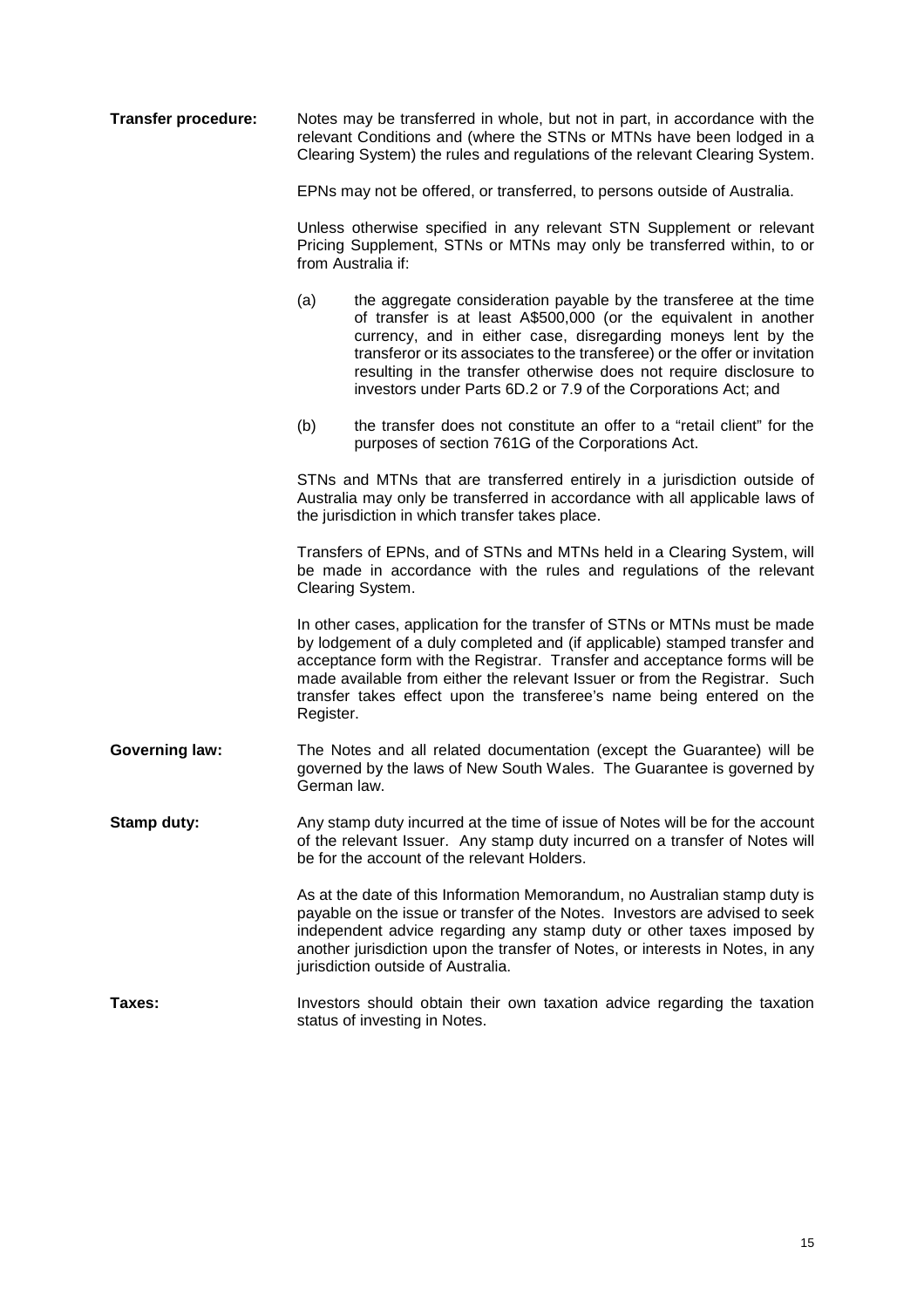**Tax file number and Australian Business Number:** 

An Issuer or the Registrar will deduct tax from payments of interest and other amounts if an investor in Australia has not supplied an appropriate tax file number or Australian Business Number (or details of an applicable exemption from these requirements).

**Withholding tax:** Unless otherwise specified in any relevant STN Supplement or Pricing Supplement for a particular Tranche of STNs or MTNs:

- (a) each Issuer incorporated in, or acting through a permanent establishment in Australia, intends to issue STNs and MTNs in a manner which enables interest (as defined in section 128A(1AB) of the Income Tax Assessment Act 1936 of Australia) to be paid to Holders free of Australian interest withholding tax; and
- (b) all payments by an Issuer in respect of the STNs and MTNs (and by the Guarantor) will be made free and clear of and without withholding or deduction for, or on account of, any present or future taxes, duties, assessments or governmental charges of whatever nature imposed or levied by or on behalf of the Commonwealth of Australia or its place of incorporation (if different) or any political subdivision thereof or any authority therein or thereof, subject to certain customary exceptions as set out in more detail in the relevant Conditions.

The application of the exemption from interest withholding tax to EPNs is unclear. Consequently, EPNs will not be issued outside Australia.

See the section entitled "**Australian Taxation**" below for more information.

See also the section entitled "**German Taxation**" below for information about German taxation in relation to the Notes.

 See also the section entitled "**U.S. Foreign Account Tax Compliance Act and OECD Common Reporting Standard**" below for information about FATCA withholding and automatic exchange of financial account information.

**Selling Restrictions:** The offering, sale and delivery of Notes and the distribution of the Information Memorandum and other material in relation to any Notes will be subject to such restrictions as may apply in any country in connection with the offering and sale of a particular Tranche of Notes. In particular, restrictions on the offer or sale of the Notes in Australia, the United States of America, the United Kingdom, the European Economic Area, Hong Kong, Japan, New Zealand and Singapore are set out in the section entitled "**Subscription and Sale**" below.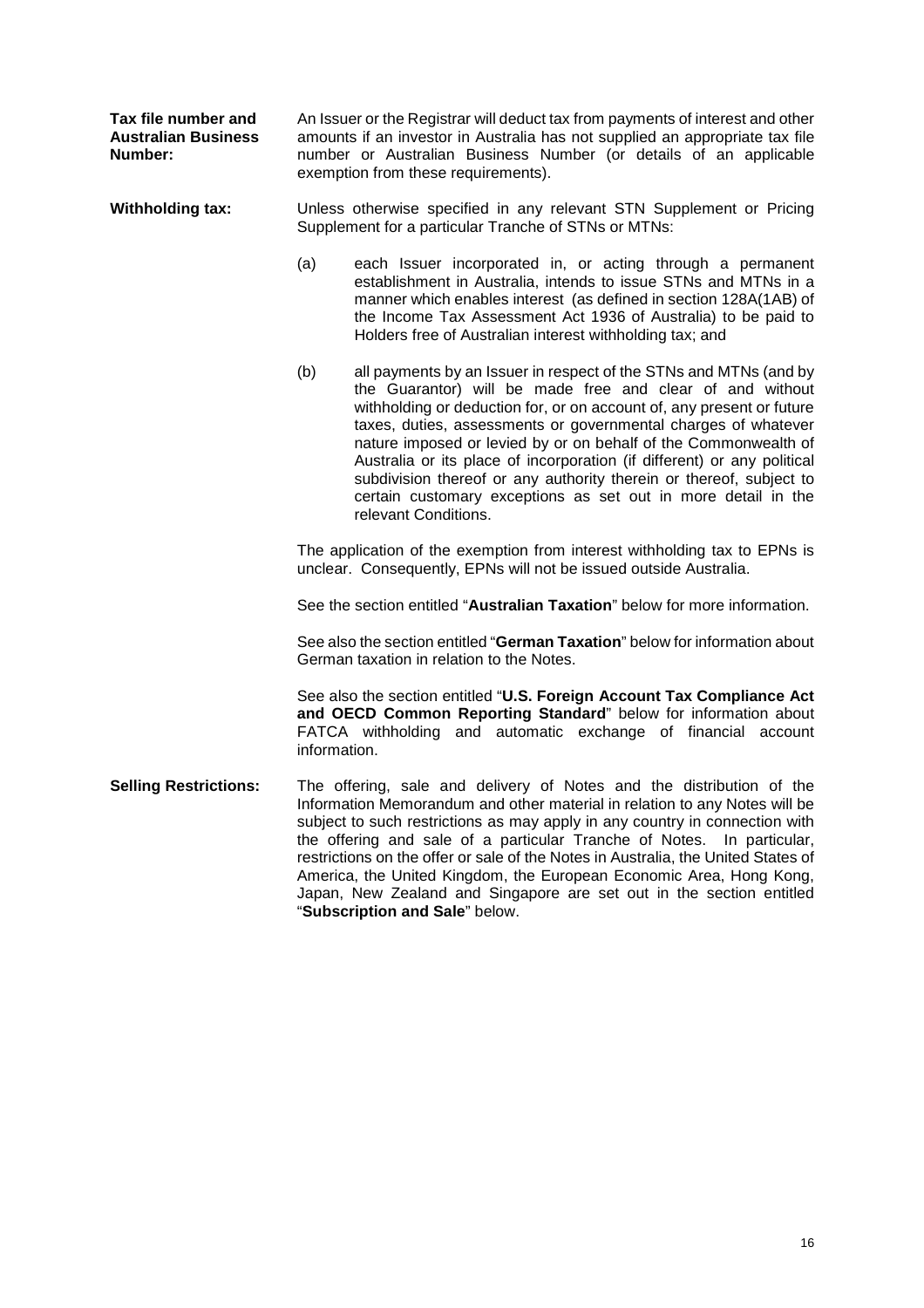# **CORPORATE PROFILE**

# **THE INITIAL ISSUER**

The Initial Issuer, Volkswagen Financial Services Australia Pty Limited (ABN 20 097 071 460), was incorporated on 7 June 2001 under the Corporations Act.

Its registered office is located at Level 1, 24 Muir Road, Chullora NSW 2190, Australia.

The principal activities of the Initial Issuer are the provision of motor vehicle finance, leasing and insurance solutions to private and corporate clients. Furthermore the Initial Issuer offers bailment stocking and capital loans to its dealers. As is common in the automotive related financial services industry, the Initial Issuer's product portfolio is not limited to Volkswagen group brands.

The Initial Issuer's business activities are focused on the Australian market.

On 18 May 2006, the Initial Issuer changed its status to a proprietary company and changed its name from Volkswagen Financial Services Australia Limited to Volkswagen Financial Services Australia Pty Limited.

# **THE GUARANTOR**

The Guarantor was incorporated through the transformation of Volkswagen Finanz GmbH into Volkswagen Financial Services AG in accordance with the resolution of the general meeting of shareholders of Volkswagen Finanz GmbH held on 2 March 1994 and the name of Volkswagen Finanz GmbH was changed accordingly. The transformation and the change of name were registered in the commercial register of the local court of Braunschweig on 4 May 1994.

The Guarantor was incorporated and registered in the commercial register of the local court of Braunschweig under number HRB 3790. The registered office is located in Braunschweig and its head office is at Gifhorner Strasse 57, 38112 Braunschweig, Federal Republic of Germany.

The object of the enterprise of the Guarantor is the development, the sale and the processing of own and third party financial services in Germany and abroad, which are suitable for servicing the promotion of the business of Volkswagen Aktiengesellschaft, Wolfsburg, Federal Republic of Germany ("**Volkswagen AG**") and the companies affiliated therewith, as defined in the Articles of Association of the Guarantor.

The Guarantor is authorised to carry out all business and to take all actions which are connected with its purpose or which promote, directly or indirectly, the purpose of Volkswagen AG. In addition, the Guarantor is authorised to establish domestic and foreign subsidiaries and to establish, acquire or participate in other companies.

The Guarantor is a wholly-owned subsidiary of Volkswagen AG. A control and profit-and-loss-transfer agreement between Volkswagen AG and the Guarantor came into effect on 25 September 1996 and has since been amended and restated. According to this agreement, Volkswagen AG is entitled to instruct the Guarantor's management board. The Guarantor is obliged to transfer its annual profit to Volkswagen AG after the end of each financial year. Volkswagen AG is obliged to compensate any occurring annual deficit of the Guarantor insofar as such deficit cannot be compensated by a withdrawal from the so-called "other retained earnings" of any sums which were allocated thereto during the term of the agreement.

In 2016, Volkswagen Financial Services AG ("**VWFSAG**") started a reorganisation measure of the VWFSAG Group. As a result, its former subsidiary, Volkswagen Bank GmbH became a direct subsidiary of Volkswagen AG by way of a spin-off, providing consolidation of banking activities relevant to European Central Bank authority and allowing for the separate regulation of European banking activities from other financial services provided by the VWFSAG Group. In context of this reorganisation measure, Volkswagen Bank GmbH may in the following years transfer some of its asset portfolios to existing or newly established branches. Furthermore, some portfolio allocations back to VWFSAG Group may be initiated in order to finalise and stabilise the new business structures for both Groups. In this context, Volkswagen Financial Services UK as the most relevant portfolio in this regard, will be transferred to VWFSAG Group by the end of March 2019.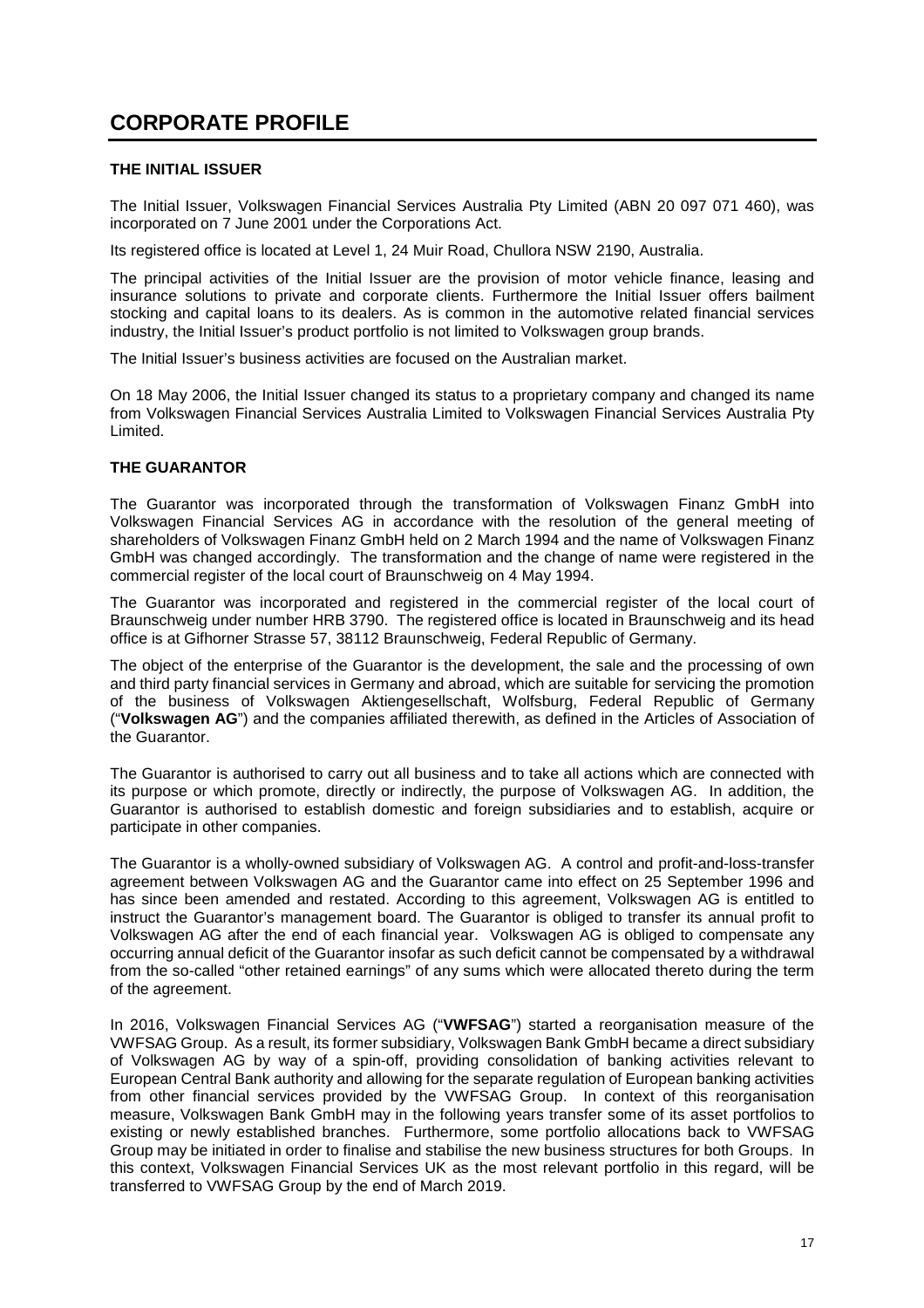# **STN TERMS AND CONDITIONS**

*Capitalised terms used in these terms and conditions have the meanings given in Condition 1 (Interpretation) below.* 

*The following are the terms and conditions of the STNs ("STN Terms and Conditions") which, as supplemented, modified or replaced in relation to any STNs by the relevant STN Supplement, will be applicable to each Series of STNs.*

*Set out below are the STN Terms and Conditions contained in the Deed Poll, noting by way of footnotes, amendments which will be included in a STN Supplement for all STNs issued from the date of this Information Memorandum.* 

*A Tranche may be the subject of a STN Supplement. References in these STN Terms and Conditions*  to a STN Supplement are references to any STN Supplement applicable to the relevant Tranche of *STNs.*

*The STNs (including those issued by a new issuer appointed pursuant to clause 5.1 (New Issuer) of the Deed Poll) will be issued with the benefit of the Guarantee. By the Guarantee, the Guarantor unconditionally and irrevocably guarantees to the Holders, among other things, the payment by each such new issuer of the face amount and other amounts due under the STNs issued by that new issuer.* 

*Each Holder and any person claiming through or under a Holder is deemed to have notice of and is bound by these STN Terms and Conditions, the Deed Poll, the Information Memorandum, any relevant STN Supplement and the Guarantee. Copies of each of these documents (to the extent they relate to a Tranche of STNs) are available for inspection by the holder of any STN of such Tranche at the offices of the relevant Issuer and, the Registrar at their respective addresses specified in the Information Memorandum.*

## **1 Interpretation**

#### *Definitions*

1.1 The following words have these meanings in these STN Terms and Conditions unless the contrary intention appears:

**Agency and Registry Services Agreement** means an agreement between an Issuer and a Registrar.

**Alternate Currency** means, in relation to any STNs, a currency other than Australian dollars which is agreed with the Dealer purchasing the STNs and (if applicable) specified in the STN Supplement relating to those STNs, provided that each relevant Dealer has received evidence satisfactory to it that:

- (a) all necessary Authorisations have been obtained for the issue of STNs in that currency; and
- (b) the issuance of such STNs is not contrary to any applicable law.

**Austraclear** means Austraclear Limited (ABN 94 002 060 773).

**Austraclear Regulations** means the regulations known as the "Austraclear System Regulations" established by Austraclear (as amended or replaced from time to time) to govern the use of the Austraclear System.

**Austraclear System** means the system operated by Austraclear for holding securities and the electronic recording and settling of transactions in those securities between members of that system.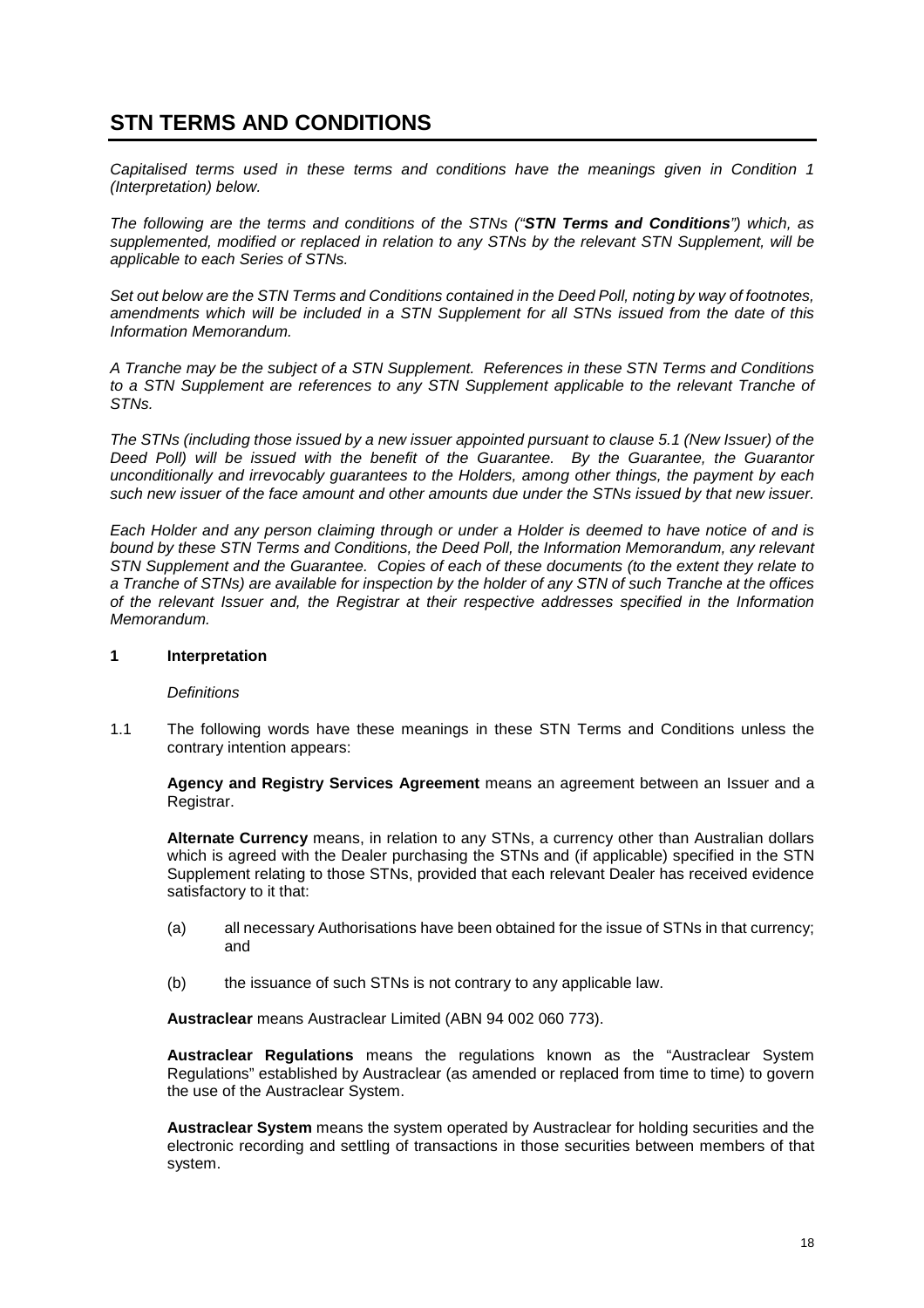#### **Authorisation** means:

- (a) any consent, authorisation, registration, filing, agreement, notarisation, certificate, permission, licence, approval, authority or exemption from, by or with a Government Agency; or
- (b) the expiry of the specified period during which a Government Agency by law may intervene or act, but does not do so, to prohibit or restrict in whole or part anything in respect of the issue of the STNs in accordance with the Deed Poll and these STN Terms and Conditions.

# **Business Day** means:

- (a) a day (other than a Saturday, Sunday or public holiday) on which commercial banks are open for general banking business in the place specified in any relevant STN Supplement or, if no such place is specified, Sydney; and
- (b) if STNs are to be issued or paid on such Business Day:
	- (i) a day on which commercial banks settle payments, in the case of Australian dollars, in Sydney and, in the case of any Alternate Currency, in the principal financial centre in the country of that Alternate Currency; and
	- (ii) a day on which each relevant Clearing System for those STNs is operating.

**Business Day Convention** means a convention for adjusting any date if it would otherwise fall on a day that is not a Business Day and the following Business Day Conventions, where specified in a relevant STN Supplement in relation to any date applicable to any STN, have the following meanings:

- (a) **Following Business Day Convention** means that the date is postponed to the first following day that is a Business Day;
- (b) **Modified Following Business Day Convention** or **Modified Business Day Convention** means that the date is postponed to the first following day that is a Business Day unless that day falls in the next calendar month in which case that date is the first preceding day that is a Business Day; and
- (c) **Preceding Business Day Convention** means that the date is brought forward to the first preceding day that is a Business Day.

#### **Clearing System** means:

- (a) the Austraclear System; or
- (b) any other clearing system specified in any relevant STN Supplement.

**Condition** means the correspondingly numbered condition in these STN Terms and Conditions.

**Deed Poll** means the deed poll (including these STN Terms and Conditions which form schedule 1 to it) executed by the Initial Issuer in relation to the Programme and dated 24 January 2003.

**Denomination** means the denomination of a STN as recorded in the Register.

# **FATCA** means:

(a) sections 1471 to 1474 of the U.S. Internal Revenue Code of 1986 or any associated regulations: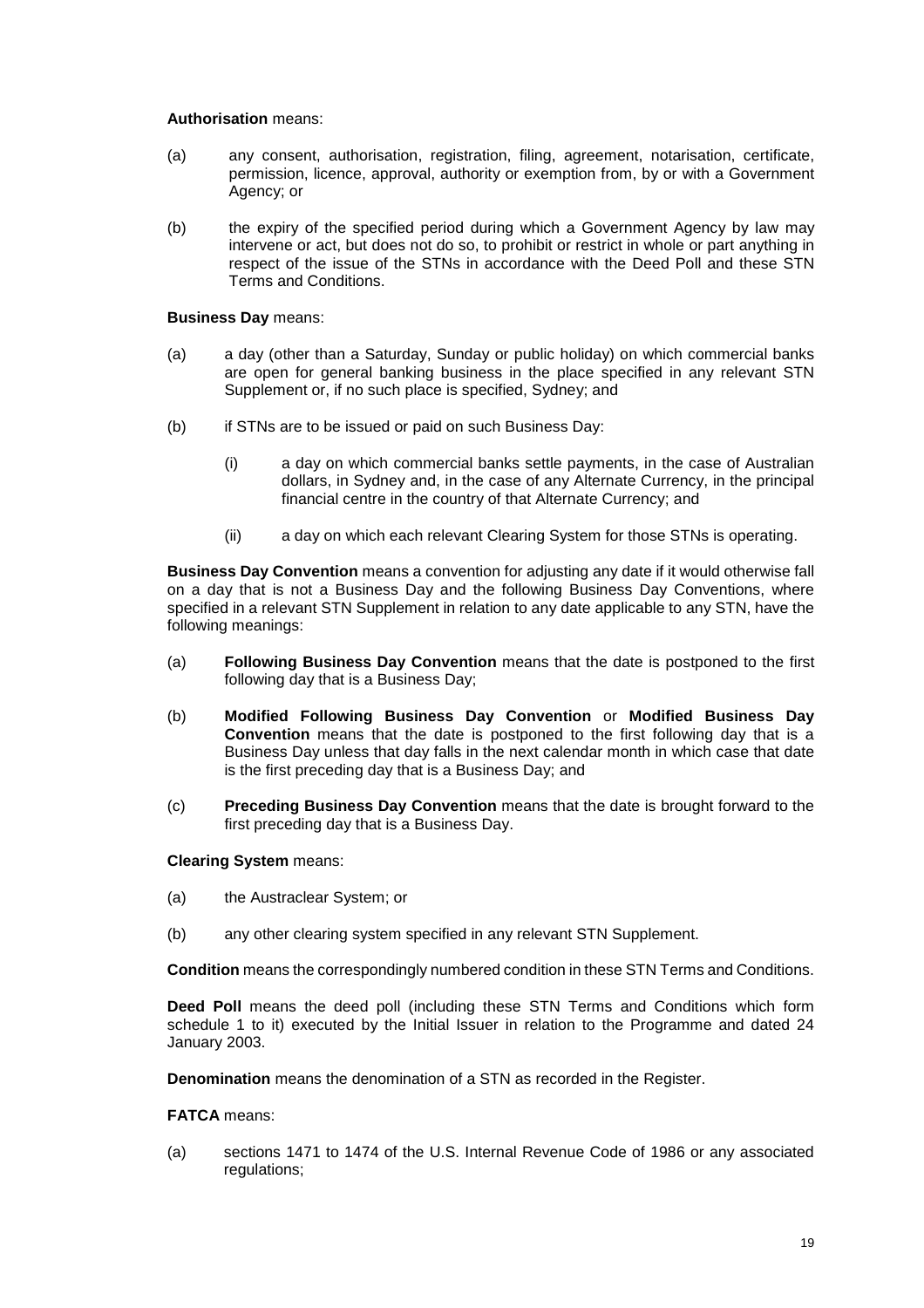- (b) any treaty, law or regulation of any other jurisdiction, or relating to an intergovernmental agreement between the U.S. and any other jurisdiction, which (in either case) facilitates the implementation of any law or regulation referred to in paragraph (a) above; or
- (c) any agreement pursuant to the implementation of any treaty, law or regulation referred to in paragraphs (a) or (b) above with the U.S. Internal Revenue Service, the U.S. government or any governmental or taxation authority in any other jurisdiction.

**Government Agency** means any government or any governmental, semi-governmental, administrative, fiscal or judicial body, department, commission, authority, tribunal, agency or entity. It also includes a self-regulatory organisation established under statute or a stock exchange.

**Guarantee** means the guarantee executed by the Guarantor in relation to the Programme and dated on or about 24 January 2003.

**Guarantor** means Volkswagen Financial Services AG (a company incorporated under the laws of Germany) of Gifhorner Strasse 57, 38112 Braunschweig, acting in its capacity as guarantor under the Guarantee.

**Holder** means the holder of an STN in definitive bearer form, a person whose name is for the time being entered in the Register as the holder of an STN or, where the STN is held jointly by two or more persons, the persons whose names appear in the Register as the joint holders of that STN and (for the avoidance of doubt) when the STN is entered into a Clearing System, includes the operator of that system or a nominee for a common depository for any one or more Clearing Systems (such operator or nominee for a common depository acting in such capacity as is specified in the rules and regulations of the relevant Clearing System or Systems).

**Information Memorandum** means at any time, the latest information memorandum (and any supplement to it) prepared on behalf of, and approved in writing by one or more Issuers in connection with the issue of STNs (or particular classes of STNs), all documents incorporated by reference in it and such other information (including any relevant STN Supplement) approved in writing by the relevant Issuer and the Guarantor from time to time.

**Initial Issuer** means Volkswagen Financial Services Australia Pty Limited (ABN 20 097 071 460) of Level 1, 24 Muir Road, Chullora NSW 2190.1

**Issue Date** means, in respect of an STN, the date specified in any relevant STN Supplement as the day on which such STN is, or is to be, issued or, if there is no relevant STN Supplement, the date on which such STN is actually issued.

**Issuer** means each of:

- (a) the Initial Issuer;
- (b) any new issuer appointed in accordance with clause 5.1 (*New Issuer*) of the Deed Poll; or
- (c) (in any case, in relation to a particular STN, where the context so requires) a Substituted Debtor appointed in accordance with Condition 11 (*Substitution of an Issuer*),

and, in addition, a reference in these STN Terms and Conditions to an Issuer or to the "**relevant Issuer**" of particular STNs is a reference to the Issuer of those STNs in its capacity as an Issuer of those STNs only. **Issuers** means each of them together.

 $\overline{a}$ 1

On 18 May 2006 the Initial Issuer changed its status to a proprietary company and changed its name from Volkswagen Financial Services Australia Limited to Volkswagen Financial Services Australia Pty Limited. The Initial Issuer's address as at the Preparation Date is Level 1, 24 Muir Road, Chullora NSW 2190 (rather than the previous address which is set out in the Deed Poll).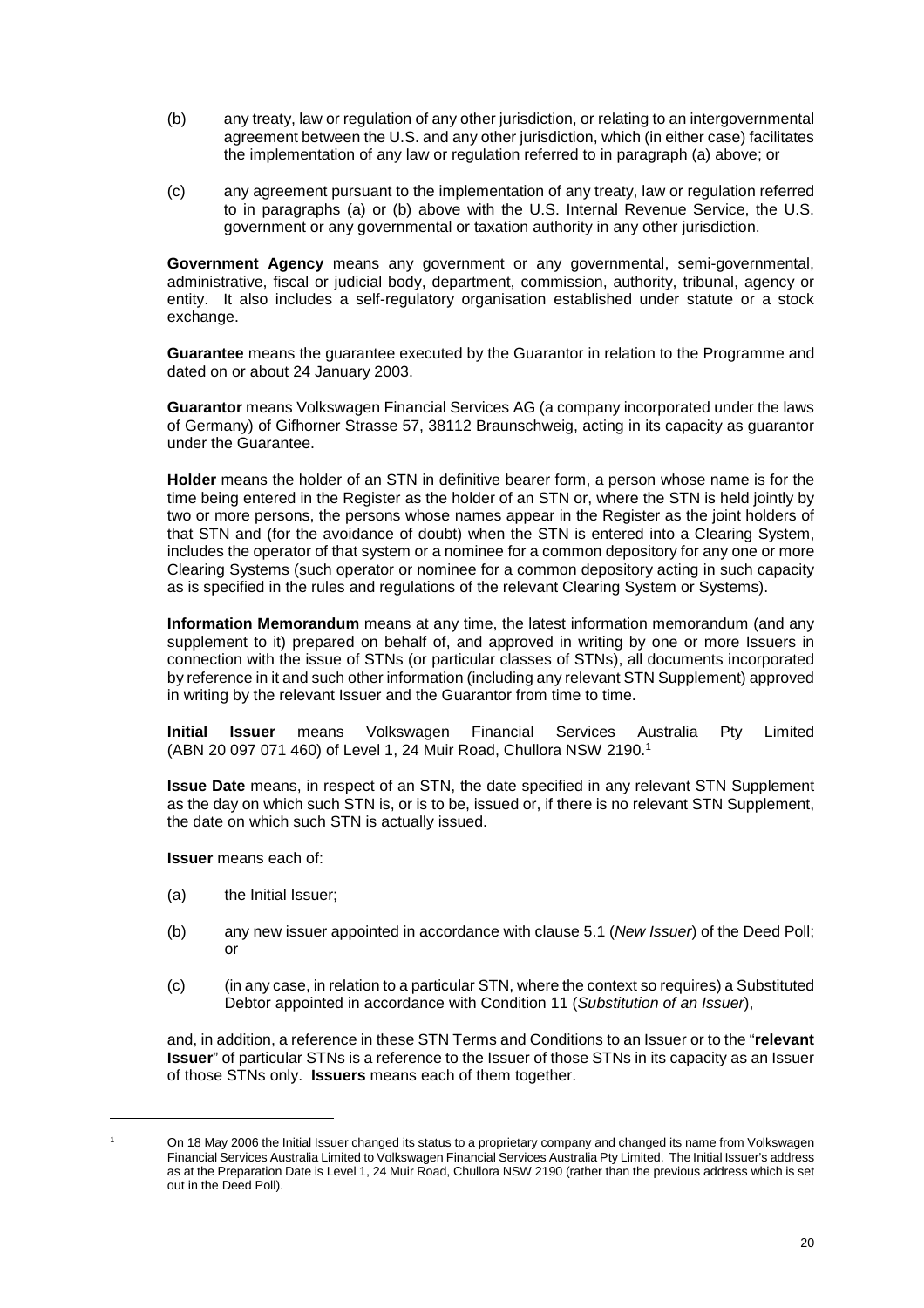**Maturity Date** means the date recorded in the Register as the date for redemption of that STN, as adjusted in accordance with the relevant Business Day Convention.

**Payment Date** means the Maturity Date or other agreed date recorded in the Register as the date on which the relevant Issuer must make a payment under an STN (including an early payment date) issued by it.

**Programme** means the uncommitted revolving note issuance programme of the Issuers as described in the Information Memorandum.

**Record Date** means 5:00pm on the eighth calendar day before the relevant date for payment or such other date that may be specified in any relevant STN Supplement.

**Register** means a register, including any branch register, of Holders established and maintained by, or on behalf, of the relevant Issuer in which is entered the names and addresses of Holders whose STNs are carried on that register, the amount of STNs held by each Holder and the date of issue and transfer of those STNs, and any other particulars which the relevant Issuer sees fit.

**Registrar** means Austraclear Services Limited (ABN 28 003 284 419) or such other person appointed by an Issuer to establish and maintain the Register for STNs on the relevant Issuer's behalf from time to time. For the avoidance of doubt, the Registrar may also provide issue and paying agency services with respect to each Series or Tranche of STNs initially lodged and held through, or predominantly through, the Austraclear System.

**Relevant Date** means the date on which a payment in respect of the STNs first becomes due, except that if the full amount payable has not been received by the Registrar on or before the due date, it means the date on which the full amount having been so received, notice to that effect is given to the Holders in accordance with Condition 10 (*Notices*).

**Series** means a Tranche or Tranches of STNs issued by an Issuer which have identical terms, except that:

- (a) the Issue Date and purchase price may be different in respect of different Tranches of a Series; and
- (b) a Series may comprise STNs in more than one Denomination.

**STN** means a short term note being a debt obligation of an Issuer constituted by, and owing under, the Deed Poll to a Holder, the details of which are recorded in, and evidenced by, inscription in the Register.

**STN Supplement** means any supplement to the Information Memorandum or to these STN Terms and Conditions prepared and issued in relation to a Tranche of STNs prior to the Issue Date of those STNs which has been confirmed in writing by the relevant Issuer.

**Subsidiary** means, in relation to any company or corporation, a company or corporation:

- (a) which is controlled, directly or indirectly, by the first mentioned company or corporation;
- (b) more than half the issued share capital of which is beneficially owned, directly or indirectly, by the first mentioned company or corporation; or
- (c) which is a Subsidiary of another Subsidiary of the first mentioned company or corporation,

and for this purpose, a company or corporation shall be treated as being controlled by another if that other company or corporation is able to direct its affairs and/or to control the composition of its board of directors or equivalent body.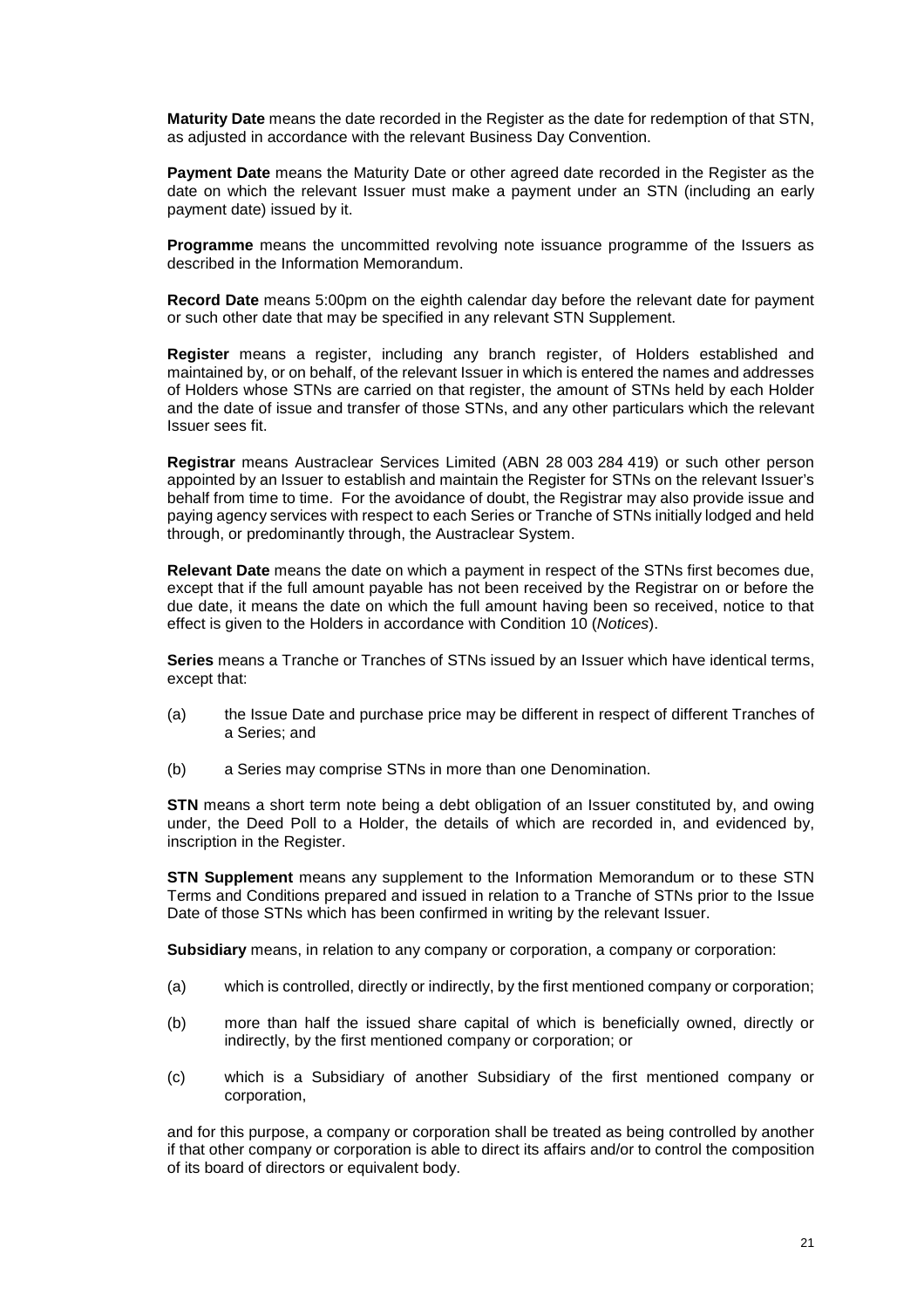**Tax Act** means the Income Tax Assessment Act 1936 of Australia and associated regulations and, where applicable, any replacement legislation including, but not limited to, the Income Tax Assessment Act 1997 of Australia.

**Taxes** is defined in Condition 7.5 (*Taxation and fiscal Laws*).

**Tranche** means STNs which are issued by an Issuer on the same Issue Date and the terms of which are identical in all respects (except that a Tranche may comprise STNs in more than one Denomination).

#### **Transaction Documents** means:

- (a) the Deed Poll (including any Issuer Accession Letter delivered in accordance with clause 5 (*New Issuer*) of the Deed Poll);
- (b) the Guarantee;
- (c) each Agency and Registry Services Agreement;
- (d) each STN;
- (e) each STN Supplement; and
- (f) each Information Memorandum.

#### *Interpretation*

- 1.2 In these STN Terms and Conditions unless the contrary intention appears:
	- (a) a reference to these STN Terms and Conditions is a reference to these STN Terms and Conditions as modified, supplemented or replaced by any relevant STN Supplement;
	- (b) a reference to "**Australian dollars**", "**A\$**" or "**dollars**" is a reference to the lawful currency of the Commonwealth of Australia;
	- (c) a reference to a statute, ordinance, code or other law includes regulations and other instruments under it and consolidations, amendments, re-enactments or replacements of any of them;
	- (d) the singular includes the plural and vice versa;
	- (e) the word "**person**" includes a firm, body corporate, an unincorporated association or an authority;
	- (f) a reference to a person includes a reference to the person's executors, administrators, successors, substitutes (including, without limitation, persons taking by novation) and assigns;
	- (g) an agreement, representation or warranty in favour of two or more persons is for the benefit of them jointly and severally;
	- (h) a reference to any thing (including, without limitation, any amount) is a reference to the whole and each part of it and a reference to a group of persons is a reference to all of them collectively and to each of them individually;
	- (j) a reference to a deed poll, deed, agreement or another instrument includes any variation or replacement of it; and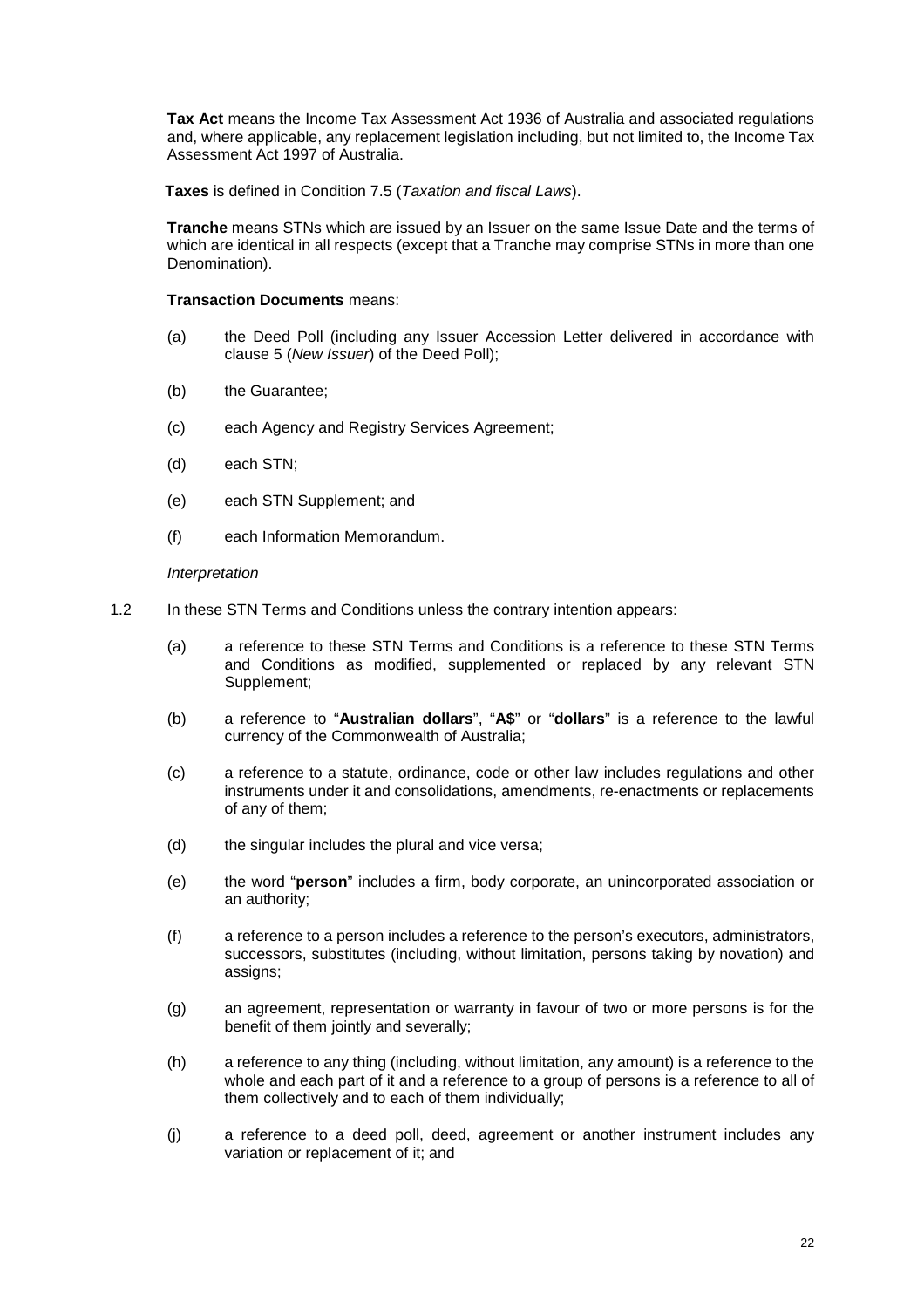(i) a reference to a time of day is a reference to that time in Sydney.

# *Headings*

1.3 Headings are inserted for convenience and do not affect the interpretation of these STN Terms and Conditions.

# **2 Form, denomination and title**

## *Form of STNs*

2.1 The STNs are registered debt obligations of the relevant Issuer constituted by, and owing under, the Deed Poll and take the form of entries in the Register. Each entry in the Register constitutes a separate and individual acknowledgment to the relevant Holder of the indebtedness of the relevant Issuer to that Holder.

#### *Independent obligations*

2.2 The obligations of the relevant Issuer in respect of STNs issued by it constitute separate and independent obligations which the Holder to whom those obligations are owed is entitled to enforce without having to join any other Holder or any predecessor in title of a Holder.

#### *Currency*

2.3 STNs will be denominated in Australian dollars or an Alternate Currency specified in the relevant Pricing Supplement.

## *Denomination, issue restrictions and tenor*

- 2.4 Unless otherwise specified in any relevant STN Supplement, STNs:
	- (a) will be issued in denominations of A\$100,000 (or the approximate equivalent in an Alternate Currency); and
	- (b) may only be issued if:
		- (i) where the offer or invitation is made in, or into, Australia, the aggregate consideration payable to the relevant Issuer by the relevant Holder is at least A\$500,000 (or the equivalent in an Alternate Currency, and in either case, disregarding moneys lent by the relevant Issuer or its associates to the Holder) or, the offer or invitation for the issue of the STNs otherwise does not require disclosure to investors under Parts 6D.2 or 7.9 of the Corporations Act;
		- (ii) where the offer or invitation is made in, or into, Australia, the offer or invitation does not constitute an offer to a "retail client" for the purposes of section 761G of the Corporations Act;
		- (iii) the STNs comply with all other applicable laws; and
		- (iv) they have a tenor of 364 calendar days or less.

#### *Register conclusive*

2.5 Entries in the Register in relation to an STN constitute conclusive evidence that the person so entered is the registered owner of that STN subject to rectification for fraud or error. No STN will be registered in the name of more than four persons. An STN registered in the name of more than one person is held by those persons as joint tenants. STNs will be registered by name only without reference to any trusteeship. The person(s) registered in the Register as a Holder of an STN will be treated by the relevant Issuer and the Registrar as absolute owner of that STN and neither the relevant Issuer nor the Registrar are, except as ordered by a court or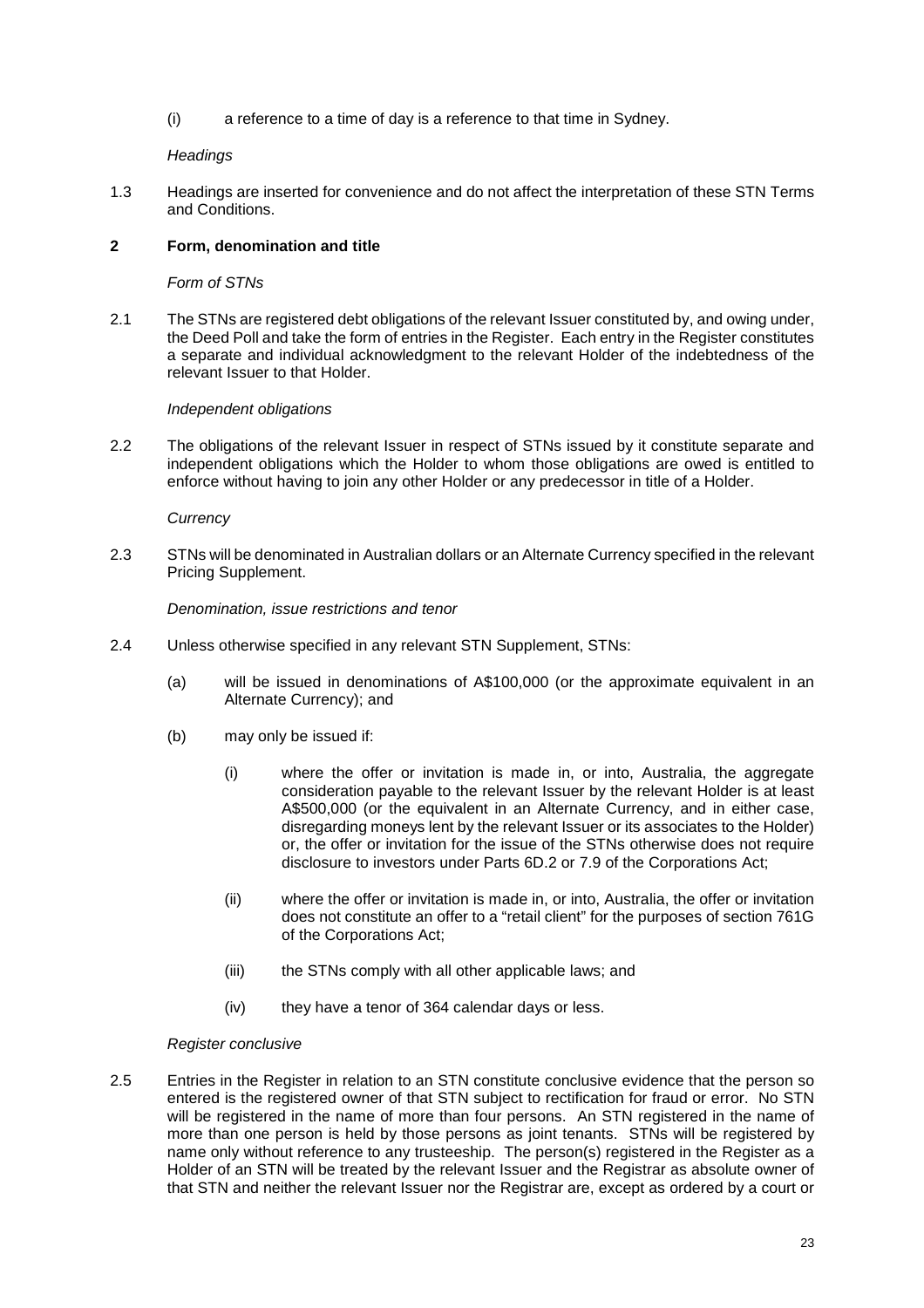as required by statute, obliged to take notice of any other claim to an STN. Neither the relevant Issuer nor the Registrar shall be required to obtain any proof of:

- (a) ownership of the relevant STN; or
- (b) the identity of the relevant Holder.

#### *Holder absolutely entitled*

2.6 Upon a person acquiring title to any STN by virtue of becoming registered as the owner of that STN, all rights and entitlements arising by virtue of the Deed Poll in respect of that STN vest absolutely in the registered owner of the STN, such that no person who has previously been registered as the owner of that STN has or is entitled to assert against the relevant Issuer or the Registrar or the registered owner of the STN for the time being and from time to time any rights, benefits or entitlements in respect of the STN.

#### *Location of Register*

2.7 The Register will be established and maintained in Sydney unless otherwise agreed between the relevant Issuer and Registrar.

#### *Certificates*

2.8 No certificate or other evidence of title will be issued by or on behalf of the relevant Issuer to evidence title to an STN unless the relevant Issuer determines that certificates should be made available or it is required to do so pursuant to any applicable law or regulation.

# **3 Transfers**

#### *Limit on transfer*

- 3.1 STNs may only be transferred in whole and may not be transferred in part.
- 3.2 Unless otherwise specified in any relevant STN Supplement, STNs may only be transferred within Australia if:
	- (a) the consideration payable by the transferee at the time of transfer is at least A\$500,000 (or the equivalent in an Alternate Currency, and in either case, disregarding moneys lent by the transferor or its associates to the transferee) or the offer or invitation for the transfer otherwise does not require disclosure to investors under Parts 6D.2 or 7.9 of the Corporations Act; and
	- (b) the transfer does not constitute an offer to a "retail client" for the purposes of section 761G of the Corporations Act.
- 3.3 STNs may only be transferred to or from Australia:
	- (a) unless otherwise specified in any relevant STN Supplement, if the consideration payable by the transferee at the time of the transfer is at least A\$500,000 (or the equivalent in an Alternate Currency, and in either case, disregarding moneys lent by the transferor or its associates to the transferee) or the offer or invitation for the transfer otherwise does not require disclosure to investors under Parts 6D.2 or 7.9 of the Corporations Act;
	- (b) the transfer does not constitute an offer to a "retail client" for the purposes of section 761G of the Corporations Act; and
	- (c) if the transfer is in compliance with the laws of all relevant jurisdictions.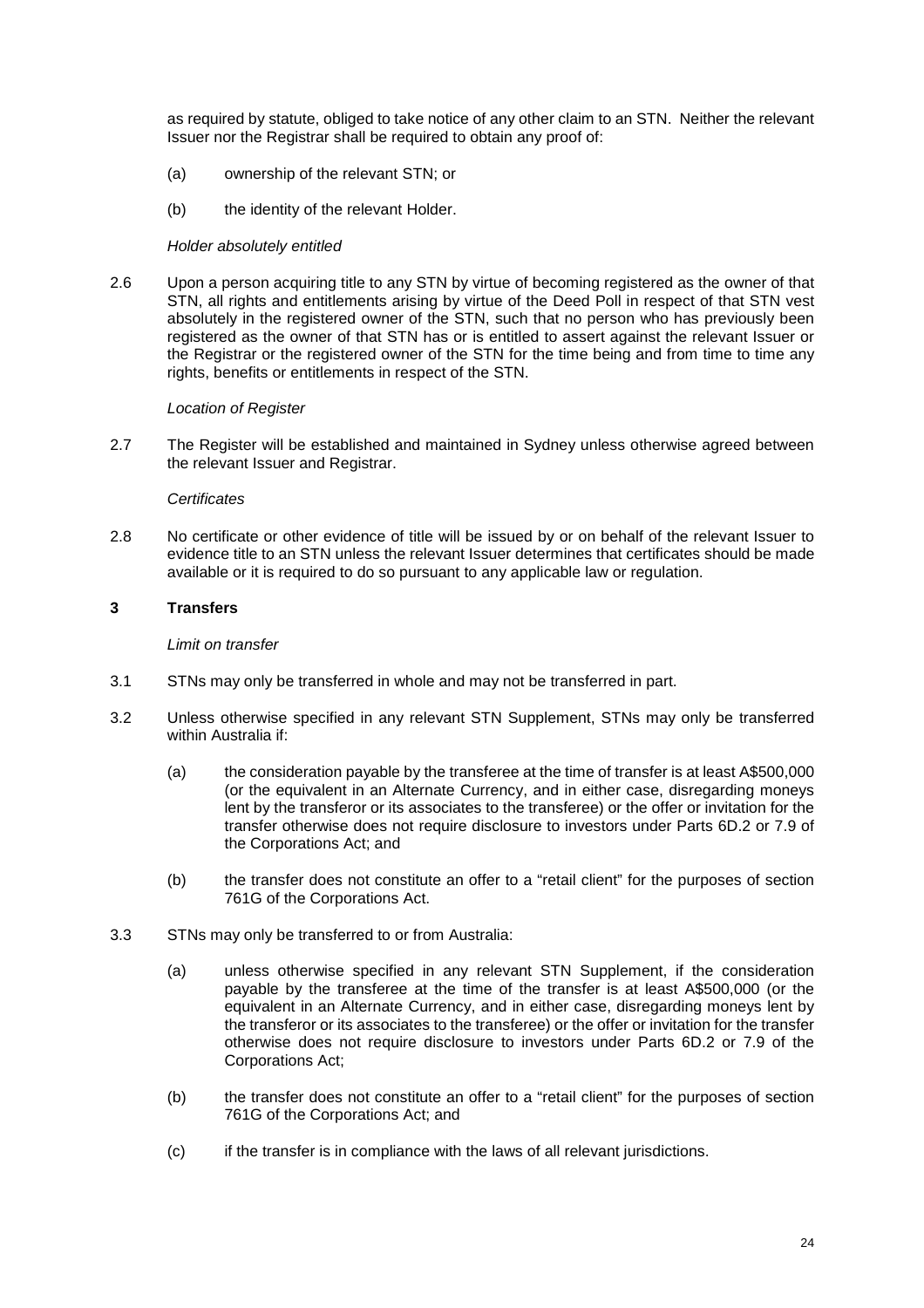3.4 STNs may only be transferred between persons in a jurisdiction or jurisdictions other than Australia if the transfer is in compliance with the laws of all relevant jurisdictions.

## *Transfer procedures*

- 3.5 (a) Unless STNs are lodged in a Clearing System, application for the transfer of STNs must be made by the lodgement of a transfer form with the Registrar. If required, the relevant Issuer undertakes to make transfer forms available from either itself or the Registrar. Each form must be accompanied by such evidence as may be required to prove the title of the transferor or the transferor's right to transfer the STN and be signed by both the transferor and the transferee.
	- (b) STNs entered in a Clearing System will be transferable only in accordance with the rules and regulations of that Clearing System.

#### *Registration of transfer*

3.6 The transferor of an STN remains the holder of that STN until the name of the transferee is entered in the Register in respect of that STN. Transfers will not be registered during the period from the Record Date until the Business Day after the relevant date for payment.

# *No charge on transfer*

3.7 Transfers will be registered without charge provided taxes, duties or other governmental charges (if any) imposed in relation to the transfer have been paid.

*Estates* 

3.8 A person becoming entitled to an STN as a consequence of the death or bankruptcy of a Holder or of a vesting order or a person administering the estate of a Holder may, upon producing such evidence as to that entitlement or status as the Issuer of that STN and Registrar consider sufficient, transfer the STN or, if so entitled, become registered as the Holder in respect of that STN.

#### *Unincorporated associations*

3.9 A transfer to an unincorporated association is not permitted.

#### *Transfer of unidentified STNs*

3.10 Where the transferor executes a transfer of less than all STNs registered in its name, and the specific STNs to be transferred are not identified, the Registrar may register the transfer in respect of such of the STNs registered in the name of the transferor as the Registrar thinks fit, provided the aggregate principal amount of the STNs registered as having been transferred equals the aggregate principal amount of the STNs expressed to be transferred in the transfer and the transfer is otherwise in accordance with these STN Terms and Conditions.

#### *Stamp duty*

- 3.11 (a) The relevant Issuer must bear any stamp duty payable on the issue and subscription of the STNs which it issues.
	- (b) The Holder is responsible for any stamp duties or other similar taxes which are payable in any jurisdiction in connection with any transfer, assignment or any other dealing with the STNs.

# *Austraclear as Registrar*

3.12 If Austraclear Services Limited (ABN 28 008 984 049) is the Registrar and the STNs are lodged in the Austraclear System, despite any other provision of these STN Terms and Conditions, the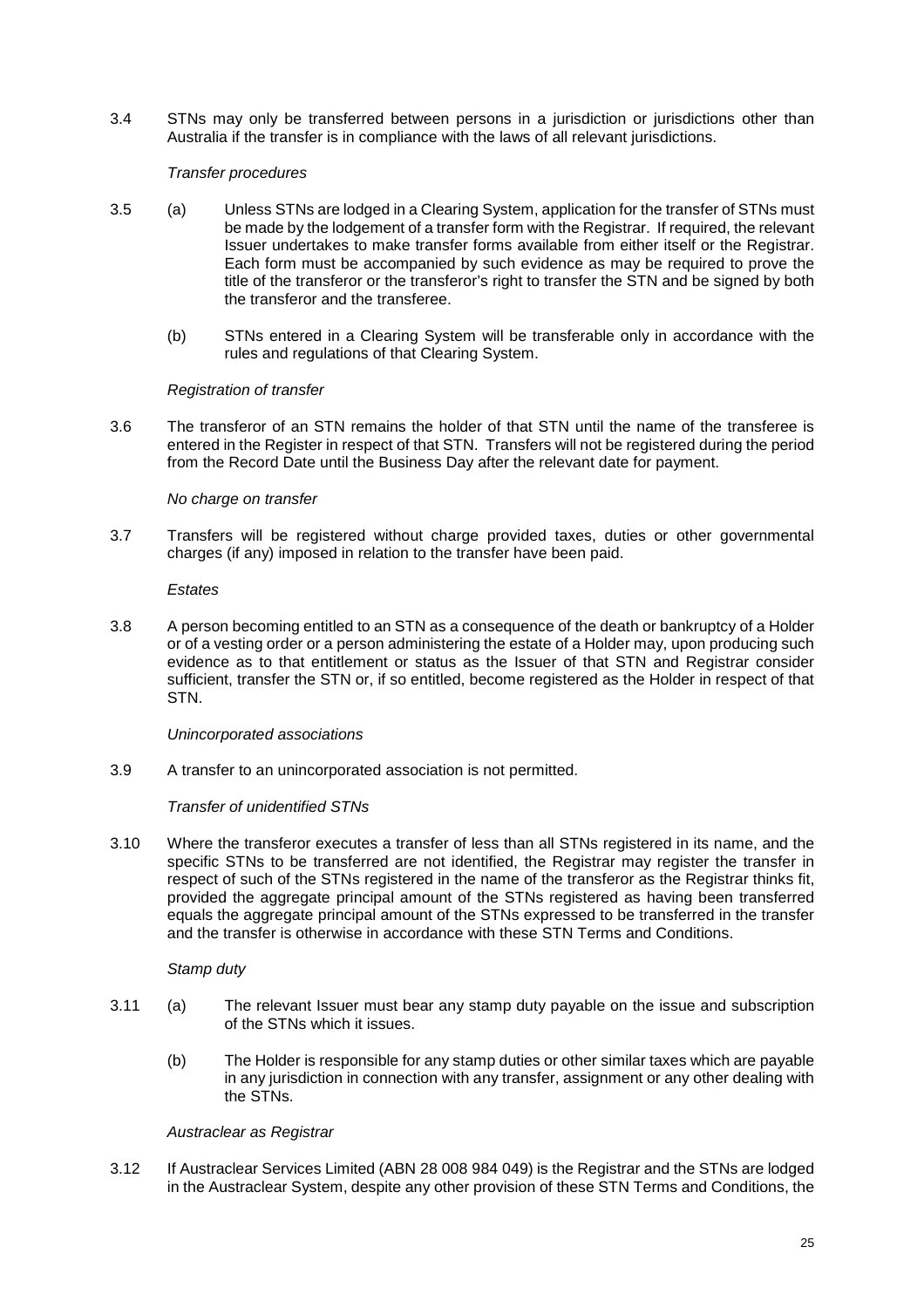STNs are not transferable on the Register, and the relevant Issuer may not, and must procure that the Registrar does not, register any transfer of the STNs issued by it and no member of the Austraclear System has the right to request any registration of any transfer of such STNs, except:

- (a) for any repurchase, redemption or cancellation (whether on or before the Maturity Date of the STNs) of such STNs, a transfer of the relevant STNs from Austraclear to the relevant Issuer may be entered in the Register; and
- (b) if Austraclear exercises any power it may have under the Austraclear Regulations or these STN Terms and Conditions to require the relevant STNs to be transferred on the Register to a member of the Austraclear System, the relevant STNs may be transferred on the Register from Austraclear to the member of the Austraclear System.

In any of these cases, the relevant STNs will cease to be held in the Austraclear System.

# **4 Status and Guarantee**

*Ranking* 

4.1 The STNs constitute direct, unsecured, unsubordinated and unconditional obligations of the relevant Issuer without any preference among themselves and rank *pari passu* with all other unsecured and unsubordinated obligations of the relevant Issuer (other than obligations which are preferred by bankruptcy, liquidation or other similar laws of general application).

## *Guarantee*

4.2 STNs issued by an Issuer are issued with the benefit of the unconditional and irrevocable guarantee of the Guarantor constituted by the Guarantee. By the Guarantee, the Guarantor unconditionally and irrevocably guarantees to the Holders, among other things, the payment by the relevant Issuer of the face amount and other amounts due under the STNs.

The Guarantee constitutes a direct, unsecured and unconditional obligation of the Guarantor ranking *pari passu* with all other present or future unsecured and unsubordinated obligations of the Guarantor in respect of money borrowed, raised, guaranteed or otherwise secured by the Guarantor (other than obligations which are preferred by bankruptcy, liquidation or other similar laws of general application).

# **5 Negative Pledge**

*Issuer* 

5.1 The Issuer undertakes, as long as STNs are outstanding, but only to the time all amounts payable have been placed at the disposal of the Registrar, not to provide any security, by encumbering any of its own assets, for other bonds, notes, debentures or similar debt instruments or for guarantees or indemnities in respect thereof without at the same time having the Holders share equally and rateably in such security, unless such collateralisation is required by law or by an authority.

#### *Guarantor*

5.2 The Guarantor has undertaken in the Guarantee, as long as STNs are outstanding, but only up to the time all amounts payable have been placed at the disposal of the Registrar that it shall not provide any security, by encumbering any of its own assets, for other bonds, notes, debentures or similar debt instruments or for guarantees or indemnities in respect thereof without at the same time having the Holders share equally and rateably in such security, unless such collateralisation is required by law or by an authority.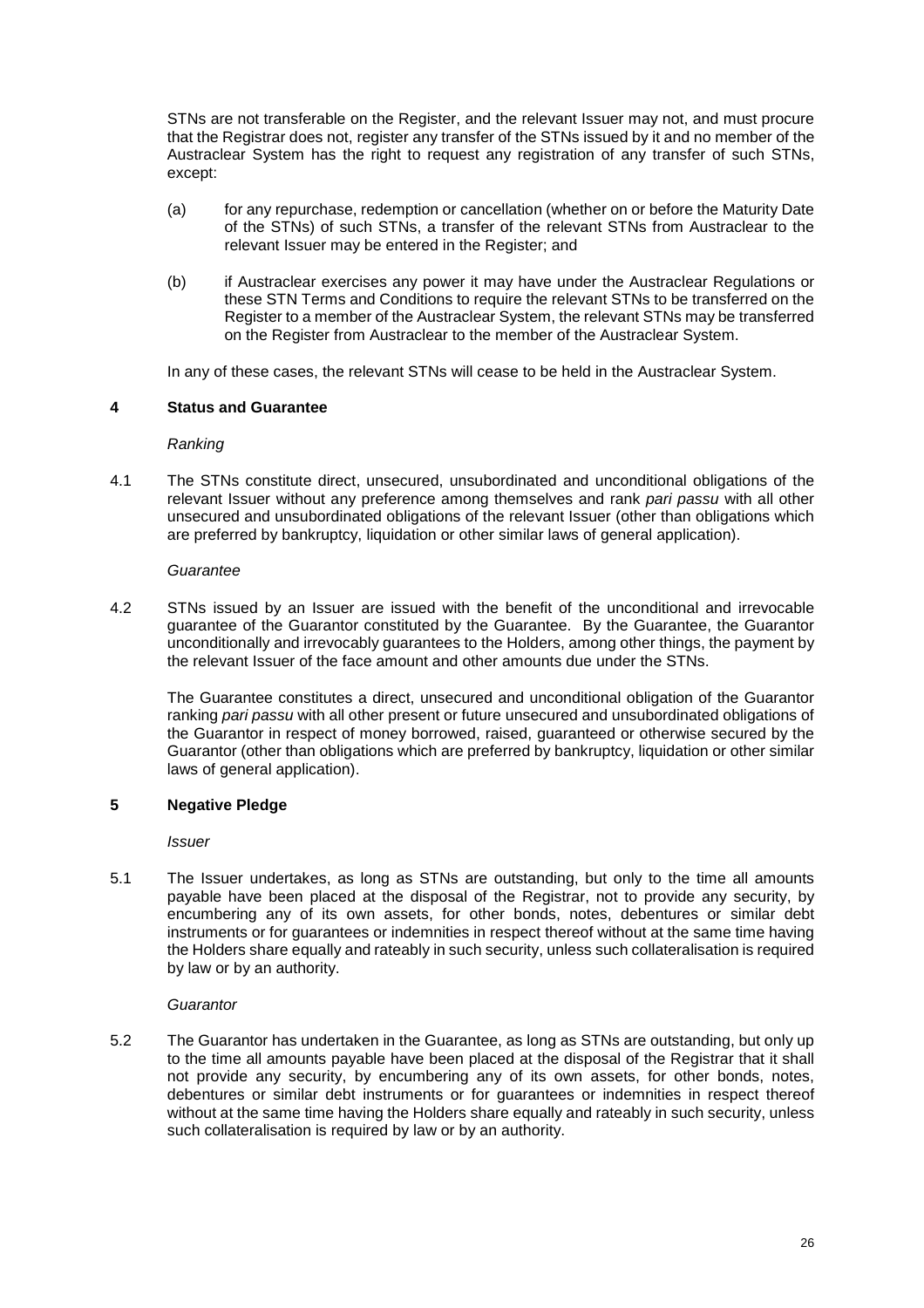# **6 Redemption and purchase**

### *Redemption on maturity*

6.1 Unless previously redeemed, or purchased and cancelled, each STN will be redeemed on its Maturity Date at its face amount.

## *Purchase of STNs*

6.2 The relevant Issuer may at any time after the initial distribution of the STNs purchase STNs in the open market or otherwise and at any price. All unmatured STNs purchased in accordance with this Condition 6.2 may be held, resold, reissued or cancelled at the discretion of the relevant Issuer, subject to compliance with all legal and regulatory requirements.

# **7 Payments**

## *Record Date*

7.1 Payments to Holders will be made according to the particulars recorded in the Register on the relevant Record Date.

## *Joint holders*

7.2 When an STN is held jointly, payment will be made to the holders in their joint names unless requested otherwise.

## *Method of payments*

- 7.3 Payments in respect of each STN issued by the relevant Issuer will be made:
	- (a) where the STNs are in the Austraclear System, in accordance with the Austraclear Regulations; or
	- (b) if the relevant STNs are not in the Austraclear System, by crediting on the Payment Date the amount then due to an account previously notified by the Holder in respect of that STN to the relevant Issuer and the Registrar. If the Holder has not notified the relevant Issuer and the Registrar of such an account by close of business on the relevant Record Date or upon application by the Holder of the relevant STN to the relevant Issuer and the Registrar no later than close of business on the relevant Record Date, payments in respect of the relevant STN will be made by cheque, mailed on the Business Day immediately preceding the relevant Payment Date at the risk of the Holder (or to the first named of joint registered Holders) of such STN at the address appearing in the Register as at the Record Date. Cheques to be despatched to the nominated address of a Holder will in such cases be deemed to have been received by the Holder on the relevant Payment Date and no further amount will be payable by the relevant Issuer in respect of the relevant STN as a result of payment not being received by the Holder on the due date.

#### *Business Days*

7.4 All payments in respect of an STN will be made in accordance with the Modified Following Business Day Convention unless specified otherwise in any relevant STN Supplement.

### *Taxation and fiscal Laws*

7.5 Payments in respect of the STNs are subject in all cases to applicable provisions of fiscal and other laws, regulations and directives. Unless this Condition 7.5 is specified in a relevant STN Supplement as not being applicable, all payments in respect of the STNs will be made without set-off or counterclaim and free and clear of, and without deduction of or withholding on account of any taxes, levies, duties, charges, deductions or withholding of any nature (together, "**Taxes**")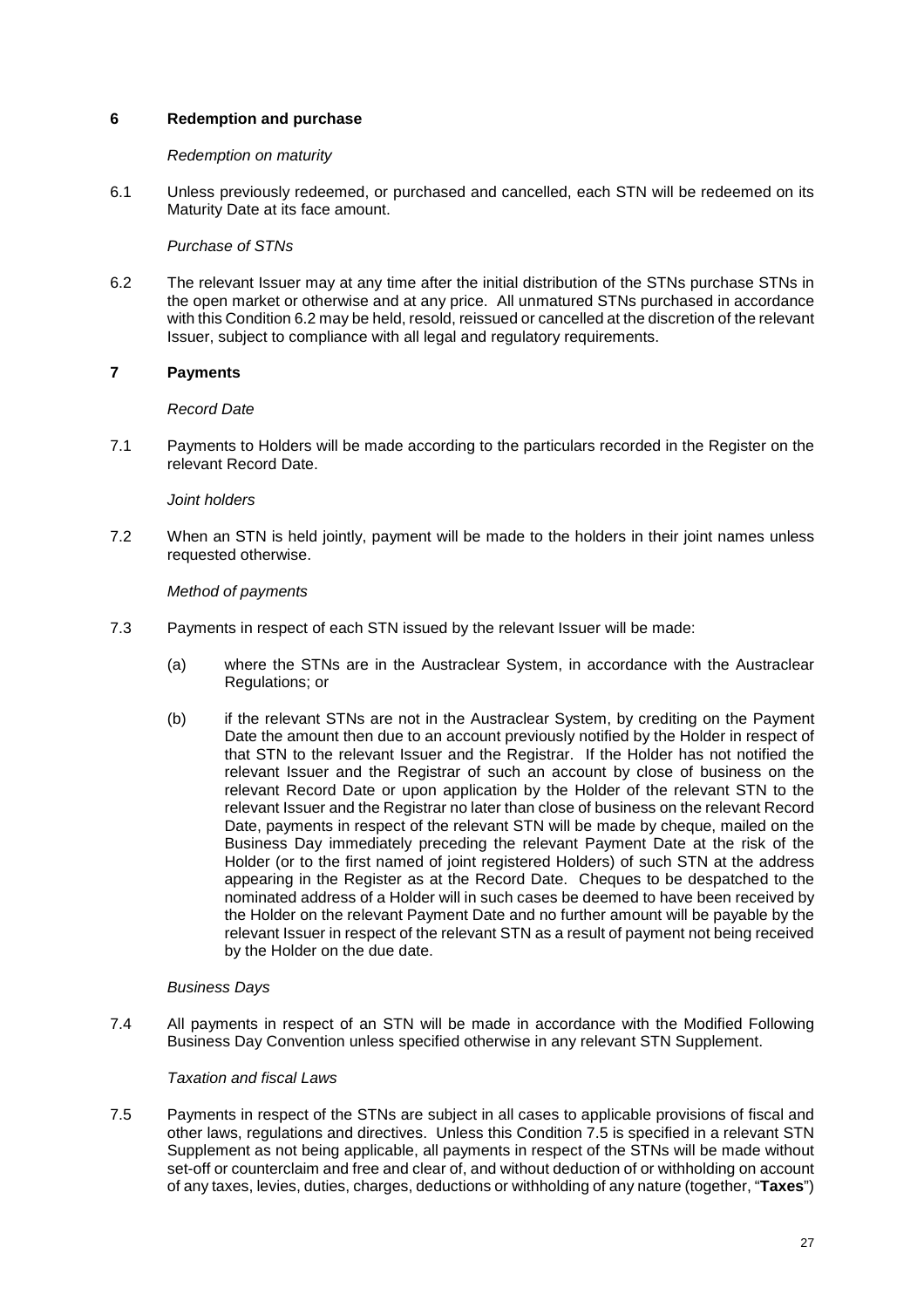now or hereafter imposed, levied, collected, withheld or assessed in or on behalf of the Commonwealth of Australia or the Issuer's place of incorporation (if different) or any political subdivision thereof or any taxing authority therein having the power to tax unless such withholding or deduction is required by law. Subject to Condition 7.6 (*Additional Amounts*), nothing imposes any obligation or liability whatsoever on the relevant Issuer to reimburse, compensate or make any payment to a Holder for, or in respect of, such withholding or deduction.

### *Additional Amounts*

- 7.6 In the event a Tax is levied and payable on a payment in respect of an STN by the Commonwealth of Australia or the Issuer's place of incorporation (if different) or any political subdivision thereof or any taxing authority therein having the power to tax, then the relevant Issuer will pay such additional amounts ("**Additional Amounts**") as may be necessary in order that the net amount received by the Holder after such withholding or deduction equals the respective amounts which would otherwise have been receivable in respect of the relevant STNs in the absence of such withholding or deduction, except that no Additional Amounts are payable in relation to any payments in respect of any STN:
	- (a) to, or to a third party on behalf of, a Holder who is liable to such Taxes in respect of such STN by reason of the Holder having some connection with the Commonwealth of Australia or the Issuer's place of incorporation (if different) or any political subdivision thereof or any taxing authority therein having power to tax other than the mere holding of such STN or receipt of payment in respect of it. A Holder is not regarded as being connected with the Commonwealth of Australia for the reason that such a holder is a resident of the Commonwealth of Australia within the meaning of the Tax Act where, and to the extent that, such tax is payable by reason of section 128B(2A) of the Tax Act; or
	- (b) in respect of any Tax imposed on, or calculated having regard to, the net income of a Holder (or a person having an interest in an STN); or
	- (c) where the Tax is payable otherwise than by deduction or withholding at source from payments on the STNs or is payable by reason of the Holder having, or having had, some personal or business connection with the Federal Republic of Germany other than the mere fact of his holding the STNs or not merely by reason of the fact that payments in respect of the STNs or under the Guarantee are, or for purposes of taxation are deemed to be, derived from sources in, or are secured in the Federal Republic of Germany; or
	- (d) to, or to a third party on behalf of, a Holder who could lawfully avoid (but has not so avoided) such deduction or withholding by complying or procuring that any third party complies with any statutory requirements or by making or procuring that any third party makes a declaration of non-residence or similar cause for exemption to any tax authority in the place where payment under the STN is made; or
	- (e) presented for payment more than 30 days after the Relevant Date except to the extent that a Holder would have been entitled to Additional Amounts on presenting the same for payment on the last day of the period of 30 days assuming, whether or not such is in fact the case, that day to have been a Business Day; or
	- (f) to, or to a third party on behalf of, a Holder who is liable to the Taxes in respect of the STN by reason of the Holder being an *associate* of the relevant Issuer within the meaning of section 128F(9) of the Tax Act; or
	- (g) to, or to a third party on behalf of, an Australian resident Holder, if that person has not supplied an appropriate tax file number, an Australian Business Number or details of an applicable exemption from these requirements; or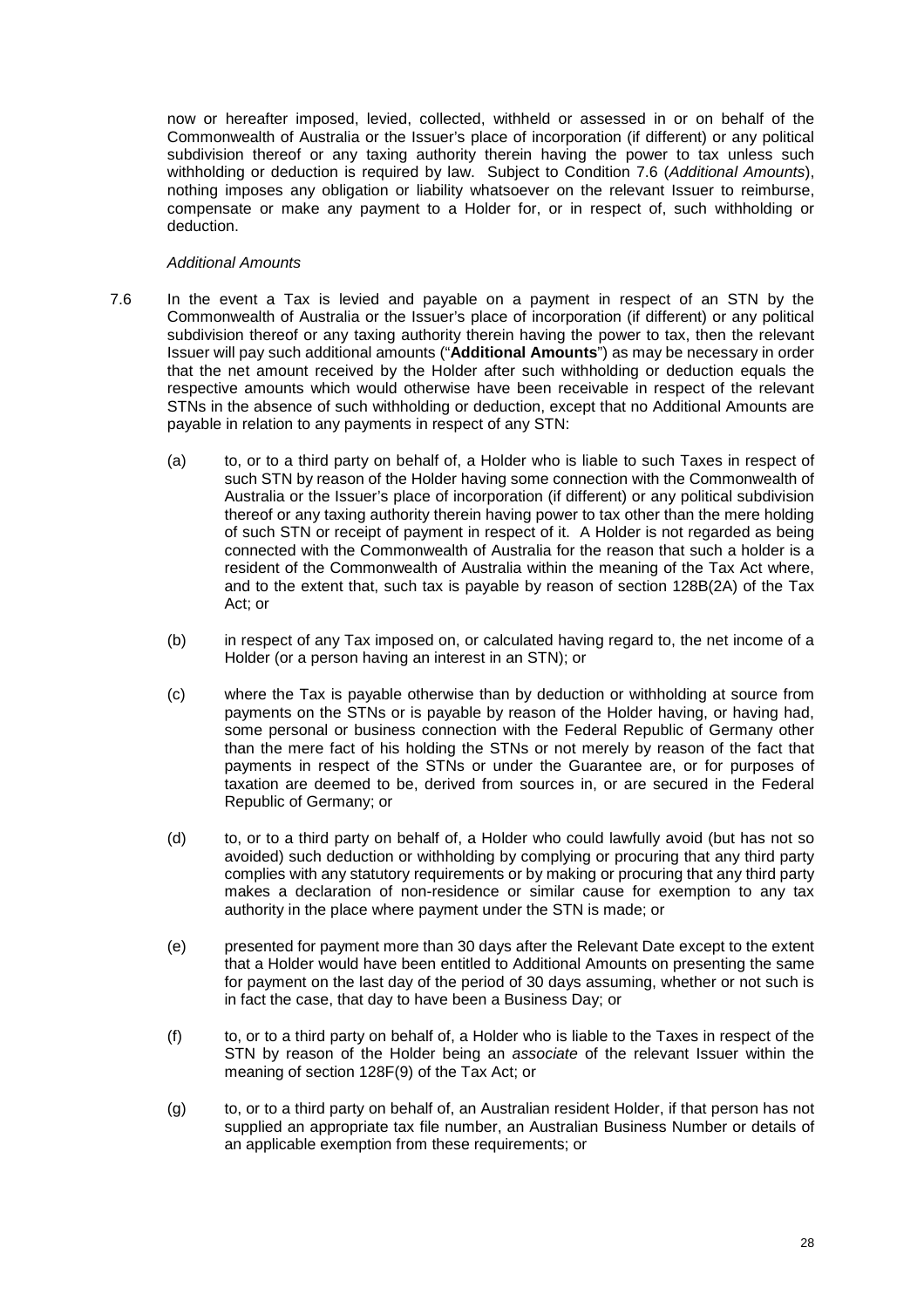- (h) where the Tax is payable by any person acting as custodian bank or collecting agent on behalf of a Holder or otherwise in any manner which does not constitute a deduction or withholding by the relevant Issuer from payments of principal or interest made by it; or
- (i) presented for payment or held by, or by a third party on behalf of, a person who is a resident of Australia or a non-resident who is engaged in carrying on business in Australia at or through a permanent establishment of that non-resident in Australia (the expressions "resident of Australia", "non-resident" and "permanent establishment" having the meanings given to them by the Australian Tax Act) if, and to the extent that, section 126 of the Australian Tax Act (or any equivalent provision) requires the Issuer to pay income tax in respect of interest payable on such STN and the income tax would not be payable were the person not a "resident of Australia" or "non-resident" so engaged in carrying on business;
- (j) to, or to a third party on behalf of, a Holder where such withholding or deduction is required to be made pursuant to a notice or direction issued by the Commissioner of Taxation under section 255 of the Tax Act or section 260-5 of Schedule 1 to the Taxation Administration Act 1953 of Australia or any similar law; or
- (k) where the Tax is payable by reason of a change in law (or by reason of any application or official interpretation of any law or regulation) that becomes effective more than 30 days after the relevant payment becomes due, or, if this occurs later, is placed at the disposal of the Registrar and notice thereof is given in accordance with Condition 10; or
- (l) where the Tax is deducted or withheld pursuant to:
	- (i) any European Union directive or regulation concerning the taxation of interest income; or
	- (ii) any international treaty or understanding relating to such taxation and to which the Federal Republic of Germany or the European Union is a party; or
	- (iii) any provision of law implementing, or complying with, or introduced to conform with, such directive, regulation, treaty or understanding; or
- (m) in such other circumstances as may be specified in any relevant STN Supplement.

Notwithstanding any other provision of these STN Terms and Conditions, if the Issuer, or any other person through whom payments on the STNs are made, is required to withhold or deduct amounts under or in connection with, or in order to ensure compliance with FATCA, the Issuer shall be entitled to make such withholding or deduction and shall have no obligation to gross up any payment under these STN Terms and Conditions or to pay any Additional Amount or other amount for such withholding or deduction.

# *Currency indemnity*

- 7.7 The relevant Issuer waives any right it has in any jurisdiction to pay an amount other than in the currency in which it is due. However, if a Holder receives an amount in a currency other than that in which it is due:
	- (a) it may convert the amount received into the due currency (even though it may be necessary to convert through a third currency to do so) on the day and at such rates (including spot rate, same day value rate or value tomorrow rate) as it reasonably considers appropriate taking into account any costs of conversion; and
	- (b) the relevant Issuer satisfies its obligation to pay in the due currency only to the extent of the amount of the due currency obtained from the conversion after deducting the costs of the conversion.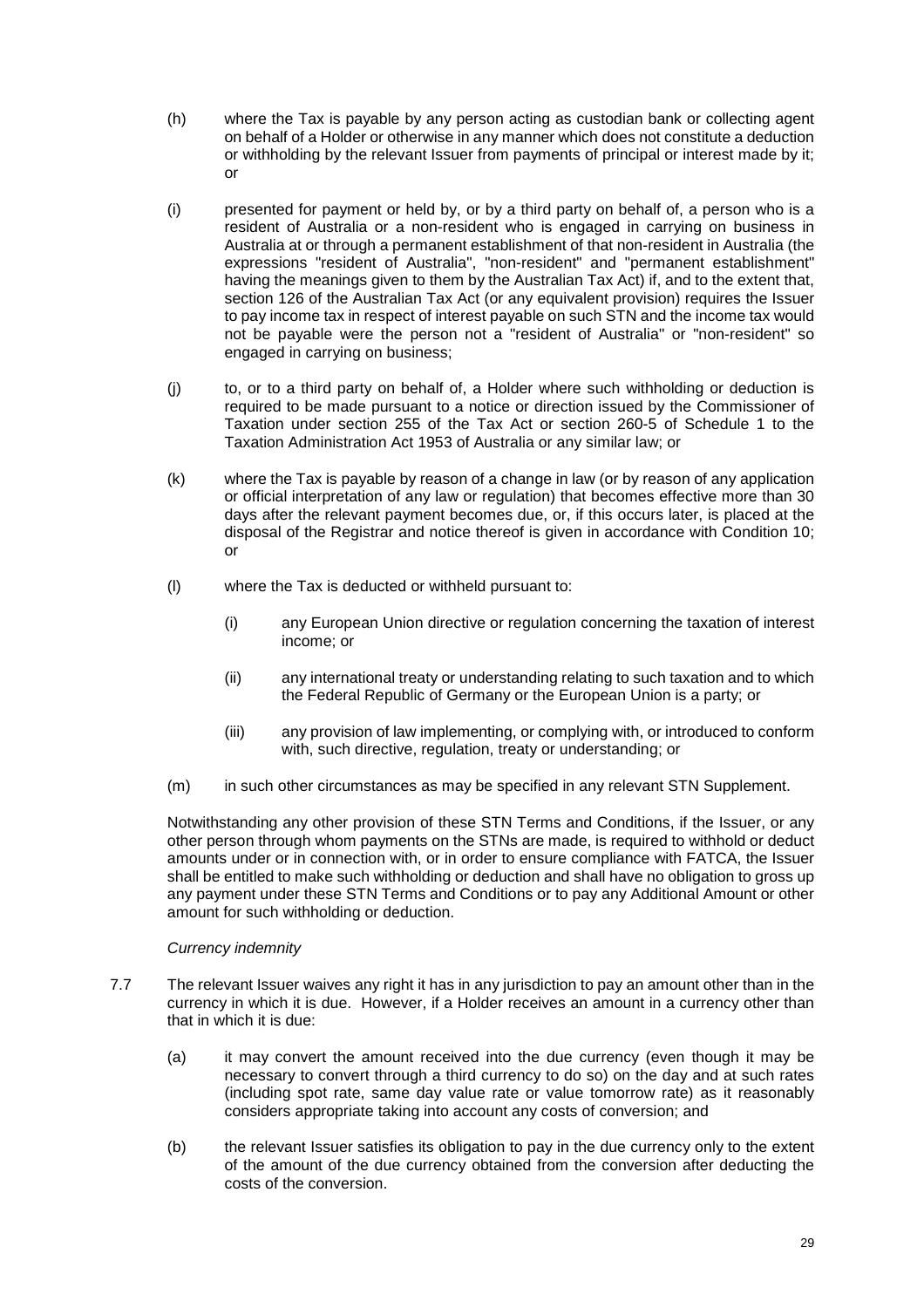## **8 Further issues**

The relevant Issuer may, from time to time, without the consent of any Holder, issue further STNs having the same terms and conditions as the STNs of any Series in all respects (or in all respects except for the first payment of interest, if any, on them and/or their denomination) so as to form a single Series with the STNs of that Series.

### **9 Time limit for claims**

A claim against the relevant Issuer for a payment under an STN is void unless such claim is made within ten years after the due date, or, if later, the date on which the payment is fully provided for by the relevant Issuer making payments to the Registrar in accordance with Condition 7.3 (*Method of payments*).

## **10 Notices**

*To the relevant Issuer, the Guarantor and the Registrar* 

- 10.1 A notice or other communication in connection with an STN to the relevant Issuer, the Guarantor or the relevant Registrar (as the case may be) must be in writing and may be given by prepaid post or delivery to the address of the addressee or by facsimile to the facsimile number of the addressee specified:
	- (a) in the Information Memorandum; or
	- (b) as otherwise agreed between those parties from time to time and notified to the Holders.

## *To Holders*

- 10.2 A notice or other communication in connection with an STN to the Holder must be in writing and may be given by:
	- (a) an advertisement published in The Australian Financial Review or any other newspaper or newspapers circulating in Australia generally;
	- (b) if an additional or alternate newspaper is specified in any relevant STN Supplement, that newspaper; or
	- (c) prepaid post (airmail if posted to or from a place outside Australia) or delivery or by facsimile to the address or facsimile address, as the case may be, of each Holder or any relevant Holder as shown in the Register at the close of business three Business Days prior to the dispatch of the relevant notice or communication,

provided that in relation to STNs which are entered in the Austraclear System, notice to Holders will not be effective unless such notice has been given in accordance with Condition 10.2(c).

#### *Effective on receipt*

10.3 Unless a later time is specified in it, a notice, approval, consent or other communication takes effect from the time it is received, except that if it is received after 5:00pm in the place of receipt or on a non-business day in that place, it is to be taken to be received at 9:00am on the next succeeding business day in that place.

#### *Proof of receipt*

- 10.4 Subject to Condition 10.3 (*Effective on receipt*), proof of posting of a letter or of dispatch of a facsimile or of publication of a notice is proof of receipt:
	- (a) in the case of a letter, on the third (or seventh, if outside Australia) day after posting;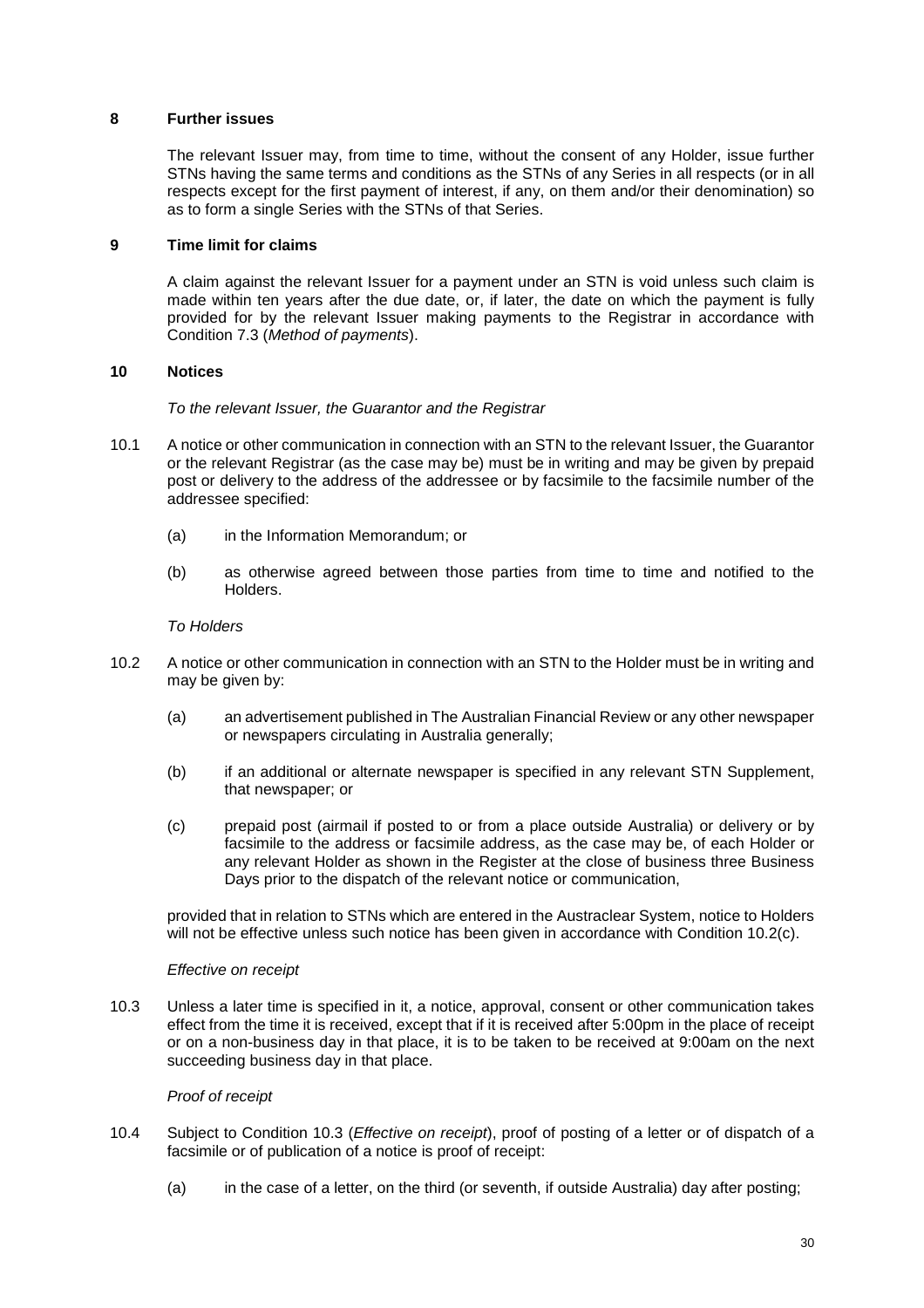- (b) in the case of a facsimile, on receipt by the sender of a successful transmission report (provided that the sender promptly confirms its dispatch of the facsimile by prepaid post (airmail if posted to or from a place outside Australia)), unless the recipient notifies the sender within one Business Day that the transmission was not received in its entirety or in a legible form; and
- (c) in the case of publication, on the date of such publication.

### *Non-receipt of notice*

10.5 In the event that there are two or more Holders, the non-receipt of any notice by, or the accidental omission to give any such notice to, a Holder does not invalidate the giving of that notice.

## **11 Substitution of an Issuer**

#### *Substitution*

- 11.1 An Issuer may, on 30 days' notice to, but without the consent of, the Holders if no payment in connection with any of the relevant STNs is in default, at any time substitute, for itself as Issuer, a wholly-owned Subsidiary of the Guarantor (including, without limitation, a special purpose company) as principal debtor ("**Substituted Debtor**") in respect of all obligations arising from or in connection with one or more Series of STNs ("**Relevant STNs**"). The relevant Issuer may only do this if:
	- (a) the Substituted Debtor assumes all obligations of the relevant Issuer under the Relevant STNs and the other Transaction Documents applicable to those STNs;
	- (b) if the Substituted Debtor is not the Guarantor, the Guarantor unconditionally and irrevocably guarantees the obligations to be assumed by the Substituted Debtor on terms identical to those contained in the Guarantee;
	- (c) the Substituted Debtor has obtained all necessary Authorisations (including from the authorities in the country where the Substituted Debtor is domiciled or resident);
	- (d) the Substituted Debtor has, if necessary, appointed an agent for the service of process in New South Wales;
	- (e) there have been delivered to the relevant Registrar opinions of lawyers of recognised standing in:
		- (i) New South Wales and the Commonwealth of Australia; and
		- (ii) the place of incorporation of the Substituted Debtor (if not the Commonwealth of Australia),

which are collectively to the effect that:

- (iii) the matters referred to in paragraphs (a), (b) and (c) above have been satisfied;
- (iv) the Substituted Debtor is validly existing;
- (v) the obligations assumed by the Substituted Debtor are valid and binding on it;
- (vi) the substitution is not in breach of any law or regulation or the constitution of the Substituted Debtor; and
- (vii) the choice of governing law and submission to jurisdiction are valid; and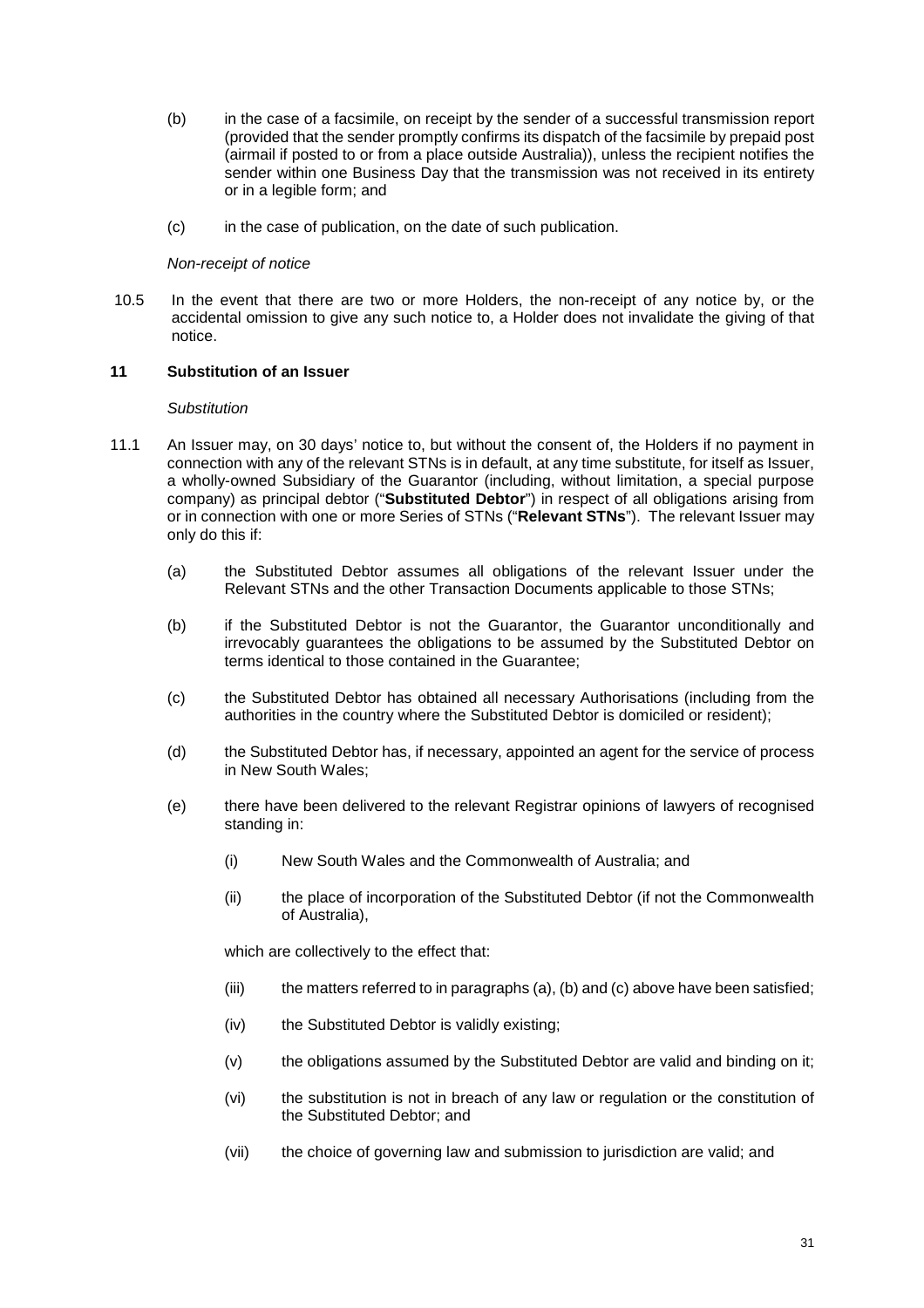(f) the relevant STNs continue to have a credit rating from at least one internationally recognised rating agency at least equal to the relevant rating from that rating agency immediately prior to the substitution.

### *Notice*

11.2 The Substituted Debtor must give notice of any substitution made under this Condition 11 to the relevant Holders in accordance with Condition 10 (*Notices*) and must provide the contact details of the Substituted Debtor for the purposes of receiving notices under Condition 10 (*Notices*).

### *Effective Date*

11.3 A substitution under this Condition 11 takes effect on and from the date specified in the notice given under Condition 11.2 (*Notice*) ("**Effective Date**"), which must, in accordance with Condition 11.1 (*Substitution*) be a date not earlier than 30 days after the date on which the notice is given.

## *Effect of substitution*

- 11.4 On, and with effect from, the Effective Date:
	- (a) the Substituted Debtor assumes all of the obligations of the relevant Issuer with respect to the Relevant STNs (whether accrued before or after the Effective Date); and
	- (b) any reference in the Conditions of the Relevant STNs to:
		- (i) the relevant Issuer shall from then on be deemed to refer to the Substituted Debtor; and
		- (ii) the country in which the relevant Issuer is domiciled or resident for taxation purposes shall from then on be deemed to refer to the country of domicile or residence for tax purposes of the Substituted Debtor.

# **12 Amendments**

#### *On a Series-by-Series basis*

12.1 These STN Terms and Conditions may be amended or supplemented to the extent to which they apply to a Series of STNs by the terms of such STN Supplements (if any) as may be applicable to that Series.

# *To cure ambiguities*

12.2 These STN Terms and Conditions and any relevant STN Supplement may be amended by the relevant Issuer in so far as they apply to STNs issued by it after the date of amendment. The Agency and Registry Services Agreement may be amended by the parties to such document without the consent of any Holder for the purposes of curing any ambiguity, or correcting or supplementing any defective or inconsistent provisions therein provided that such amendment does not adversely affect the interests of the relevant Holders.

# **13 Registrar**

#### *Role of the Registrar*

13.1 In acting under the relevant Agency and Registry Services Agreement in connection with the STNs, the relevant Registrar acts solely as agent of the relevant Issuer and does not assume any obligations towards or relationship of agency or trust for or with any of the Holders save insofar as that any funds received by that Registrar in accordance with the relevant Agency and Registry Services Agreement shall, pending their application in accordance with that Agency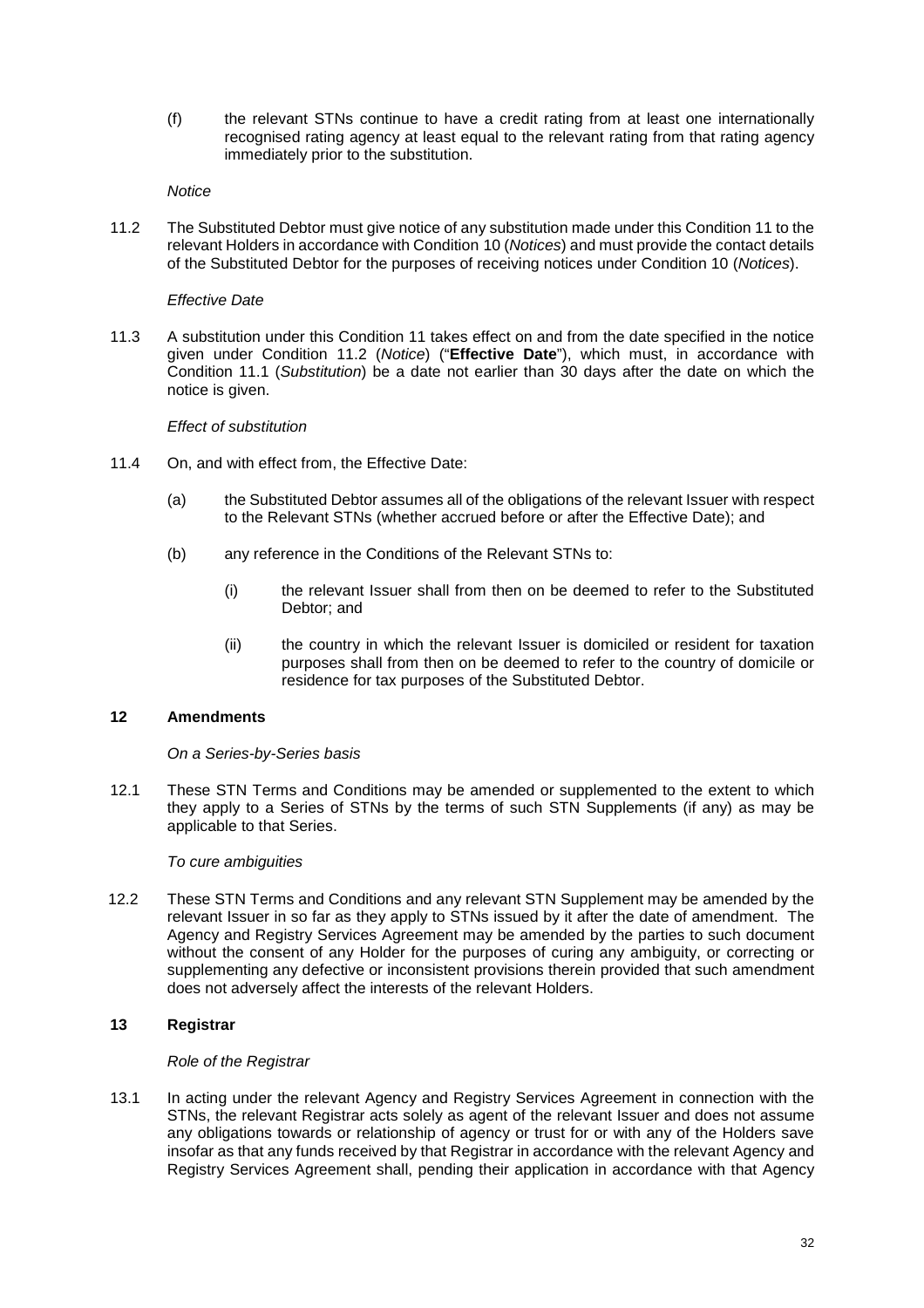and Registry Services Agreement, be held by it in a segregated account which shall be held on trust for the persons entitled thereto.

## *Change of Registrar*

13.2 The relevant Issuer reserves the right at any time to terminate the appointment of the relevant Registrar in accordance with the relevant Agency and Registry Services Agreement and to appoint a successor or additional registrars, provided, however, that the relevant Issuer must at all times maintain the appointment of a registrar with its specified office in Australia. Notice of any such termination of appointment will be given to the Holders in accordance with Condition 10 (*Notices*).

#### *Appointment of replacement Registrar*

13.3 If a then current Registrar ceases to be Registrar (whether as a result of termination under Condition 13.2 (*Change of Registrar*), resignation as a result of the STNs ceasing to be lodged in the Austraclear System or otherwise), the relevant Issuer must ensure that a replacement Registrar is appointed with effect from the relevant date.

### **14 No Benefit**

Nothing in these STN Terms and Conditions, express or implied, is intended or will be construed to confer upon, or to give or grant to, any person or entity (other than the relevant Issuer, the Guarantor, the relevant Registrar and the Holders) any right, remedy or claim under or by reason of these STN Terms and Conditions or any covenant, condition or stipulation set out in these STN Terms and Conditions, and all covenants, stipulations, promises and agreements in these STN Terms and Conditions contained by and on behalf of the Issuers shall be for the sole and exclusive benefit of the Issuers, the Guarantor, the relevant Registrar and the Holders.

#### **15 Governing law, jurisdiction and service of process**

#### *Governing law*

15.1 The STNs are governed by the law in force in New South Wales.

#### *Jurisdiction*

15.2 Each Issuer irrevocably and unconditionally submits to the non-exclusive jurisdiction of the courts of New South Wales and courts of appeal from them.

#### *Service of process*

- 15.3 Without preventing any other mode of service, any document in an action (including, without limitation any writ of summons or other originating process or any third or other party notice) may be served on:
	- (a) the Initial Issuer by being delivered to or left for it at its address for service of notices specified in Condition 10 (*Notices*);
	- (b) any new issuer appointed under clause 5.1 (*New Issuer*) of the Deed Poll by being delivered to or left for it at its address for service of notices as specified in the relevant Issuer Accession Letter; and
	- (c) any Substituted Debtor by being delivered to or left for it at its address for service of notices as notified under Condition 11 (*Substitution of an Issuer*).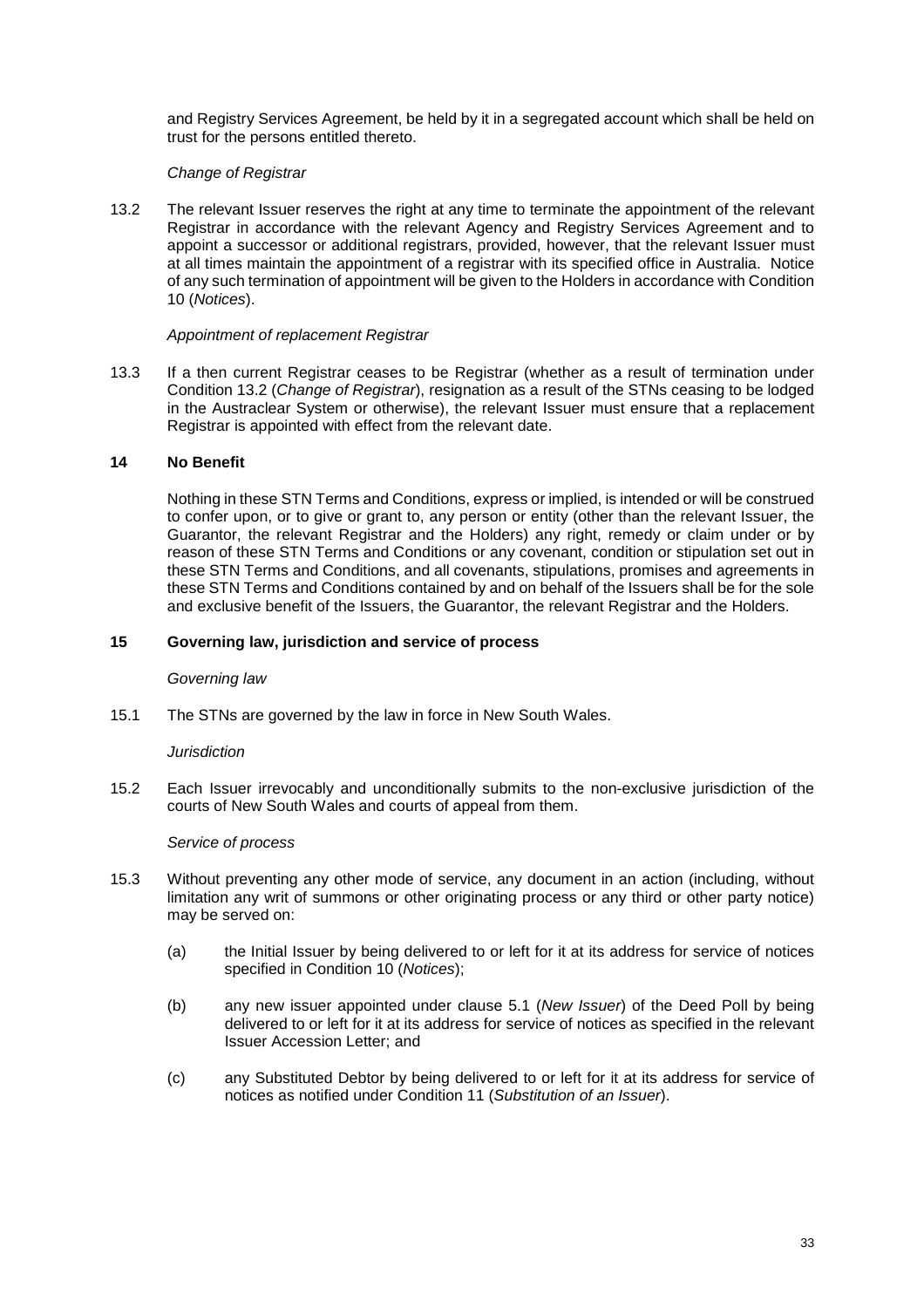# **MTN TERMS AND CONDITIONS**

*Capitalised terms used in these terms and conditions have the meanings given in Condition 1 (Interpretation) below.* 

*The following are the terms and conditions of the MTNs ("MTN Terms and Conditions") which, as supplemented, modified or replaced in relation to any MTNs by the relevant Pricing Supplement, will be applicable to each Series of MTNs.* 

*Set out below are the MTN Terms and Conditions contained in the Deed Poll, noting by way of footnotes, amendments which will be included in a Pricing Supplement for all MTNs issued from the date of this Information Memorandum.* 

*Each Tranche will be the subject of a Pricing Supplement. References in these MTN Terms and Conditions to a Pricing Supplement are references to any Pricing Supplement applicable to the relevant Tranche of MTNs.* 

*The MTNs (including those issued by a new issuer appointed pursuant to clause 5.1 (New Issuer) of the Deed Poll) will be issued with the benefit of the Guarantee. By the Guarantee, the Guarantor unconditionally and irrevocably guarantees to the Holders, among other things, the payment by each such new issuer of principal, interest and other amounts due under the MTNs issued by that new issuer.* 

*Each Holder and any person claiming through or under a Holder is deemed to have notice of and is bound by these MTN Terms and Conditions, the Deed Poll, the Information Memorandum, any relevant Pricing Supplement and the Guarantee. Copies of each of these documents (to the extent they relate to a relevant Tranche of MTNs) are available for inspection by the holder of any MTN of such Tranche at the offices of the relevant Issuer and the Registrar at their respective addresses specified in the Information Memorandum.* 

## **1 Interpretation**

#### *Definitions*

1.1 The following words have these meanings in these MTN Terms and Conditions unless the contrary intention appears:

**Agency and Registry Services Agreement** means an agreement between an Issuer and a Registrar.

**Alternate Currency** means, in relation to any MTNs, a currency other than Australian dollars which is agreed with the Dealer purchasing the MTNs and (if applicable) specified in the Pricing Supplement relating to those MTNs, provided that each relevant Dealer has received evidence satisfactory to it that:

- (a) all necessary Authorisations have been obtained for the issue of MTNs in that currency; and
- (b) the issuance of such MTNs is not contrary to any applicable law.

**Amortised Face Amount** means in relation to an MTN, an amount equal to the sum of:

- (a) the Issue Price; and
- (b) the product of the "**Amortisation Yield**" (as specified in the relevant Pricing Supplement) (compounded annually) being applied to the Issue Price from (and including) the Issue Date to (but excluding) the date fixed for redemption or (as the case may be) the date upon which an MTN becomes due and repayable,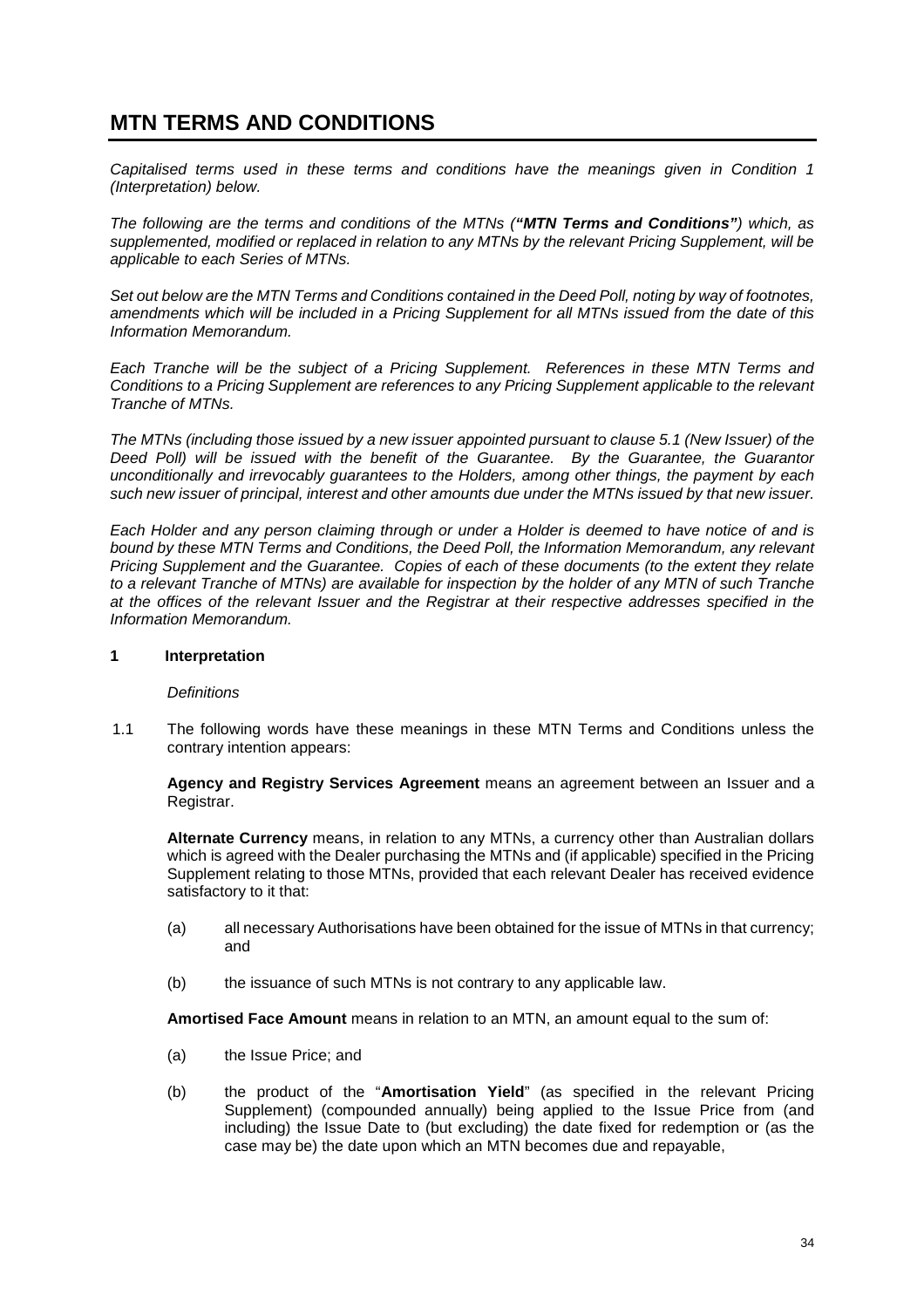as further adjusted, if applicable, in the manner and at the times specified in the relevant Pricing Supplement.

Where such calculation is to be made for a period which is not a whole number of years, the calculation in respect of the period of less than a full year shall be made on the basis of the Day Count Fraction.

**Applicable Business Day Convention** means the Business Day Convention specified in the relevant Pricing Supplement as applicable to any date in respect of an MTN or, if none is specified, the Applicable Business Day Convention for such purpose is the Modified Following Business Day Convention. Different Business Day Conventions may apply to, or be specified in relation to, the Interest Payment Dates and any other date or dates in respect of any MTNs.

**Austraclear** means Austraclear Limited (ABN 94 002 060 773).

**Austraclear Regulations** means the regulations known as the "Austraclear System Regulations" established by Austraclear (as amended or replaced from time to time) to govern the use of the Austraclear System.

**Austraclear System** means the system operated by Austraclear for holding securities and the electronic recording and settling of transactions in those securities between members of that system.

#### **Authorisation** means:

- (a) any consent, authorisation, registration, filing, agreement, notarisation, certificate, permission, licence, approval, authority or exemption from, by or with a Government Agency; or
- (b) the expiry of the specified period during which a Government Agency by law may intervene or act, but does not do so, to prohibit or restrict in whole or part anything in respect of the issue of the MTNs in accordance with the Deed Poll and these MTN Terms and Conditions.

#### **Business Day** means:

- (a) a day (other than a Saturday, Sunday or public holiday) on which commercial banks are open for general banking business in the place specified in the relevant Pricing Supplement or, if no such place is specified, Sydney; and
- (b) if MTNs are to be issued or paid on such Business Day:
	- (i) a day on which commercial banks settle payments, in the case of Australian dollars, in Sydney and, in the case of any Alternate Currency, in the principal financial centre in the country of that Alternate Currency; and
	- (ii) a day on which each relevant Clearing System for those MTNs is operating.

**Business Day Convention** means a convention for adjusting any date if it would otherwise fall on a day that is not a Business Day and the following Business Day Conventions, where specified in the relevant Pricing Supplement in relation to any date applicable to any MTN, have the following meanings:

- (a) **Floating Rate Convention** means that the date (which otherwise would have been the day that numerically corresponds to the preceding Payment Date or the Issue Date) is postponed to the next following day which is a Business Day unless that day falls in the next calendar month, in which event:
	- (i) such date is brought forward to the first preceding day that is a Business Day; and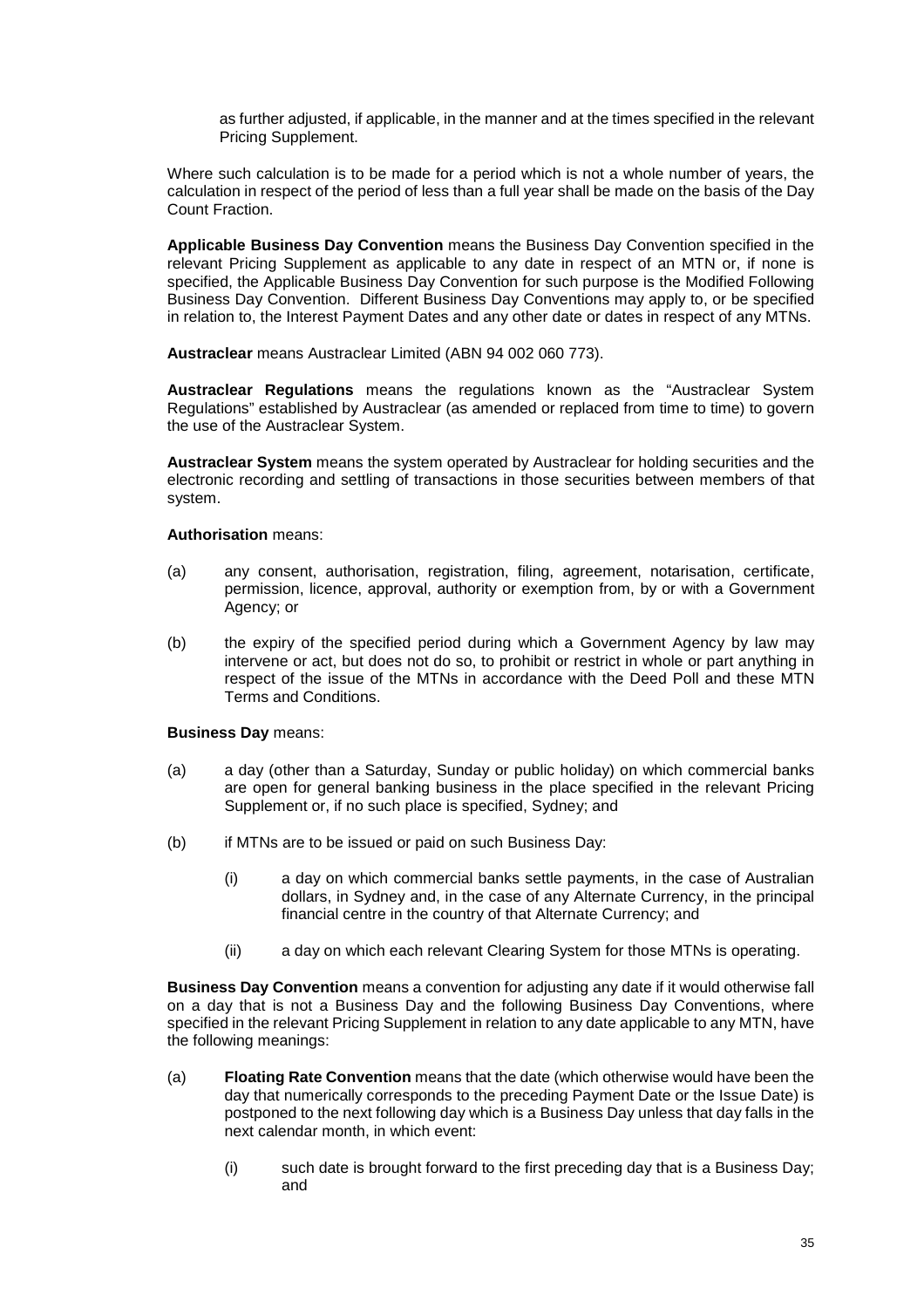- (ii) each subsequent Interest Payment Date is the last Business Day in the month which falls the number of months or other period specified as the Interest Period in the relevant Pricing Supplement after the preceding applicable Interest Payment Date occurred;
- (b) **Following Business Day Convention** means that the date is postponed to the first following day that is a Business Day;
- (c) **Modified Following Business Day Convention** or **Modified Business Day Convention** means that the date is postponed to the first following day that is a Business Day unless that day falls in the next calendar month in which case that date is the first preceding day that is a Business Day; and
- (d) **Preceding Business Day Convention** means that the date is brought forward to the first preceding day that is a Business Day.

If "adjusted" is specified in the applicable Pricing Supplement, interest in respect of the relevant Interest Period shall be calculated on the basis of the Interest Period as extended or shortened in accordance with the Applicable Business Day Convention.

If "unadjusted" is specified in the applicable Pricing Supplement, interest in respect of the relevant Interest Period shall be calculated on the basis of the Interest Period prior to its extension or shortening in accordance with the Applicable Business Day Convention.

**Calculation Agent** means, in respect of a Tranche of MTNs, such person as is specified as the Calculation Agent in the relevant Pricing Supplement. The Calculation Agent must be the same for all MTNs in a Series. Where no Calculation Agent is so appointed, the calculation of interest and principal payments in respect of MTNs will be made by the relevant Issuer.

## **Clearing System** means:

- (a) the Austraclear System;
- (b) Euroclear Bank SA/NV;
- (c) Clearstream Banking S.A.; or
- (d) any other clearing system specified in the relevant Pricing Supplement.

**Condition** means the correspondingly numbered condition in these MTN Terms and Conditions.

**Day Count Fraction** means, in respect of the calculation of an amount for any period of time ("**Calculation Period**"), the day count fraction specified in the relevant Pricing Supplement and:

- (a) if **Actual/365** or **Actual/Actual** is so specified, means the actual number of days in the Calculation Period divided by 365 or, if any portion of the Calculation Period falls in a leap year, the sum of:
	- (i) the actual number of days in the portion of the Calculation Period falling in a leap year divided by 366; and
	- (ii) the actual number of days in the portion of the Calculation Period falling in a non-leap year divided by 365;
- (b) if **Actual/360** is specified, means the actual number of days in the Calculation Period divided by 360;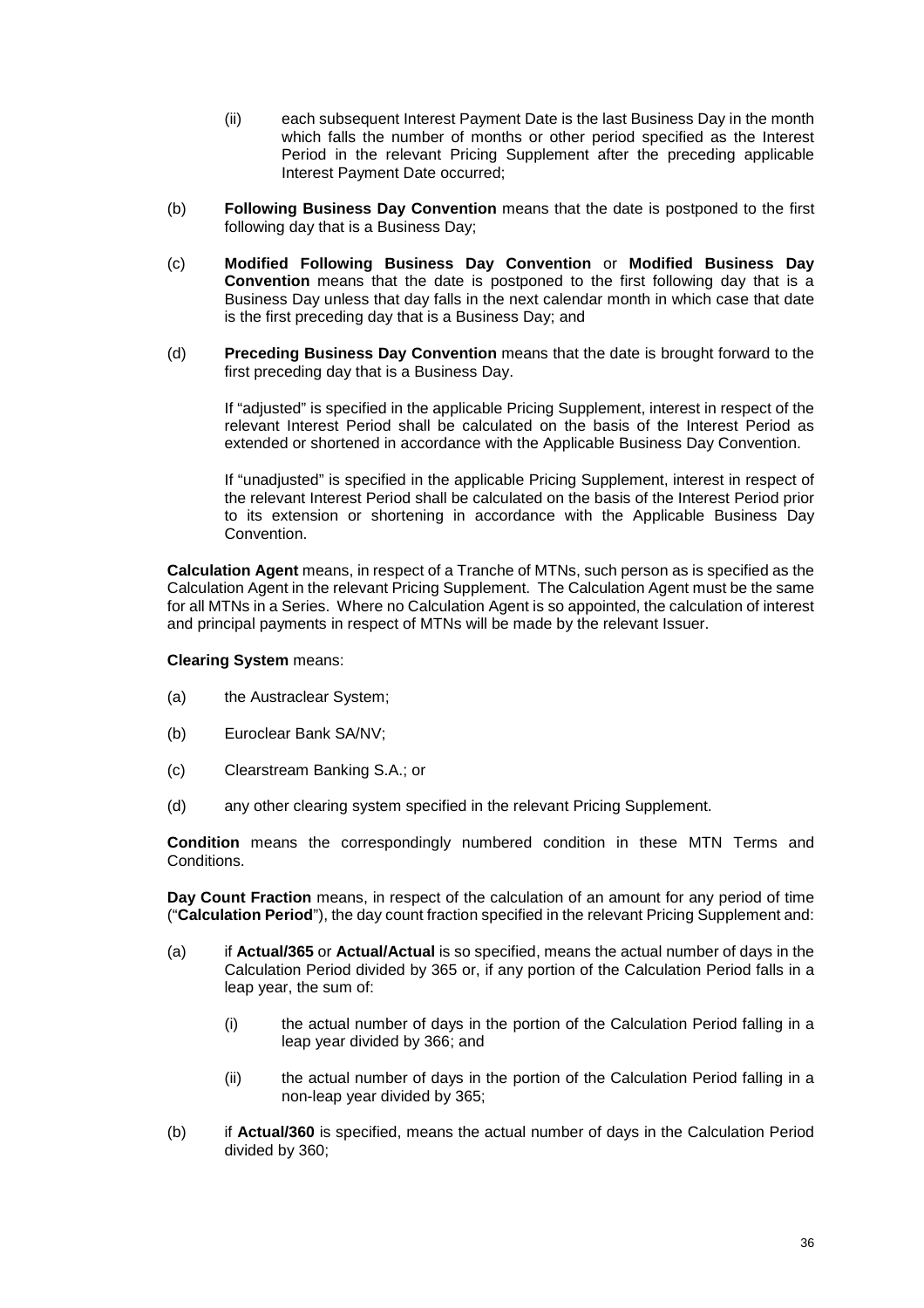- (c) if **Actual/365 (Fixed)** is so specified, the actual number of days in the Calculation Period divided by 365;
- (d) if **30E/360** or **Eurobond Basis** is specified, means the number of days in the Calculation Period divided by 360 (the number of days to be calculated on the basis of a year of 360 days with 12 30-day months, without regard to the date of the first day or last day of the Calculation Period unless, in the case of the final Calculation Period, the date of final maturity is the last day of the month of February, in which case the month of February shall not be considered to be lengthened to a 30-day month); and
- (e) if **Australian Bond Basis** or **RBA Bond Basis** is specified, one divided by the number of Interest Payment Dates in each twelve month period (or where the Calculation Period does not constitute an Interest Period, the actual number of days in the Calculation Period divided by 365 (or, if any portion of the Calculation Period falls in a leap year, the sum of:
	- (i) the actual number of days in the portion of the Calculation Period falling in a leap year divided by 366; and
	- (ii) the actual number of days in that portion of the Calculation Period falling in a non-leap year divided by 365)).2

**Deed Poll** means the deed poll (including these MTN Terms and Conditions which form schedule 2 to it) executed by the Initial Issuer in relation to the Programme and dated 24 January 2003.

**Denomination** means the denomination of an MTN as specified in the relevant Pricing Supplement.

**Early Termination Amount** means in relation to an MTN, the Outstanding Principal Amount or, if the MTN is non-interest bearing, the Amortised Face Amount or such other redemption amount as may be specified in, or determined in accordance with the provisions of, the relevant Pricing Supplement.

**Event of Default** means the happening of any event set out in Condition 8.1 (*Events of Default*).

**Extraordinary Resolution** has the same meaning as in the Meetings Provisions.

**FATCA** means:

- (a) sections 1471 to 1474 of the U.S. Internal Revenue Code of 1986 or any associated regulations:
- (b) any treaty, law or regulation of any other jurisdiction, or relating to an intergovernmental agreement between the U.S. and any other jurisdiction, which (in either case) facilitates the implementation of any law or regulation referred to in paragraph (a) above; or
- (c) any agreement pursuant to the implementation of any treaty, law or regulation referred to in paragraphs (a) or (b) above with the U.S. Internal Revenue Service, the U.S. government or any governmental or taxation authority in any other jurisdiction.

**Government Agency** means any government or any governmental, semi-governmental, administrative, fiscal or judicial body, department, commission, authority, tribunal, agency or entity. It also includes a self-regulatory organisation established under statute or a stock exchange.

 $\overline{a}$ 2

The definition of "Australian Bond Basis" as set out in the Deed Poll will be modified in the relevant Pricing Supplement to read as set out here for any Series of MTNs, the first Tranche of which is issued on or after 28 June 2013.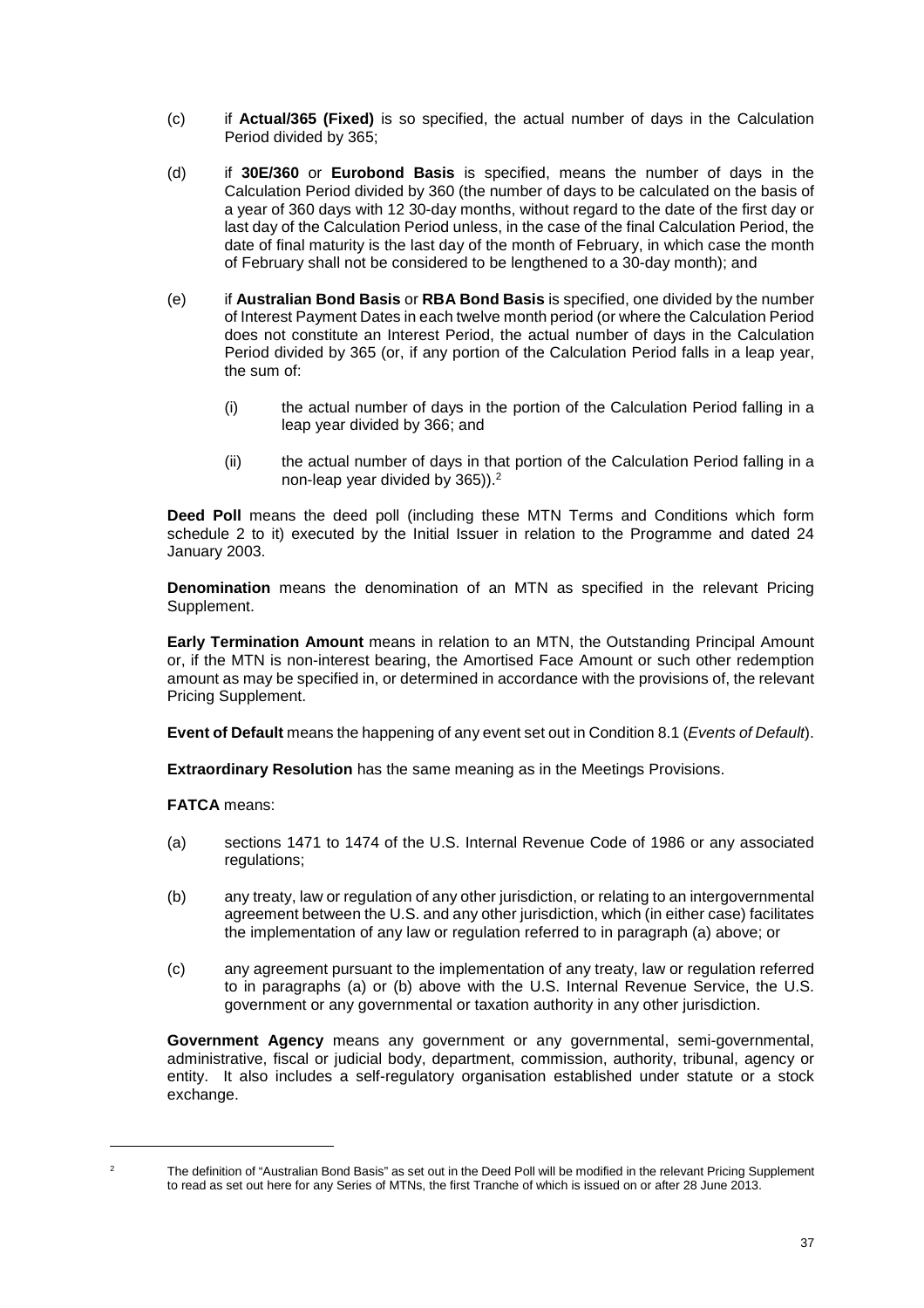**Guarantee** means the guarantee executed by the Guarantor in relation to the Programme and dated on or about 24 January 2003.

**Guarantor** means Volkswagen Financial Services AG (a company incorporated under the laws of Germany) of Gifhorner Strasse 57, 38112 Braunschweig, acting in its capacity as guarantor under the Guarantee.

**Holder** means the holder of an MTN in definitive bearer form, a person whose name is for the time being entered in the Register as the holder of an MTN or, where the MTN is held jointly by two or more persons, the persons whose names appear in the Register as the joint holders of that MTN and (for the avoidance of doubt) when the MTN is entered into a Clearing System, includes the operator of that system or a nominee for a common depository for any one or more Clearing Systems (such operator or nominee for a common depository acting in such capacity as is specified in the rules and regulations of the relevant Clearing System or Systems).

**I&P Agency Agreement (Offshore)** means any agreement between one or more Issuers and an I&P Agent (Offshore).

**I&P Agent (Offshore)** means a person appointed by one or more Issuers to perform issue and paying agency functions with respect to each Series or Tranche of MTNs initially lodged and held through or predominantly through such Clearing System outside Australia as is agreed from time to time by those Issuers and such person.

**Information Memorandum** means at any time, the latest information memorandum (and any supplement to it) prepared on behalf of, and approved in writing by one or more Issuers in connection with the issue of MTNs (or particular classes of MTNs), all documents incorporated by reference in it, and such other information (including the relevant Pricing Supplement) approved in writing by the relevant Issuer and the Guarantor from time to time.

**Initial Issuer** means Volkswagen Financial Services Australia Pty Limited (ABN 20 097 071 460) of Level 1, 24 Muir Road, Chullora NSW 2190. 3

**Interest Commencement Date** means the Issue Date of an MTN unless such other date is specified in the relevant Pricing Supplement as the Interest Commencement Date.

**Interest Determination Date** has the meaning specified as such in the relevant Pricing Supplement.

**Interest Payment Date** means the date or dates specified as such in, or determined in accordance with the provisions of, the relevant Pricing Supplement and adjusted, if necessary, in accordance with the Applicable Business Day Convention.

**Interest Period** means each successive period beginning on and including an Interest Payment Date and ending on but excluding the next succeeding Interest Payment Date provided that the first Interest Period commences on and includes the Interest Commencement Date and the final Interest Period ends on but excludes the Maturity Date.

**Interest Rate** means the rate or rates (expressed as a percentage per annum) or amount or amounts (expressed as a price per unit of relevant currency) of interest payable in respect of the MTNs specified in, or calculated or determined in accordance with the provisions of, the relevant Pricing Supplement.

**Issue Date** means, in respect of an MTN, the date specified in the relevant Pricing Supplement as the day on which any MTN is, or is to be, issued.

 $\overline{a}$  $\overline{3}$ 

On 18 May 2006 the Initial Issuer changed its status to a proprietary company and changed its name from Volkswagen Financial Services Australia Limited to Volkswagen Financial Services Australia Pty Limited. The Initial Issuer's address as at the Preparation Date is Level 1, 24 Muir Road, Chullora NSW 2190 (rather than the previous address which is set out in the Deed Poll).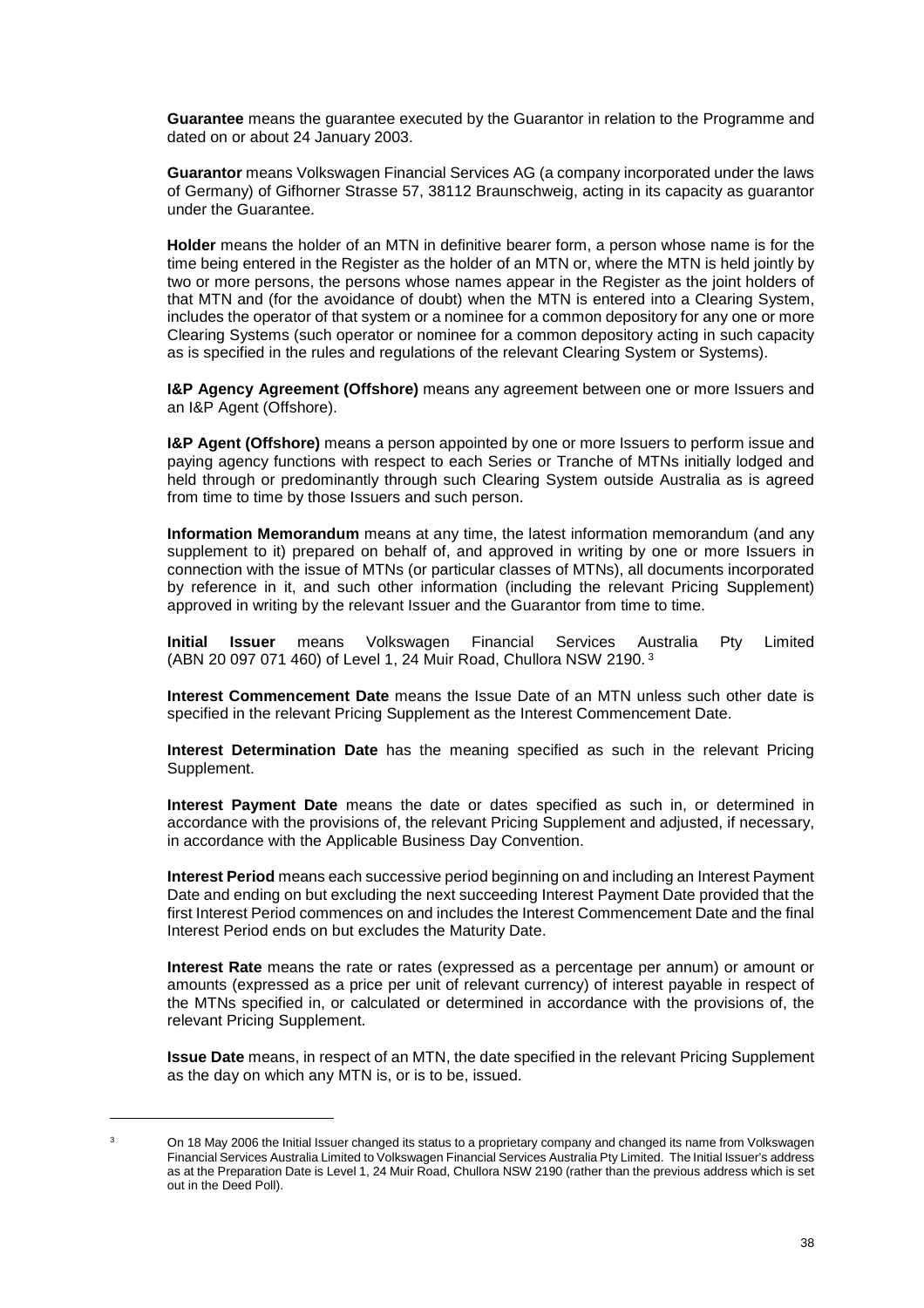**Issue Price** means, in respect of an MTN, the issue price of such MTN specified in, or calculated or determined in accordance with the provisions of, the relevant Pricing Supplement.

**Issuer** means each of:

- (a) the Initial Issuer;
- (b) any new issuer appointed in accordance with clause 5.1 (New Issuer) of the Deed Poll and specified in any relevant Pricing Supplement; or
- (c) (in any case, in relation to a particular MTN, where the context so requires) a Substituted Debtor appointed in accordance with Condition 13 (Substitution of an Issuer),

and, in addition, a reference in these MTN Terms and Conditions to an Issuer or to the "**relevant Issuer**" of particular MTNs is a reference to the Issuer of those MTNs in its capacity as an Issuer of those MTNs only. **Issuers** means each of them together.

**Margin** means the margin specified in, or determined in accordance with the provisions of, the Pricing Supplement.

**Maturity Date** means the date specified in the relevant Pricing Supplement and recorded in the Register as the date for redemption of that MTN or, in the case of an amortising MTN, the date on which the last instalment of principal is payable, as adjusted by the Applicable Business Day Convention.

**Maturity Redemption Amount** means in relation to an MTN, the Outstanding Principal Amount or such other redemption amount as may be specified in, or calculated or determined in accordance with the provisions of, the relevant Pricing Supplement.

**Maximum Interest Rate** means the Maximum Interest Rate specified in, or calculated or determined in accordance with the provisions of, the relevant Pricing Supplement.

**Meetings Provisions** means the provisions for the convening of meetings of, and passing of resolutions by, Holders set out in schedule 3 (*Meetings Provisions for MTNs*) to the Deed Poll.

**Minimum Interest Rate** means the Minimum Interest Rate specified in, or calculated or determined in accordance with the provisions of, the relevant Pricing Supplement.

**MTN** means a medium term note being a debt obligation of an Issuer constituted by, and owing under, the Deed Poll to a Holder, the details of which are recorded in, and evidenced by, inscription in a Register.

**Outstanding** means, on any date in respect of the MTNs, all MTNs issued, less those MTNs:

- (a) which have been redeemed or satisfied in full by the relevant Issuer;
- (b) for the payment of which funds equal to their aggregate Outstanding Principal Amount are on deposit with the Registrar on terms which prohibit the return of the deposit or the use of the deposit for any purpose other than the payment of those MTNs or in respect of which the Registrar holds an irrevocable direction to apply funds in repayment of MTNs to be redeemed on that day; or
- (c) in respect of which a Holder is unable to make a claim as a result of the operation of Condition 11 (*Time limit for claims).*

**Outstanding Principal Amount** means in respect of any MTN which has not been repaid or redeemed in full at the relevant time, the Denomination of the MTN less the aggregate of any part of the principal amount of that MTNs that has been paid or otherwise satisfied by the relevant Issuer and for such purposes: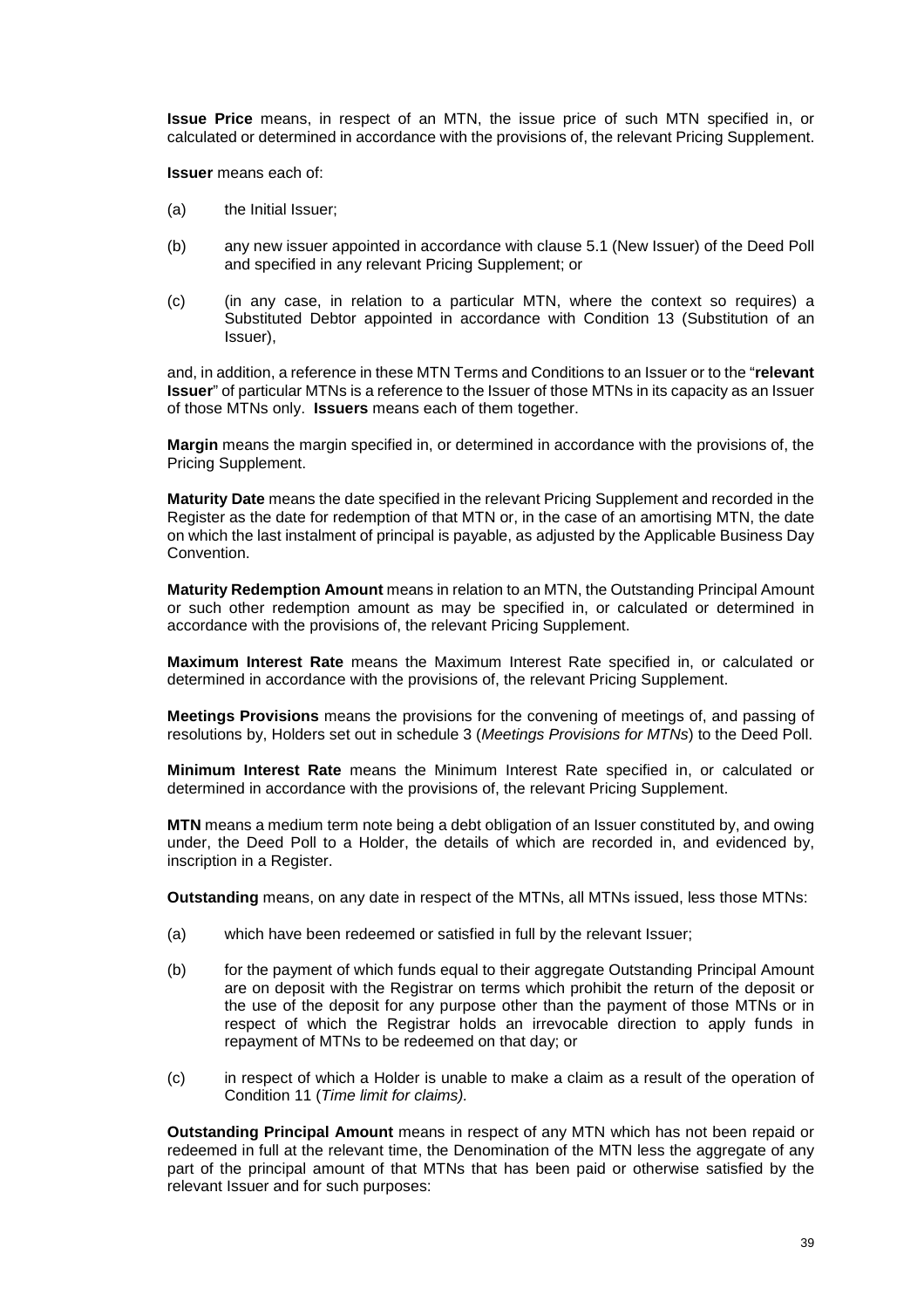- (a) the premium of an MTN to be redeemed at a premium is to be taken to be added to the principal amount;
- (b) the principal amount of an MTN issued at a discount is to be taken as at any time to equal the lesser of:
	- (i) its Denomination; and
	- (ii) if specified in the relevant Pricing Supplement, its Amortised Face Amount at that time;
- (c) the principal amount of an MTN which is to vary by reference to a schedule or formula (where such determination has been previously made in accordance with these MTN Terms and Conditions) is to be taken as at any time to equal its varied amount;
- (d) the principal amount of a partly paid MTN is to be taken to equal its Outstanding Principal Amount;
- (e) if an MTN is repayable in instalments, the Outstanding Principal Amount at any time is to be taken to be Denomination of that MTN less the aggregate of each instalment repaid as at that time, to the extent that the instalment relates to a payment of principal; and
- (f) if an amount is required to be determined in Australian Dollars, the Australian Dollar equivalent of an MTN denominated in an Alternate Currency is to be determined on the basis of the spot rate of exchange for the sale of Australian Dollars against the purchase of the relevant Alternate Currency in the Sydney foreign exchange market quoted by any leading bank selected by the relevant Issuer on the relevant calculation date. The calculation date is, at the discretion of the relevant Issuer, the Issue Date or the date of the relevant Pricing Supplement for such MTNs (or, in either case, the preceding day on which commercial banks and foreign exchange markets are open for business in Sydney) or such other date as may be agreed between the relevant Issuer and the Registrar or I&P Agent (Offshore) (as appropriate).

**Payment Date** means, in respect of an MTN, an Interest Payment Date, the Maturity Date or other relevant payment date (including an early payment date).

**Pricing Supplement** means the document entitled "Pricing Supplement" prepared and issued in relation to each Tranche of MTNs and confirmed in writing by the relevant Issuer prior to the Issue Date of those MTNs.

**Programme** means the uncommitted revolving note issuance programme of the Issuers as described in the Information Memorandum.

**Record Date** means 5:00pm on the eighth calendar day before the relevant date for payment or such other date that may be specified in the relevant Pricing Supplement.

**Reference Banks** means the institutions specified as such in the relevant Pricing Supplement or, if none, four major banks selected by the Calculation Agent in the inter-bank market that is most closely connected with the Reference Rate.

**Reference Rate** means, in relation to an MTN, the rate so specified in the relevant Pricing Supplement.

**Register** means a register, including any branch register, of Holders established and maintained by, or on behalf of, the relevant Issuer in which is entered the names and addresses of Holders whose MTNs are carried on that register, the amount of MTNs held by each Holder and the date of issue and transfer of those MTNs, and any other particulars which the relevant Issuer sees fit.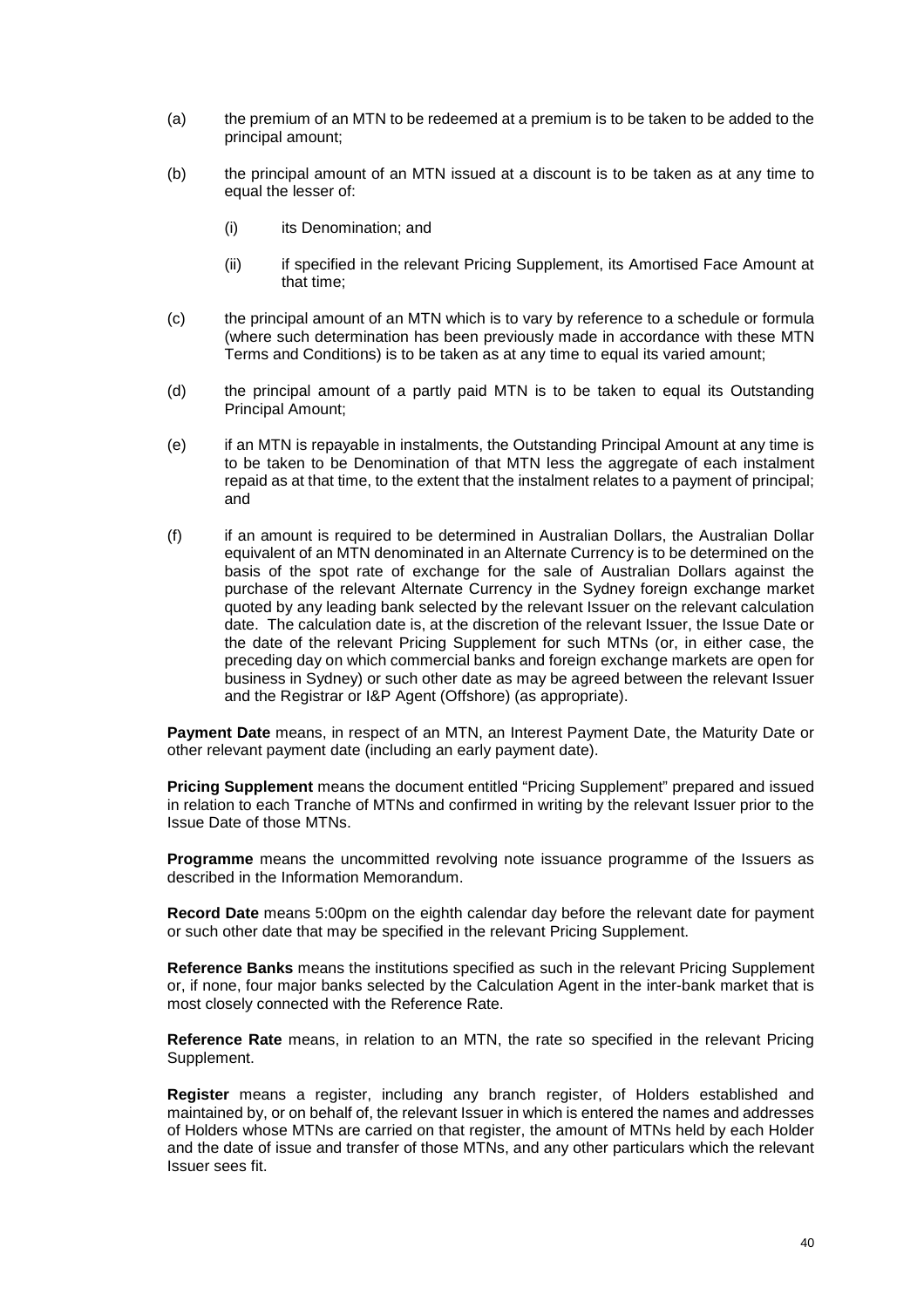**Registrar** means Austraclear Services Limited (ABN 28 003 284 419) or such other person appointed by an Issuer to establish and maintain the Register for MTNs on the relevant Issuer's behalf from time to time. For the avoidance of doubt, the Registrar may also provide issue and paying agency services with respect to each Series or Tranche of MTNs initially lodged and held through, or predominantly through, the Austraclear System.

**Relevant Date** means the date on which a payment in respect of the MTNs first becomes due, except that if the full amount payable has not been received by the Registrar on or before the due date, it means the date on which the full amount having been so received, notice to that effect is given to the Holders in accordance with Condition 12 (*Notices*).

**Relevant Financial Centre** means the city specified as such in the relevant Pricing Supplement or, if none, the city most closely connected with the Reference Rate in the determination of the Calculation Agent.

**Relevant Screen Page** has the meaning specified as such in the relevant Pricing Supplement.

**Series** means a Tranche or Tranches of MTNs issued by an Issuer and which have identical terms, except that:

- (a) the Issue Date, purchase price and the amount of the first payment of interest may be different in respect of different Tranches of a Series; and
- (b) a Series may comprise MTNs in more than one Denomination.

**Subsidiary** means, in relation to any company or corporation, a company or corporation:

- (a) which is controlled, directly or indirectly, by the first mentioned company or corporation;
- (b) more than half the issued share capital of which is beneficially owned, directly or indirectly, by the first mentioned company or corporation; or
- (c) which is a Subsidiary of another Subsidiary of the first mentioned company or corporation,

and for this purpose, a company or corporation shall be treated as being controlled by another if that other company or corporation is able to direct its affairs and/or to control the composition of its board of directors or equivalent body.

**Tax Act** means the Income Tax Assessment Act 1936 of Australia and associated regulations and, where applicable, any replacement legislation including, but not limited to, the Income Tax Assessment Act 1997 of Australia.

**Taxes** is defined in Condition 9.5 (*Taxation and fiscal Laws*).

**Tranche** means MTNs which are issued by an Issuer on the same Issue Date and the terms of which are identical in all respects (except that a Tranche may comprise MTNs in more than one Denomination).

## **Transaction Documents** means:

- (a) the Deed Poll (including any Issuer Accession Letter delivered in accordance with clause 5 (*New Issuer*) of the Deed Poll);
- (b) the Guarantee;
- (c) each Agency and Registry Services Agreement;
- (d) each I&P Agency Agreement (Offshore);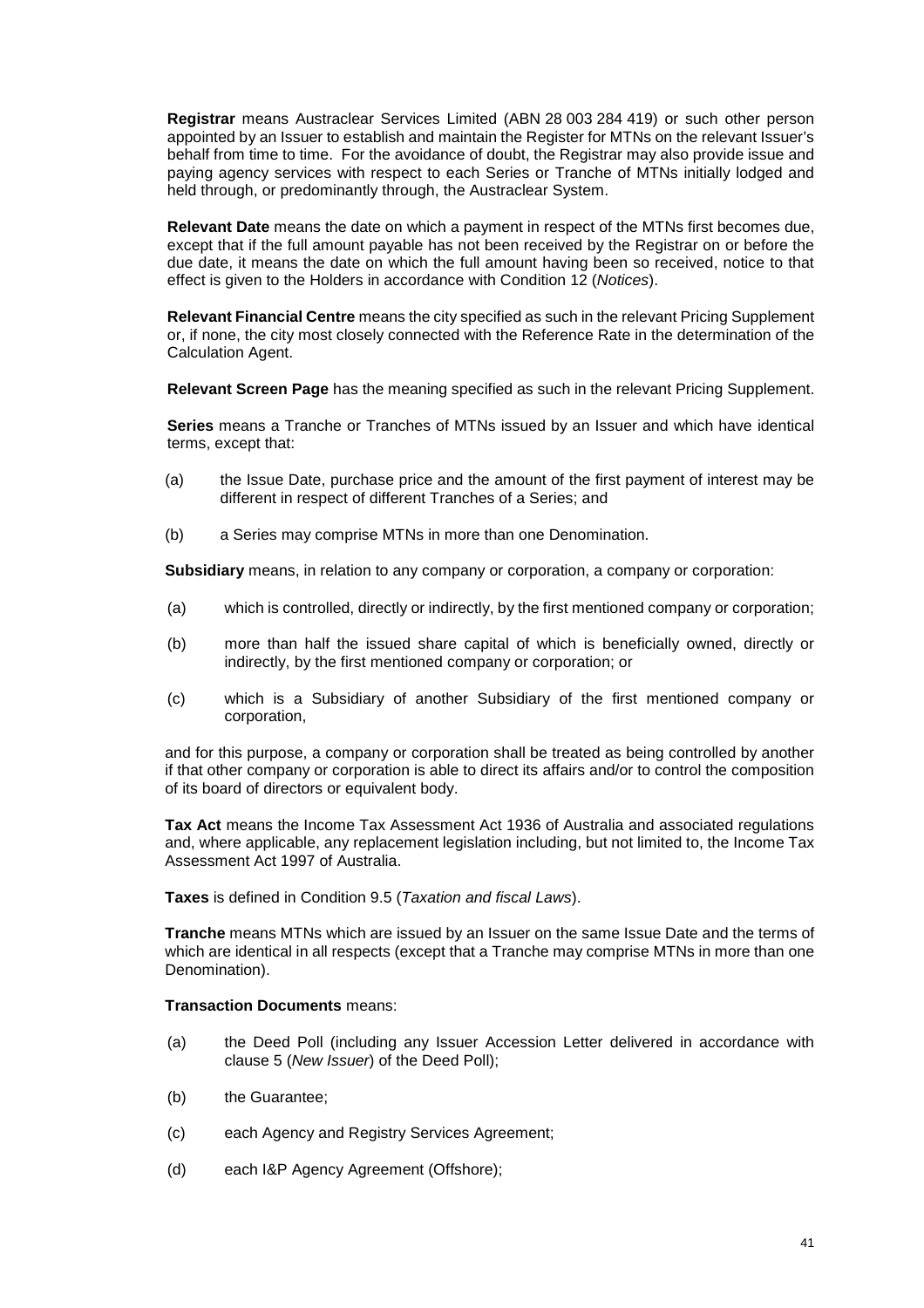- (e) each MTN;
- (f) each Pricing Supplement; and
- (g) each Information Memorandum.

#### *Interpretation*

- 1.2 In these MTN Terms and Conditions unless the contrary intention appears:
	- (a) a reference to these MTN Terms and Conditions is a reference to these MTN Terms and Conditions as modified, supplemented or replaced by the relevant Pricing Supplement;
	- (b) a reference to "**Australian dollars**", "**A\$**" or "**dollars**" is a reference to the lawful currency of the Commonwealth of Australia;
	- (c) a reference to a statute, ordinance, code or other law includes regulations and other instruments under it and consolidations, amendments, re-enactments or replacements of any of them;
	- (d) the singular includes the plural and vice versa;
	- (e) the word "**person**" includes a firm, body corporate, an unincorporated association or an authority;
	- (f) a reference to a person includes a reference to the person's executors, administrators, successors, substitutes (including, without limitation, persons taking by novation) and assigns;
	- (g) an agreement, representation or warranty in favour of two or more persons is for the benefit of them jointly and severally;
	- (h) a reference to any thing (including, without limitation, any amount) is a reference to the whole and each part of it and a reference to a group of persons is a reference to all of them collectively and to each of them individually;
	- (i) a reference to a deed poll, deed, agreement or another instrument includes any variation or replacement of it; and
	- (j) a reference to a time of day is a reference to that time in Sydney.

## *Headings*

1.3 Headings are inserted for convenience and do not affect the interpretation of these MTN Terms and Conditions.

## **2 Form, denomination and title**

## *Form of MTNs*

2.1 The MTNs are registered debt obligations of the relevant Issuer constituted by and owing under the Deed Poll and take the form of entries in the Register. Each entry in the Register constitutes a separate and individual acknowledgment to the relevant Holder of the indebtedness of the relevant Issuer to that Holder.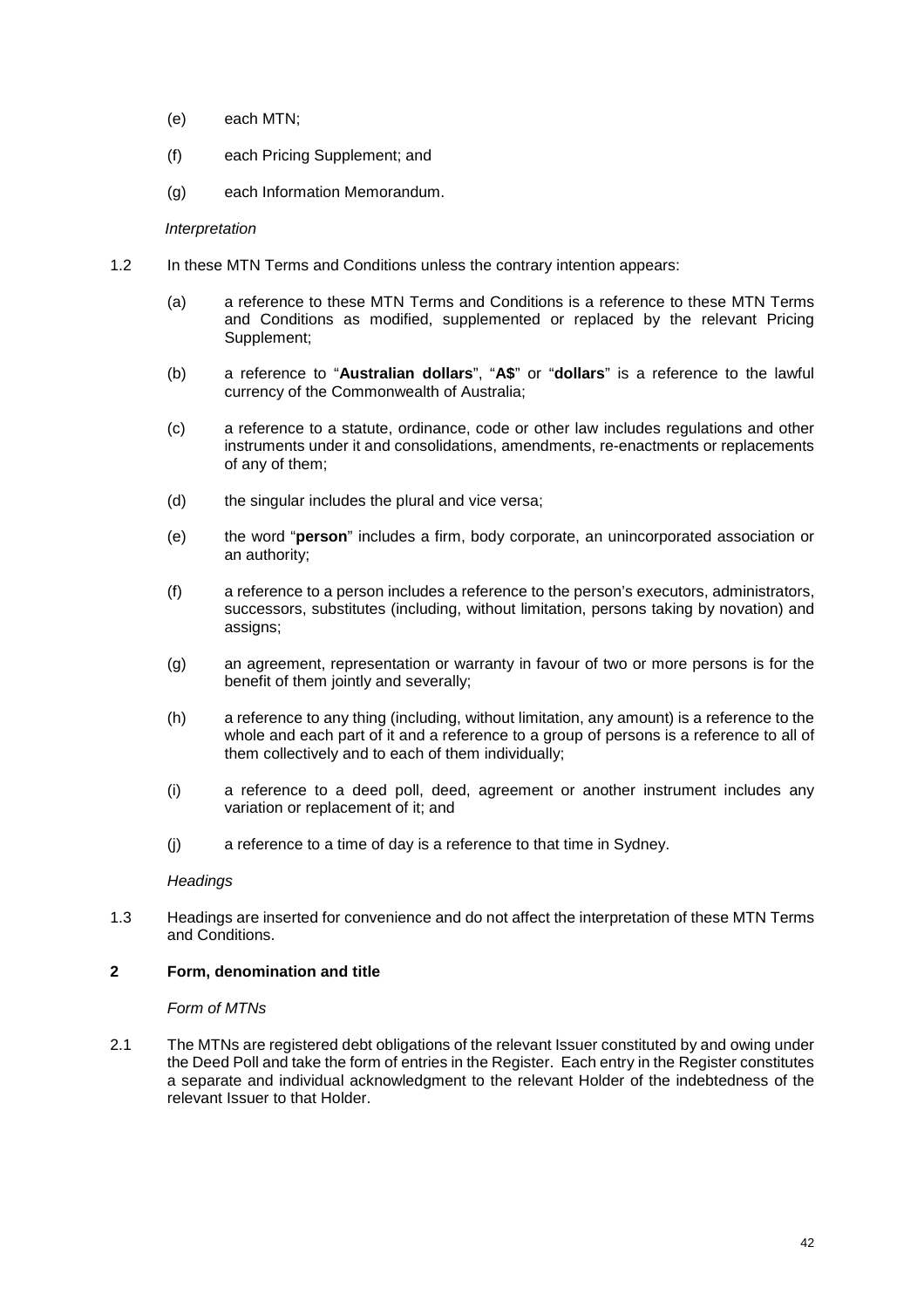## *Independent obligations*

2.2 The obligations of the relevant Issuer in respect of MTNs issued by it constitute separate and independent obligations which the Holder to whom those obligations are owed is entitled to enforce without having to join any other Holder or any predecessor in title of a Holder.

# *Currency*

2.3 MTNs will be denominated in Australian dollars or an Alternate Currency specified in the relevant Pricing Supplement.

## *Denomination and issue restrictions*

- 2.4 MTNs are issued in the denomination specified in the relevant Pricing Supplement and, may only be issued if:
	- (a) where the offer or invitation is made in, or into, Australia, unless otherwise specified in any relevant Pricing Supplement, the aggregate consideration payable to the relevant Issuer by the relevant Holder is at least A\$500,000 (or the equivalent in an Alternate Currency, and in either case, disregarding moneys lent by the relevant Issuer or its associates to the Holder) or, the offer or invitation for the issue of the MTNs otherwise does not require disclosure to investors under Parts 6D.2 or 7.9 of the Corporations Act;
	- (b) where the offer or invitation is made in, or into, Australia, the offer or invitation does not constitute an offer to a "retail client" for the purposes of section 761G of the Corporations Act;
	- (c) the MTNs comply with all other applicable laws; and
	- (d) unless otherwise specified in any relevant Pricing Supplement they have a tenor of not less than 365 days.

## *Register conclusive*

- 2.5 Entries in the Register in relation to an MTN constitute conclusive evidence that the person so entered is the registered owner of that MTN subject to rectification for fraud or error. No MTN will be registered in the name of more than four persons. An MTN registered in the name of more than one person is held by those persons as joint tenants. MTNs will be registered by name only without reference to any trusteeship. The person(s) registered in the Register as a Holder of an MTN will be treated by the relevant Issuer and the Registrar as absolute owner of that MTN and neither the relevant Issuer nor the Registrar are, except as ordered by a court or as required by statute, obliged to take notice of any other claim to an MTN. Neither the relevant Issuer nor the Registrar shall be required to obtain any proof of:
	- (a) ownership of the relevant MTN; or
	- (b) the identity of the relevant Holder.

## *Holder absolutely entitled*

2.6 Upon a person acquiring title to any MTN by virtue of becoming registered as the owner of that MTN, all rights and entitlements arising by virtue of the Deed Poll in respect of that MTN vest absolutely in the registered owner of the MTN, such that no person who has previously been registered as the owner of that MTN has or is entitled to assert against the relevant Issuer or the Registrar or the registered owner of the MTN for the time being and from time to time any rights, benefits or entitlements in respect of the MTN.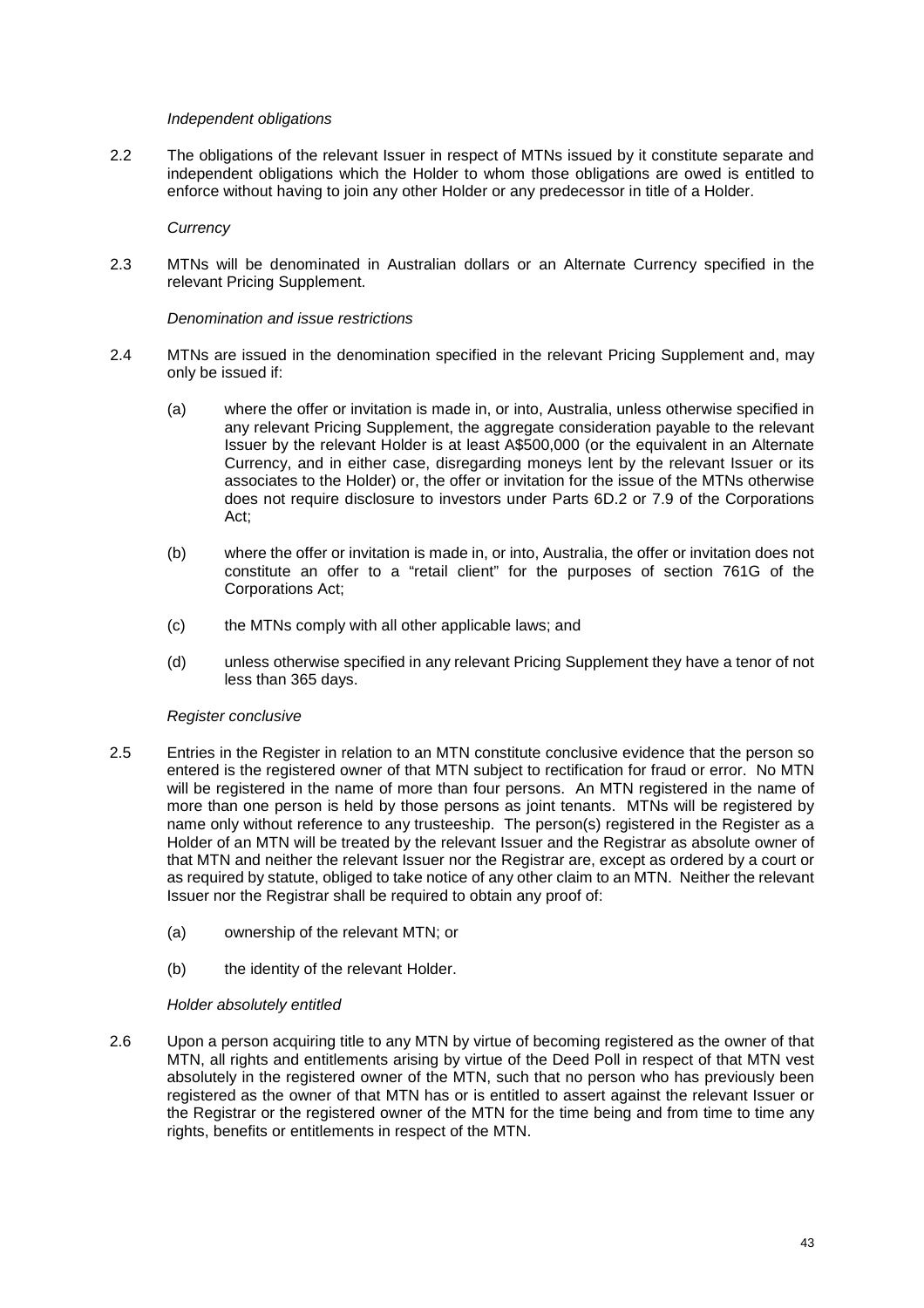## *Location of Register*

2.7 The Register will be established and maintained in Sydney unless otherwise agreed between the relevant Issuer and Registrar.

## *Certificates*

2.8 No certificate or other evidence of title will be issued by or on behalf of the relevant Issuer to evidence title to an MTN unless the relevant Issuer determines that certificates should be made available or it is required to do so pursuant to any applicable law or regulation.

# **3 Transfers**

## *Limit on transfer*

- 3.1 MTNs may only be transferred in whole and may not be transferred in part.
- 3.2 Unless otherwise specified in the relevant Pricing Supplement, MTNs may only be transferred within Australia if:
	- (a) the consideration payable by the transferee at the time of transfer is at least A\$500,000 (or the equivalent in an Alternate Currency, and in either case, disregarding moneys lent by the transferor or its associates to the transferee) or the offer or invitation for the transfer otherwise does not require disclosure to investors under Parts 6D.2 or 7.9 of the Corporations Act; and
	- (b) the transfer does not constitute an offer to a "retail client" for the purposes of section 761G of the Corporations Act.
- 3.3 MTNs may only be transferred to or from Australia:
	- (a) unless otherwise specified in the relevant Pricing Supplement, if the consideration payable by the transferee at the time of the transfer is at least A\$500,000 (or the equivalent in an Alternate Currency, and in either case, disregarding moneys lent by the transferor or its associates to the transferee) or the offer or invitation for the transfer otherwise does not require disclosure to investors under Parts 6D.2 or 7.9 of the Corporations Act;
	- (b) the transfer does not constitute an offer to a "retail client" for the purposes of section 761G of the Corporations Act; and
	- (c) if the transfer is in compliance with the laws of all relevant jurisdictions.
- 3.4 MTNs may only be transferred between persons in a jurisdiction or jurisdictions other than Australia if the transfer is in compliance with the laws of all relevant jurisdictions.

## *Transfer procedures*

- 3.5 (a) Unless MTNs are lodged in a Clearing System, application for the transfer of MTNs must be made by the lodgement of a transfer form with the Registrar. If required, the relevant Issuer undertakes to make transfer forms available from either itself or the Registrar. Each form must be accompanied by such evidence as may be required to prove the title of the transferor or the transferor's right to transfer the MTN and be signed by both the transferor and the transferee.
	- (b) MTNs entered in a Clearing System will be transferable only in accordance with the rules and regulations of that Clearing System.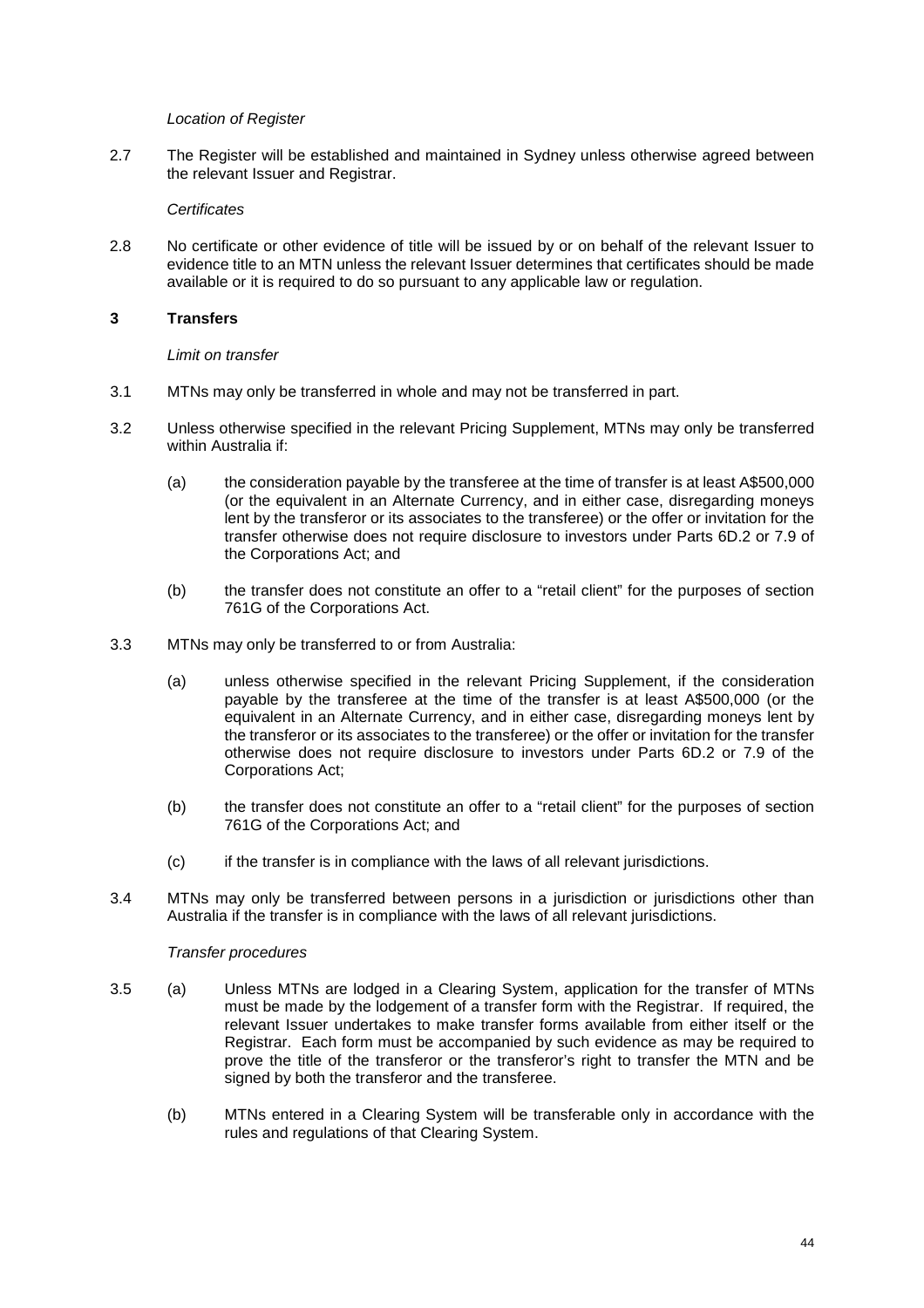## *Registration of transfer*

3.6 The transferor of an MTN remains the holder of that MTN until the name of the transferee is entered in the Register in respect of that MTN. Transfers will not be registered during the period from the Record Date until the Business Day after the relevant date for payment.

## *No charge on transfer*

3.7 Transfers will be registered without charge provided taxes, duties or other governmental charges (if any) imposed in relation to the transfer have been paid.

*Estates*

3.8 A person becoming entitled to an MTN as a consequence of the death or bankruptcy of a Holder or of a vesting order or a person administering the estate of a Holder may, upon producing such evidence as to that entitlement or status as the Issuer of that MTN and the Registrar consider sufficient, transfer the MTN or, if so entitled, become registered as the Holder in respect of that MTN.

## *Unincorporated associations*

3.9 A transfer to an unincorporated association is not permitted.

# *Transfer of unidentified MTNs*

3.10 Where the transferor executes a transfer of less than all MTNs registered in its name, and the specific MTNs to be transferred are not identified, the Registrar may register the transfer in respect of such of the MTNs registered in the name of the transferor as the Registrar thinks fit, provided the aggregate principal amount of the MTNs registered as having been transferred equals the aggregate principal amount of the MTNs expressed to be transferred in the transfer and the transfer is otherwise in accordance with these MTN Terms and Conditions.

## *Stamp duty*

- 3.11 (a) The relevant Issuer must bear any stamp duty payable on the issue and subscription of the MTNs which it issues.
	- (b) The Holder is responsible for any stamp duties or other similar taxes which are payable in any jurisdiction in connection with any transfer, assignment or any other dealing with the MTNs.

## *Austraclear as Registrar*

- 3.12 If Austraclear Services Limited (ABN 28 008 984 049) is the Registrar and the MTNs are lodged in the Austraclear System, despite any other provision of these MTN Terms and Conditions, the MTNs are not transferable on the Register, and the relevant Issuer may not, and must procure that the Registrar does not, register any transfer of the MTNs issued by it and no member of the Austraclear System has the right to request any registration of any transfer of such MTNs, except:
	- (a) for any repurchase, redemption or cancellation (whether on or before the Maturity Date of the MTNs) of such MTNs, a transfer of the relevant MTNs from Austraclear to the relevant Issuer may be entered in the Register; and
	- (b) if Austraclear exercises any power it may have under the Austraclear Regulations or these MTN Terms and Conditions, to require the relevant MTNs to be transferred on the Register to a member of the Austraclear System, the relevant MTNs may be transferred on the Register from Austraclear to the member of the Austraclear System.

In any of these cases, the relevant MTNs will cease to be held in the Austraclear System.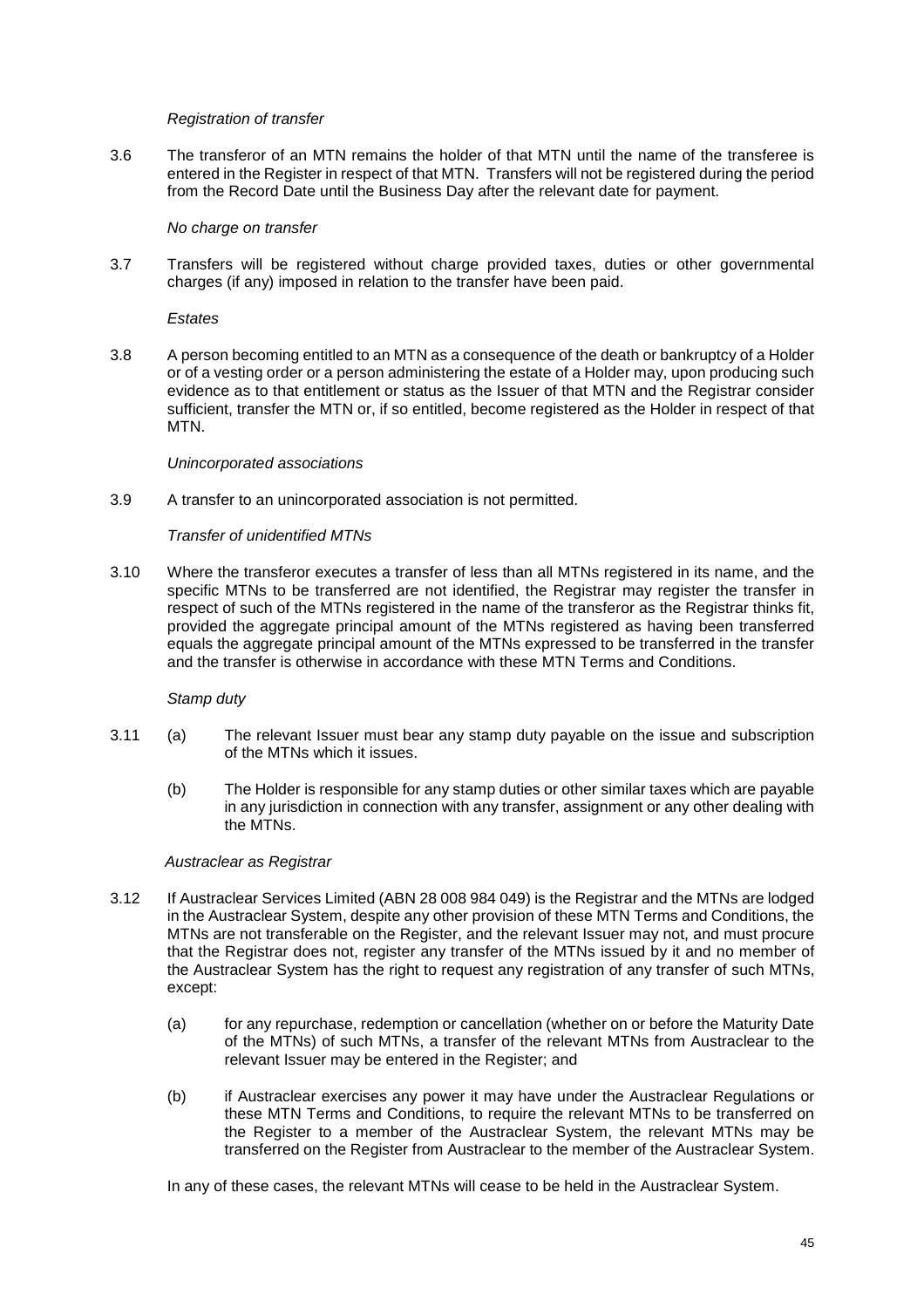# **4 Status and Guarantee**

## *Ranking*

4.1 The MTNs constitute direct, unsecured, unsubordinated and unconditional obligations of the relevant Issuer without any preference among themselves and rank *pari passu* with all other unsecured and unsubordinated obligations of the relevant Issuer (other than obligations which are preferred by bankruptcy, liquidation or other similar laws of general application).

## *Guarantee*

4.2 MTNs issued by an Issuer are issued with the benefit of the unconditional and irrevocable guarantee of the Guarantor constituted by the Guarantee. By the Guarantee, the Guarantor unconditionally and irrevocably guarantees to the Holders, among other things, the payment by the relevant Issuer of principal, interest and other amounts due under the MTNs.

The Guarantee constitutes a direct, unsecured and unconditional obligation of the Guarantor ranking *pari passu* with all other present or future unsecured and unsubordinated obligations of the Guarantor in respect of money borrowed, raised, guaranteed or otherwise secured by the Guarantor (other than obligations which are preferred by bankruptcy, liquidation or other similar laws of general application).

# **5 Negative Pledge**

*Issuer* 

5.1 The Issuer undertakes, as long as MTNs are outstanding, but only to the time all amounts payable have been placed at the disposal of the Registrar or I&P Agent (Offshore), not to provide any security, by encumbering any of its own assets, for other bonds, notes, debentures or similar debt instruments or for guarantees or indemnities in respect thereof without at the same time having the Holders share equally and rateably in such security, unless such collateralisation is required by law or by an authority.

## *Guarantor*

5.2 The Guarantor has undertaken in the Guarantee, as long as MTNs are outstanding, but only up to the time all amounts payable have been placed at the disposal of the Registrar or I&P Agent (Offshore) that it shall not provide any security, by encumbering any of its own assets, for other bonds, notes, debentures or similar debt instruments or for guarantees or indemnities in respect thereof without at the same time having the Holders share equally and rateably in such security, unless such collateralisation is required by law or by an authority.

## **6 Interest**

## *General*

6.1 MTNs may be either interest-bearing or non interest-bearing, as specified in the relevant Pricing Supplement. Interest-bearing MTNs may bear interest at either a fixed rate or a floating rate. In relation to any Tranche of MTNs, the relevant Pricing Supplement may specify actual amounts of interest payable ("**Interest Amounts**") rather than, or in addition to, a rate or rates at which interest accrues.

The relevant Pricing Supplement in relation to each Tranche of interest-bearing MTNs will specify which of Conditions 6.2 (*Interest - fixed rate*), 6.3 (*Interest - floating rate*) and 6.4 (*Interest - other rates*) will be applicable to the MTNs. Condition 6.5 (*Interest - supplemental provisions*) will be applicable to each Tranche of interest bearing MTNs save to the extent of any inconsistency with the relevant Pricing Supplement.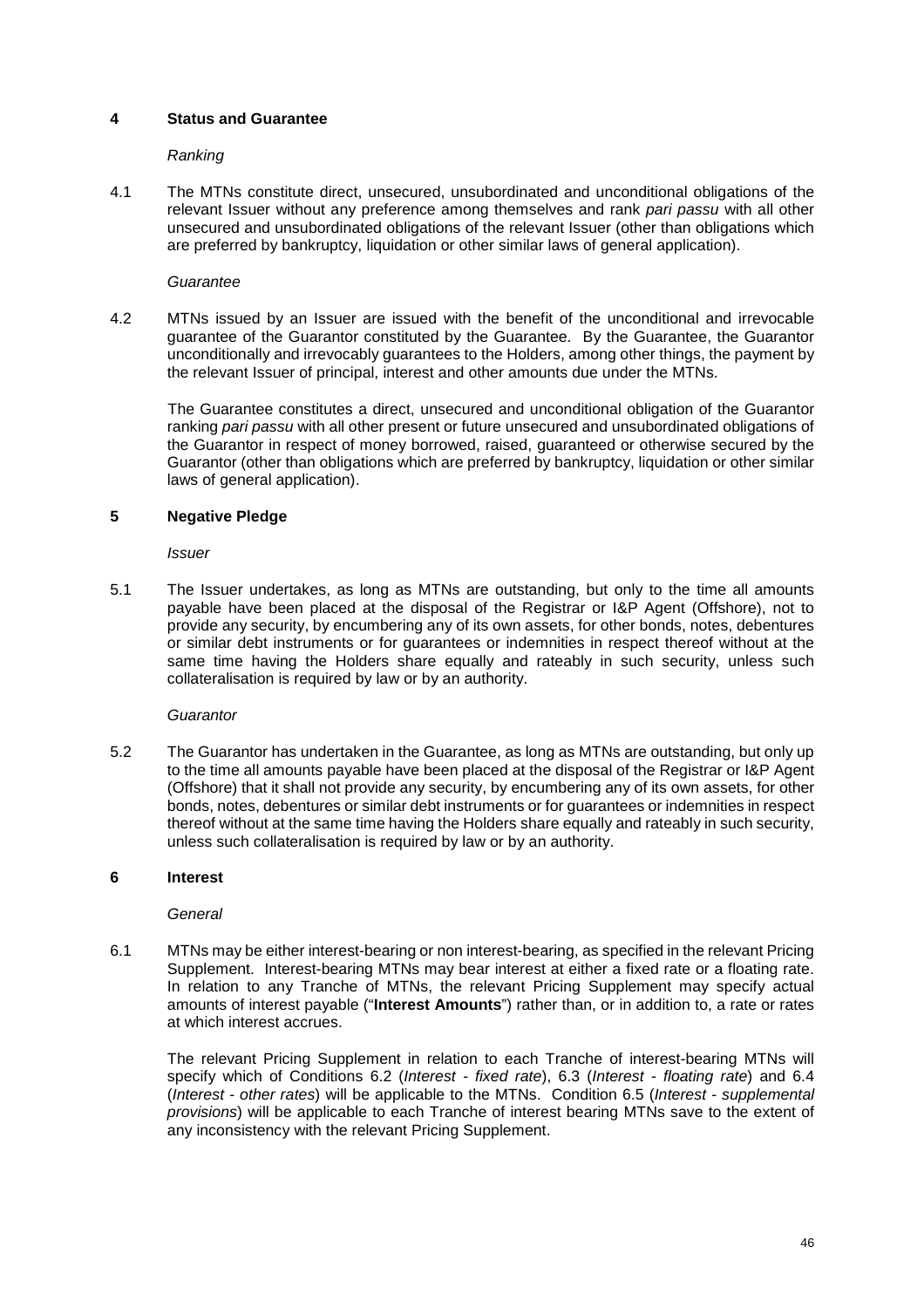#### *Interest - fixed rate*

6.2 Each MTN in relation to which this Condition 6.2 is specified in the relevant Pricing Supplement as being applicable ("**Fixed Rate MTNs**") will bear interest on its Outstanding Principal Amount at the fixed coupon rate or the fixed rate or rates per annum specified in the relevant Pricing Supplement from the Issue Date of the MTNs. Interest will be payable in arrears on the Interest Payment Dates specified in the relevant Pricing Supplement.

Interest which is required to be calculated for a period of other than a full year will be calculated on such basis as is specified as the Day Count Fraction in the relevant Pricing Supplement.

If any Interest Payment Date in respect of a Fixed Rate MTN would otherwise fall on a day which is not a Business Day, such Interest Payment Date shall be determined in accordance with the Business Day Convention specified in the relevant Pricing Supplement.

The first payment of interest will be made on the Interest Payment Date next following the Interest Commencement Date and, if the first Interest Period is shorter than subsequent Interest Periods, will amount to the Initial Broken Amount (as specified in the relevant Pricing Supplement).

If the Maturity Date is not an Interest Payment Date, interest from (and including) the preceding Interest Payment Date (or the Interest Commencement Date, as the case may be) to (but excluding) the Maturity Date will be payable on the Maturity Date and will amount to the Final Broken Amount (as specified in the relevant Pricing Supplement).

#### *Interest - floating rate*

## 6.3 (a) *Accrual of interest*

MTNs in relation to which this Condition 6.3 is specified in the relevant Pricing Supplement as being applicable ("**Floating Rate MTNs**") will bear interest in respect of each Interest Period at the rate or rates per annum determined in accordance with this Condition 6.3.

Each Floating Rate MTN will bear interest on its Outstanding Principal Amount at the Interest Rate (as defined in sub-paragraph (b) below) from the Interest Commencement Date. Interest will be payable in arrears on each Interest Payment Date. If any Interest Payment Date in respect of a Floating Rate MTN would otherwise fall on a day which is not a Business Day, such Interest Payment Date shall be determined in accordance with the Business Day Convention specified in the relevant Pricing Supplement.

## (b) *Interest Rate*

The Interest Rate payable in respect of Floating Rate MTNs shall be determined by the Calculation Agent on the basis of sub-paragraph (i), (ii) or (iii) below, as specified in the relevant Pricing Supplement.

## (i) *ISDA Determination for Floating Rate MTNs*

Where "ISDA Determination" is specified in the relevant Pricing Supplement as the manner in which the Interest Rate is to be determined, the Interest Rate for each Interest Period is the relevant ISDA Rate (as defined below) plus or minus (as indicated in the relevant Pricing Supplement) the Margin specified in the relevant Pricing Supplement.

For the purposes of this sub-paragraph (i), "**ISDA Rate**" for an Interest Period means a rate equal to the floating rate that would be determined by the Calculation Agent for the MTNs under an interest rate swap transaction if the Calculation Agent for the MTNs were acting as Calculation Agent for that swap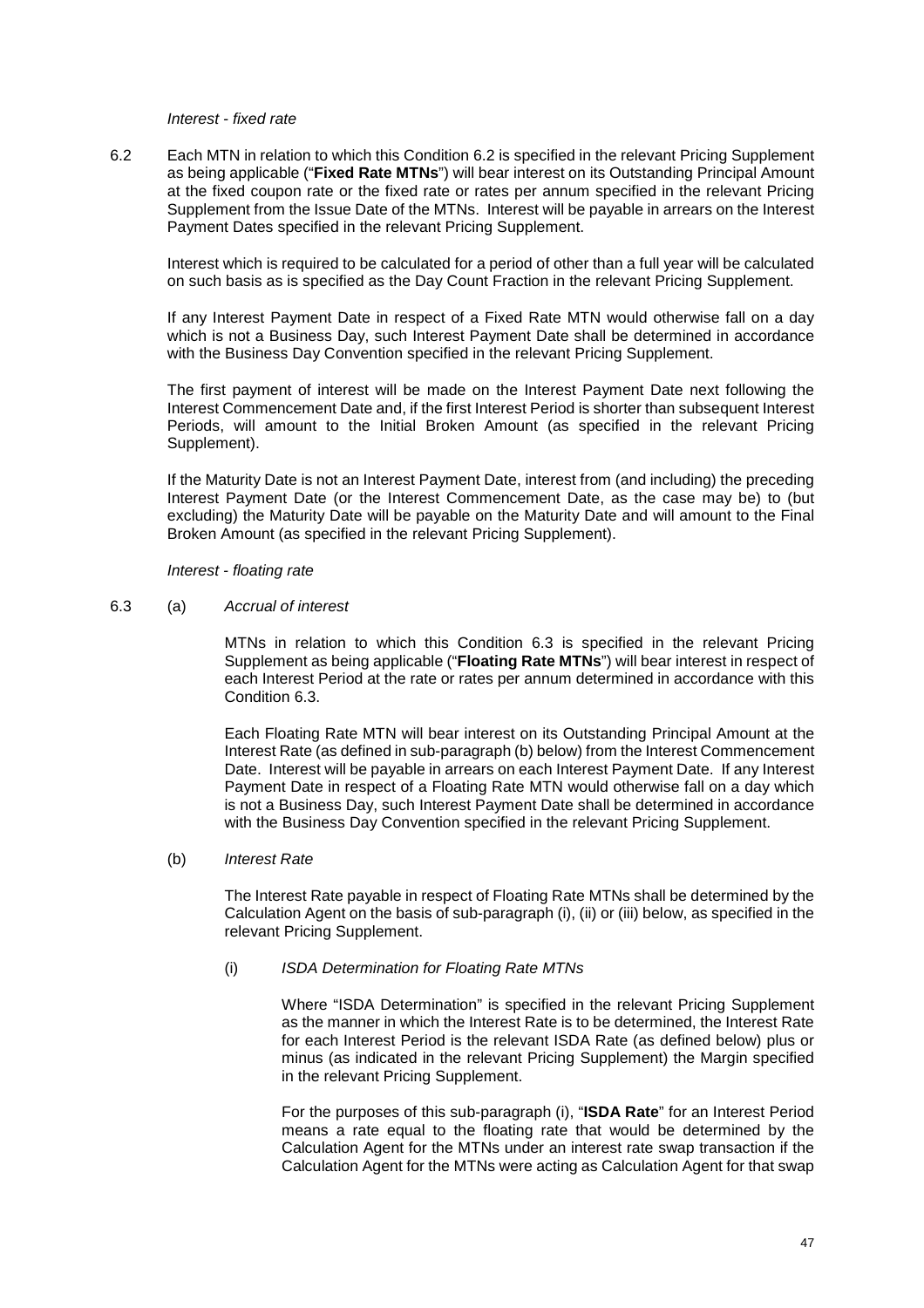transaction under the terms of an agreement incorporating the ISDA Definitions (as defined below) and under which:

- (A) the Floating Rate Option is as specified in the relevant Pricing Supplement;
- (B) the Designated Maturity is a period specified in the relevant Pricing Supplement;
- (C) unless otherwise stated in the applicable Pricing Supplement, the relevant Reset Date shall be the first day of each Interest Period; and
- (D) the Period End Dates are each Interest Payment Date, the Spread is the Margin and the Floating Rate Day Count Fraction is the Day Count Fraction.

For the purposes of this sub-paragraph (i), "**Calculation Agent**" (except references to "**Calculation Agent for the MTNs**"), "**Floating Rate Option**", "**Designated Maturity**", "**Reset Date**", "**Period End Date**", "**Spread**" and "**Floating Rate Day Count Fraction**" have the meanings given to those terms in the 2000 ISDA Definitions as at the Issue Date of the first Tranche of the MTNs, published by the International Swaps and Derivatives Association, Inc. ("**ISDA Definitions**").

## (ii) *Screen Rate Determination for Floating Rate MTNs*

Where the "Screen Rate Determination" is specified in the relevant Pricing Supplement as the manner in which the Interest Rate is to be determined, the Interest Rate for each Interest Period will be, subject as provided below, either:

- (A) the offered quotation; or
- (B) the arithmetic mean (rounded in accordance with Condition  $6.3(b)(vi)$ ) of the offered quotations,

(expressed as a percentage rate per annum) for the Reference Rate which appears or appear, as the case may be, on the Relevant Screen Page as at 11.00 a.m. (Sydney time) or such other time as is specified in the relevant Pricing Supplement ("**Relevant Time**") on the Interest Determination Date in question plus or minus (as indicated in the relevant Pricing Supplement) the Margin (if any), all as determined by the Calculation Agent. If five or more of such offered quotations are available on the Relevant Screen Page, the highest (or, if there is more than one such highest quotation, one only of such quotations) and the lowest (or, if there is more than one such lowest quotation, one only of such quotations) shall be disregarded by the Calculation Agent for the purposes of determining the arithmetic mean (rounded as provided above) of such offered quotations.

- (aa) If sub-paragraph (A) applies and no offered quotation appears on the Relevant Screen Page at the Relevant Time on the Interest Determination Date or if sub-paragraph (B) applies and fewer than two offered quotations appear on the Relevant Screen Page at the Relevant Time on the Interest Determination Date, subject as provided below, the Interest Rate is the arithmetic mean of the Reference Rates that each of the Reference Banks is quoting to leading banks in the Relevant Financial Centre at the Relevant Time on the Interest Determination Date, as determined by the Calculation Agent;
- (bb) If sub-paragraph (aa) above applies and the Calculation Agent determines that fewer than two Reference Banks are making offered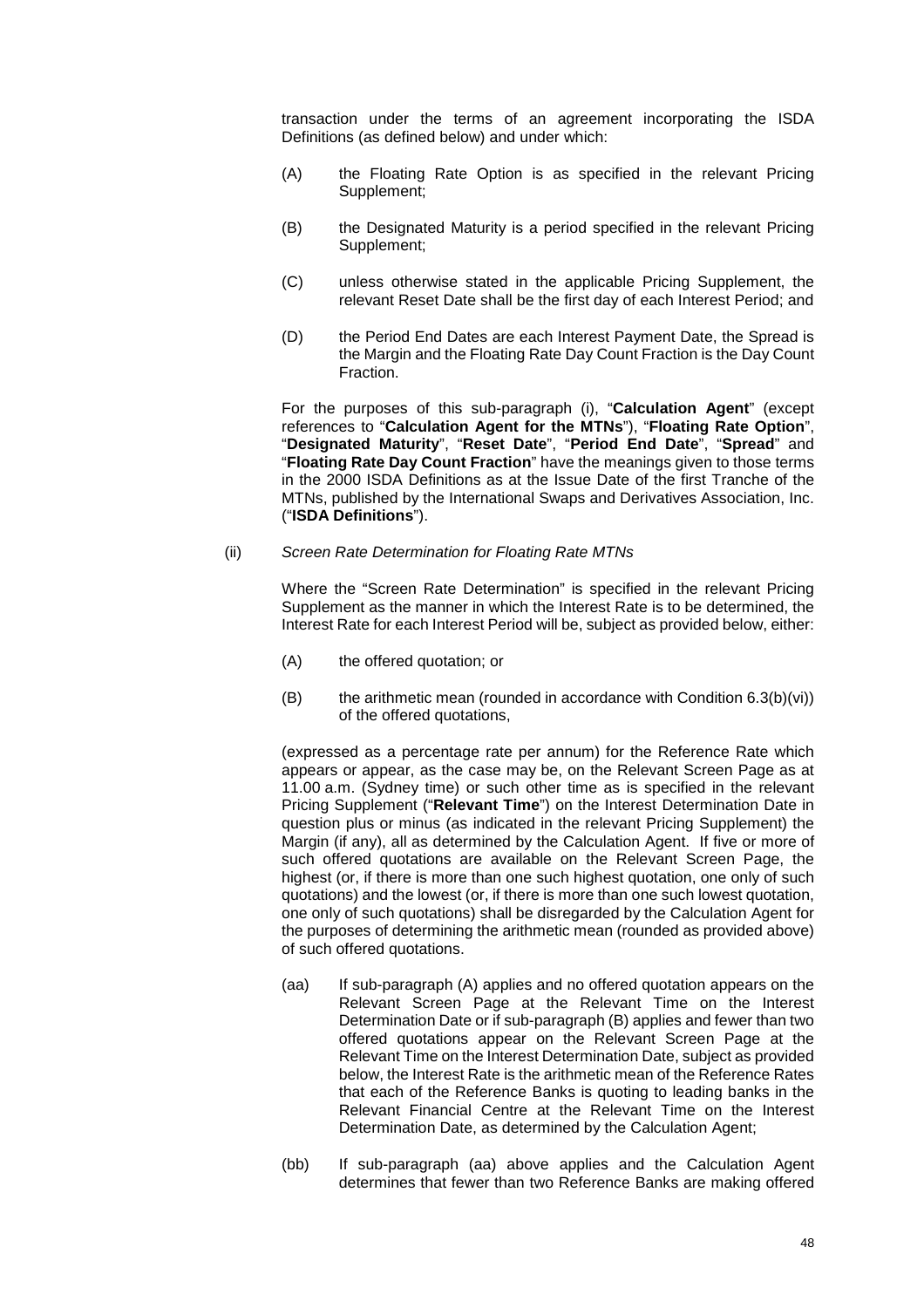quotations for the Reference Rate in respect of the relevant currency, subject as provided below, the Interest Rate is the arithmetic mean of the rates per annum (expressed as a percentage) that the Calculation Agent determines to be the rates (being the nearest equivalent to the Reference Rate) in respect of deposits of approximately A\$1,000,000 (or the approximate equivalent in the relevant Alternate Currency) that at least two out of five leading banks selected by the Calculation Agent in the Relevant Financial Centre are quoting at or about the Relevant Time on the date on which such banks would customarily quote such rates for a period commencing on the first day of the Interest Period to which the relevant Interest Determination Date relates for a period equivalent to the relevant Interest Period to leading banks carrying on business in the Relevant Financial Centre.

For the purposes of this paragraph (ii), "**Relevant Screen Page**" and "**Interest Determination Date**" have the meanings given to those terms in the ISDA Definitions.

#### (iii) *BBSW Determination for Floating Rate MTNs*

If BBSW Determination is specified in the Pricing Supplement as the manner in which the Interest Rate is to be determined, the Interest Rate applicable to the Floating Rate MTNs for each Interest Period is the BBSW Rate plus or minus (as indicated in the relevant Pricing Supplement) the Margin (if any), all as determined by the Calculation Agent.

In this Condition, "**BBSW Rate**" means, for an Interest Period, the rate for prime bank eligible securities having a tenor closest to the Interest Period which is designated as the "AVG MID" on the Reuters Screen BBSW Page (or any designation which replaces that designation on that page, or any replacement page) at approximately 10.30am (or such other time at which such rate customarily appears on that page) on the first day of that Interest Period (being the "**Publication Time**").

However, if such rate does not appear on the Reuters Screen BBSW Page (or any replacement page) by 10.45am on that day (or such other time that is 15 minutes after the then prevailing Publication Time), or if it does appear but the Calculation Agent determines that there is an obvious error in that rate, "**BBSW Rate**" means such other substitute or successor rate that an alternate financial institution appointed by the Calculation Agent (upon written direction of the Issuer) determines, in its sole direction, is most comparable to the BBSW Rate and is consistent with industry-accepted practices, which rate is notified in writing to the Calculation Agent (with a copy to the Issuer) by such alternate financial institution. The rate determined by such alternate financial institution and notified in writing to the Calculation Agent (with a copy to the Issuer) will be expressed as a percentage rate per annum and will be rounded up, if necessary, to the next higher one ten-thousandth of a percentage point (0.0001 per cent.).

#### (iv) *Minimum and/or Maximum Interest Rate*

If the relevant Pricing Supplement specifies a "**Minimum Interest Rate**" for any Interest Period then, in the event that the Interest Rate in respect of such Interest Period determined in accordance with the other provisions of this Condition 6.3(b) is less than such Minimum Interest Rate, the Interest Rate for such Interest Period shall be such Minimum Interest Rate.

If the relevant Pricing Supplement specifies a "**Maximum Interest Rate**" for any Interest Period then, in the event that the Interest Rate in respect of such Interest Period determined in accordance with the other provisions of this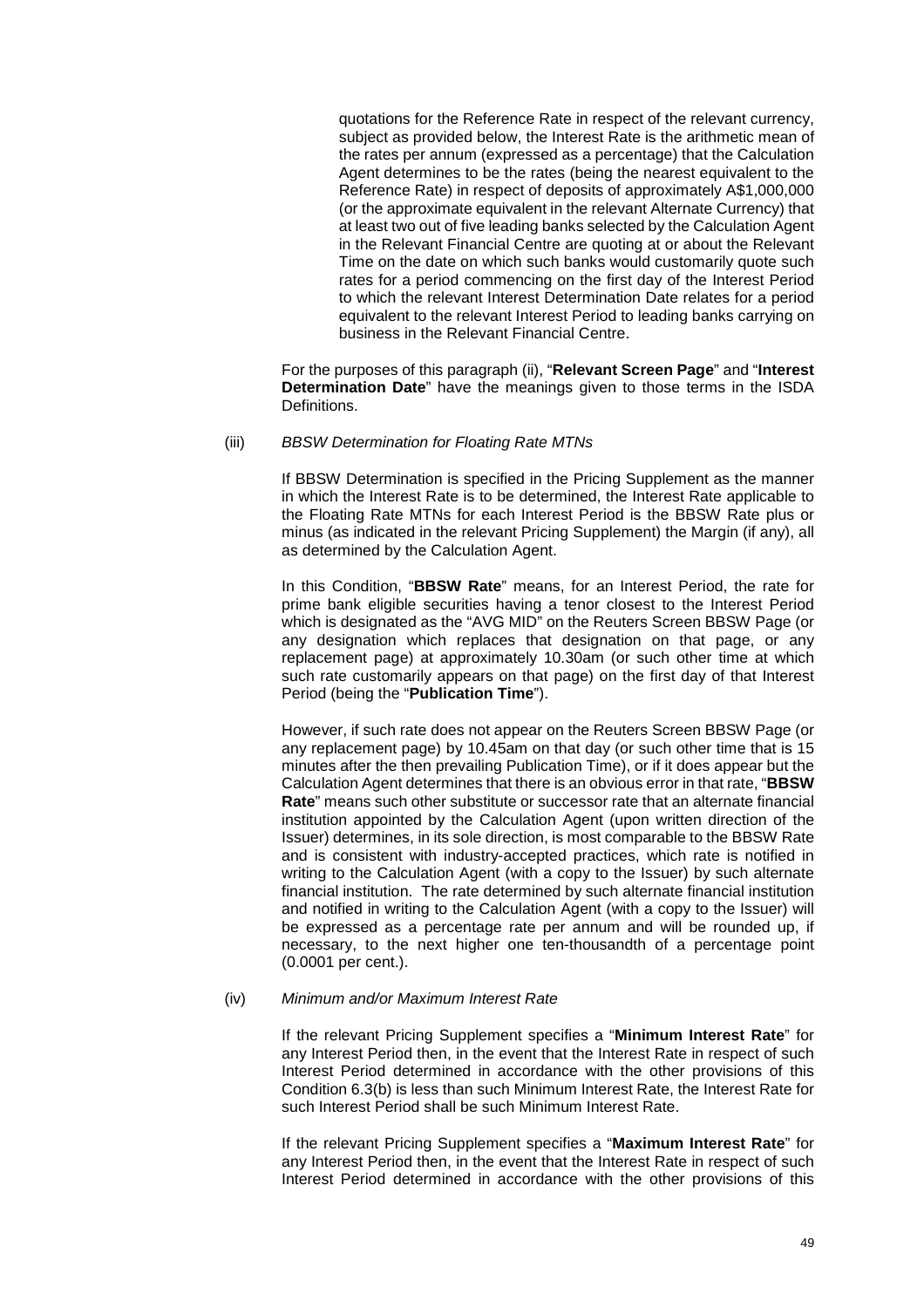Condition 6.3(b) is greater than such Maximum Interest Rate, the Interest Rate for such Interest Period shall be such Maximum Interest Rate.

(v) *Fallback Interest Rate* 

Unless otherwise specified in the relevant Pricing Supplement, if, during the Interest Period, the Calculation Agent is unable to determine a rate (or, as the case may be, the arithmetic mean of rates) in accordance with the above provisions, the Interest Rate applicable to the MTNs during that Interest Period will be the Interest Rate applicable to the MTNs during the immediately preceding Interest Period (with adjustment for any change in the Margin, Maximum Interest Rate or Minimum Interest Rate).

## (vi) *Rounding*

For the purposes of any calculations required pursuant to these MTN Terms and Conditions (unless otherwise specified):

- (A) all percentages resulting from such calculations shall be rounded, if necessary, to the nearest one hundred-thousandth of a percentage point (with halves being rounded up);
- (B) all figures shall be rounded to five significant figures (with halves being rounded up); and
- (C) all amounts that fall due and payable shall be rounded to the nearest cent (with halves being rounded up).
- (c) *Calculation of interest amount payable*

The Calculation Agent will, as soon as practicable on or after determining the Interest Rate in relation to each Interest Period, calculate the amount of interest payable for the relevant Interest Period in respect of the Outstanding Principal Amount of each MTN. The amount of interest payable will be calculated by multiplying the product of the Interest Rate for such Interest Period and the Outstanding Principal Amount by the applicable Day Count Fraction and rounding the resultant figure to the nearest cent (with halves being rounded upwards).

## *Interest - other rates*

6.4 MTNs in relation to which this Condition 6.4 is specified in the relevant Pricing Supplement as being applicable will bear interest at the rate or rates calculated on the basis specified in, and be payable in the amounts and in the manner determined in accordance with, the relevant Pricing Supplement.

*Interest - supplemental provisions*

6.5 (a) *Interest Payment Dates* 

Interest on each MTN will be payable in arrears at such intervals and on such Interest Payment Dates as are specified in the relevant Pricing Supplement and on the Maturity Date.

(b) *Notification of Interest Rate, interest payable and other items* 

The Calculation Agent will cause each Interest Rate, the amount of interest payable and each other amount, item or date, as the case may be, determined or calculated by it, to be notified to the relevant Issuer, the Registrar and the I&P Agent (Offshore) (if relevant) and to Holders in accordance with Condition 12 (*Notices*) as soon as practicable after such determination or calculation but in any event not later than the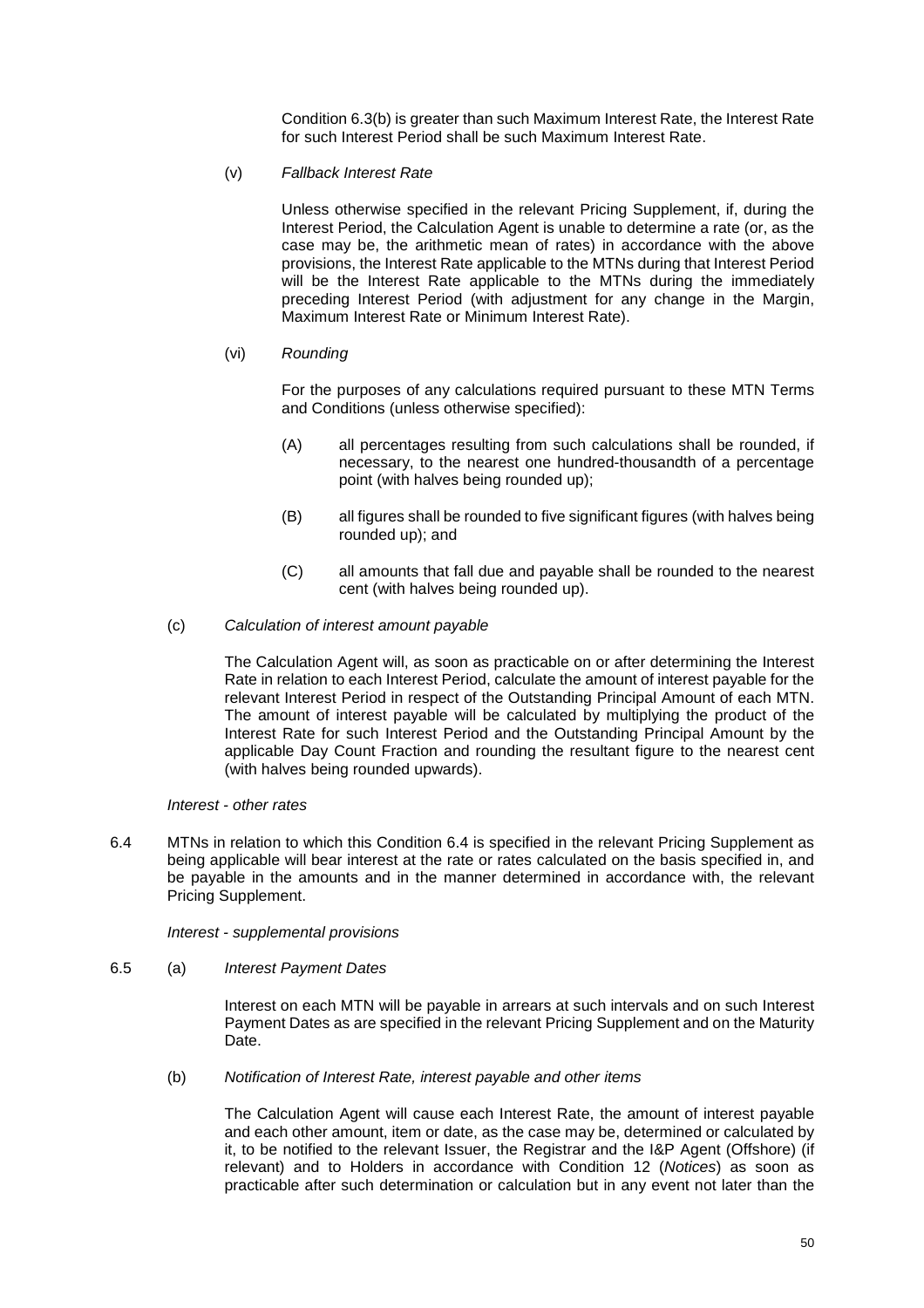fourth day (other than a Saturday or Sunday) on which commercial banks are open for business in the Relevant Financial Centre thereafter. The Calculation Agent will be entitled to amend any such amount, item or date (or to make appropriate alternative arrangements by way of adjustment) without prior notice in the event of the extension or abbreviation of any relevant Interest Period or calculation period and such amendment will be notified in accordance with the previous sentence.

## (c) *Determination final*

The determination by the Calculation Agent of all amounts, rates and dates falling to be determined by it pursuant to these MTN Terms and Conditions (including, without limitation, the Interest Rate for any Interest Period and the amount of interest payable for any Interest Period in respect of any MTN) is, in the absence of manifest error, final and binding on the relevant Issuer each relevant Holder, the Registrar, the I&P Agent (Offshore) (if relevant) and the Calculation Agent.

## (d) *Accrual of interest*

Interest accrues on the Outstanding Principal Amount of each MTN or as otherwise indicated in the relevant Pricing Supplement. Interest ceases to accrue as from the due date for redemption of an MTN unless the relevant payment is not made in which case interest will continue to accrue thereon (as well after as before any demand or judgment) at the rate then applicable to the Outstanding Principal Amount of the MTN or such other default rate (if any) as may be specified in the relevant Pricing Supplement until the date on which the relevant payment is made or, if earlier, the seventh day after the date on which the Registrar and the I&P Agent (Offshore) (if relevant), receives the funds required to make such payment (provided that notice of such circumstance is given to the Holders in accordance with Condition 12 (*Notices*)) except to the extent that there is failure in the subsequent payment thereof to the relevant Holder.

# *Zero Coupon MTNs*

6.6 If the amount due and payable in respect of a non-interest bearing MTN ("**Zero Coupon MTN**") on the redemption date is not paid when due, the Interest Rate for any such overdue principal is a rate per annum (expressed as a percentage) based on the default rate specified in the relevant Pricing Supplement and if no default rate is specified, the Amortisation Yield specified in the relevant Pricing Supplement.

# **7 Redemption and purchase**

## *Redemption on maturity*

7.1 Unless previously redeemed, or purchased and cancelled or unless such MTN is stated in the relevant Pricing Supplement as having no fixed maturity date, each MTN will be redeemed or repaid (as the case may be) on its Maturity Date at its Maturity Redemption Amount.

## *Purchase of MTNs*

7.2 The relevant Issuer may at any time after the initial distribution of the MTNs purchase MTNs in the open market or otherwise and at any price. All unmatured MTNs purchased in accordance with this Condition 7.2 may be held, resold, reissued or cancelled at the discretion of the relevant Issuer, subject to compliance with all legal and regulatory requirements.

## *Redemption for taxation reasons*

7.3 If the relevant Issuer on the occasion of the next payment due in respect of the MTNs, would be required to make any withholding or deduction referred to in Condition 9.5 (*Taxation and fiscal laws*), or if the Guarantor would be required to make any withholding or deduction referred to in the Guarantee if it were required to make payment under the Guarantee (whether or not it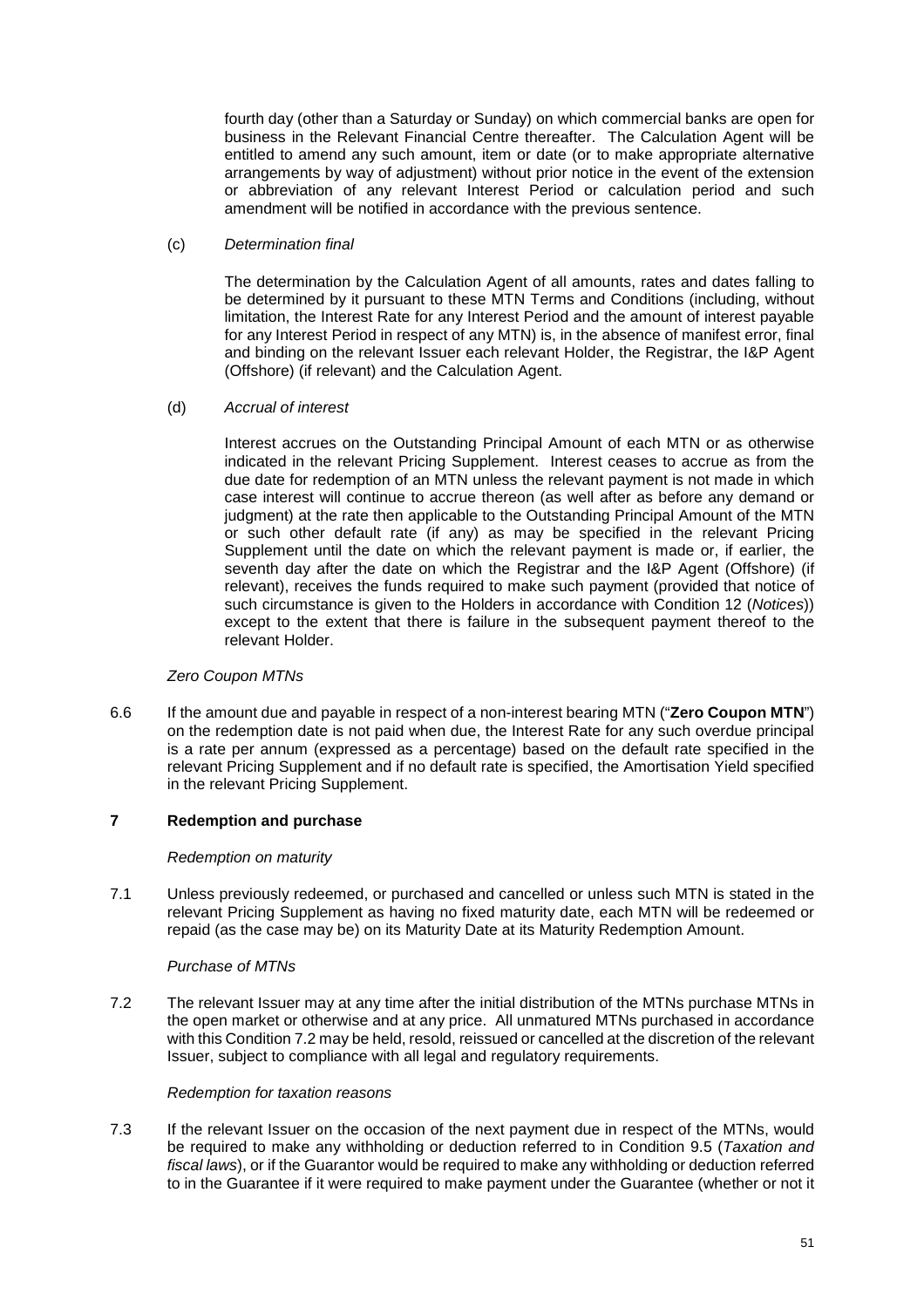is in fact required to make such payment), then the relevant Issuer may give not more than 60 nor less than 15 days' notice to the Registrar, the I&P Agent (Offshore) (if relevant) and the relevant Holders in accordance with Condition 12 (*Notices*), and upon expiry of such notice shall redeem all (but not some only) of the MTNs at their Early Termination Amount with accrued interest (if any) applicable to each MTN accrued to the due date for redemption.

Prior to publication of any such notice of redemption, the relevant Issuer shall deliver to the Registrar a certificate signed by an authorised person of the Issuer showing that the conditions precedent to the right of the Issuer so to redeem have occurred and an opinion of legal advisers of recognised standing to the relevant Issuer in its jurisdiction of incorporation to the effect that the relevant Issuer would be required to make any such withholding or deduction.

Such notice shall be given promptly upon the occurrence of any of the above events.

Any notice given under this Condition 7.3 is irrevocable and obliges the relevant Issuer to redeem the MTNs at the time and in the manner specified in the notice.

## *Early redemption at the option of an Issuer*

7.4 If this Condition 7.4 is specified in the relevant Pricing Supplement as being applicable then the relevant Issuer having given at least the minimum period (if any) (but not more than the maximum period (if any)) of notice specified in the relevant Pricing Supplement to the relevant Holders in accordance with Condition 12 (*Notices*) (which notice must comply with the following paragraph and shall be irrevocable) and subject to satisfaction of any relevant conditions specified in the relevant Pricing Supplement, may redeem all (but not, unless and to the extent that the relevant Pricing Supplement specifies otherwise, some only) of the MTNs on any Business Day (being, in the case of interest bearing MTNs (unless otherwise specified in the relevant Pricing Supplement), an Interest Payment Date) at their early redemption amount applicable for calls by the relevant Issuer ("**Early Redemption Amount (Call)**") (which is their Outstanding Principal Amount or such other Early Redemption Amount (Call) as is specified in, or determined in accordance with, the relevant Pricing Supplement) together with (unless otherwise specified in the relevant Pricing Supplement) accrued interest (if any) thereon.

The notice referred to in the preceding paragraph shall specify:

- (a) the Series of MTNs subject to redemption;
- (b) subject to the relevant Pricing Supplement specifying that a partial redemption is permissible, whether such Series is to be redeemed in whole or in part only and, if in part only, the aggregate principal amount of the MTNs of the relevant Series which are to be redeemed;
- (c) the due date for redemption;
- (d) the Early Redemption Amount (Call) at which such MTNs are to be redeemed; and
- (e) whether or not accrued interest is to be paid upon redemption and, if so, the amount thereof or the basis or method of calculation thereof, all as provided in the relevant Pricing Supplement.

In the case of a partial redemption of MTNs, the MTNs to be redeemed will be selected by the Registrar, and notice of the MTNs selected for redemption will be given in accordance with Condition 12 (*Notices*) not less than 15 days prior to the date fixed for redemption.

Any notice given under this Condition 7.4 is irrevocable and obliges the relevant Issuer to redeem the MTNs at the time and in the manner specified in the notice.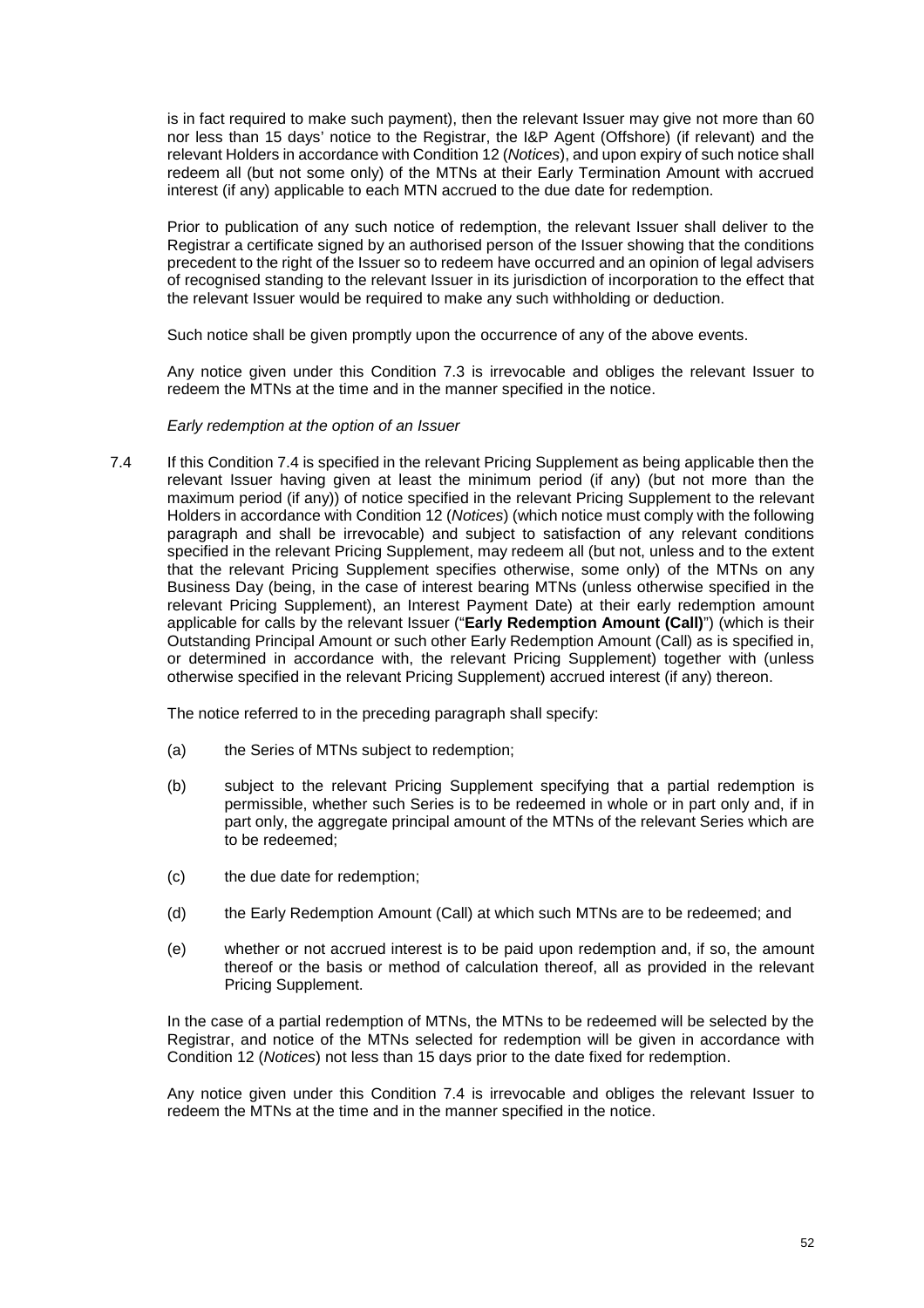## *Early redemption at the option of the relevant Holders*

7.5 If this Condition 7.5 is specified in the relevant Pricing Supplement as being applicable and provided the relevant Holders have given at least the minimum period (if any) (but not more than the maximum period (if any)) of notice specified in the relevant Pricing Supplement to the relevant Issuer (as the case may be) in accordance with Condition 12 (*Notices*) (which notice must be in the form of the redemption notice mentioned in the paragraph below and shall be irrevocable), then, subject to satisfaction of any relevant conditions specified in the relevant Pricing Supplement, at the option of the Holder, the relevant Issuer will redeem the relevant MTN(s) on any Business Day (being, in the case of interest bearing MTNs (unless otherwise specified in the relevant Pricing Supplement) an Interest Payment Date) at their early redemption amount applicable for puts ("**Early Redemption Amount** (**Put**)") (which is its Outstanding Principal Amount or such other Early Redemption Amount (Put) as is specified in, or determined in accordance with, the relevant Pricing Supplement) together with (unless otherwise specified in the relevant Pricing Supplement) accrued interest (if any) thereon.

To exercise such option, the Holder must complete, sign and deliver to the specified offices of each of the relevant Issuer and the Registrar not less than 45 days before the redemption date (or, if a minimum period of notice is specified in the relevant Pricing Supplement, such minimum period of notice), a redemption notice (in the form obtainable from the Registrar) together with such evidence as the Registrar may require to establish the rights of that Holder to the relevant MTNs.

# **8 Events of Default**

## *Events of Default*

- 8.1 Each of the following is an Event of Default in respect of a Series of MTNs:
	- (a) any amount due under the MTNs has not been paid within 8 days from the relevant due date; or
	- (b) failure on the part of the relevant Issuer duly to observe or perform any obligations under the MTN Terms and Conditions for a period of 30 days after the date on which written notice by any Holder of such MTNs of such failure, requiring that Issuer to remedy the same, had been sent to that Issuer; or
	- (c) the Guarantor breaches any obligations under the Guarantee for a period of 30 days after the date on which written notice by any Holder of such MTNs of such failure, requiring the Guarantor to remedy the same, had been sent to the relevant Issuer or the Guarantor; or
	- (d) the relevant Issuer or the Guarantor announces its inability to meet its financial obligations; or
	- (e) a court opens bankruptcy or other insolvency proceedings against the relevant Issuer or the Guarantor or such proceedings are instituted and have not been discharged or stayed within 30 days or the relevant Issuer or the Guarantor applies for or institutes such proceedings or offers or makes an arrangement for the benefit of its creditors generally or, in the case of the Issuer, an administrator is appointed to the Issuer under the Corporations Act 2001 of Australia; or
	- (f) the relevant Issuer or the Guarantor goes into liquidation unless this is done in connection with a merger, consolidation or other form of combination with another company and such other or new company assumes all obligations contracted by the relevant Issuer or the Guarantor, as the case may be, in connection with the issue of the MTNs; or
	- (g) the Guarantee ceases to be in full force and effect.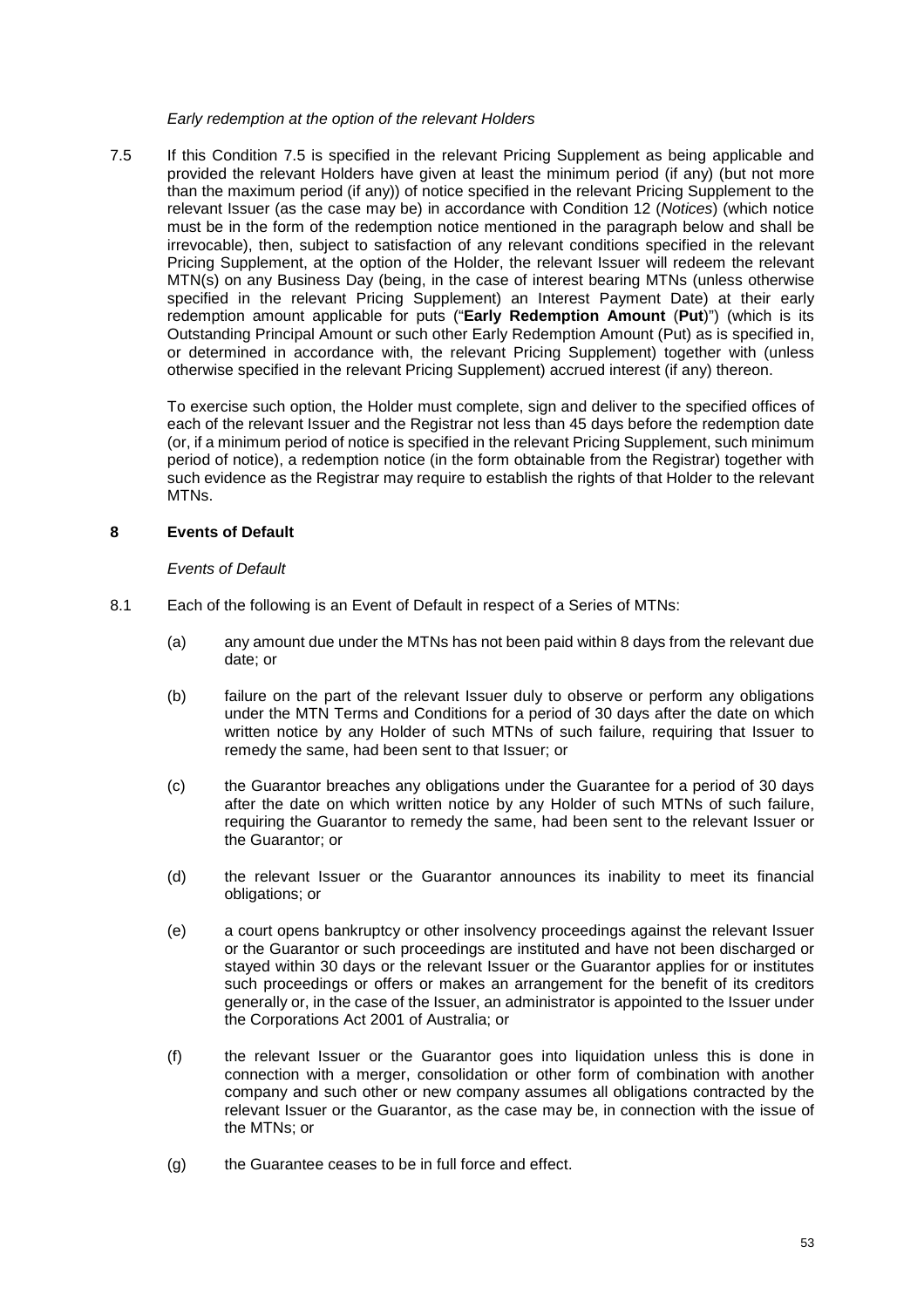## *Consequences of an Event of Default*

8.2 Subject to Condition 8.3 (*Rectification*), if any Event of Default occurs in relation to the relevant MTNs, then any Holder of MTNs may by written notice to the relevant Issuer (with a copy to the Registrar) declare the Early Termination Amount (together with all accrued interest (if any)) applicable to each relevant MTN held by the Holder to be due and payable immediately or on such other date specified in the notice.

## *Rectification*

8.3 A relevant Holder's right to declare such MTNs due terminates if the situation giving cause to it has been cured before such right is exercised.

#### *Notification of Event of Default*

8.4 If an Event of Default occurs, the relevant Issuer must promptly after becoming aware of it notify the Registrar of the occurrence of the Event of Default (specifying details of it) and procure that the Registrar promptly notifies the relevant Holders of the occurrence of the Event of Default by registered post to the address of the relevant Holder recorded in the Register.

#### **9 Payments**

#### *Record Date*

9.1 Payments to Holders will be made according to the particulars recorded in the Register on the relevant Record Date.

## *Joint holders*

9.2 When an MTN is held jointly, payment will be made to the holders in their joint names unless requested otherwise.

## *Method of payments*

- 9.3 Payments in respect of each MTN issued by the relevant Issuer will be made:
	- (a) where the MTNs are in the Austraclear System, in accordance with the Austraclear Regulations; or
	- (b) if the relevant MTNs are not in the Austraclear System, by crediting on the Payment Date the amount then due to an account previously notified by the Holder in respect of that MTN to the relevant Issuer and the Registrar. If the Holder has not notified the relevant Issuer and the Registrar of such an account by close of business on the relevant Record Date or upon application by the Holder of the relevant MTN to the relevant Issuer and the Registrar no later than close of business on the relevant Record Date, payments in respect of the relevant MTN will be made by cheque, mailed on the Business Day immediately preceding the relevant Interest Payment Date in the case of payments of interest or on the due date for redemption or repayment, in the case of payments of principal, at the risk of the Holder (or to the first named of joint registered Holders) of such MTN at the address appearing in the Register as at the Record Date. Cheques to be despatched to the nominated address of a Holder will in such cases be deemed to have been received by the Holder on the relevant Payment Date and no further amount will be payable by the relevant Issuer in respect of the relevant MTN as a result of payment not being received by the Holder on the due date.

## *Business Days*

9.4 All payments in respect of an MTN will be made in accordance with the Applicable Business Day Convention.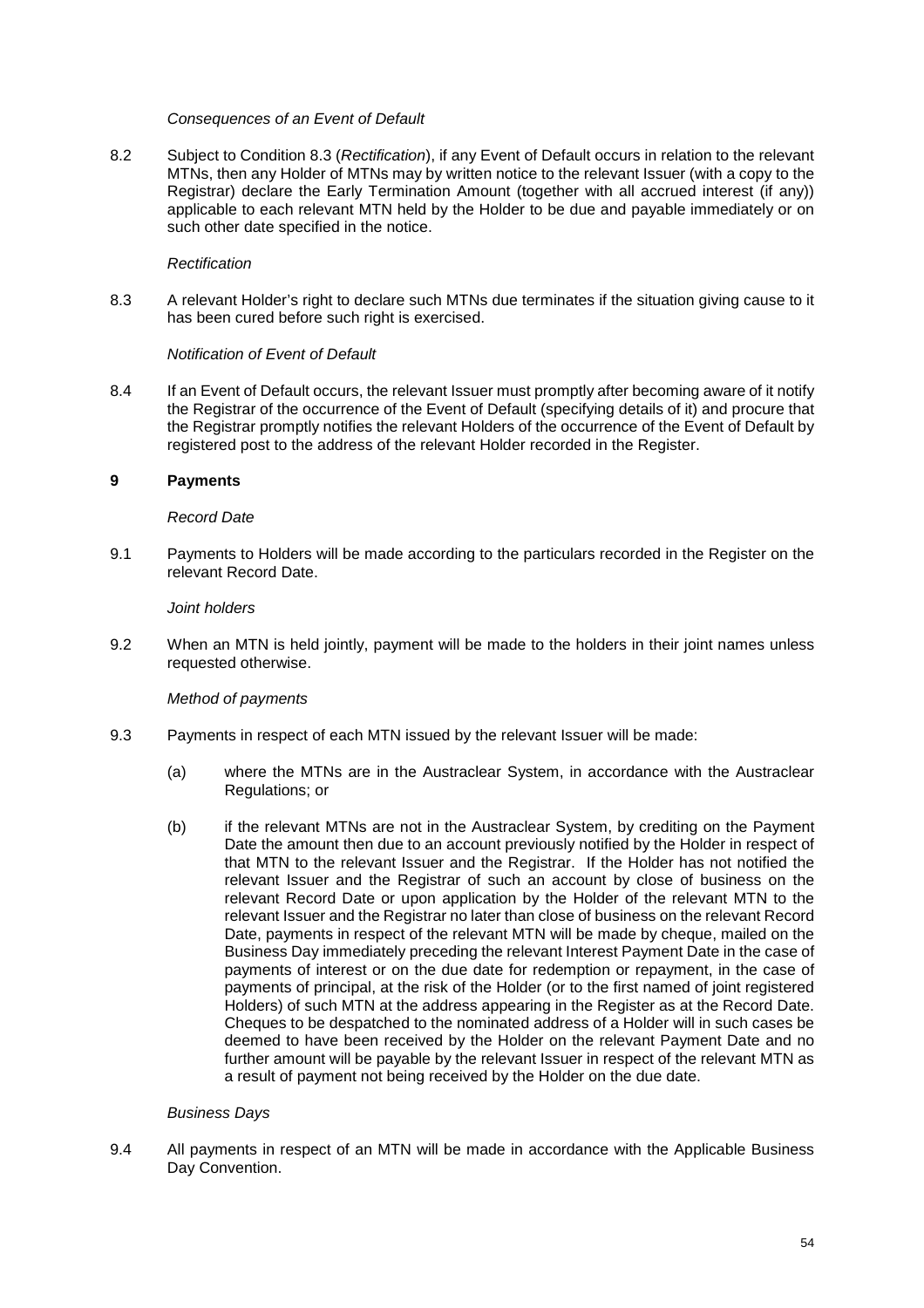## *Taxation and fiscal laws*

9.5 Payments in respect of principal and interest on the MTNs are subject in all cases to applicable provisions of fiscal and other laws, regulations and directives. Unless this Condition 9.5 is specified in the relevant Pricing Supplement as not being applicable, all payments of principal and interest in respect of the MTNs will be made without set-off or counterclaim and free and clear of, and without deduction of or withholding on account of any taxes, levies, duties, charges, deductions or withholding of any nature (together, "**Taxes**") now or hereafter imposed, levied, collected, withheld or assessed in or on behalf of the Commonwealth of Australia or the Issuer's place of incorporation (if different) or any political subdivision thereof or any taxing authority therein having the power to tax unless such withholding or deduction is required by law. Subject to Condition 9.6 (*Additional Amounts*), nothing imposes any obligation or liability whatsoever on the relevant Issuer to reimburse, compensate or make any payment to a Holder for, or in respect of, such withholding or deduction.

#### *Additional Amounts*

- 9.6 In the event a Tax is levied and payable on a payment of principal or interest in respect of an MTN by the Commonwealth of Australia or the Issuer's place of incorporation (if different) or any political subdivision thereof or any taxing authority therein having the power to tax, then the relevant Issuer will pay such additional amounts ("**Additional Amounts**") as may be necessary in order that the net amount received by the Holder after such withholding or deduction equals the respective amounts which would otherwise have been receivable in respect of the relevant MTNs in the absence of such withholding or deduction, except that no Additional Amounts are payable in relation to any payments in respect of any MTN:
	- (a) to, or to a third party on behalf of, a Holder who is liable to such Taxes in respect of such MTN by reason of the Holder having some connection with the Commonwealth of Australia or the Issuer's place of incorporation (if different) or any political subdivision thereof or any taxing authority therein having power to tax other than the mere holding of such MTN or receipt of principal or interest in respect of it. A Holder is not regarded as being connected with the Commonwealth of Australia for the reason that such a holder is a resident of the Commonwealth of Australia within the meaning of the Tax Act where, and to the extent that, such tax is payable by reason of section 128B(2A) of the Tax Act; or
	- (b) in respect of any Tax imposed on, or calculated having regard to, the net income of a Holder (or a person having an interest in an MTN); or
	- (c) where the Tax is payable otherwise than by deduction or withholding at source from payments on the MTNs or are payable by reason of the Holder having, or having had, some personal or business connection with the Federal Republic of Germany other than the mere fact of his holding the MTNs or not merely by reason of the fact that payments in respect of the MTNs or under the Guarantee are, or for purposes of taxation are deemed to be, derived from sources in, or are secured in the Federal Republic of Germany; or
	- (d) to, or to a third party on behalf of, a Holder who could lawfully avoid (but has not so avoided) such deduction or withholding by complying or procuring that any third party complies with any statutory requirements or by making or procuring that any third party makes a declaration of non-residence or similar cause for exemption to any tax authority in the place where payment under the MTN is made; or
	- (e) presented for payment more than 30 days after the Relevant Date except to the extent that a Holder would have been entitled to Additional Amounts on presenting the same for payment on the last day of the period of 30 days assuming, whether or not such is in fact the case, that day to have been a Business Day; or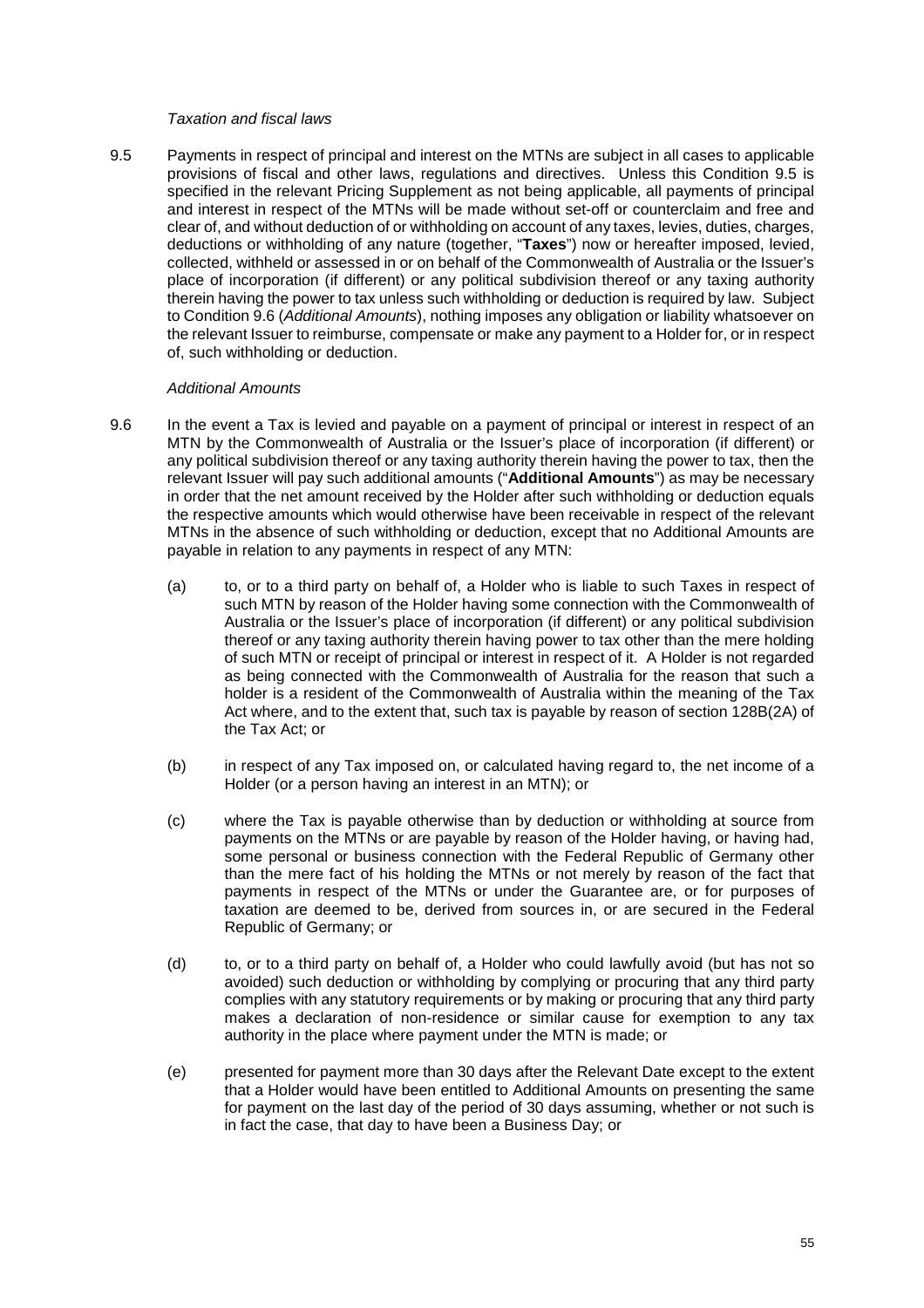- $($ f $)$  to, or to a third party on behalf of, a Holder who is liable to the Taxes in respect of the MTN by reason of the Holder being an *associate* of the relevant Issuer within the meaning of section 128F(9) of the Tax Act; or
- (g) to, or to a third party on behalf of an Australian resident Holder, if that person has not supplied an appropriate tax file number, Australian Business Number or details of an applicable exemption from these requirements; or
- (h) where the Tax is payable by any person acting as custodian bank or collecting agent on behalf of a Holder or otherwise in any manner which does not constitute a deduction or withholding by the relevant Issuer from payments of principal or interest made by it; or
- (i) presented for payment or held by, or by a third party on behalf of, a person who is a resident of Australia or a non-resident who is engaged in carrying on business in Australia at or through a permanent establishment of that non-resident in Australia (the expressions "resident of Australia", "non-resident" and "permanent establishment" having the meanings given to them by the Australian Tax Act) if, and to the extent that, section 126 of the Australian Tax Act (or any equivalent provision) requires the Issuer to pay income tax in respect of interest payable on such MTN and the income tax would not be payable were the person not a "resident of Australia" or "non-resident" so engaged in carrying on business;
- (j) where the Tax is payable by reason of a change in law (or by reason of any application or official interpretation of any law or regulation) that becomes effective more than 30 days after the relevant payment becomes due, or, if this occurs later, is placed at the disposal of the Registrar and notice thereof is given in accordance with Condition 12; or
- (k) to, or to a third party on behalf of, a Holder where such withholding or deduction is required to be made pursuant to a notice or direction issued by the Commissioner of Taxation under section 255 of the Tax Act or section 260-5 of Schedule 1 to the Taxation Administration Act 1953 of Australia or any similar law; or
- (l) (if applicable) where the Tax is deducted or withheld by the I&P Agent (Offshore) from a payment if the payment could have been made by another I&P Agent (Offshore) without such deduction or withholding; or
- (m) where the Tax is deducted or withheld pursuant to:
	- (i) any European Union directive or regulation concerning the taxation of interest income; or
	- (ii) any international treaty or understanding relating to such taxation and to which the Federal Republic of Germany or the European Union is a party; or
	- (iii) any provision of law implementing, or complying with, or introduced to conform with, such directive, regulation, treaty or understanding; or
- (n) in such other circumstances as may be specified in the relevant Pricing Supplement.

Notwithstanding any other provision of these MTN Terms and Conditions, if the Issuer, or any other person through whom payments on the MTNs are made, is required to withhold or deduct amounts under or in connection with, or in order to ensure compliance with FATCA, the Issuer shall be entitled to make such withholding or deduction and shall have no obligation to gross up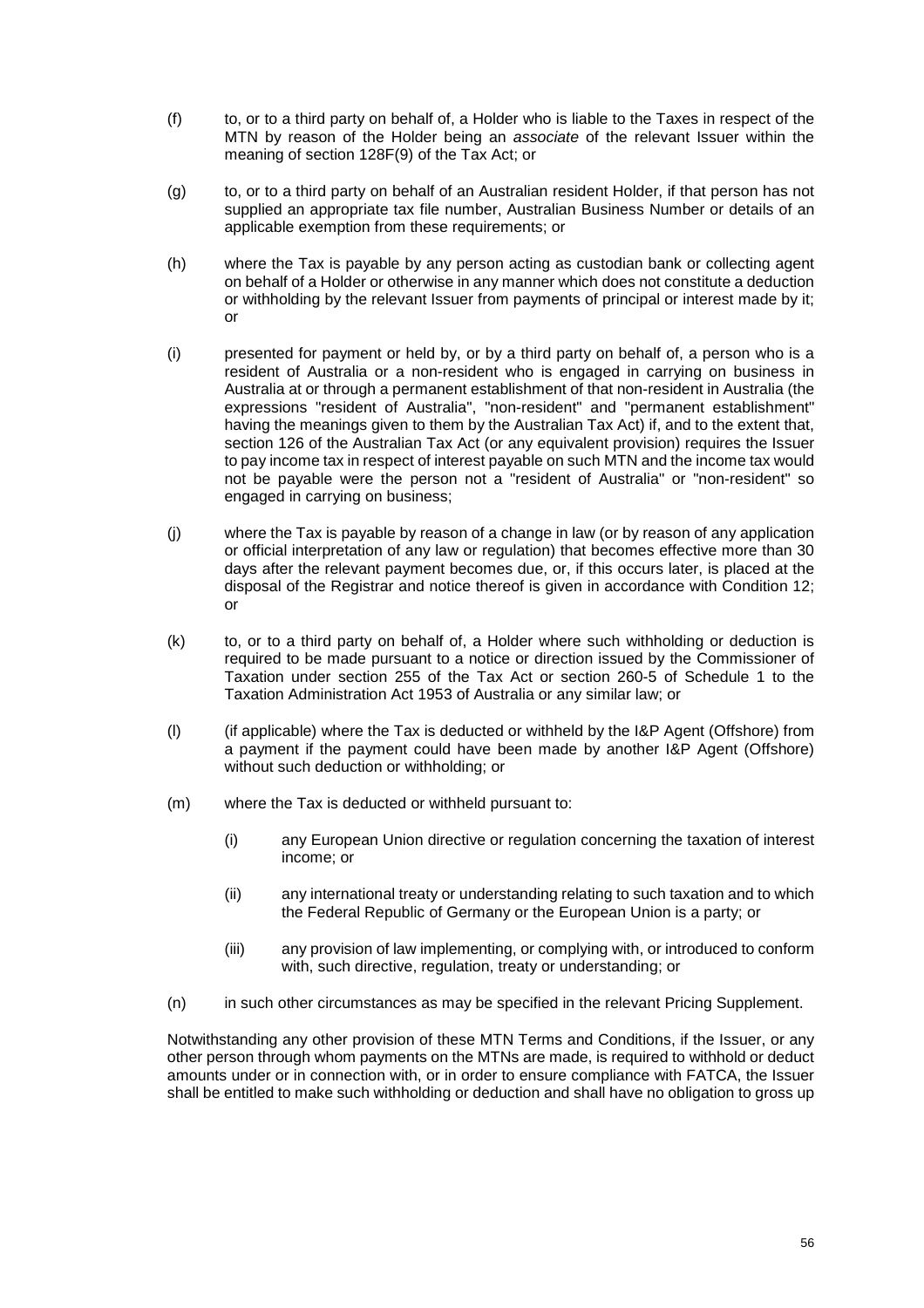any payment under these MTN Terms and Conditions or to pay any Additional Amount or other amount for such withholding or deduction.

## *Currency indemnity*

- 9.7 The relevant Issuer waives any right it has in any jurisdiction to pay an amount other than in the currency in which it is due. However, if a Holder receives an amount in a currency other than that in which it is due:
	- (a) it may convert the amount received into the due currency (even though it may be necessary to convert through a third currency to do so) on the day and at such rates (including spot rate, same day value rate or value tomorrow rate) as it reasonably considers appropriate taking into account the costs of conversion); and
	- (b) the relevant Issuer satisfies its obligation to pay in the due currency only to the extent of the amount of the due currency obtained from the conversion after deducting the costs of the conversion.

## **10 Further issues**

The relevant Issuer may, from time to time, without the consent of any Holder, issue further MTNs having the same terms and conditions as the MTNs of any Series in all respects (or in all respects except for the first payment of interest, if any, on them and/or their denomination) so as to form a single Series with the MTNs of that Series.

## **11 Time limit for claims**

A claim against the relevant Issuer for a payment under an MTN is void unless such claim is made within ten years after the due date, or, if later, the date on which the payment is fully provided for by the relevant Issuer making payments to the Registrar in accordance with Condition 9.3 (*Method of payments*).

## **12 Notices**

## *To the relevant Issuer, the Guarantor and the Registrar*

- 12.1 A notice or other communication in connection with an MTN to the relevant Issuer, the Guarantor, the relevant Registrar or the relevant I&P Agent (Offshore) (if relevant) must be in writing and may be given by prepaid post or delivery to the address of the addressee or by facsimile to the facsimile number of the addressee specified:
	- (a) in the Information Memorandum; or
	- (b) as otherwise agreed between those parties from time to time and notified to the Holders.

# *To Holders*

- 12.2 A notice or other communication in connection with an MTN to the Holder must be in writing and may be given by:
	- (a) an advertisement published in The Australian Financial Review or any other newspaper or newspapers circulating in Australia generally;
	- (b) if an additional or alternate newspaper is specified in the relevant Pricing Supplement, that newspaper; or
	- (c) prepaid post (airmail if posted to or from a place outside Australia) or delivery to the address or facsimile address, as the case may be, of each Holder or any relevant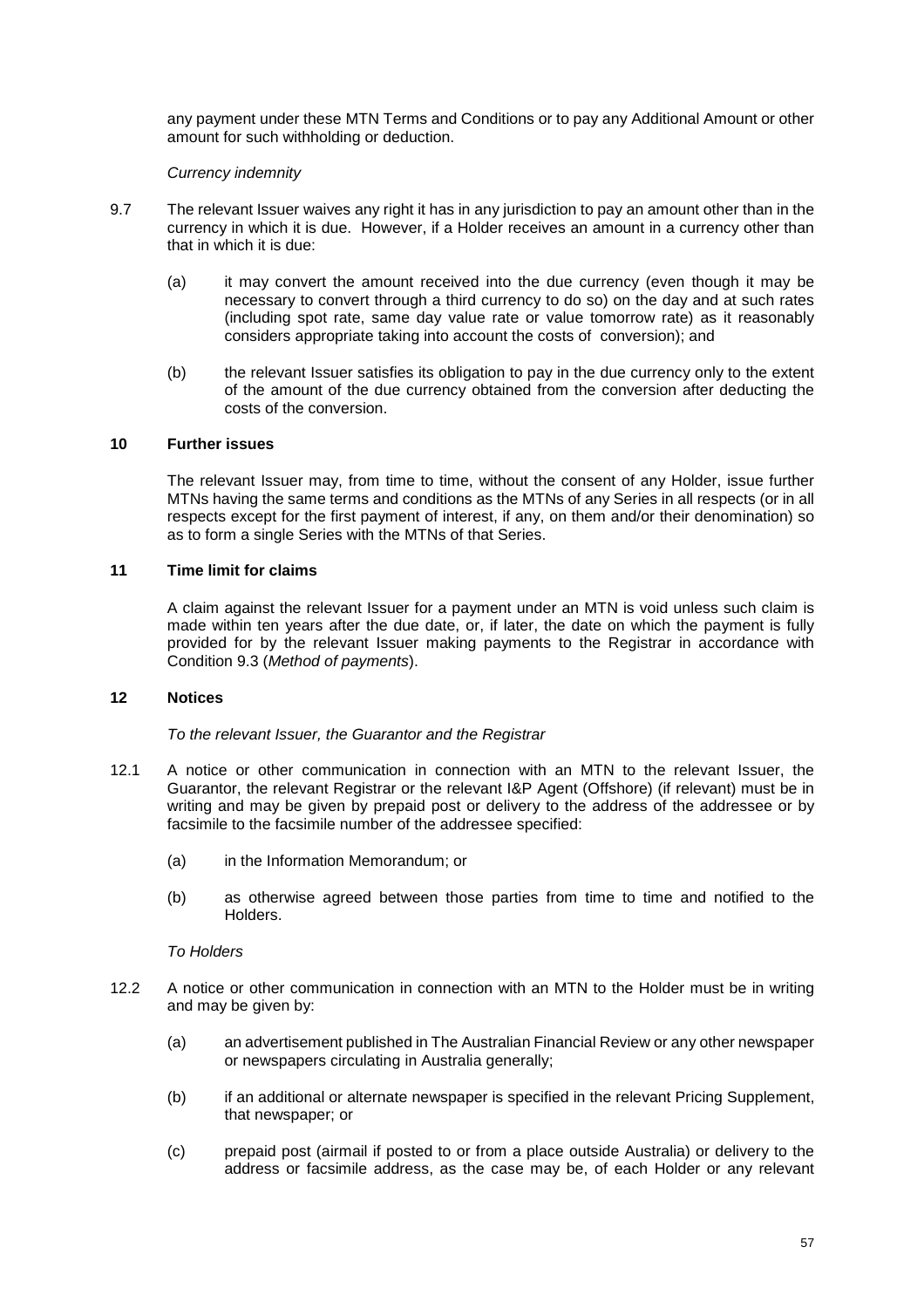Holder as shown in the Register at the close of business three Business Days prior to the dispatch of the relevant notice or communication,

provided that in relation to MTNs which are entered in the Austraclear System, notice to Holders will not be effective unless such notice has been given in accordance with Condition 12.2(c).

#### *Effective on receipt*

12.3 Unless a later time is specified in it, a notice, approval, consent or other communication takes effect from the time it is received, except that if it is received after 5:00pm in the place of receipt or on a non-business day in that place, it is to be taken to be received at 9:00am on the next succeeding business day in that place.

## *Proof of receipt*

- 12.4 Subject to Condition 12.3 (*Effective on receipt*), proof of posting of a letter or of dispatch of a facsimile or of publication of a notice is proof of receipt:
	- (a) in the case of a letter, on the third (or seventh, if outside Australia) day after posting;
	- (b) in the case of a facsimile, on receipt by the sender of a successful transmission report (provided that the sender promptly confirms its dispatch of the facsimile by prepaid post (airmail if posted to or from a place outside Australia)) unless the recipient notifies the sender within one Business Day that the transmission was not received in its entirety or in legible form; and
	- (c) in the case of publication, on the date of such publication.

#### *Non-receipt of notice*

12.5 In the event that there are two or more Holders, the non-receipt of any notice by, or the accidental omission to give any such notice to, a Holder does not invalidate the giving of that notice.

## **13 Substitution of an Issuer**

#### *Substitution*

- 13.1 An Issuer may, on 30 days' notice to, but without the consent of, the Holders if there is no subsisting Event of Default, at any time substitute for itself as Issuer, a wholly-owned Subsidiary of the Guarantor (including, without limitation, a special purpose company) as principal debtor ("**Substituted Debtor**") in respect of all obligations arising from or in connection with one or more Series of MTNs ("**Relevant MTNs**"). The relevant Issuer may only do this if:
	- (a) the Substituted Debtor assumes all obligations of the relevant Issuer under the Relevant MTNs and the other Transaction Documents applicable to those MTNs;
	- (b) the Substituted Debtor is not the Guarantor, the Guarantor unconditionally and irrevocably guarantees the obligations to be assumed by the Substituted Debtor on terms identical to those contained in the Guarantee;
	- (c) the Substituted Debtor has obtained all necessary Authorisations (including from the authorities in the country where the Substituted Debtor is domiciled or resident);
	- (d) the Substituted Debtor has, if necessary, appointed an agent for the service of process in New South Wales;
	- (e) there have been delivered to the relevant Registrar opinions of lawyers of recognised standing in: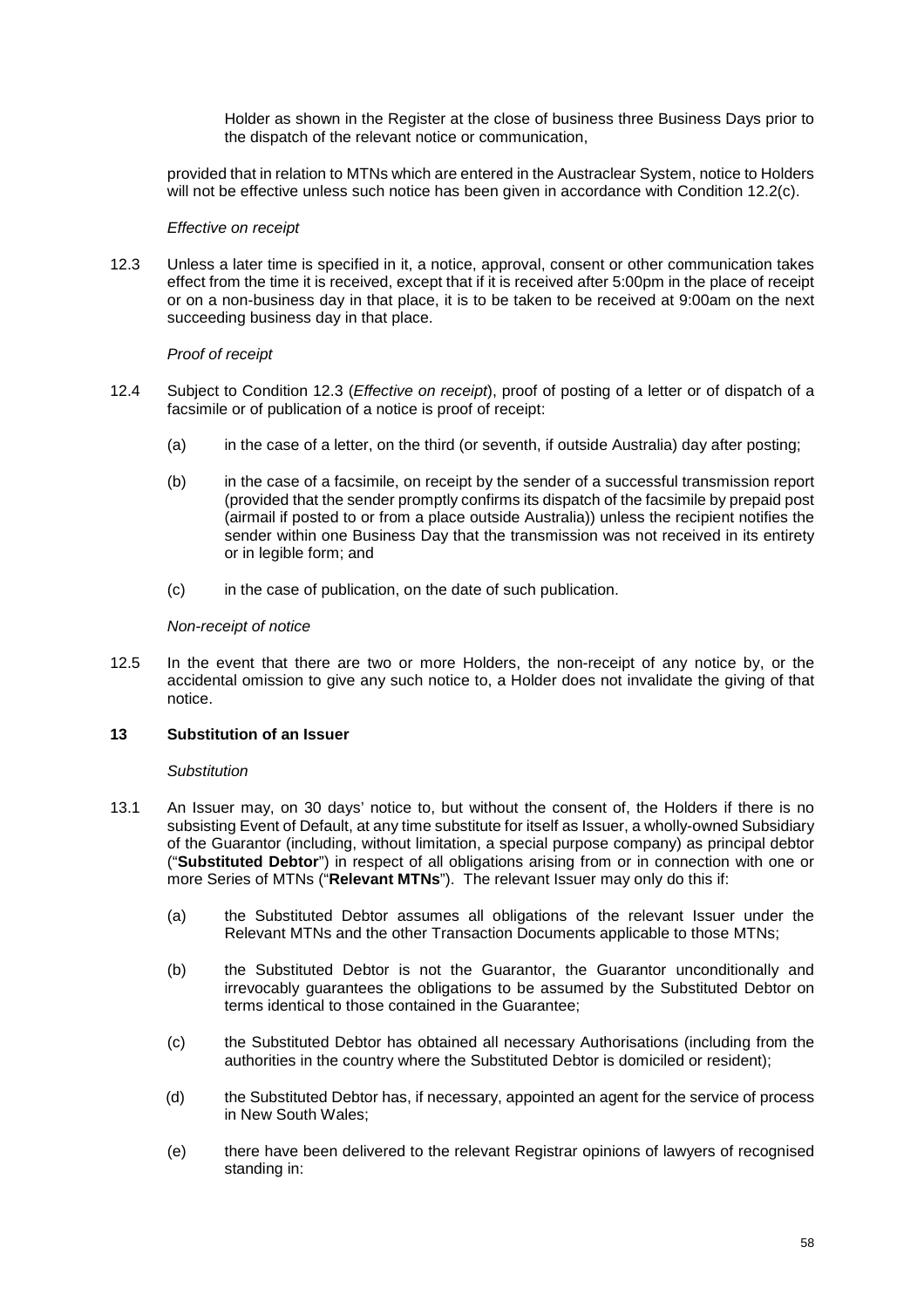- (i) New South Wales and the Commonwealth of Australia; and
- (ii) the place of incorporation of the Substituted Debtor (if not the Commonwealth of Australia),

which are collectively to the effect that:

- (iii) the matters referred to in paragraphs (a), (b) and (c) above have been satisfied;
- (iv) the Substituted Debtor is validly existing;
- (v) the obligations assumed by the Substituted Debtor are valid and binding on it;
- (vi) the substitution is not in breach of any law or regulation or the constitution of the Substituted Debtor; and
- (vii) the choice of governing law and submission to jurisdiction are valid; and
- (e) the relevant MTNs continue to have a credit rating from at least one internationally recognised rating agency at least equal to the relevant rating from that rating agency immediately prior to the substitution.

## *Notice*

13.2 The Substituted Debtor must give notice of any substitution made under this Condition 13 to the relevant Holders in accordance with Condition 12 (*Notices*). The notice must provide the contact details of the Substituted Debtor for the purposes of receiving notices under Condition 12 (Notices).

## *Effective Date*

13.3 A substitution under this Condition 13 takes effect on and from the date specified in the notice given under Condition 13.2 (*Notice*) ("**Effective Date**"), which must be a date not earlier than 30 days after the date on which the notice is given.

## *Effect of substitution*

- 13.4 On, and with effect from, the Effective Date:
	- (a) the Substituted Debtor assumes all of the obligations of the relevant Issuer with respect to the Relevant MTNs (whether accrued before or after the Effective Date); and
	- (b) any reference in the Conditions of the Relevant MTNs to:
		- (i) the relevant Issuer shall from then on be deemed to refer to the Substituted Debtor; and
		- (ii) the country in which the relevant Issuer is domiciled or resident for taxation purposes shall from then on be deemed to refer to the country of domicile or residence for tax purposes of the Substituted Debtor.

# **14 Meetings of Holders**

14.1 Meetings of Holders may be convened in accordance with the Meetings Provisions. Any such meeting may consider any matters affecting the interests of Holders, including, without limitation, the variation of the terms of the MTNs by the relevant Issuer and the Guarantor (if applicable) and the granting of approvals, consents and waivers, and the declaration of an Event of Default.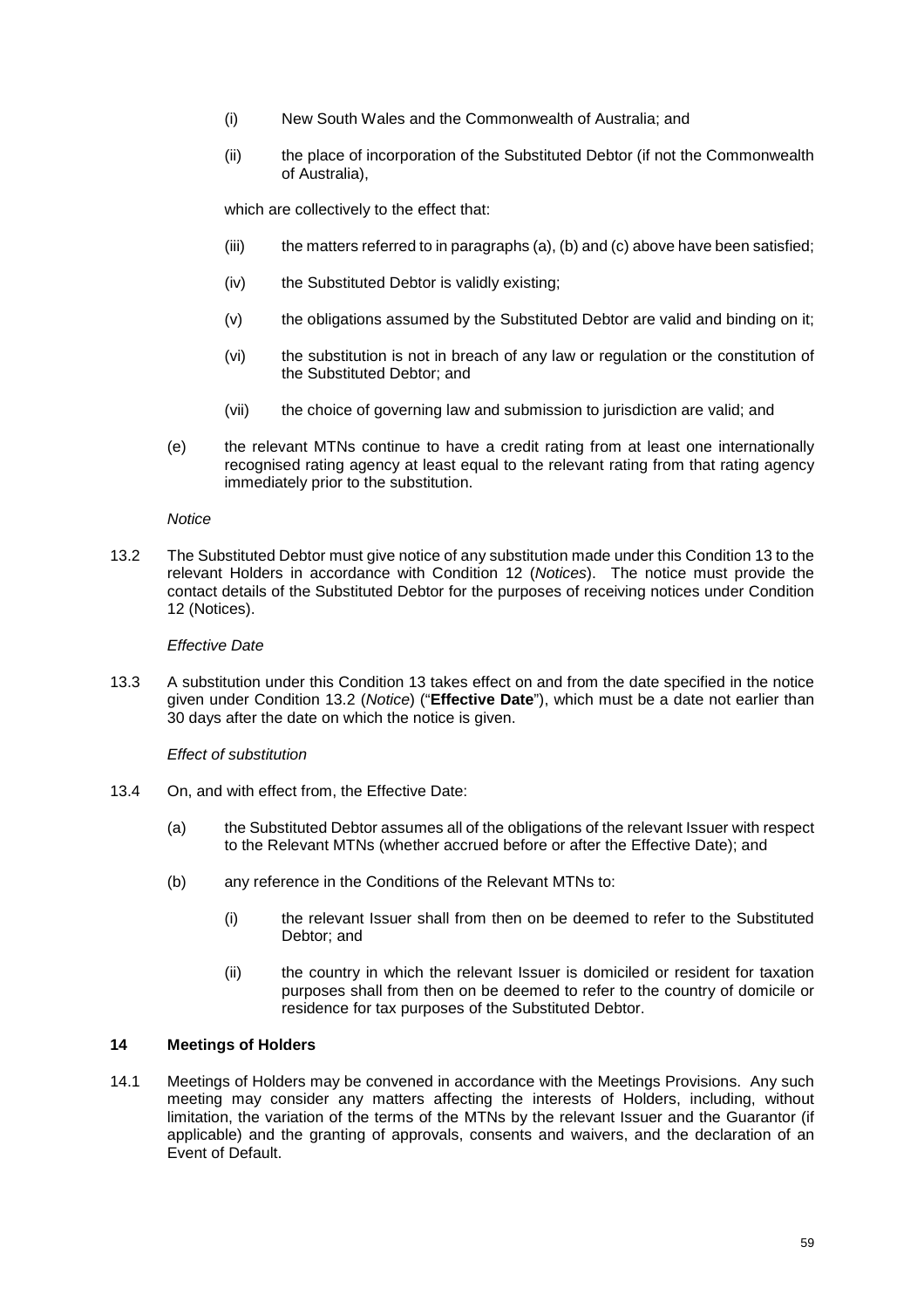14.2 A resolution duly passed at a meeting convened in accordance with the Meetings Provisions will be binding on all the Holders (whether present at the meeting or not).

# **15 Amendments**

#### *On a Series-by-Series basis*

15.1 These MTN Terms and Conditions may be amended or supplemented to the extent to which they apply to a Series of MTNs by the terms of such Pricing Supplements as may be applicable to that Series.

## *To cure ambiguities*

15.2 These MTN Terms and Conditions and the relevant Pricing Supplement may be amended by the relevant Issuer in so far as they apply to MTNs issued by it after the date of amendment. The Agency and Registry Services Agreement and the I&P Agency Agreement (Offshore) may be amended by the parties to such document without the consent of any Holder for the purposes of curing any ambiguity, or correcting or supplementing any defective or inconsistent provisions therein provided that such amendment does not adversely affect the interests of the relevant Holders.

## *Approval by Holders*

15.3 These MTN Terms and Conditions, the relevant Pricing Supplement, the relevant Agency and Registry Services Agreement and the relevant I&P Agency Agreement (Offshore) (if any) may otherwise be varied by the relevant Issuer and the Guarantor (as applicable) in so far as they apply to MTNs issued by it with the approval of the Holders by Extraordinary Resolution. No other variation to these MTN Terms and Conditions has effect in relation to the Holders who hold relevant MTNs at the date of any amending deed, unless they otherwise agree in writing. A variation which affects only a particular Series or Tranche of MTNs may be approved solely by the Holders of the relevant Series or Tranche and will take effect in relation to, and bind, all subsequent Holders.

## **16 Registrar**

## *Role of the Registrar*

16.1 In acting under the relevant Agency and Registry Services Agreement in connection with the MTNs, the relevant Registrar acts solely as agent of the relevant Issuer and does not assume any obligations towards or relationship of agency or trust for or with any of the Holders, save insofar as that any funds received by that Registrar in accordance with the relevant Agency and Registry Services Agreement shall, pending their application in accordance with that Agency and Registry Services Agreement, be held by it in a segregated account which shall be held on trust for the persons entitled thereto.

## *Change of Registrar*

16.2 The relevant Issuer reserves the right at any time to terminate the appointment of the relevant Registrar in accordance with the relevant Agency and Registry Services Agreement and to appoint successor or additional registrars, provided, however, that the relevant Issuer must at all times maintain the appointment of a registrar with its specified office in Australia. Notice of any such termination of appointment will be given to the Holders in accordance with Condition 12 (*Notices*).

## *Appointment of replacement Registrar*

16.3 If a then current Registrar ceases to be Registrar (whether as a result of termination under Condition 16.2 (*Change of Registrar*), resignation as a result of the MTNs ceasing to be lodged in the Austraclear System or otherwise), the relevant Issuer must ensure that a replacement Registrar is appointed with effect from the relevant date.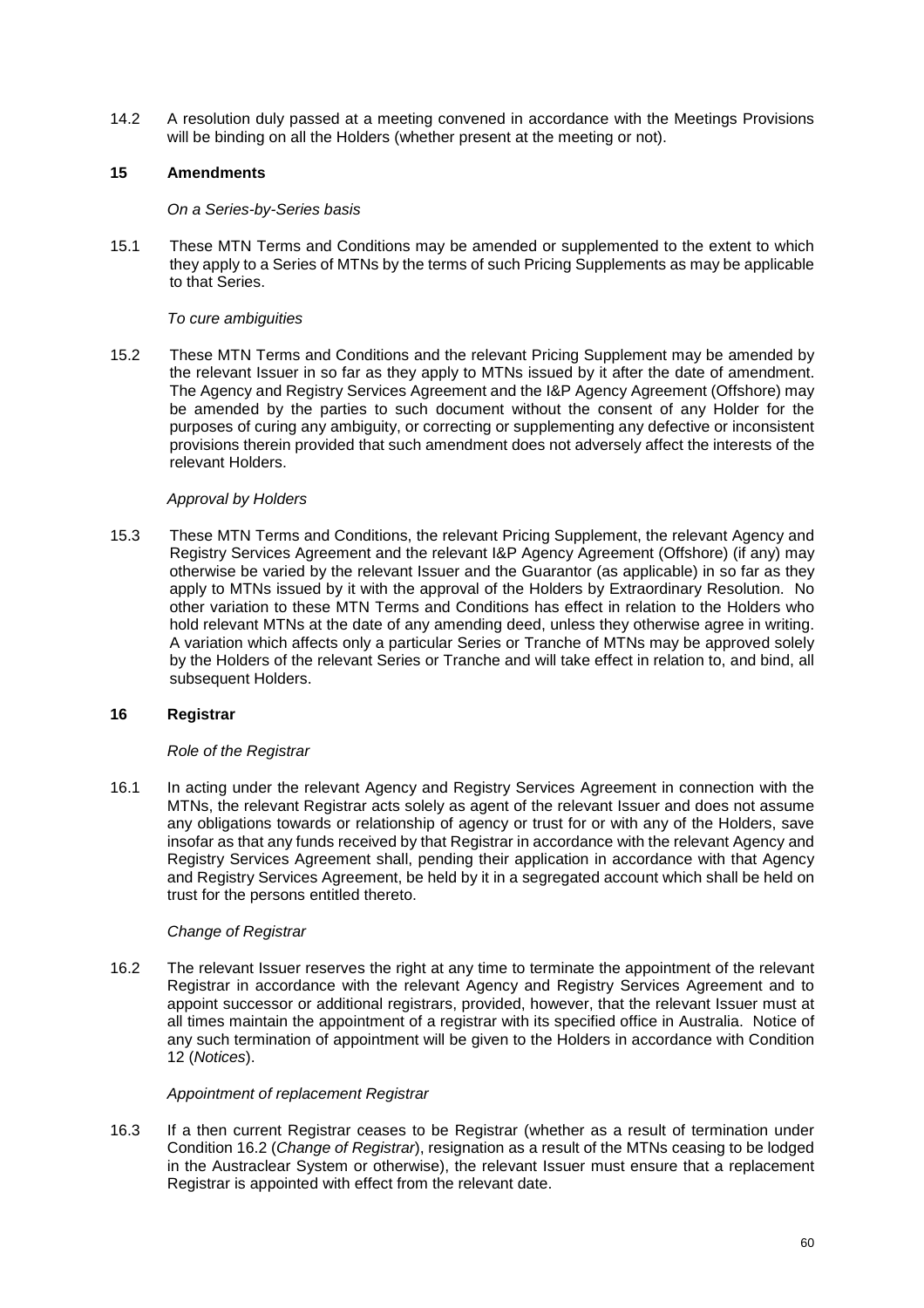## **17 No Benefit**

Nothing in these MTN Terms and Conditions, express or implied, is intended or will be construed to confer upon, or to give or grant to, any person or entity (other than the relevant Issuer, the Guarantor, the relevant Registrar and the Holders) any right, remedy or claim under or by reason of these MTN Terms and Conditions or any covenant, condition or stipulation set out in these MTN Terms and Conditions, and all covenants, stipulations, promises and agreements in these MTN Terms and Conditions contained by and on behalf of the Issuers shall be for the sole and exclusive benefit of the Issuers, the Guarantor, the relevant Registrar and the Holders.

# **18 Governing law, jurisdiction and service of process**

## *Governing law*

18.1 The MTNs are governed by the law in force in New South Wales.

## *Jurisdiction*

18.2 Each Issuer irrevocably and unconditionally submits to the non-exclusive jurisdiction of the courts of New South Wales and courts of appeal from them.

## *Service of process*

- 18.3 Without preventing any other mode of service, any document in an action (including, without limitation any writ of summons or other originating process or any third or other party notice) may be served on:
	- (a) the Initial Issuer by being delivered to or left for it at its address for service of notices specified in Condition 12 (*Notices*);
	- (b) any new issuer appointed under clause 5.1 (*New Issuer*) of the Deed Poll by being delivered to or left for it at its address for service of notices as specified in the relevant Issuer Accession Letter; and
	- (c) any Substituted Debtor by being delivered to or left for it at its address for service of notices as notified under Condition 13 (*Substitution of an Issuer*).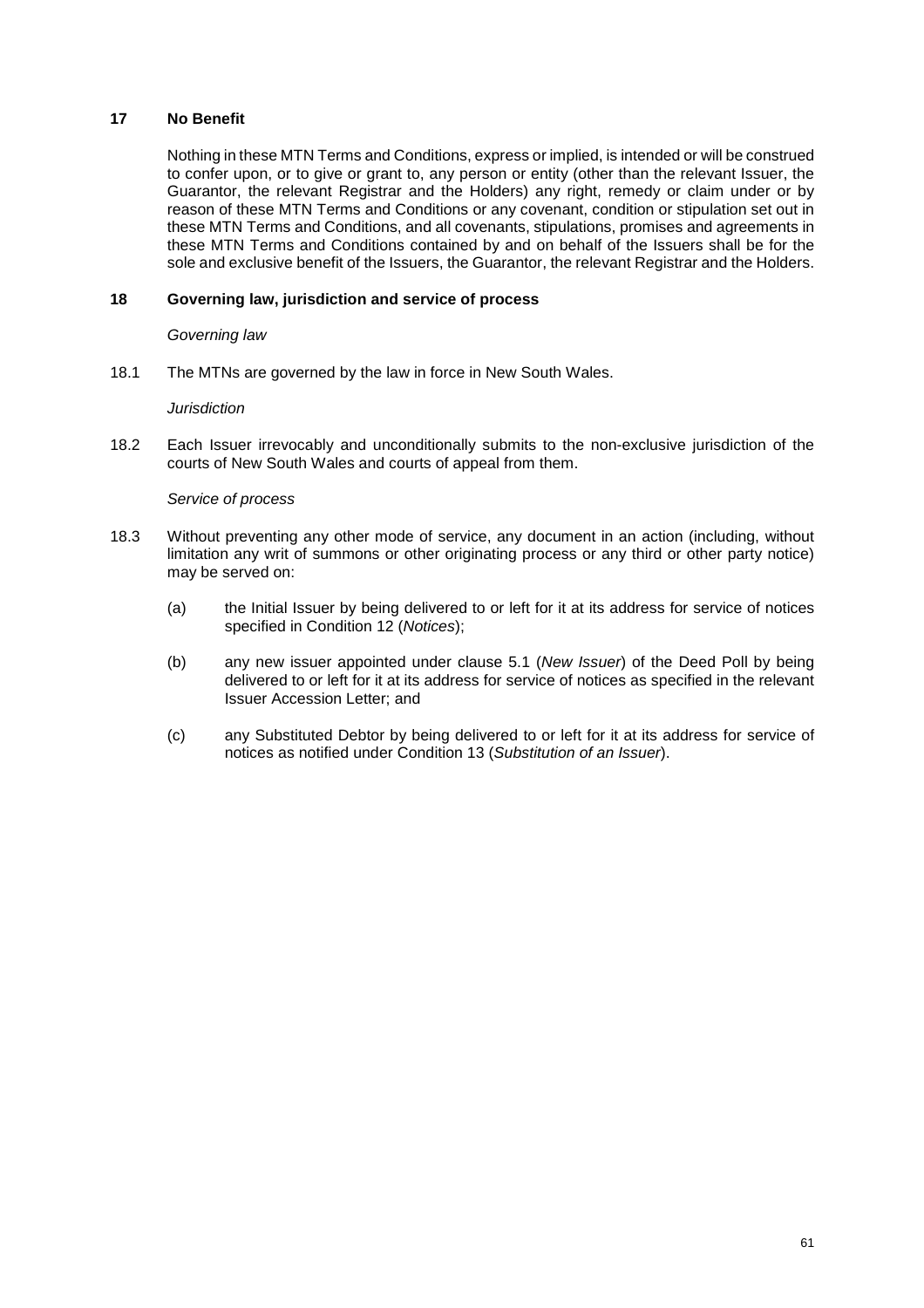# **FORM OF GUARANTEE**

# **Guarantee**

## **Dated 24 January 2003**

by Volkswagen Financial Services Aktiengesellschaft, Braunschweig, Federal Republic of Germany (the "**Guarantor**"), in favour of the holders of Notes (the "**Notes**") issued by Volkswagen Financial Services Australia Pty Limited4 (ABN 20 097 071 460) (the "**Issuer**") under the A\$1,000,000,000 Debt Issuance Programme (the "**Programme**").

The Guarantor hereby unconditionally and irrevocably guarantees to the holders of the Notes issued by the Issuer under the Programme (the "**Noteholders**") the due payment of all amounts payable on the respective Notes in accordance with the respective terms applicable to such Notes. For the avoidance of doubt, the terms of the short term notes and medium term notes issued by the Issuer under the Programme are the terms set out in schedules 1 and 2 respectively of the Deed Poll executed by the Issuer on 24 January 2003 as amended by any relevant STN Supplement or Pricing Supplement (each as defined in the relevant terms) and the terms of the electronic promissory notes issued by the Issuer under the Programme are the terms set out in the Austraclear Regulations (as defined in schedule 1 to the Deed Poll).

The intent and purpose of this Guarantee is to ensure that the Noteholders under all circumstances, whether factual or legal, and regardless of the motives or considerations by reason of which the Issuer (or any company that may have been substituted for the same or for Volkswagen Financial Services Aktiengesellschaft in its capacity as issuer of Notes under the Programme, pursuant to the terms of the respective Notes) may fail to effect payment, shall receive all amounts payable on the dates provided for in the terms applicable to the respective Notes.

If the Guarantor should be required by law to deduct or withhold from any payment under this Guarantee any taxes, duties or governmental charges whatsoever, imposed or levied by or on behalf of the Federal Republic of Germany or any taxing authority therein, then, except as otherwise provided in the terms of the Notes, the Guarantor shall pay such additional amounts as may be necessary in order that the net amounts after such deduction or withholding shall equal the amounts of interest and principal that would have been payable if no such deduction or withholding had been made.

The Guarantor further undertakes with the Noteholders, as long as Notes under the Programme are outstanding, not to provide any security upon its assets for any other Bond Issue, including any guarantee or indemnity in respect thereof, without at the same time having the Noteholders of the aforesaid Notes share equally and rateably in such security. For purposes of this Guarantee, "**Bond Issue**" shall mean an issue of debt securities which is, or is intended to be, or is capable of being, quoted, listed or dealt in on any stock exchange, over-the counter or other securities market.

The rights arising from this Guarantee as well as from any security which may have been given pursuant to the aforesaid undertaking shall, to the extent legally possible, be held and exercised exclusively by the Noteholders, or any person commissioned by a Noteholder to act on its behalf or in its stead. The Guarantor shall at any time upon a Noteholder's written demand and without any other requirement promptly pay all amounts requisite under this Guarantee.

The rights and obligations arising from this Guarantee shall in all respects be determined in accordance with German law. Place of performance and non-exclusive place of jurisdiction shall be Frankfurt am Main.

A notice or other communication under this Guarantee to the Guarantor must be in writing and may be given by prepaid post, facsimile or delivery to Gifhorner Strasse 57, D-38112 Braunschweig, Federal Republic of Germany, Attention Treasury/R-TR, Facsimile: (49) 531 212 3853.

 $\overline{a}$ 4

On 18 May 2006 the Initial Issuer changed its status to a proprietary company and changed its name from Volkswagen Financial Services Australia Limited to Volkswagen Financial Services Australia Pty Limited.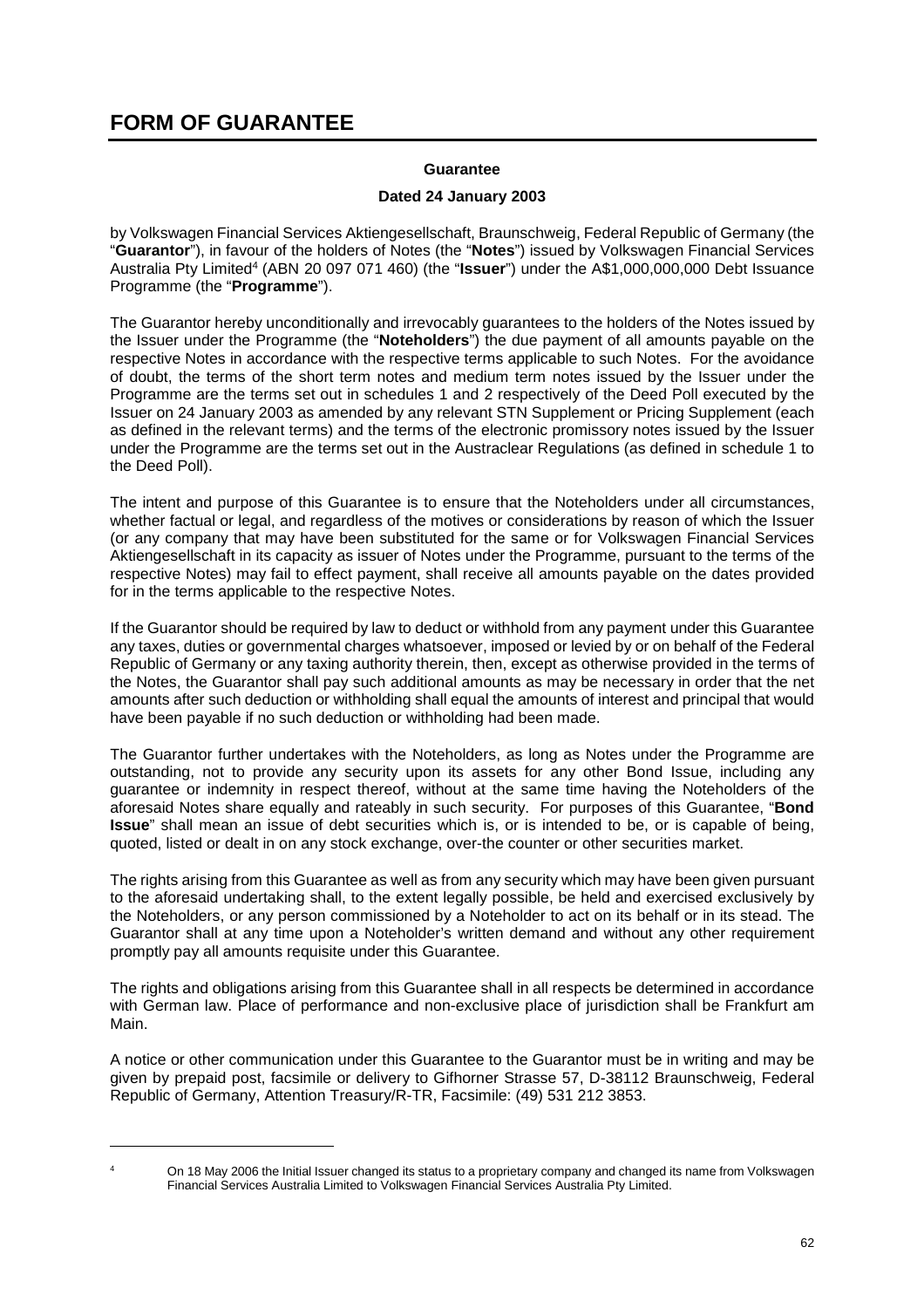# **Confirmation of Guarantee**

#### **Dated 22 March 2019**

**To:** 

**The holders of Notes issued and to be issued by the Issuer under the Programme ("Noteholders") and the dealers to the Dealer Agreement dated 24 January 2003, as amended from time to time, relating to the Programme ("Dealers").** 

#### **Volkswagen Financial Services Australia Pty Limited (ABN 20 097 071 460) ("Issuer") Volkswagen Financial Services AG ("Guarantor") A\$5,000,000,000 Debt Issuance Programme ("Programme") Increase in Programme Limit from A\$3,000,000,000 to A\$5,000,000,000 and Programme Update 2019**

The Guarantor refers to the Guarantee dated 24 January 2003 (a copy of which is attached to this confirmation), issued by us in favour of the Noteholders. The Programme Limit had been increased from A\$3,000,000,000 to A\$5,000,000,000 with effect from 22 March 2019. We hereby confirm to the Dealers and the Noteholders that the Guarantee continues to apply to the Notes issued on or after that date, up to an aggregate outstanding principal amount of A\$5,000,000,000.

We hereby confirm that the Guarantor expressly guarantees the payment of principal of, and interest, if any, on, all Notes issued with reference to the Programme. Under the Guarantee, the Guarantor undertakes with the Noteholders, as long as Notes under the Programme are outstanding, not to provide any security upon its own assets for any other Bond Issue (as defined herein), including any guarantee or indemnity in respect thereof, without at the same time having the Noteholders of the aforesaid Notes share equally and rateably in such security, unless such collateralisation is required by law or by an authority. For the avoidance of doubt, this undertaking shall not apply to security provided in connection with asset backed securities issued by a Guarantor's subsidiary, or by a special purpose vehicle where a Guarantor's subsidiary is the originator of the underlying assets. For purposes of the Guarantee, "**Bond Issue**" shall mean an issue of debt securities by an Issuer under the Programme which is, or is intended to be, or is capable of being, quoted, listed or dealt in on any stock exchange, over-the counter or other securities market.

The rights and obligations arising from this letter shall in all respects be determined in accordance with German law. Place of performance and non-exclusive place of jurisdiction shall be Frankfurt am Main.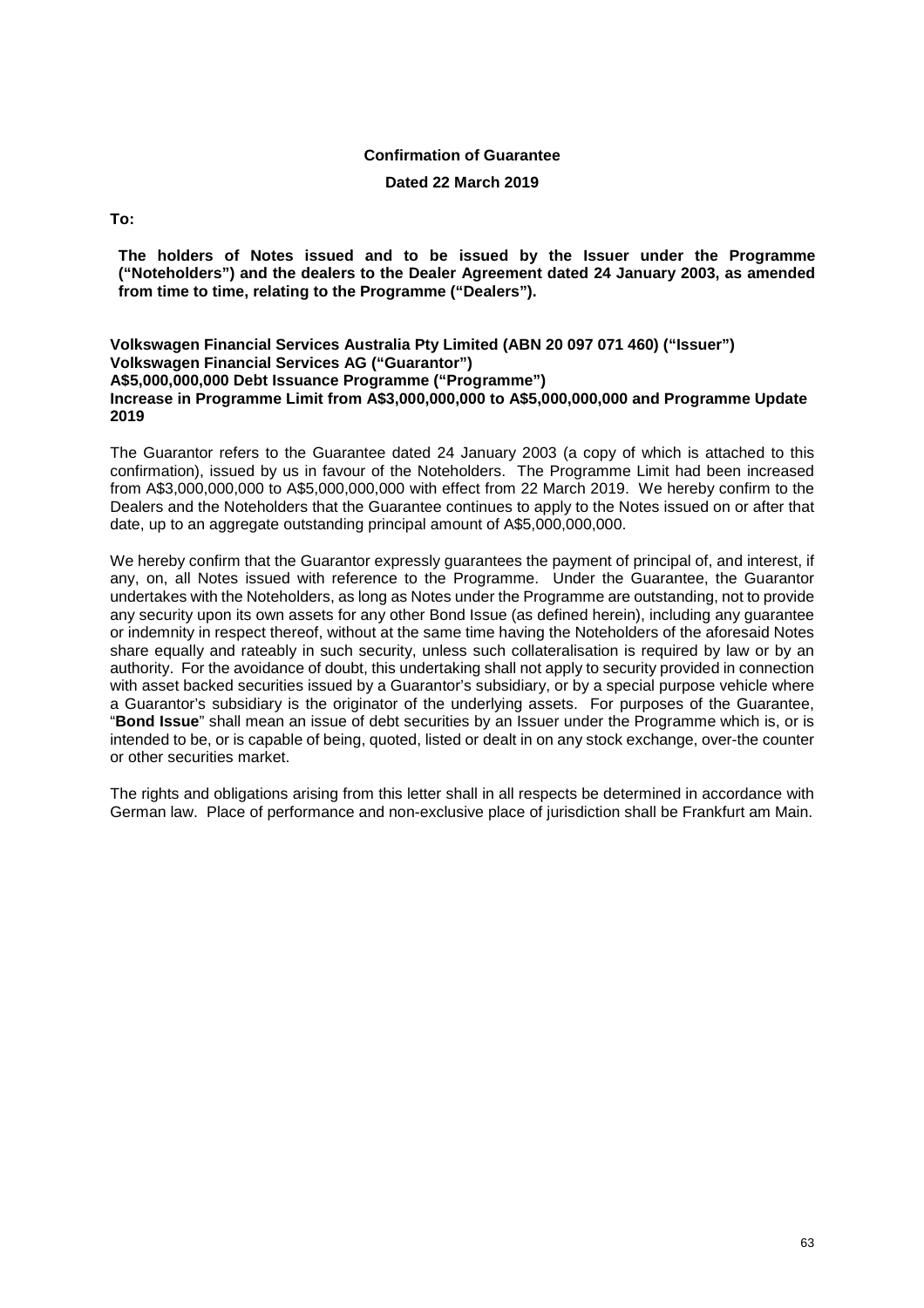# **SUBSCRIPTION AND SALE**

*Pursuant to the Dealer Agreement dated 24 January 2003 between Volkswagen Financial Services Australia Pty Limited5, the Guarantor, the Co-Arrangers and the Dealers named as parties therein (as amended) ("Dealer Agreement") and subject to the relevant Conditions contained in the Information Memorandum, the Notes will be offered by an Issuer through the Co-Arrangers and Dealers. The relevant Issuer will have the sole right to accept any offers from a Dealer to purchase Notes and may reject any such offer in whole or (subject to the terms of such offer) in part. Each Dealer has the right, in its discretion, to reject any offer to purchase Notes made to it in whole or (subject to the terms of such offer) in part. The Issuers are entitled under the Dealer Agreement to appoint one or more Dealers as a dealer for a particular Tranche of Notes or the Programme generally. At the time of any appointment, each such Dealer will be required to represent and agree to the selling restrictions applicable at that time.* 

*Each Dealer and each further Dealer appointed under the Programme will be required to agree to comply with any applicable law, regulation or directive in any jurisdiction in which it may subscribe for, offer, sell, or transfer Notes, and that it will not, directly or indirectly, offer, subscribe for, sell or transfer Notes or distribute any Information Memorandum or other offering material relating to the Notes, in any jurisdiction, except in accordance with these selling restrictions, any additional selling restrictions which are set out in the relevant Pricing Supplement and any applicable law, regulation or directive of that jurisdiction.* 

*None of the relevant Issuer, the Guarantor, the Co-Managers or any Dealers have represented that any Notes may at any time lawfully be sold in compliance with any applicable registration or other requirements in any jurisdiction, nor pursuant to any available exemption, or assumes any responsibility for facilitating such sale.* 

*The following selling restrictions apply:* 

# **1 General**

No action has been taken in any jurisdiction that would permit a public offering of any of the Notes or possession or distribution of the Information Memorandum or any other offering material in any country or jurisdiction where action for that purpose is required.

Persons into whose hands this Information Memorandum comes are required by the Issuer and Dealers to comply with all applicable laws, regulations and directives in each country or jurisdiction in which they purchase, offer, sell, resell, reoffer or deliver Notes or have in their possession or distribute or publish the Information Memorandum or other offering material and to obtain any authorisation, consent, approval or permission required by them for the purchase, offer, sale, reoffer, resale or delivery by them of any Notes under any applicable law, regulation or directive in force in any jurisdiction to which they are subject or in which they make such purchases, offers, sales, reoffers, resales or deliveries, in all cases at their own expense, and neither the Issuer nor the Arranger or any Dealer has responsibility for such matters. In accordance with the above, any Notes purchased by any person which it wishes to offer for sale or resale may not be offered in any jurisdiction in circumstances which would result in the Issuer being obliged to register any further prospectus or corresponding document relating to the Notes in such jurisdiction.

In these selling restrictions, "**directive**" includes a treaty, an official directive, request, regulation, guideline or policy (whether or not having the force of law) with which responsible participants in the relevant market generally comply.

In particular, there are restrictions on the distribution of this Information Memorandum and the offer or sale of Notes in Australia, the United States of America, the United Kingdom, Hong

 $\overline{a}$ 5

On 18 May 2006 the Initial Issuer changed its status to a proprietary company and changed its name from Volkswagen Financial Services Australia Limited to Volkswagen Financial Services Australia Pty Limited.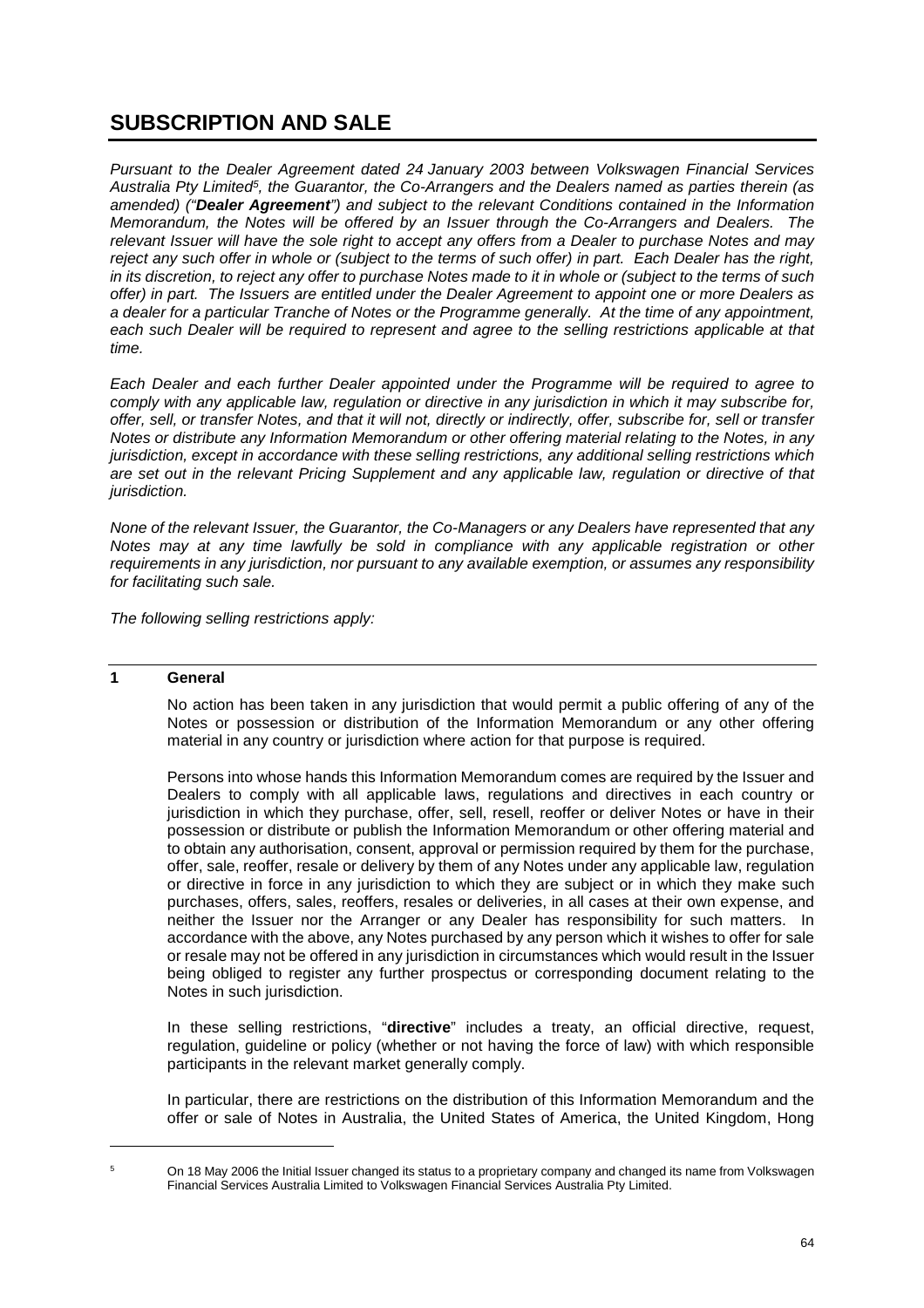Kong, Japan, New Zealand and Singapore and a prohibition of sales to European Economic Area retail investors as set out below.

For the purposes of these selling restrictions, references to:

- (a) "**Notes**" include interests or rights in those Notes held in the Austraclear System or any other Clearing System; and
- (b) "**directive**" includes a treaty, official directive, request, regulation, guideline or policy (whether or not having the force of law) with which responsible participants in the relevant market generally comply.

# **2 Australia**

No prospectus or other disclosure document (as defined in the Corporations Act) in relation to the Programme or any Notes has been or will be lodged with ASIC. Each Dealer has represented and agreed, and each further Dealer appointed under the Programme will be required to represent and agree that, unless the relevant STN Supplement or applicable Pricing Supplement (or another supplement to any Information Memorandum) otherwise provides, it:

- (a) has not (directly or indirectly) offered or invited applications, and will not offer or invite applications, for the issue, sale or purchase of any Notes in or from Australia (including an offer or invitation which is received by a person in Australia); and
- (b) has not distributed or published, and will not distribute or publish, any Information Memorandum or any STN Supplement, Pricing Supplement or any other offering material or advertisement relating to the Notes in Australia,

unless:

- (i) the aggregate consideration payable by each offeree or invitee is at least A\$500,000 (or the equivalent in another currency, and in either case, disregarding moneys lent by the offeror or its associates) or the offer or invitation (including any resulting issue) does not otherwise require disclosure to investors under Parts 6D.2 or 7.9 of the Corporations Act;
- (ii) the offer or invitation does not constitute an offer to a "retail client" within the meaning of section 761G of the Corporations Act;
- (iii) such action complies with all applicable laws, regulations and directives; and
- (iv) such action does not require any document to be lodged with ASIC.

# **3 The United States of America**

The Notes have not been and will not be registered under the Securities Act.

Terms used in the following four paragraphs have the meanings given to them by Regulation S under the Securities Act ("**Regulation S**").

The Notes may not be offered, sold, delivered or transferred within the United States of America, its territories or possessions or to, or for the account or benefit of, U.S. persons except in accordance with Regulation S or in transactions exempt from the registration requirements of the Securities Act.

Each Dealer has represented and agreed, and each further Dealer appointed under the Programme will be required to represent and agree, that, except as permitted under the Dealer Agreement, it will not offer, sell or deliver the Notes: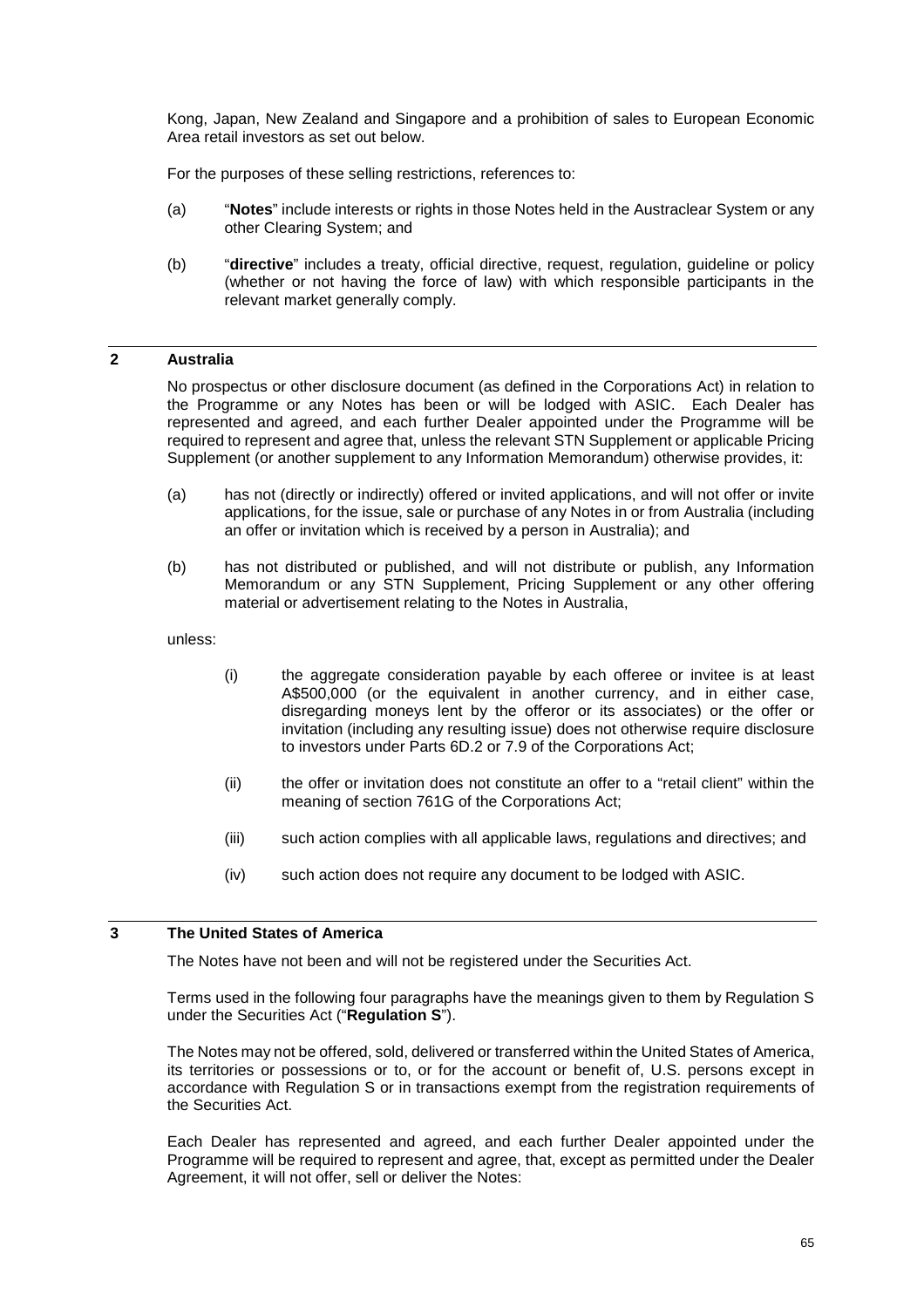- (a) as part of their distribution at any time; and
- (b) otherwise until 40 days after completion of the distribution, as determined and certified by the relevant Dealer or, in the case of an issue of Notes on a syndicated basis, the relevant Lead Manager,

within the United States of America or to, or for the account or benefit of, U.S. persons.

Each Dealer has represented, and agreed and each further Dealer appointed under the Programme will be required to represent and agree, that it will have sent to each dealer or other distributor to which it sells Notes during the distribution compliance period a confirmation or other notice setting forth the restrictions on offers and sales of the Notes within the United States of America or to, or for the account or benefit of, U.S. persons.

In addition, until 40 days after the completion of the distribution of all Notes of the Tranche of which such Notes are a part, an offer or sale of Notes within the United States of America by any Dealer or other distributor (whether or not participating in the offering) may violate the registration requirements of the Securities Act if such offer or sale is made otherwise than in accordance with an applicable exemption from registration under the Securities Act.

# **4 The United Kingdom**

Each Dealer has represented and agreed and each further Dealer appointed under the Programme will be required to represent and agree that:

- (a) it has complied and will comply with all applicable provisions of the Financial Services and Markets Act 2000 ("**FSMA**"), with respect to anything done by it in relation to the Notes in, from or otherwise involving the United Kingdom;
- (b) it has only communicated or caused to be communicated and will only communicate or cause to be communicated any invitation or inducement to engage in investment activity (within the meaning of section 21 of the FSMA) received by it in connection with the issue or sale of any Notes in circumstances in which section 21(1) of the FSMA would not, if it was not an authorised person, apply to the relevant Issuer or the Guarantor; and
- (c) in relation to any Notes having a maturity of less than one year:
	- (i) it is a person whose ordinary activities involve it in acquiring, holding, managing or disposing of investments (as principal or agent) for the purposes of its business; and
	- (ii) it has not offered or sold, and will not offer or sell, any Notes other than to persons whose ordinary activities involve them in acquiring, holding, managing or disposing of investments (as principal or agent) for the purposes of their businesses or who it is reasonable to expect will acquire, hold, manage or dispose of investments (as principal or agent) for the purposes of their businesses where the issue of the Notes would otherwise constitute a contravention of section 19 of the FSMA by the Issuer.

## **5 European Economic Area**

## **Prohibition of Sales to EEA Retail Investors**

Each Dealer has represented and agreed, and each further Dealer appointed under the Programme will be required to represent and agree, that it has not offered, sold or otherwise made available and will not offer, sell or otherwise make available any Notes which are the subject of the offering contemplated by this Information Memorandum as completed by the STN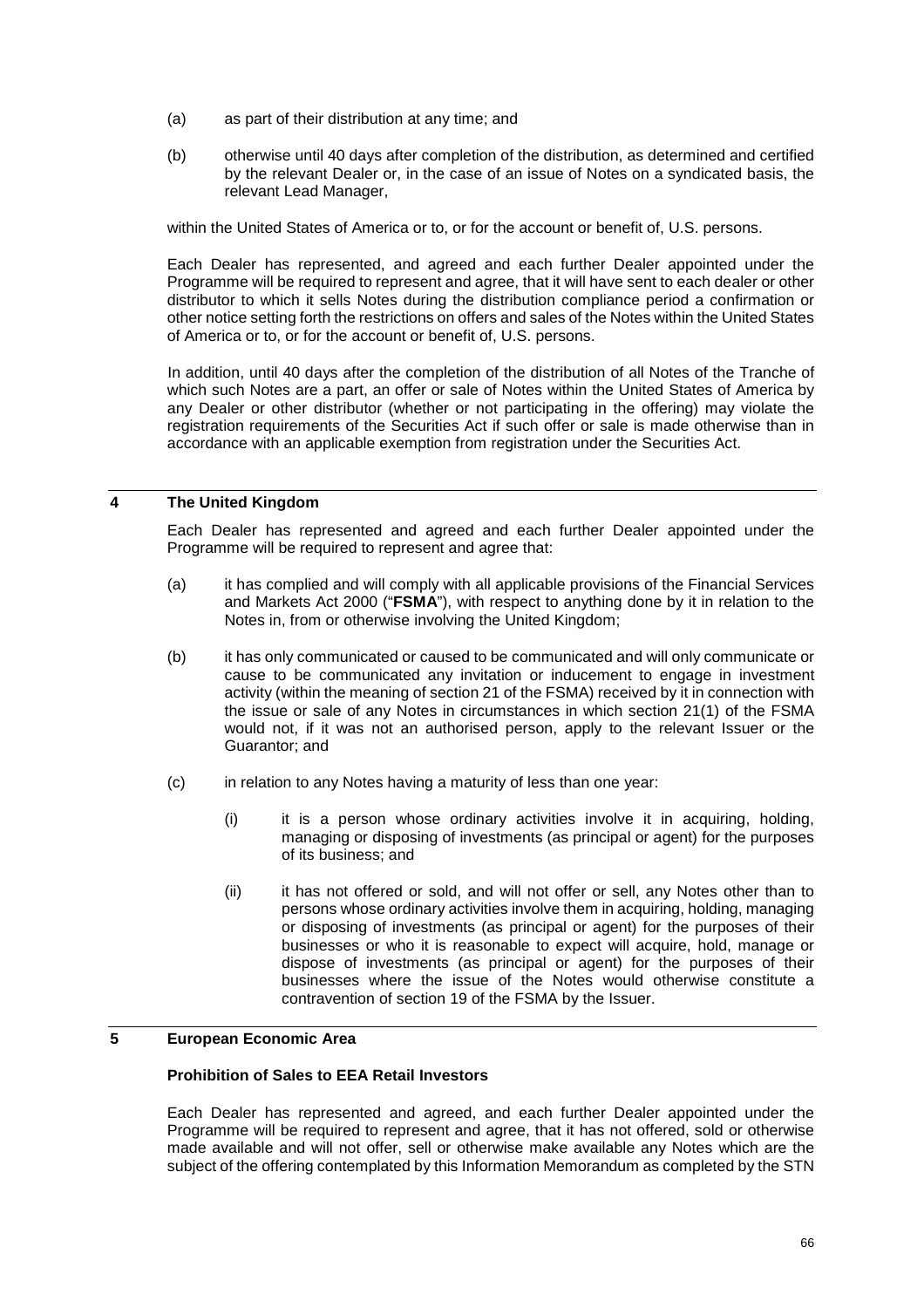Supplement or Pricing Supplement in relation thereto to any retail investor in the European Economic Area. For the purposes of this provision:

- (a) the expression "retail investor" means a person who is one (or more) of the following:
	- (i) a retail client as defined in point (11) of Article 4(1) of Directive 2014/65/EU (as amended, "**MiFID II**"); or
	- (ii) a customer within the meaning of Directive 2002/92/EC (as amended), where that customer would not qualify as a professional client as defined in point (10) of Article 4(1) of MiFID II; or
	- (iii) not a qualified investor as defined in Directive 2003/71/EC (as amended, the "**Prospectus Directive**"); and
- (b) the expression "offer" includes the communication in any form and by any means of sufficient information on the terms of the offer and the Notes to be offered so as to enable an investor to decide to purchase or subscribe the Notes.

# **6 Hong Kong**

Each Dealer has represented and agreed, and each further Dealer appointed under the Programme will be required to represent and agree, that:

- (a) it has not offered or sold, and will not offer or sell, in Hong Kong, by means of any document, any Notes other than:
	- (i) to "professional investors" as defined in the Securities and Futures Ordinance (Cap. 571) (as amended) of Hong Kong and any rules made under that Ordinance; or
	- (ii) in other circumstances which do not result in the document being a "prospectus" as defined in the Companies (Winding Up and Miscellaneous Provisions) Ordinance (Cap. 32) (as amended) of Hong Kong or which do not constitute an offer to the public within the meaning of that Ordinance; and
- (b) it has not issued, or had in its possession for the purposes of issue, and will not issue or have in its possession for the purposes of the issue, (in each case whether in Hong Kong or elsewhere, any advertisement, invitation, other offering material or other document relating to the Notes, which is directed at, or the contents of which are likely to be accessed or read by, the public in Hong Kong (except if permitted to do so under the securities laws of Hong Kong) other than with respect to Notes which are or are intended to be disposed of only to persons outside Hong Kong or only to "professional investors" as defined in the Securities and Futures Ordinance and any rules made under that Ordinance.

# **7 Japan**

The Notes have not been and will not be registered under the Financial Instruments and Exchange Act of Japan (Act No. 25 of 1948, as amended) ("**Financial Instruments and Exchange Act**") and accordingly, each Dealer has represented and agreed, and each further Dealer appointed under the Programme will be required to represent and agree, that it has not offered or sold, and will not offer or sell, any Notes directly or indirectly in Japan or to, or for the benefit of, any resident of Japan (as defined under Item 5, Paragraph 1, Article 6 of the Foreign Exchange and Foreign Trade Act (Act No. 228 of 1949, as amended)) or to others for re-offering or resale, directly or indirectly, in Japan or to, or for the benefit of, any resident of Japan except pursuant to an exemption from the registration requirements of, and otherwise in compliance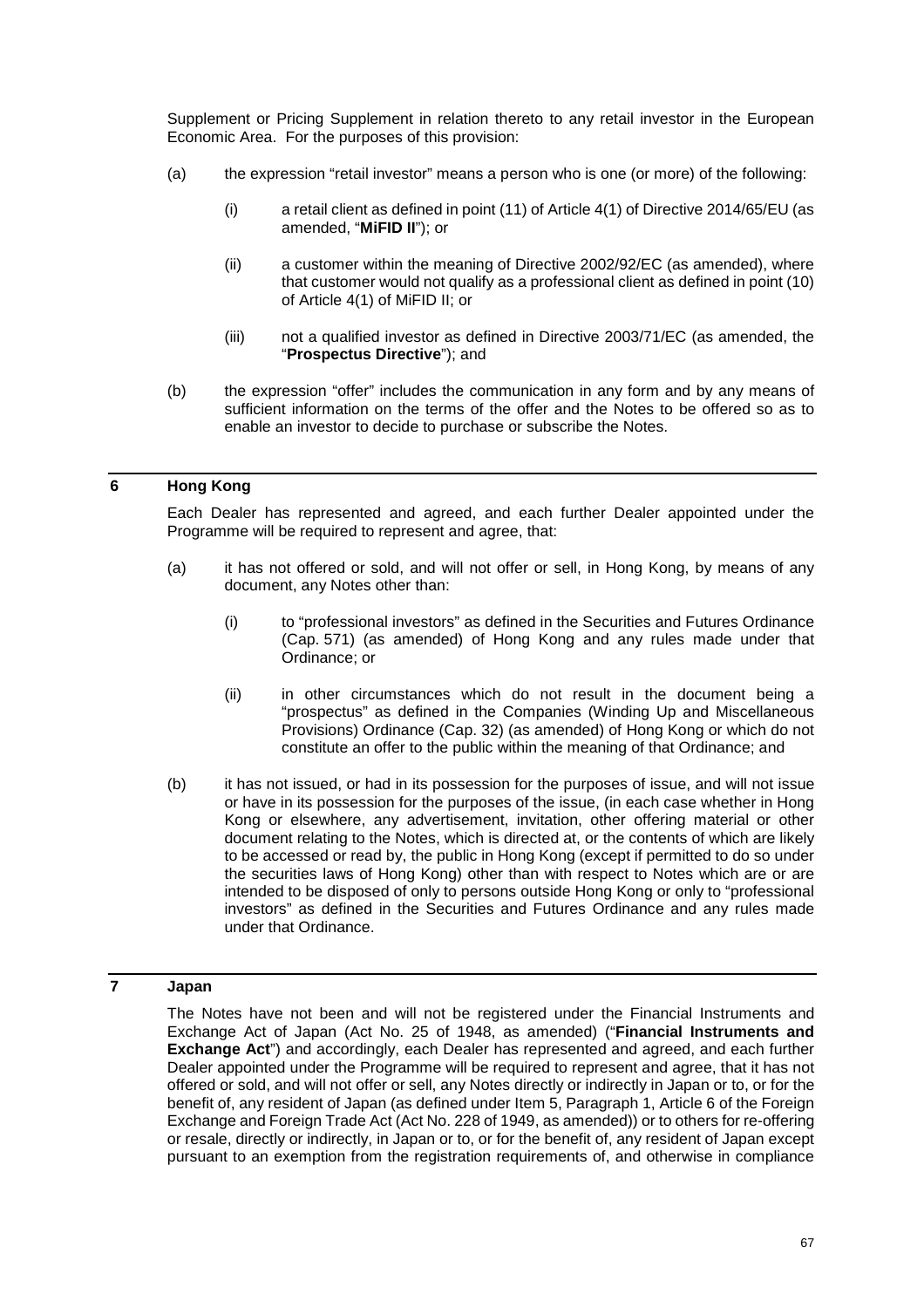with, the Financial Instruments and Exchange Act and any other applicable laws, directives and ministerial guidelines of Japan.

## **8 New Zealand**

This Programme is a wholesale programme. No action has been taken to permit the Notes to be offered or sold to any retail investor, or otherwise under any regulated offer, in terms of the Financial Markets Conduct Act 2013 of New Zealand ("**NZ FMCA**"). In particular, no product disclosure statement under the NZ FMCA has been prepared or lodged in New Zealand in relation to the Notes.

Each Dealer has represented and agreed, and each further Dealer appointed under the Programme will be required to represent and agree, that it has not offered or sold, and will not offer or sell, any Notes in New Zealand, other than to wholesale investors within the meaning of clause 3(2)(a), (c) or (d) of Schedule 1 of the NZ FMCA, which includes a person who is an "investment business", "large", or a "government agency", in each case as defined in Schedule 1 to the NZ FMCA, provided (for the avoidance of doubt) that Notes may not be issued to any "eligible investor" (as defined in clause 41 of Schedule 1 to the NZ FMCA) or to any person who, under clause 3(2)(b) of Schedule 1 to the NZ FMCA, meets the investment activity criteria specified in clause 38 of that Schedule.

In addition, each holder of Notes is deemed to represent and agree that it will not distribute this Information Memorandum, and Supplement or any other advertisement (as defined in the NZ FMCA) in relation to any offer of the Notes in New Zealand other than to such persons as referred to above.

# **9 Singapore**

This Information Memorandum has not been and will not be registered as a prospectus with the Monetary Authority of Singapore.

Accordingly, each Dealer has represented, warranted and agreed, and each further Dealer appointed under the Programme will be required to represent, warrant and agree, that, unless a relevant STN Supplement or Pricing Supplement (or another supplement to this Information Memorandum) otherwise provides, it has not offered or sold any Notes or caused the Notes to be made the subject of an invitation for subscription or purchase and will not offer or sell any Notes or cause the Notes to be made the subject of an invitation for subscription or purchase, and has not circulated or distributed, nor will it circulate or distribute, this Information Memorandum or any other document or material in connection with the offer or sale, or invitation for subscription or purchase of the Notes, whether directly or indirectly, to any person in Singapore other than:

- (a) to an institutional investor (as defined in section 4A of the Securities and Futures Act (Chapter 289 of Singapore), as modified or amended from time to time (the "**SFA**")) pursuant to section 274 of the SFA;
- (b) to a relevant person (as defined in section 275(2) of the SFA) pursuant to section 275(1) of the SFA, or any person pursuant to section 275(1A) of the SFA, and in accordance with the conditions specified in section 275 of the SFA; or
- (c) otherwise pursuant to, and in accordance with the conditions of, any other applicable provision of the SFA.

Where the Notes are subscribed or purchased under section 275 of the SFA by a relevant person which is: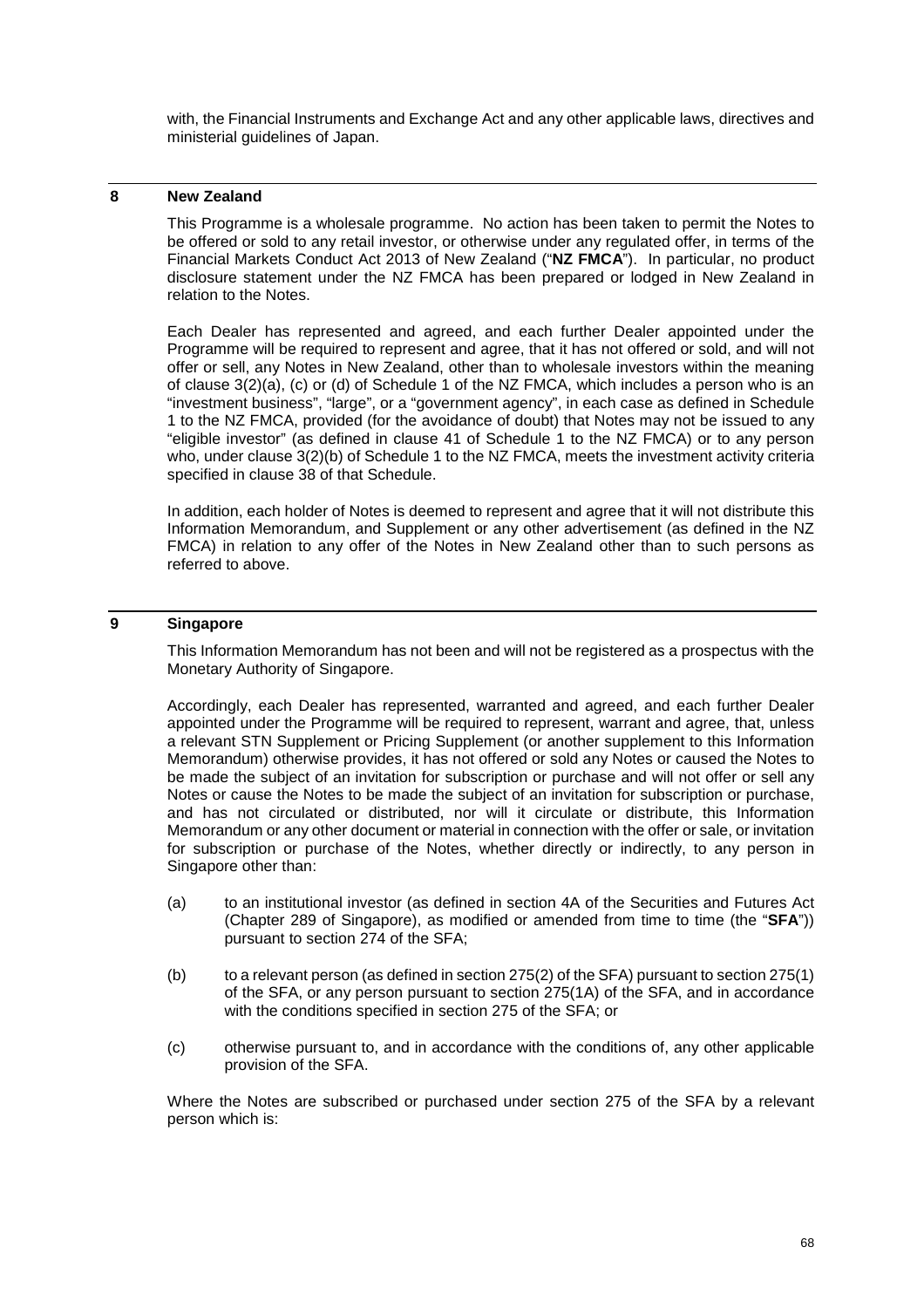- (1) a corporation (which is not an accredited investor (as defined in section 4A of the SFA)) the sole business of which is to hold investments and the entire share capital of which is owned by one or more individuals, each of whom is an accredited investor; or
- (2) a trust (where the trustee is not an accredited investor) whose sole purpose is to hold investments and each beneficiary of the trust is an individual who is an accredited investor,

securities or securities-based derivatives contracts (each term as defined in section 2(1) of the SFA) of that corporation or the beneficiaries' rights and interest (howsoever described) in that trust shall not be transferred within six months after that corporation or that trust has acquired the Notes pursuant to an offer made under section 275 of the SFA except:

- (i) to an institutional investor or to a relevant person, or to any person arising from an offer referred to in section 275(1A) or section 276(4)(i)(B) of the SFA;
- (iii) where no consideration is, or will be given, for the transfer;
- (iv) where the transfer is by operation of law;
- (v) as specified in section 276(7) of the SFA; or
- (vi) as specified in Regulation 37A of the Securities and Futures (Offers of Investments) (Securities and Securities-based Derivatives Contracts) Regulations 2018.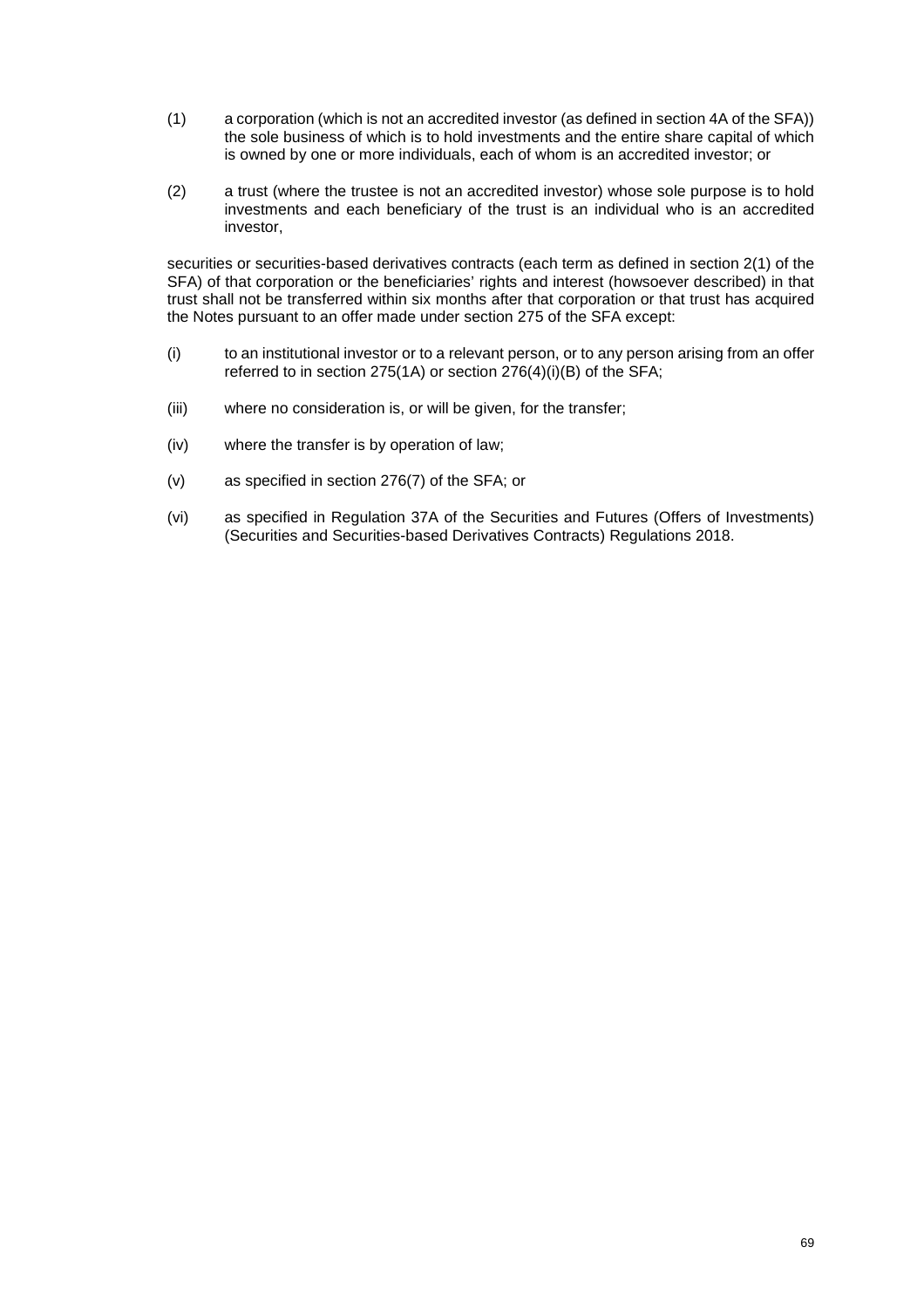# **TAXATION**

**The information provided below does not purport to be a comprehensive description of all tax considerations which may be relevant to a decision to purchase Notes. In particular, it does not consider any specific facts of circumstances that may apply to a particular purchaser.** 

# **Australian Taxation**

*The following is a summary of certain Australian withholding tax consequences under the Income Tax Assessment Acts of 1936 and 1997 of Australia (together, "Australian Tax Act"), at the date of this Information Memorandum, of payments of interest (as defined in the Australian Tax Act) by the Initial Issuer on the MTNs and STNs and certain other Australian tax matters. References to the "Issuer" in this Australian Taxation section are to the Initial Issuer only, and not to any other Issuers that may be added to the Programme.* 

*Sections 1 and 2 are a summary of the Australian taxation treatment of payments of interest (as defined in the Australian Tax Act) on the Notes (other than EPNs) to be issued by the Issuer under the Programme. In particular, it does not, and nor is it intended to, deal with the tax position applicable to the Holders of EPNs. It is unclear whether EPNs are debentures for the purposes of section 128F of the Australian Tax Act and, therefore, whether EPNs qualify for exemption from IWT under section 128F of the Australian Tax Act. Holders of EPNs should consult their professional advisers with regards to the matters covered in sections 1 and 2.* 

*Section 3 is a summary of certain other Australian taxation matters in relation to the Notes.* 

*The summary is not exhaustive and, in particular, does not deal with the position of certain classes of holders (including, without limitation, dealers in securities, custodians or other third parties who hold Notes on behalf of any other persons and holders who otherwise hold Notes on revenue account). In addition, unless expressly stated, this summary does not consider the Australian tax consequences for persons who hold interests in the Notes through a clearing system.* 

*Prospective holders of the Notes should also be aware that particular terms of issue of any Series of Notes may affect the tax treatment of that and other Series of Notes. Information regarding taxes in respect of the Notes may also be set out in the applicable STN Supplement or Pricing Supplement.* 

*This summary is not intended to be, nor should it be construed as legal or tax advice to any particular holder of the Notes. Prospective holders of Notes who are in any doubt as to their tax position should consult their professional advisers on the tax implications of an investment in the Notes for their particular circumstances.* 

## **1. Introduction**

The Australian Tax Act characterises securities as either "debt interests" (for all entities) or "equity interests" (for companies), including for the purposes of Australian interest withholding tax imposed under Division 11A of Part III of the Australian Tax Act ("**Australian IWT**") and dividend withholding tax. For Australian IWT purposes, "interest" is defined to include amounts in the nature of, or in substitution for, interest and certain other amounts. The Issuer intends to issue STNs and MTNs which are to be characterised as "debt interests" for the purposes of the tests contained in Division 974 and the returns paid on the STNs and MTNs are to be "interest" for the purpose of section 128F of the Australian Tax Act.

An exemption from Australian IWT is available in respect of interest paid on STNs or MTNs issued by the Issuer under the Programme if (a) the STNs or MTNs are characterised as "debentures" and not "equity interests" and the requirements of section 128F of the Australian Tax Act are met, or (b) the requirements of an applicable double tax convention are satisfied.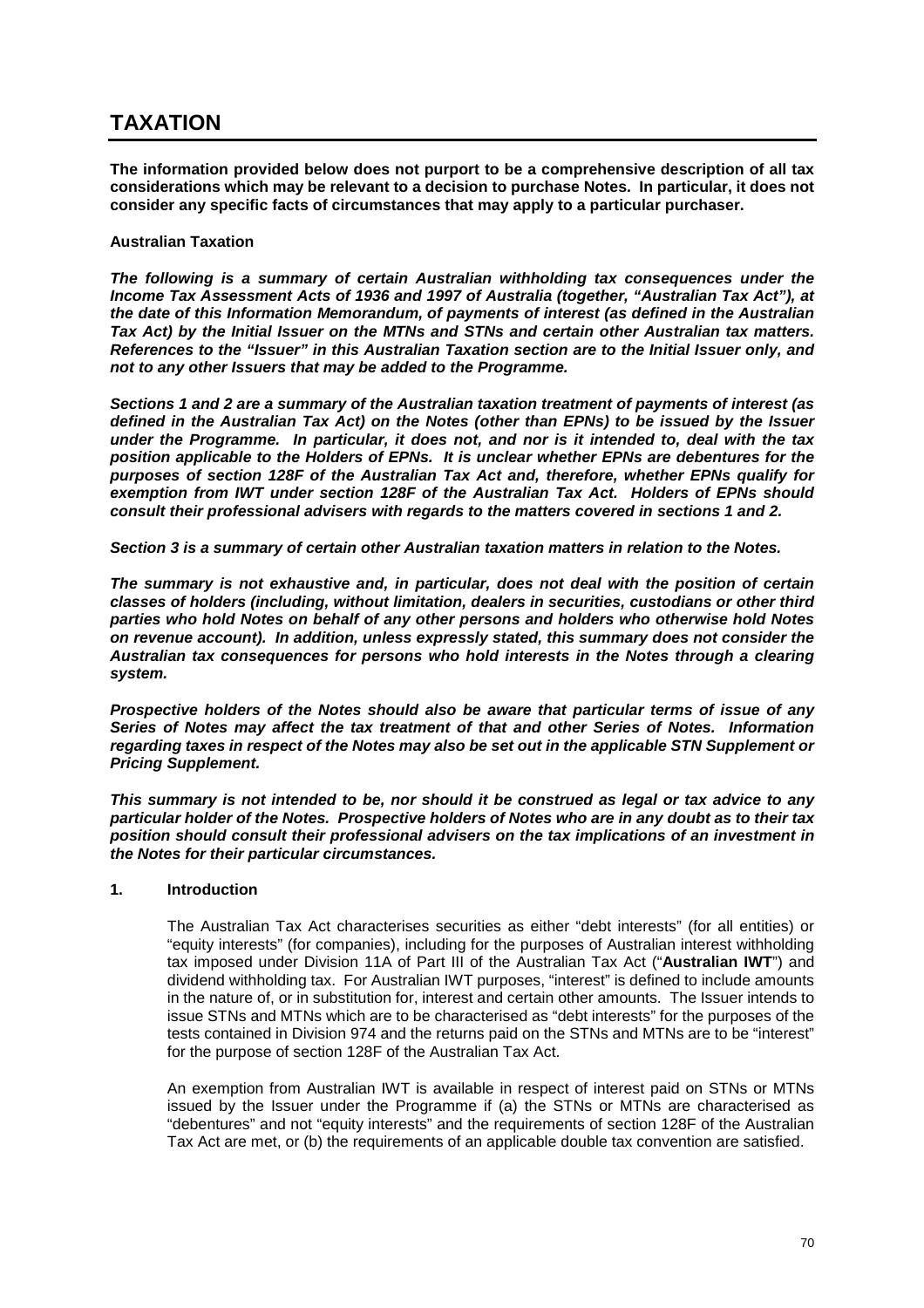If STNs or MTNs are issued which do not satisfy the requirements of section 128F of the Australian Tax Act, further information on the material Australian tax consequences of payments of interest and certain other amounts on those STNs or MTNs will be specified in the relevant STN Supplement or Pricing Supplement (as the case may be) (or another relevant supplement to this Information Memorandum).

## **2. Interest withholding tax**

An exemption from Australian IWT under section 128F of the Australian Tax Act is available in respect of interest paid on the STNs and MTNs issued by the Issuer if the following conditions are met:

- (a) the Issuer is a company and either a resident of Australia or a non-resident of Australia carrying on business at or through a permanent establishment in Australia when it issues those STNs and MTNs and when interest (as defined in section 128A(1AB) of the Australian Tax Act) is paid. Interest is defined to include amounts in the nature of, or in substitution for, interest and certain other amounts;
- (b) those STNs and MTNs are "debentures" (as defined for the purposes of section 128F) and are not "equity interests" for Australian income tax purposes;
- (c) those STNs and MTNs are issued in a manner which satisfies the public offer test in section 128F of the Australian Tax Act. In relation to the STNs and MTNs, there are five principal methods of satisfying the public offer test, the purpose of which is to ensure that lenders in capital markets are aware that the Issuer is offering those STNs and MTNs for issue. Only one of the five methods needs to be satisfied. In summary, the five methods are:
	- offers to 10 or more unrelated persons carrying on a business of providing finance, or investing or dealing in securities, in the course of operating in financial markets;
	- offers to 100 or more investors of a certain type;
	- offers of listed STNs and MTNs;
	- offers via publicly available information sources; or
	- offers to a dealer, manager or underwriter who offers to sell those STNs and MTNs within 30 days by one of the preceding methods;
- (d) the Issuer does not know, or have reasonable grounds to suspect, at the time of issue, that those STNs and MTNs, or interests in those STNs and MTNs, were being, or would later be, acquired, directly or indirectly, by an "associate" of the Issuer (within the meaning of section 128F(9)), except as permitted by section 128F(5) of the Australian Tax Act; and
- (e) at the time of the payment of interest, the Issuer does not know, or have reasonable grounds to suspect, that the payee is an "associate" of the Issuer (within the meaning of section 128F(9)), except as permitted by section 128F(6) of the Australian Tax Act.

## *Compliance with section 128F of the Australian Tax Act*

Unless otherwise specified in any relevant STN Supplement or Pricing Supplement (or another relevant supplement to this Information Memorandum), the Issuer intends to issue STNs and MTNs in a manner which will satisfy the requirements of section 128F of the Australian Tax Act.

*Exemptions under double tax conventions*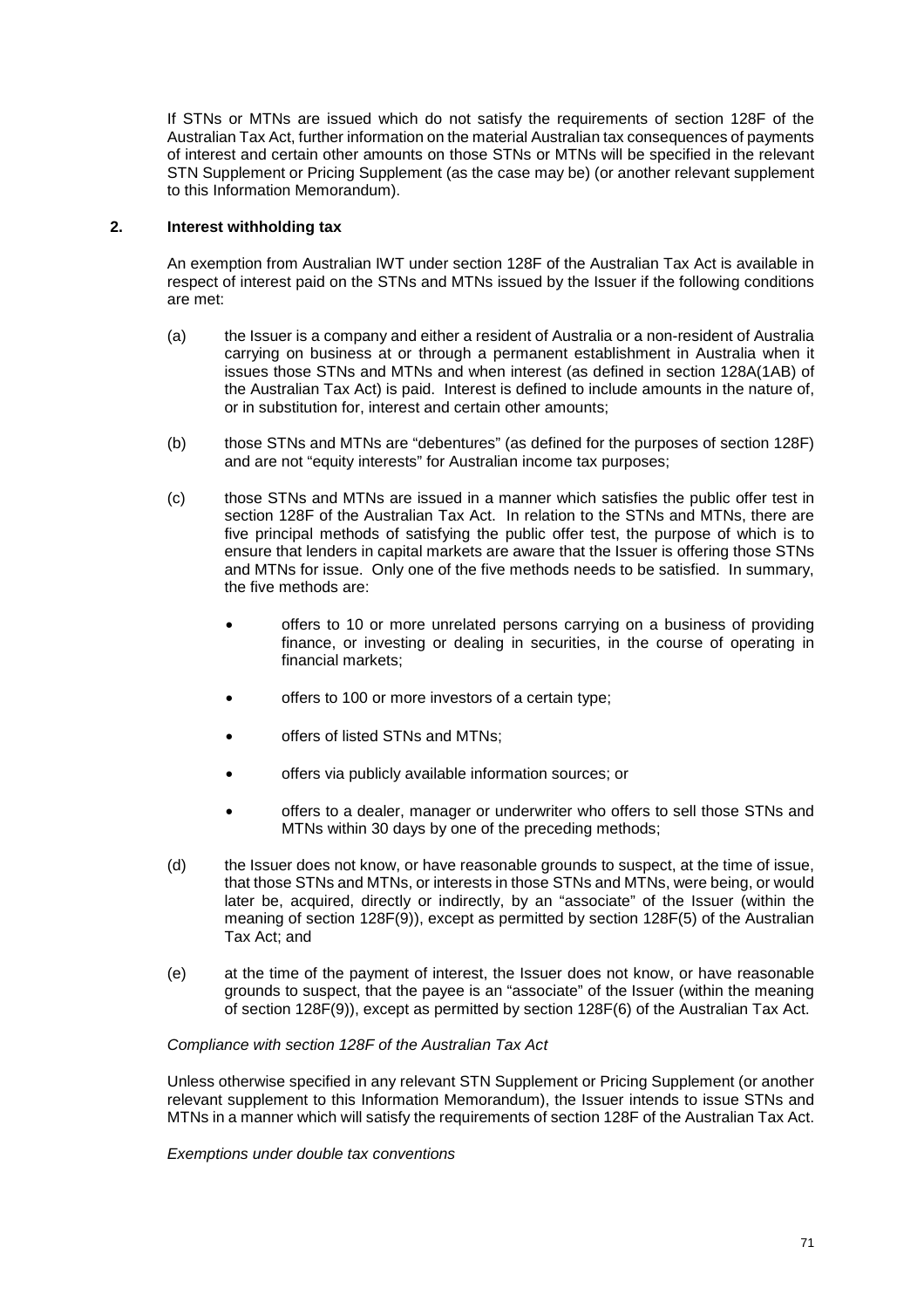The Australian government has signed double tax conventions ("**Specified Tax Treaties**") with particular countries (each a "**Specified Country**") that contain certain exemption from Australian IWT.

In broad terms, the Specified Tax Treaties effectively prevent Australian IWT applying to interest derived by:

- the government of the relevant Specified Country and certain governmental authorities and agencies in the Specified Country; or
- a "financial institution" which is a resident of a "Specified Country" and which is unrelated to and dealing wholly independently with the Issuer. The term "financial institution" refers to either a bank or other form of enterprise which substantially derives its profits by carrying on a business of raising and providing finance. However, interest under a back-to-back loan or an economically equivalent arrangement will not qualify for this exemption.

# *Notes in bearer form*

Section 126 of the Australian Tax Act imposes a type of withholding tax (currently at the rate of 45%) on the payment of interest on debentures (such as the Notes) in bearer form if the issuer fails to disclose the names and addresses of the holders of the debentures to the Australian Taxation Office ("**ATO**").

Section 126 does not, however, apply to the payment of interest on Notes in bearer form held by non-Australian residents who do not carry on business at or through a permanent establishment in Australia where the issue of those Notes has satisfied the requirements of section 128F or Australian IWT is payable.

In addition, the ATO has confirmed that for the purposes of section 126, the holder of debentures in bearer form is the person in possession of the debentures. Section 126 is, therefore, limited in its application to persons in possession of Notes in bearer form who are residents of Australia or non-Australian residents who are engaged in carrying on business at or through a permanent establishment in Australia.

# *Payment of additional amounts*

As set out in more detail in the relevant Conditions for the STNs and MTNs (Condition 7.6 ("Additional Amounts") of the STN Terms and Conditions and Condition 9.6 ("Additional Amounts") of the MTN Terms and Conditions), and unless expressly provided to the contrary in the applicable STN Supplement or Pricing Supplement (or another relevant supplement to this Information Memorandum), if the Issuer is at any time required by law to deduct or withhold an amount in respect of any withholding taxes imposed or levied by Australia or any political subdivision thereof or any authority therein or thereof having the power to tax in respect of the STNs or MTNs, the Issuer must, subject to certain exceptions, pay such additional amounts as shall result in receipt by the holders of those STNs or MTNs of such amounts as would have been received by them had no such deduction or withholding been required. In broad terms, if the Issuer is required in relation to any MTNs to make any withholding or deduction referred to in Condition 9.5 ("Taxation and fiscal laws") of the MTN Terms and Conditions, or if the Guarantor would be required to make any withholding or deduction referred to in the Guarantee if it were required to make payment under the Guarantee (whether or not it is in fact required to make such payment), the Issuer will have the option to redeem all (but not some only) of those MTNs in accordance with the relevant Conditions.

### **3. Other Australian tax matters**

Under Australian laws as presently in effect, and unless specified in a relevant STN Supplement or Pricing Supplement: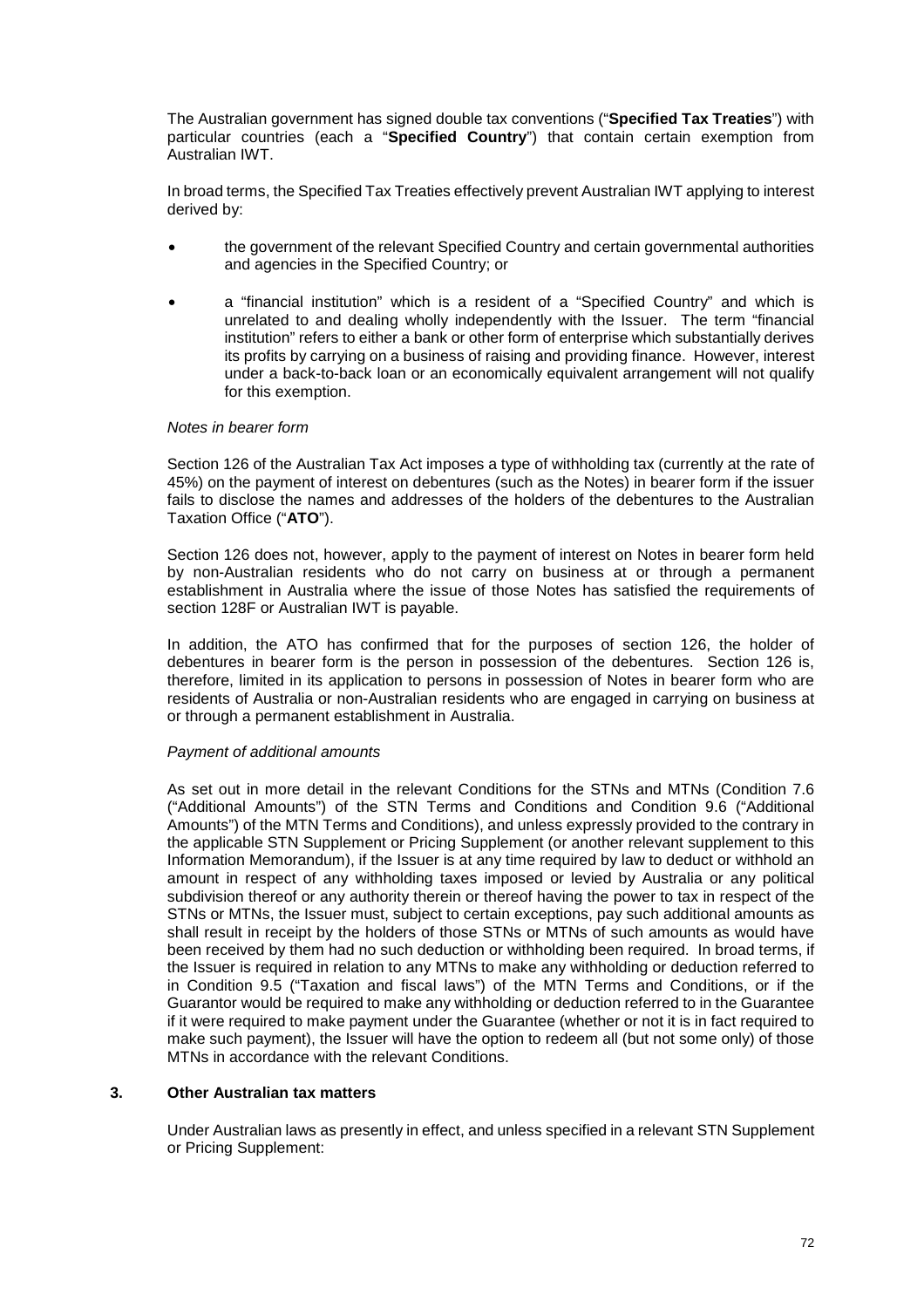- (a) *death duties* no Notes will be subject to death, estate or succession duties imposed by Australia, or by any political subdivision or authority therein having power to tax, if held at the time of death;
- (b) *stamp duty and other taxes* no *ad valorem* stamp, issue, registration or similar taxes are payable in any Australian State or Territory on the issue, transfer or redemption of any Notes;
- (c) *TFN withholding taxes* withholding tax is imposed at the rate of (currently) 47 per cent. on the payment of interest on certain registered securities unless the relevant payee has quoted an Australian tax file number, (in certain circumstances) an Australian Business Number or proof of some other exception (as appropriate).

Such withholding should not apply to payments to a holder that is a non-resident of Australia that does not hold Notes in carrying on business at or through an Australian permanent resident;

- (d) *additional withholdings from certain payments to non-residents*  the Governor-General may make regulations requiring withholding from certain payments to non-residents of Australia (other than payments of interest and other amounts which are already subject to the current Australian IWT rules or specifically exempt from those rules). Regulations may only be made if the responsible Minister is satisfied the specified payments are of a kind that could reasonably relate to assessable income of foreign residents. The possible application of any future regulations to the proceeds of any sale of the Notes will need to be monitored;
- (e) *supply withholding tax* payments in respect of the Notes can be made free and clear of the "supply withholding tax" imposed under section 12-190 of Schedule 1 to the Taxation Administration Act 1953 of Australia;
- (f) *goods and services tax ("GST")* neither the issue nor receipt of the Notes will give rise to a liability for GST in Australia on the basis that the supply of Notes will comprise either an input taxed financial supply or a GST-free supply (in the case of an offshore subscriber of a Note that is a non-resident). Furthermore, neither the payment of principal or interest by the Issuer, nor the disposal or redemption of the Notes, would give rise to any GST liability in Australia;
- (g) *garnishee directions by the Commissioner of Taxation* the Commissioner may give a direction requiring the Issuer to deduct from any payment to a holder of the Notes any amount in respect of Australian tax payable by the holder. If the Issuer is served with such a direction, then the Issuer will comply with that direction and make any deduction required by that direction.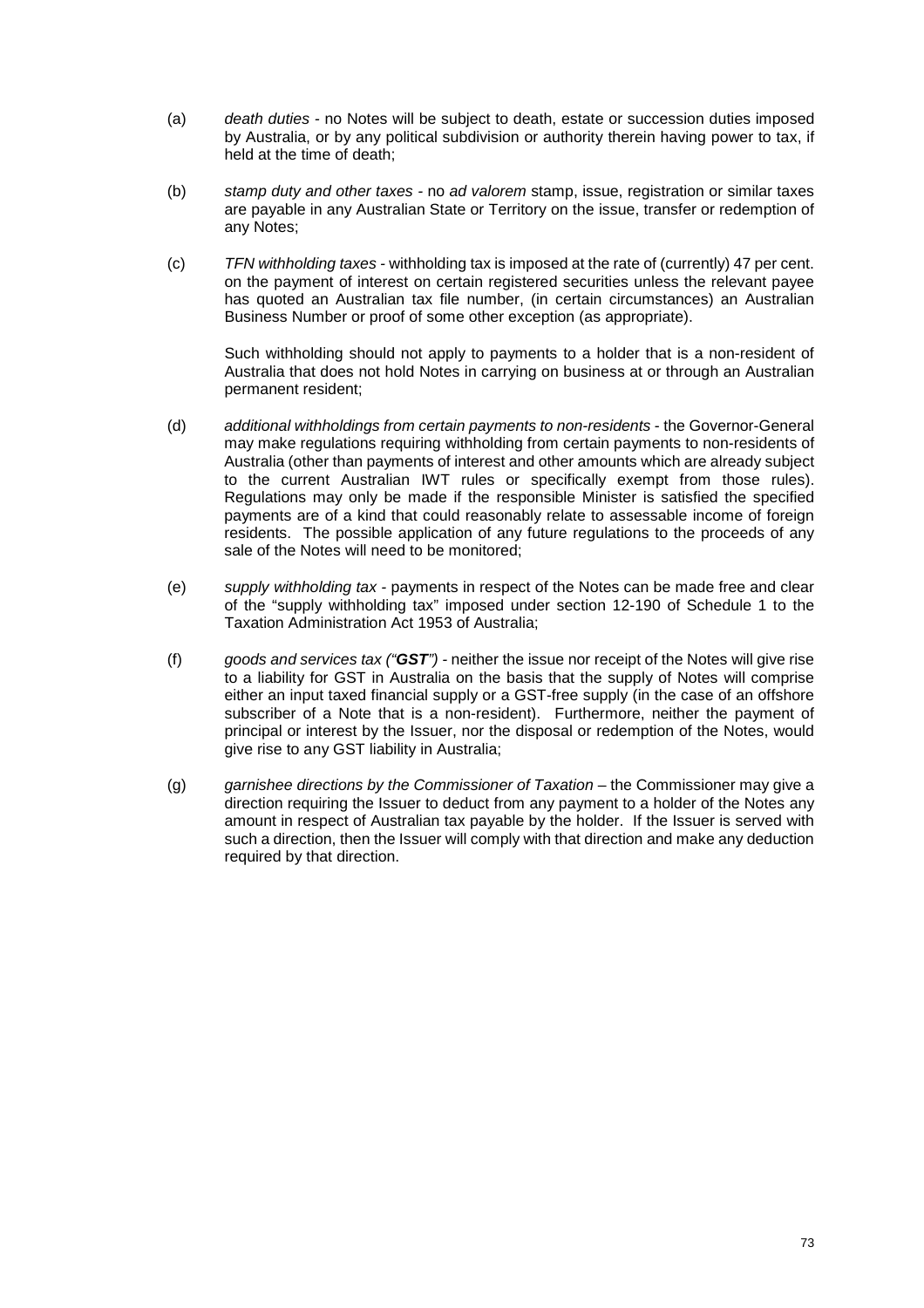# **German Taxation**

*The following is a general discussion of certain German tax consequences of the acquisition and ownership of Notes. This discussion does not purport to be a comprehensive description of all tax considerations which may be relevant to a decision to purchase Notes. In particular, this discussion does not consider any specific facts or circumstances that may apply to a particular purchaser. This summary is based on the laws of the Federal Republic of Germany currently in force and as applied at the date of this Information Memorandum. The applicable legal situation and its interpretation by the tax authorities may be subject to change, and under some circumstances these changes may also be retroactive or retrospective.* 

**PROSPECTIVE PURCHASERS OF NOTES ARE ADVISED TO CONSULT THEIR OWN TAX ADVISORS AS TO THE TAX CONSEQUENCES OF THE PURCHASE, OWNERSHIP AND DISPOSITION OF NOTES, INCLUDING THE EFFECT OF ANY STATE OR LOCAL TAXES, UNDER THE TAX LAWS OF THE FEDERAL REPUBLIC OF GERMANY AND EACH OTHER COUNTRY OF WHICH THEY ARE RESIDENTS.** 

### **1. Income tax**

# **(a) Notes held by private individuals tax resident in Germany as private assets**

### (i) *Taxation of interest*

Payments of interest on the Notes to Holders who are private individuals tax resident in Germany (i.e., persons whose residence or habitual abode is located in Germany) are subject to German income tax. In each case where German income tax arises, a solidarity surcharge (*Solidaritätszuschlag*) is levied in addition. Furthermore, church tax may be levied, if applicable.

On payments of interest on the Notes to private individuals tax resident in Germany income tax is generally levied as a flat income tax rate of 25 per cent. (plus solidarity surcharge in an amount of 5.5 per cent. of such tax, resulting in a total tax charge of 26.375 per cent.). If church tax is applied, the flat income tax rate and solidarity surcharge are reduced such that the total tax charge also amounts to 26.375 per cent. The total investment income of an individual will be decreased by a lump sum deduction (*Sparer-Pauschbetrag*) of EUR 801 (EUR 1,602 for married couples and for partners in accordance with the registered partnership law *(Gesetz über die Eingetragene Lebenspartnerschaft*) filing jointly), not by a deduction of expenses actually incurred.

If the Notes are held in a custodial account which the Holder maintains with a German branch of a German or non-German bank or financial services institution or with a securities trading business or a securities trading bank in Germany (the "**Disbursing Agent**") the flat income tax rate will be levied by way of withholding at the aforementioned rate from the gross interest payment to be made by the Disbursing Agent. For individuals subject to church tax an electronic information system for church withholding tax purposes applies in relation to investment income, with the effect that church tax will be collected automatically by the Disbursing Agent by way of withholding unless the Holder has filed a blocking notice (*Sperrvermerk*) with the German Federal Central Tax Office (*Bundeszentralamt für Steuern*) in which case the investor will be assessed to church tax.

In general, no withholding tax will be levied if the Holder is an individual who filed a withholding exemption certificate (*Freistellungsauftrag*) with the Disbursing Agent but only to the extent the interest income derived from the Note together with other investment income does not exceed the maximum exemption amount shown on the withholding exemption certificate. Similarly, no withholding tax will be deducted if the Holder has submitted to the Disbursing Agent a certificate of non-assessment (*Nichtveranlagungs-Bescheinigung*) issued by the relevant local tax office.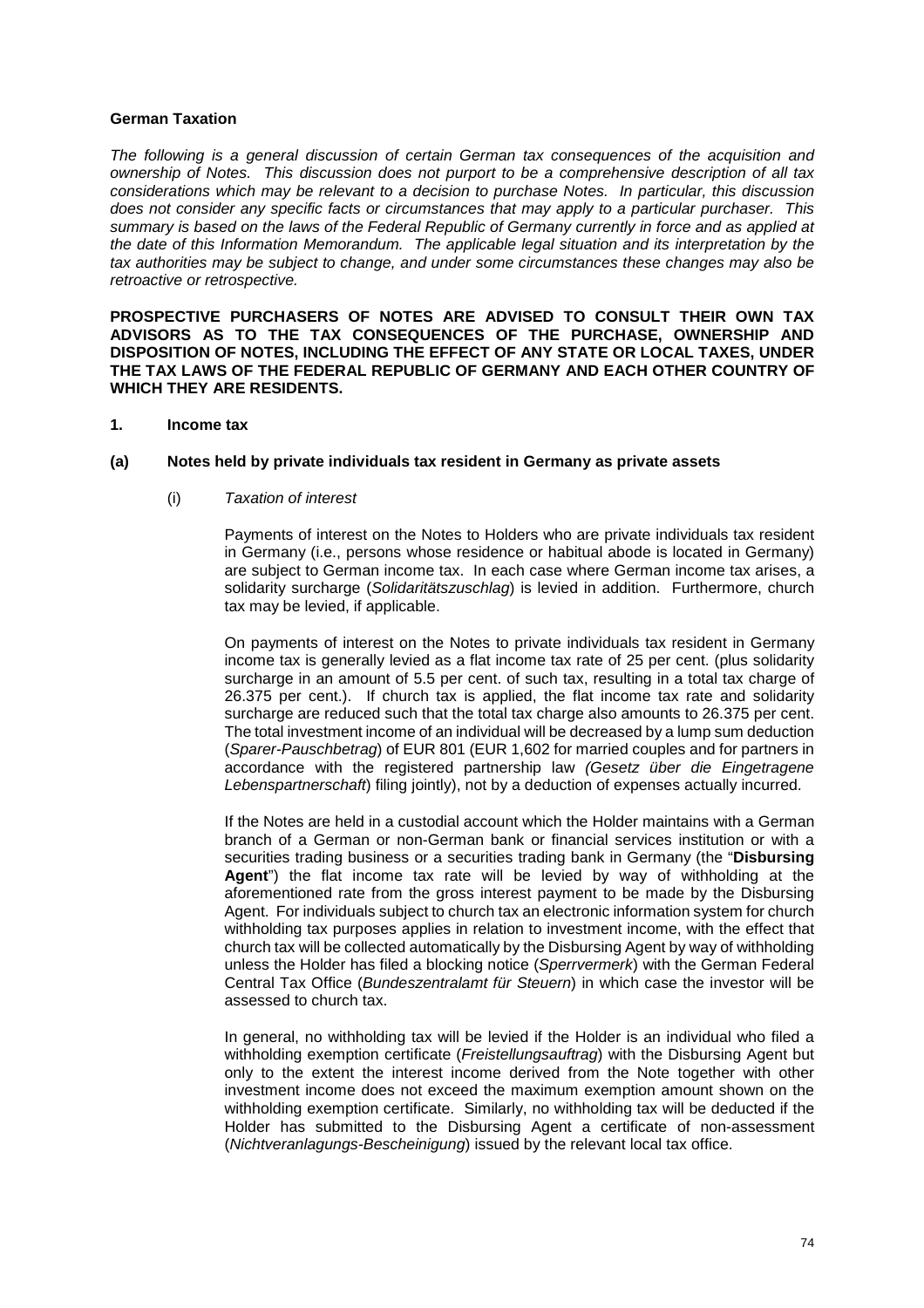If no Disbursing Agent is involved in the payment process the Holder will have to include its income on the Notes in its tax return and the flat income tax rate of 25 per cent. plus solidarity surcharge (and if church tax is applicable, the total tax charge amounts to 26.375 per cent.) will be collected by way of assessment.

Payment of the flat income tax rate will generally satisfy any income tax liability of the Holder in respect of such investment income. Holders may apply for a tax assessment on the basis of general rules applicable to them if the resulting income tax burden is lower than 25 per cent.

# (ii) *Taxation of capital gains*

Capital gains realised by individual tax residents of the Federal Republic of Germany from the disposition, redemption or repayment of the Notes will be subject to the flat income tax rate of 25 per cent. (plus solidarity surcharge in an amount of 5.5 per cent. of such tax, resulting in a total tax charge of 26.375 per cent. including church tax if applicable), irrespective of any holding period. This will also apply to Notes on which the principal is effectively repaid in whole or in part although the repayment was not guaranteed. In addition, the separation (e.g. by first time assignment) of an interest claim from the Note as well as the contribution into a corporation by way of hidden contribution are generally treated like a sale.

If the Notes are held in a custodial account which the Holder maintains with a Disbursing Agent the flat income tax rate will be levied by way of withholding from the difference between the redemption amount (or the proceeds from the disposition) and the issue price (or the purchase price) of the Notes. If the Notes have been transferred into the custodial account of the Disbursing Agent only after their acquisition, and no evidence on the acquisition data has been provided to the new Disbursing Agent by the Disbursing Agent which previously kept the Notes in its custodial account, withholding tax will be levied on 30 per cent. of the proceeds from the disposition or redemption of the Notes.

If the Notes are not kept in a custodial account with a Disbursing Agent and proceeds from the disposition or redemption of the Notes are paid or credited upon delivery of the Notes to the Holder of such Notes (other than a non-German bank or financial services institution), a flat income tax rate of 25 per cent. plus solidarity surcharge (and if church tax is applicable, the total tax charge amounts to 26.375 per cent.) must be levied by the paying agent on the gross amount of the proceeds.

If no Disbursing Agent is involved in the payment process the Holder will have to include capital gains from the disposition or redemption of the Notes in its tax return and the flat income tax rate of 25 per cent. plus solidarity surcharge (and if church tax is applicable, the total tax charge amounts to 26.375 per cent.) will be collected by way of assessment.

Payment of the flat income tax rate will generally satisfy any income tax liability of the Holder in respect of such investment income. Holders may apply for a tax assessment on the basis of general rules applicable to them if the resulting income tax burden is lower than 25 per cent.

### **(b) Notes held by tax residents as business assets**

Payments of interest on Notes and capital gains from the disposition or redemption of Notes held as business assets by German tax resident individuals or corporations (including via a partnership, as the case may be), are generally subject to German income tax or corporate income tax (in each case plus solidarity surcharge; if tax payer is not a corporation church tax may apply). The interest and capital gain will also be subject to trade tax.

If the Notes are held in a custodial account which the Holder maintains with a Disbursing Agent tax at a rate of 25 per cent. (plus a solidarity surcharge of 5.5 per cent. of such tax) will also be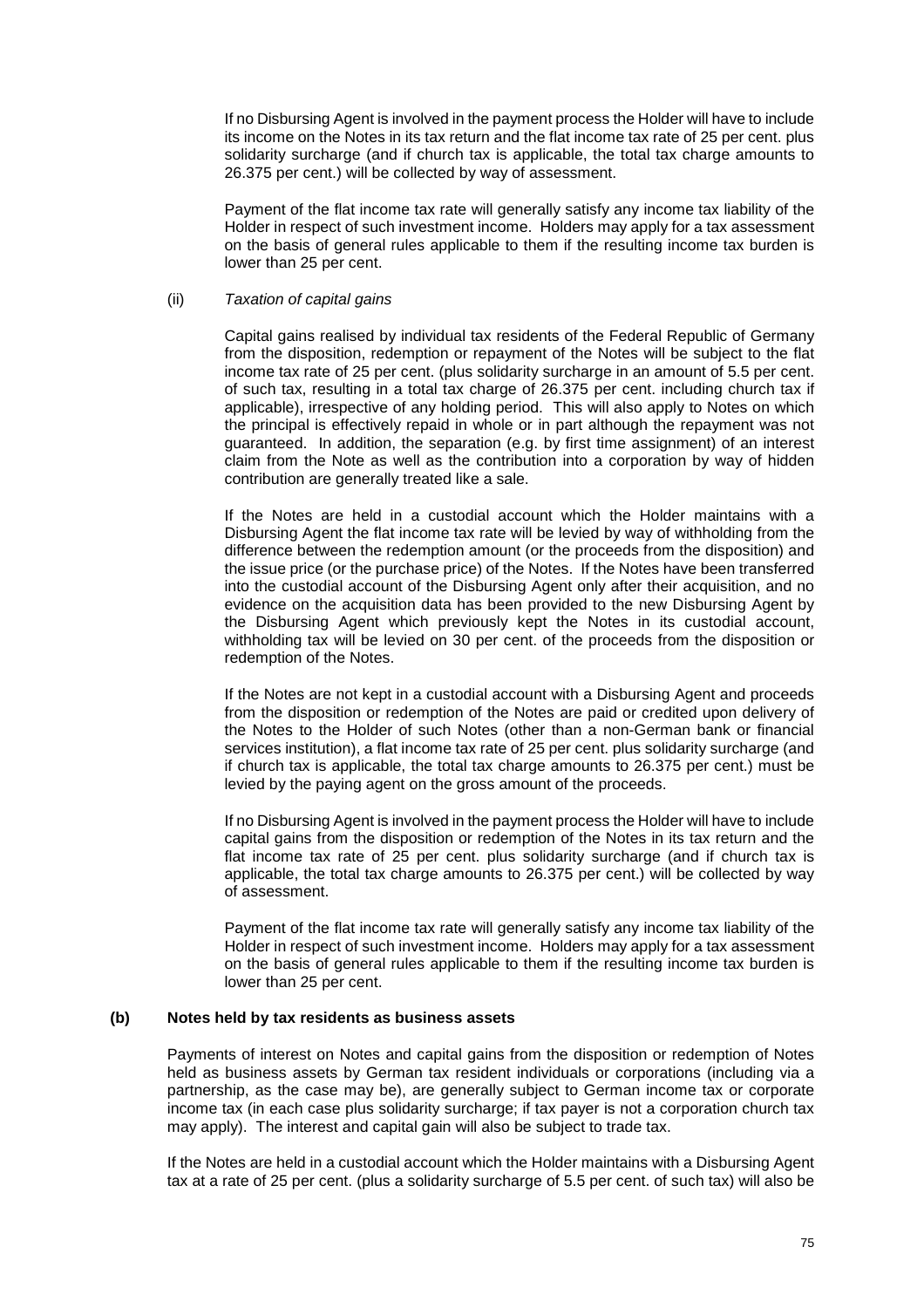withheld from interest payments on Notes and generally also from capital gains from the disposition or redemption of Notes held as business assets. In these cases the withholding tax does not satisfy the income tax liability of the Holder from the respective investment income, as in the case of the flat income tax rate, but will be credited as advance payment against the personal income or corporate income tax liability and the solidarity surcharge liability of the Holder.

No withholding on interest and capital gains will generally be required if the Notes are held by corporations resident in Germany which are either exempt from corporate income tax or are subject to public law and are able to provide the respective certificate of the competent tax office. With regard to capital gains, no withholding will be levied if the Notes are held by a corporation with unlimited tax liability in Germany (not a German bank or financial services institution) or by individuals or partnerships as business assets. In the latter case the withholding exemption only applies upon notification by use of the officially prescribed form towards the Disbursing Agent.

# **(c) Notes held by non-residents**

Interest and capital gains are not subject to German taxation in the case of non-residents, *i.e.*, persons having neither their residence nor their habitual abode nor legal domicile nor place of effective management in Germany, unless the Notes form part of the business property of a permanent establishment maintained in Germany. Interest may, however, also be subject to a limited German income tax liability if the income from the Note qualifies for other reasons as taxable German source income (e.g. income from certain capital investments directly or indirectly secured by German situs real estate).

If non-residents of Germany are subject to tax with the interest and capital gains in Germany, basically, similar rules apply as set out above with regard to German tax resident persons (see "*Notes held by tax residents as business assets*" or "*Notes held by private individuals tax resident in Germany as private assets*").

If the Notes are not kept in a custodial account with a Disbursing Agent such payments will also be subject to withholding tax to the extent and at a rate as explained above at "*Notes held by private individuals tax resident in Germany as private assets*".

# **2. Inheritance and Gift Tax**

No inheritance or gift taxes with respect to any Note will generally arise under the laws of Germany, if, in the case of inheritance tax, neither the decedent nor the beneficiary, or, in the case of gift tax, neither the donor nor the donee, is a resident of Germany and such Note is not attributable to a German trade or business for which a permanent establishment is maintained, or a permanent representative has been appointed, in Germany. Exceptions from this rule apply to certain German citizens who previously maintained a residence in Germany.

# **3. Other Taxes**

No stamp, issue, registration or similar taxes or duties will be payable in Germany in connection with the issuance, delivery or execution of the Notes. Currently, net assets tax (*Vermögensteuer*) is not levied in Germany.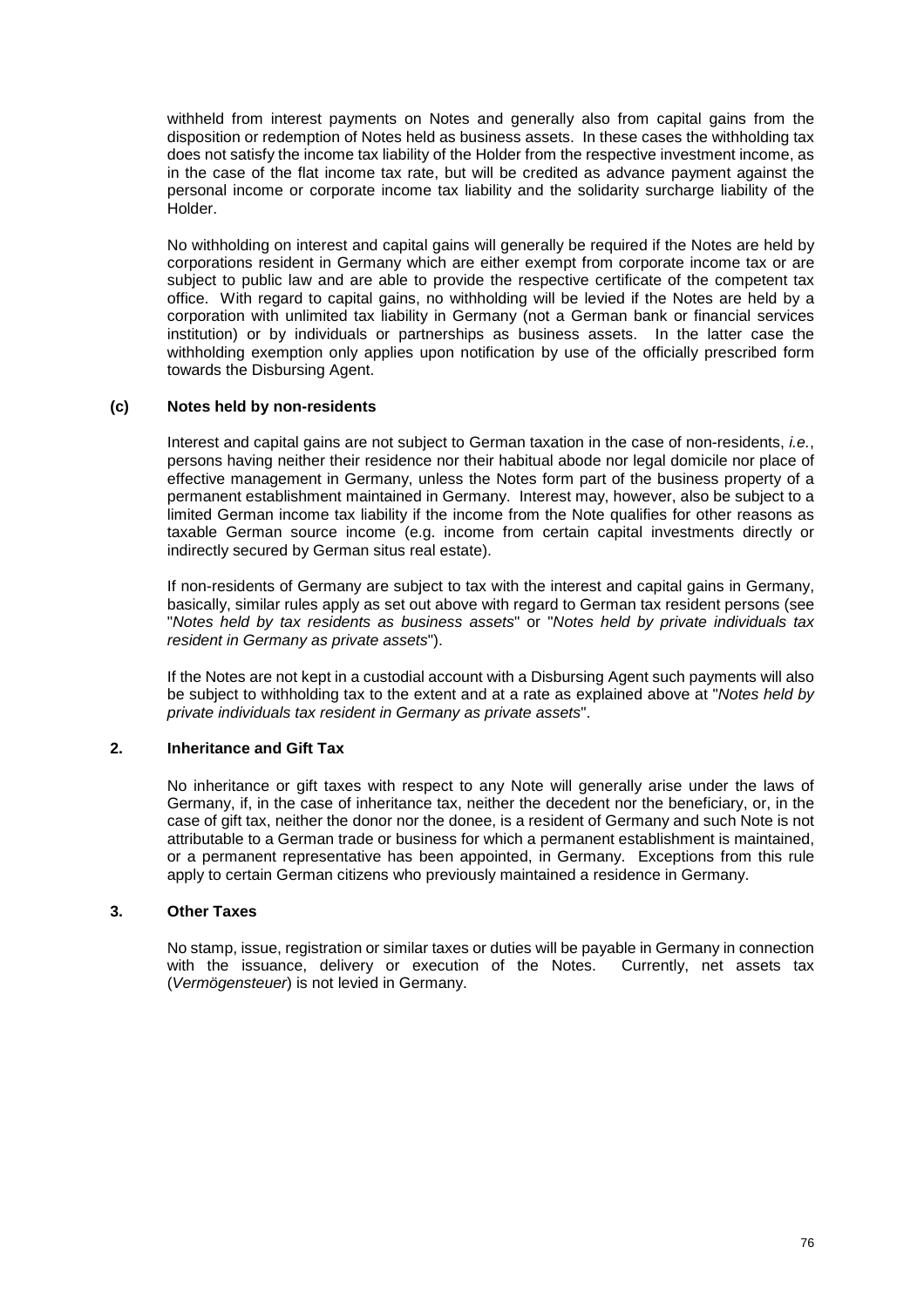# **U.S. Foreign Account Tax Compliance Act and OECD Common Reporting Standard**

# **1. FATCA**

The Foreign Account Tax Compliance Act provisions of the U.S. Hiring Incentives to Restore Employment Act of 2010 ("**FATCA**") establish a due diligence, reporting and withholding regime. FATCA aims to detect U.S. taxpayers who use accounts with "foreign financial institutions" ("**FFIs**") to conceal income and assets from the U.S. Internal Revenue Service ("**IRS**").

## *FATCA withholding*

Under FATCA, a 30% withholding may be imposed (i) in respect of certain payments of U.S. source income and (ii) in respect of "foreign passthru payments" (a term which is not yet defined under FATCA), which are, in each case, paid to or in respect of entities that fail to meet certain certification or reporting requirements ("**FATCA withholding**").

A FATCA withholding may be required if (i) an investor does not provide information sufficient for the Issuer or any other financial institution through which payments on the Notes are made to determine whether the investor is subject to FATCA withholding or (ii) an FFI to or through which payments on the Notes are made is a "non-participating FFI".

If the Notes are treated as debt for U.S. federal income tax purposes and the payment is made under a grandfathered obligation, FATCA withholding is not expected to apply. Generally, a grandfathered obligation is any obligation issued on or before the date that is six months after the date on which final regulations defining the term "foreign passthru payment" are filed with the U.S. Federal Register.

In any event, FATCA withholding is not expected to apply on payments made before the date that is two years after the date on which final regulations defining the term "foreign passthru payments" are filed with the U.S. Federal Register.

### *Australian IGA*

Australia and the United States signed an intergovernmental agreement ("**Australian IGA**") in respect of FATCA on 28 April 2014. The Australian Government has enacted legislation amending, among other things, the Taxation Administration Act 1953 of Australia to give effect to the Australian IGA ("**Australian IGA Legislation**").

Australian financial institutions which are Reporting Australian Financial Institutions under the Australian IGA must comply with specific due diligence procedures to identify their account holders (e.g. the Noteholders) and provide the ATO with information on financial accounts (for example, the Notes) held by U.S. persons and recalcitrant account holders. The ATO is required to provide such information to the IRS. Consequently, Noteholders may be requested to provide certain information and certifications to the Issuer and to any other financial institutions through which payments on the Notes are made in order for the Issuer and such other financial institutions to comply with their FATCA obligations.

A Reporting Australian Financial Institution that complies with its obligations under the Australian IGA will not generally be subject to FATCA withholding on amounts it receives, and will not generally be required to deduct FATCA withholding from payments it makes with respect to the Notes, other than in certain prescribed circumstances.

### *No additional amounts paid as a result of FATCA withholding*

In the event that any amount is required to be withheld or deducted from a payment on the Notes as a result of FATCA, pursuant to the terms and conditions of the Notes, no additional amounts will be paid by the Issuer as a result of the deduction or withholding.

*FATCA is particularly complex legislation.*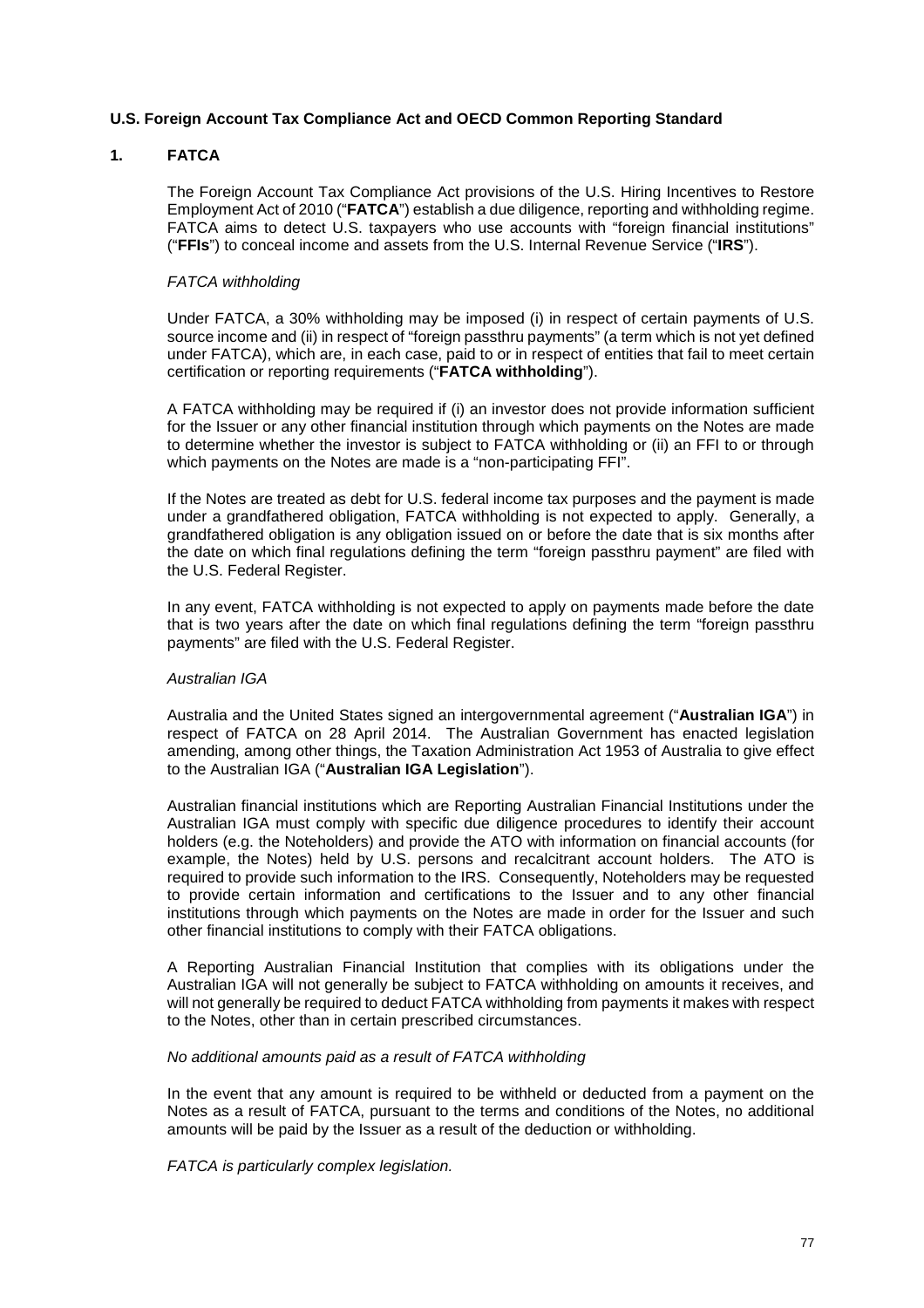*Investors should consult their own tax advisers to determine how FATCA and the Australian IGA may apply to them under the Notes.* 

# **2. Common Reporting Standard**

The OECD Common Reporting Standard for Automatic Exchange of Financial Account Information ("**CRS**") requires certain financial institutions to report information regarding certain accounts (which may include the Notes) to their local tax authority and follow related due diligence procedures. Noteholders may be requested to provide certain information and certifications to ensure compliance with the CRS. A jurisdiction that has signed a CRS Competent Authority Agreement may provide this information to other jurisdictions that have signed the CRS Competent Authority Agreement. The Australian Government has enacted legislation amending, among other things, the Taxation Administration Act 1953 of Australia to give effect to the CRS.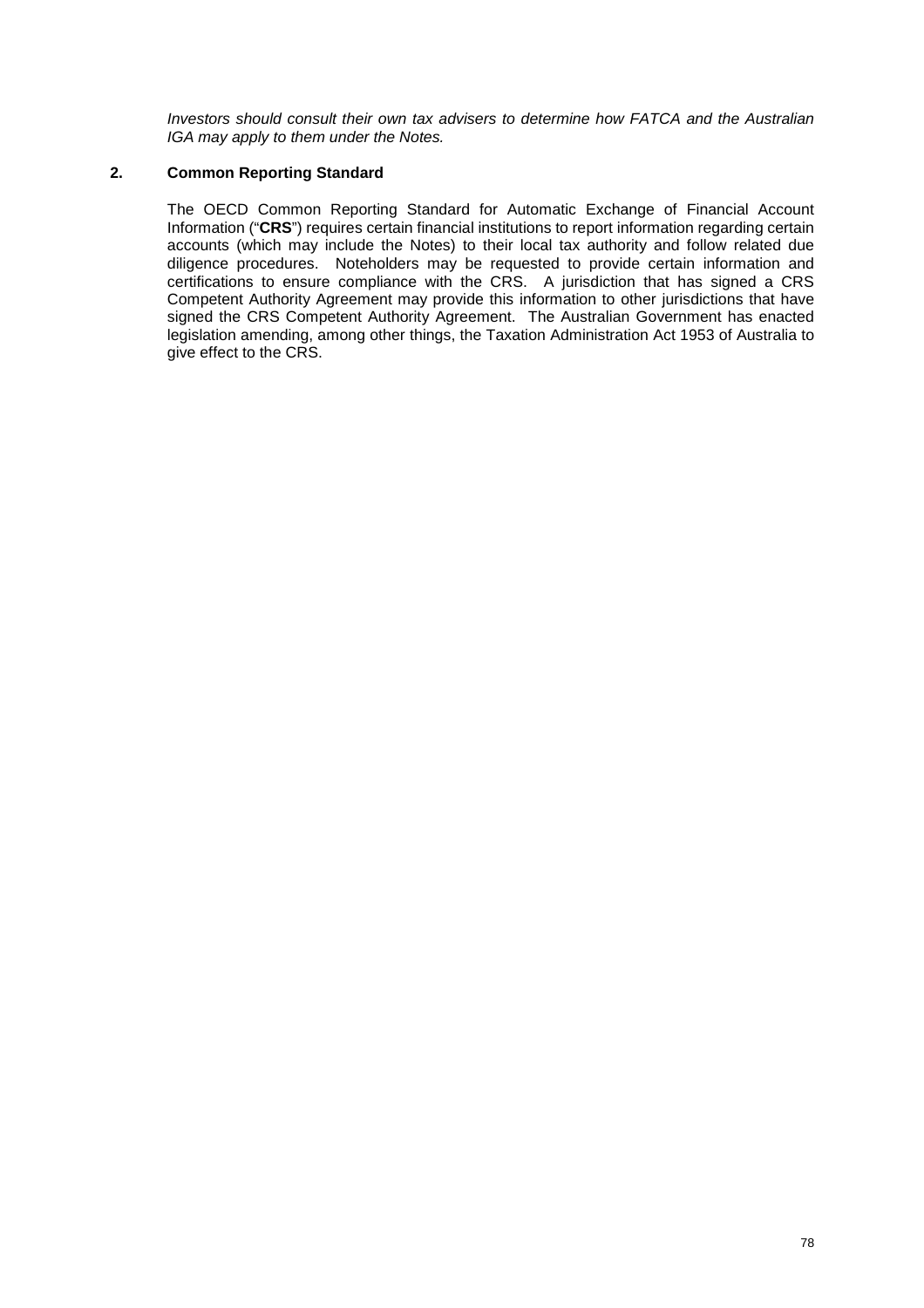## **Initial Issuer**

#### **Volkswagen Financial Services Australia Pty Limited**

(ABN 20 097 071 460) Level 1 24 Muir Road Chullora NSW 2190 Australia

Telephone: (612) 9695 6303 Facsimile: (612) 9695 6399 Attention: Wilson Leung

#### **Guarantor**

**Volkswagen Financial Services AG**  Gifhorner Strasse 57 D-38112 Braunschweig Federal Republic of Germany

Telephone: (49) 531 212 3882/4593/2459 Facsimile: (49) 531 212 3853

#### **Co-Arrangers**

**Australia and New Zealand Banking Group Limited**  (ABN 11 005 357 522, AFSL 234527) Level 5, ANZ Tower 242 Pitt Street Sydney NSW 2000 Australia

Telephone: (61 2) 8037 0200 Facsimile: (61 2) 8937 7115 Attention: Head of Bond Syndicate, Global Markets

**Citigroup Global Markets Australia Pty Limited** (ABN 64 003 114 832, AFSL 240992) Level 23 Citigroup Centre 2 Park Street Sydney NSW 2000 Australia

Telephone: (61 2) 8225 4072 Facsimile: (61 2) 8225 5466 Attention: Head of Capital Markets Origination